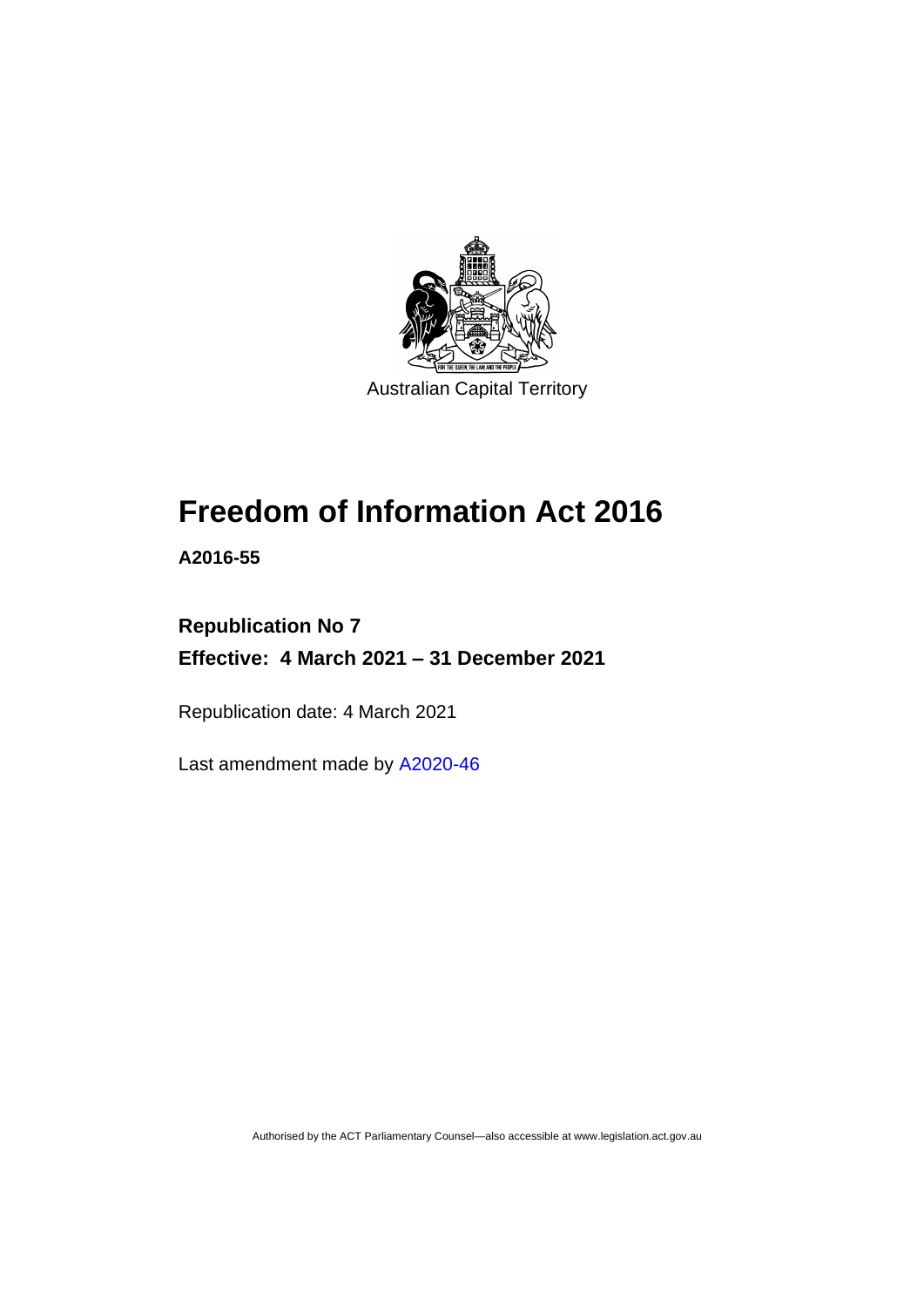#### **About this republication**

#### **The republished law**

This is a republication of the *Freedom of Information Act 2016* (including any amendment made under the *[Legislation Act 2001](http://www.legislation.act.gov.au/a/2001-14)*, part 11.3 (Editorial changes)) as in force on 4 March 2021*.* It also includes any commencement, amendment, repeal or expiry affecting this republished law to 4 March 2021.

The legislation history and amendment history of the republished law are set out in endnotes 3 and 4.

#### **Kinds of republications**

The Parliamentary Counsel's Office prepares 2 kinds of republications of ACT laws (see the ACT legislation register at [www.legislation.act.gov.au\)](http://www.legislation.act.gov.au/):

- authorised republications to which the *[Legislation Act 2001](http://www.legislation.act.gov.au/a/2001-14)* applies
- unauthorised republications.

The status of this republication appears on the bottom of each page.

#### **Editorial changes**

The *[Legislation Act 2001](http://www.legislation.act.gov.au/a/2001-14)*, part 11.3 authorises the Parliamentary Counsel to make editorial amendments and other changes of a formal nature when preparing a law for republication. Editorial changes do not change the effect of the law, but have effect as if they had been made by an Act commencing on the republication date (see *[Legislation Act 2001](http://www.legislation.act.gov.au/a/2001-14)*, s 115 and s 117). The changes are made if the Parliamentary Counsel considers they are desirable to bring the law into line, or more closely into line, with current legislative drafting practice.

This republication includes amendments made under part 11.3 (see endnote 1).

#### **Uncommenced provisions and amendments**

If a provision of the republished law has not commenced, the symbol  $\mathbf{U}$  appears immediately before the provision heading. Any uncommenced amendments that affect this republished law are accessible on the ACT legislation register [\(www.legislation.act.gov.au\)](http://www.legislation.act.gov.au/). For more information, see the home page for this law on the register.

#### **Modifications**

If a provision of the republished law is affected by a current modification, the symbol  $\mathbf{M}$  appears immediately before the provision heading. The text of the modifying provision appears in the endnotes. For the legal status of modifications, see the *[Legislation](http://www.legislation.act.gov.au/a/2001-14)  Act [2001](http://www.legislation.act.gov.au/a/2001-14)*, section 95.

#### **Penalties**

At the republication date, the value of a penalty unit for an offence against this law is \$160 for an individual and \$810 for a corporation (see *[Legislation Act 2001](http://www.legislation.act.gov.au/a/2001-14)*, s 133).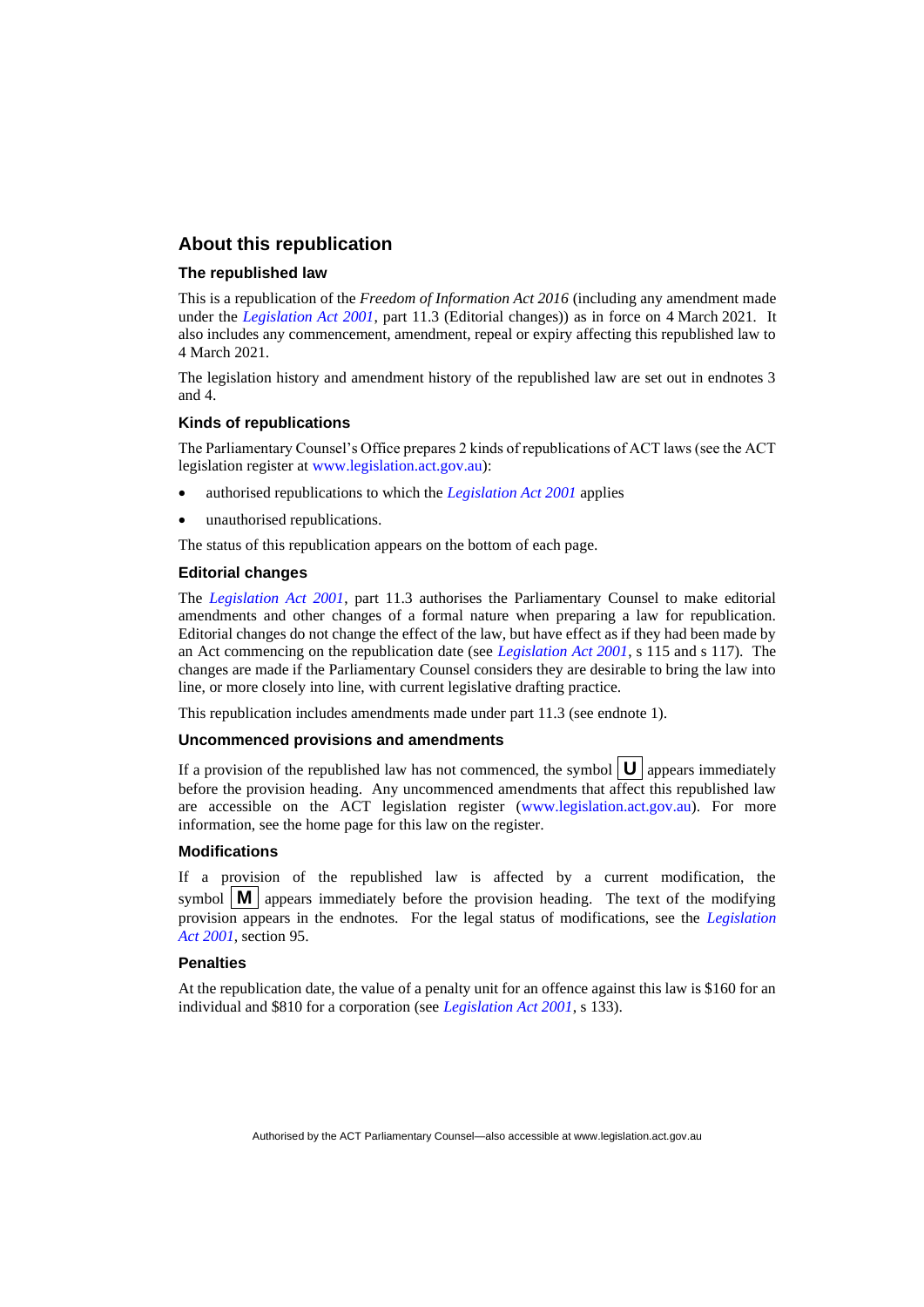

# **Freedom of Information Act 2016**

# **Contents**

|                   |                                                                | Page           |
|-------------------|----------------------------------------------------------------|----------------|
| Part 1            | <b>Preliminary</b>                                             |                |
|                   | Name of Act                                                    | 2              |
| 3                 | Dictionary                                                     | $\overline{2}$ |
| 4                 | <b>Notes</b>                                                   | $\overline{2}$ |
| 5                 | Offences against Act—application of Criminal Code etc          | 3              |
| Part 2            | <b>Objects and important concepts</b>                          |                |
| 6                 | Objects of Act                                                 | 4              |
| 7                 | Right of access to government information                      | 4              |
| 8                 | Informal requests for government information                   | 5              |
| 9                 | Promoting access to government information                     | 5              |
| 10                | Act not intended to prevent or discourage publication etc      | 5              |
| 11                | Relationship with other laws requiring disclosure              | 5              |
| $12 \overline{ }$ | Relationship with Health Records (Privacy and Access) Act 1997 | 5              |
| 13                | Relationship with Territory Records Act 2002                   | 6              |
| R7                | Freedom of Information Act 2016                                | contents 1     |
| 04/03/21          | Effective: 04/03/21-31/12/21                                   |                |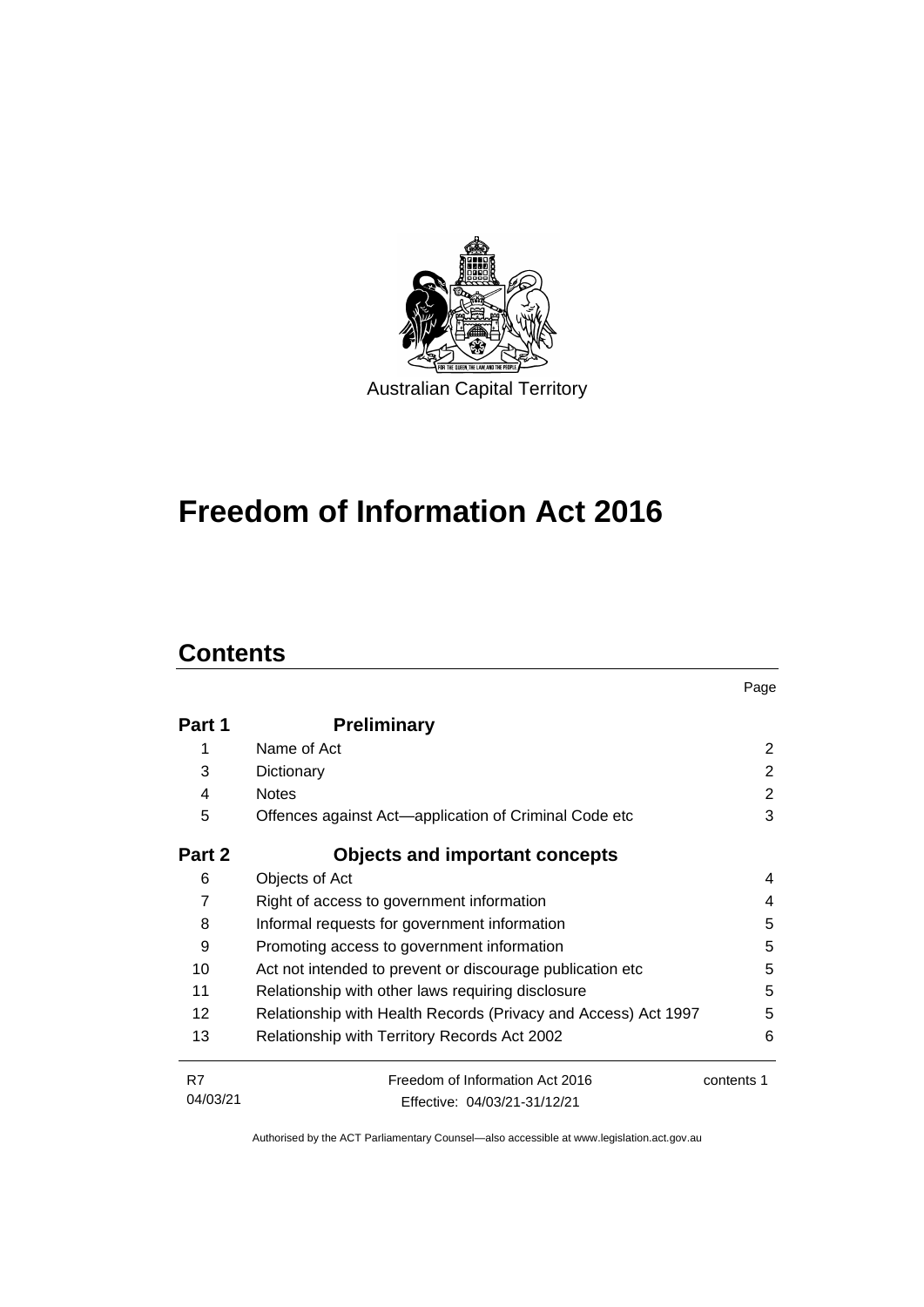| 14                  | What is government information?                                                    | Page<br>7       |
|---------------------|------------------------------------------------------------------------------------|-----------------|
| 15                  | Meaning of agency                                                                  | $\overline{7}$  |
| 16                  | What is contrary to the public interest information?                               | 9               |
| 17                  | Public interest test                                                               | 9               |
|                     |                                                                                    |                 |
| Part 3              | <b>Information officers</b>                                                        |                 |
| 18                  | Information officers-appointment                                                   | 11              |
| 19                  | Information officers-functions                                                     | 11              |
| 20                  | Information officers not subject to directions                                     | 12 <sub>2</sub> |
| 21                  | Information officers may act for other agencies                                    | 12              |
| 22                  | Information officers may consult with other information officers                   | 12              |
| Part 4              | <b>Open access information</b>                                                     |                 |
| 23                  | What is open access information?                                                   | 13              |
| 24                  | Availability of open access information                                            | 16              |
| 25                  | Open access information-quality of information                                     | 17              |
| 26                  | Open access information-deletion of contrary to the public interest<br>information | 18              |
| 27                  | Open access information—effect of policy documents not being<br>available          | 18              |
| 28                  | Requirement for disclosure log                                                     | 19              |
| 29                  | Agency publication undertakings                                                    | 21              |
| Part 5              | <b>Access applications</b>                                                         |                 |
| <b>Division 5.1</b> | <b>Making access applications</b>                                                  |                 |
| 30                  | Making access application                                                          | 22              |
| 31                  | Application not in accordance with requirements                                    | 23              |
| 32                  | Notice of date application received                                                | 23              |
| <b>Division 5.2</b> | <b>Deciding access applications</b>                                                |                 |
| 33                  | Who deals with access applications                                                 | 23              |
| 34                  | Deciding access-identifying information within scope of application                | 24              |
| 35                  | Deciding access-how applications are decided                                       | 25              |
| 36                  | Deciding access-additional government information                                  | 26              |
| 37                  | Deciding access-considering applicant's views on public interest                   | 26              |
| 38                  | Deciding access-relevant third parties                                             | 26              |
| contents 2          | Freedom of Information Act 2016                                                    | R7              |

Effective: 04/03/21-31/12/21

04/03/21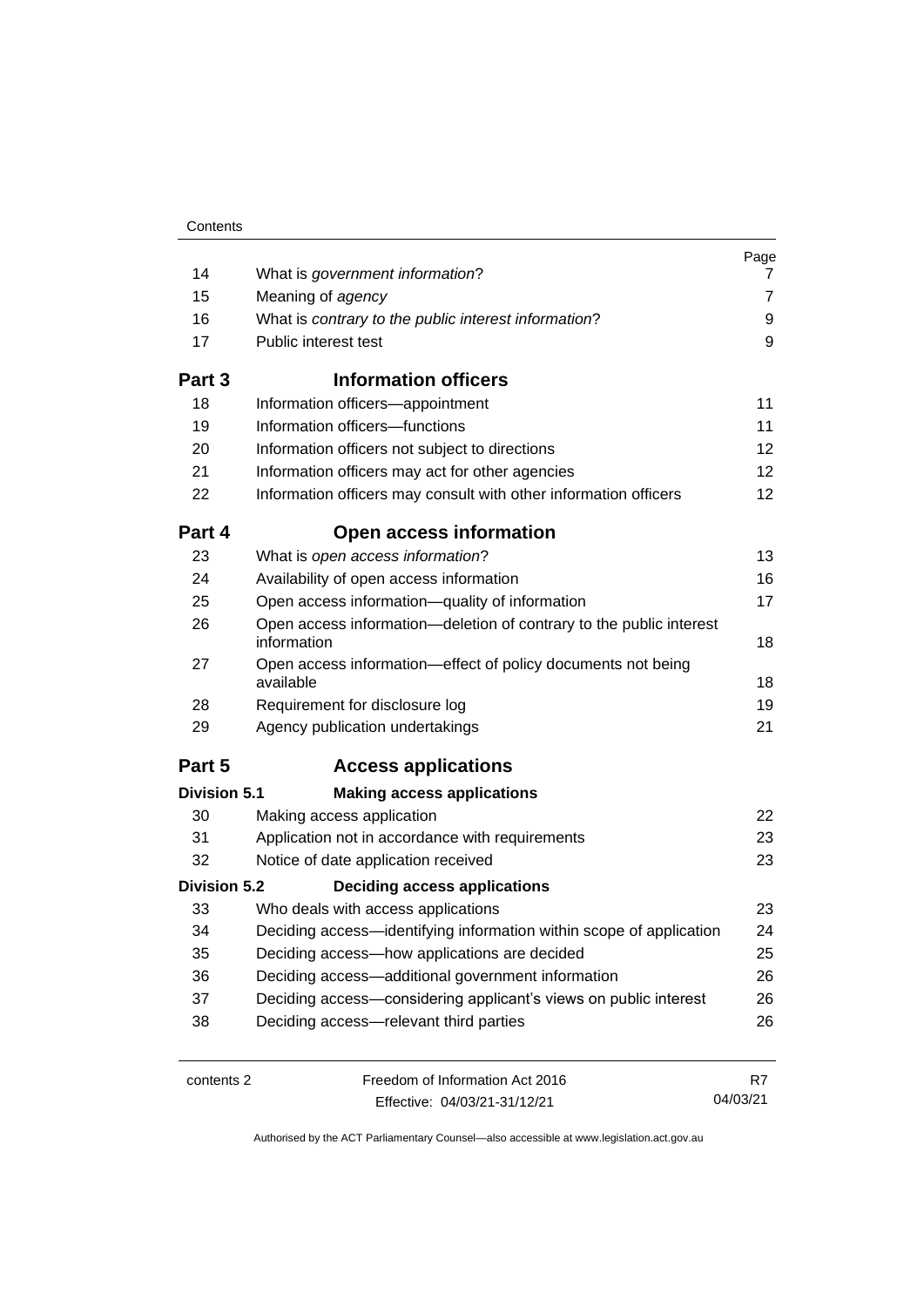|                     |                                                                                                             | Contents |
|---------------------|-------------------------------------------------------------------------------------------------------------|----------|
|                     |                                                                                                             | Page     |
| 39                  | Deciding access-decision not made in time taken to be refusal to<br>give access                             | 29       |
| 40                  | Deciding access---time to decide                                                                            | 30       |
| 41                  | Deciding access—respondent may ask for additional time to decide                                            | 31       |
| 42                  | Deciding access—extension of time given by ombudsman                                                        | 32       |
| <b>Division 5.3</b> | Refusing to deal with applications                                                                          |          |
| 43                  | Refusing to deal with application-general                                                                   | 33       |
| 44                  | Refusing to deal with application—unreasonable and substantial<br>diversion of resources                    | 35       |
| 45                  | Refusing to deal with application-information already available to<br>applicant                             | 35       |
| 46                  | Refusing to deal with application-consulting applicant before refusing<br>to deal with certain applications | 36       |
| Division 5.4        | Giving access to information                                                                                |          |
| 47                  | Giving access-form of access                                                                                | 37       |
| 48                  | Giving access-access to be unconditional                                                                    | 39       |
| 49                  | Giving access-deferral of access                                                                            | 39       |
| 50                  | Giving access-deletion of contrary to the public interest information                                       | 39       |
| <b>Division 5.5</b> | Notice of access decisions and reasons                                                                      |          |
| 51                  | Notice of decision to be given                                                                              | 40       |
| 52                  | Content of notice-access to information given                                                               | 40       |
| 53                  | Content of notice-information not held by respondent                                                        | 41       |
| 54                  | Content of notice—refusing to give access to information                                                    | 41       |
| 55                  | Content of notice-refusal to deal with application                                                          | 42       |
| 56                  | Content of notice—refusing to confirm or deny existence of information                                      | 42       |
| Division 5.6        | Access applications for information held by other<br>agencies or Ministers                                  |          |
| 57                  | Transfer of access applications                                                                             | 43       |
| 58                  | Access applications if two or more agencies or Ministers hold relevant<br>information                       | 44       |
| Part 6              | Amendment of personal information                                                                           |          |
| 59                  | Requesting amendment of personal information                                                                | 46       |
| 60                  | Who deals with requests to amend personal information                                                       | 47       |
| 61                  | Deciding requests to amend personal information                                                             | 47       |
| R7                  | Freedom of Information Act 2016<br>contents 3                                                               |          |
| 04/03/21            | Effective: 04/03/21-31/12/21                                                                                |          |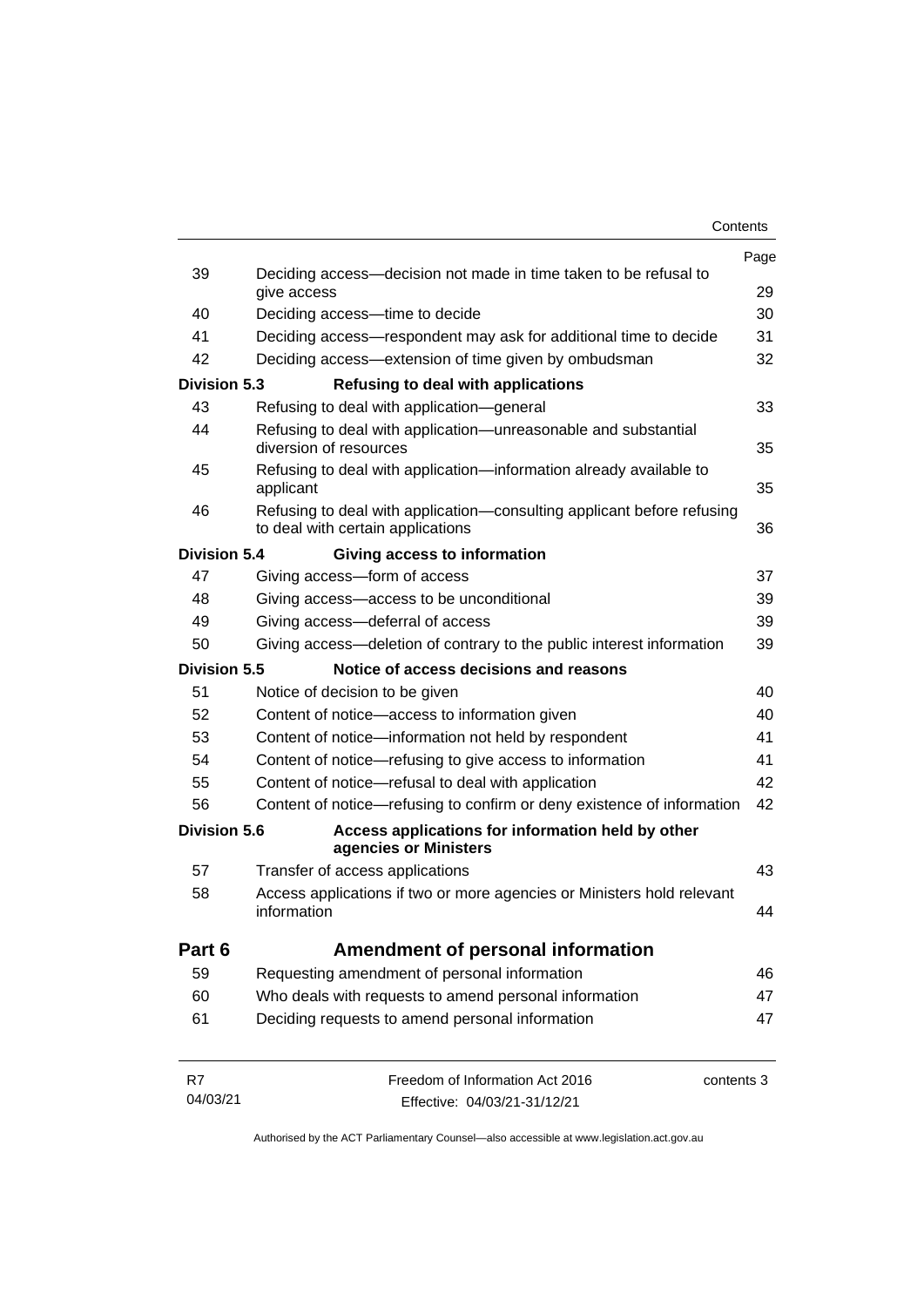| Contents |
|----------|
|----------|

| 62                  | Time to decide request                                               | Page<br>47 |
|---------------------|----------------------------------------------------------------------|------------|
| 63                  | Notifying person affected of decision                                | 48         |
| Part 7              | Role of ombudsman                                                    |            |
| <b>Division 7.1</b> | <b>Ombudsman functions and general powers</b>                        |            |
| 64                  | Ombudsman-functions                                                  | 49         |
| 65                  | Open access information declarations                                 | 50         |
| 66                  | Guidelines for Act                                                   | 51         |
| 67                  | Annual report on operation of Act                                    | 51         |
| 68                  | Access to information for ombudsman review                           | 51         |
| <b>Division 7.2</b> | <b>Complaints to ombudsman</b>                                       |            |
| 69                  | Complaints to ombudsman                                              | 52         |
| Part 8              | <b>Notification and review of decisions</b>                          |            |
| <b>Division 8.1</b> | Review of decisions-definitions and notices                          |            |
| 70                  | Definitions-pt 8                                                     | 53         |
| 71                  | FOI reviewable decision notices and reviewable decision notices      | 53         |
| 72                  | Onus                                                                 | 54         |
| <b>Division 8.2</b> | <b>Ombudsman review</b>                                              |            |
| 73                  | Ombudsman review of certain decisions                                | 54         |
| 74                  | Applications for ombudsman review                                    | 55         |
| 75                  | Notice of ombudsman review                                           | 55         |
| 76                  | Decision-maker to tell relevant third parties etc                    | 56         |
| 77                  | Participants in ombudsman reviews                                    | 57         |
| 78                  | Ombudsman review-extension of time when decision not made in<br>time |            |
| 79                  | Notice to give information or attend ombudsman review                | 58         |
| 80                  | Ombudsman direction to conduct further searches                      | 59         |
| 80A                 | Informal resolution                                                  | 59         |
| 81                  | Mediation for applications                                           | 60         |
| 82                  | Ombudsman review                                                     | 61         |
| 83                  | Questions of law to ACAT                                             | 63         |
| Division 8.3        | <b>ACAT review</b>                                                   |            |
| 84                  | Review of decisions by ACAT                                          | 63         |
| contents 4          | Freedom of Information Act 2016                                      | R7         |
|                     | Effective: 04/03/21-31/12/21                                         | 04/03/21   |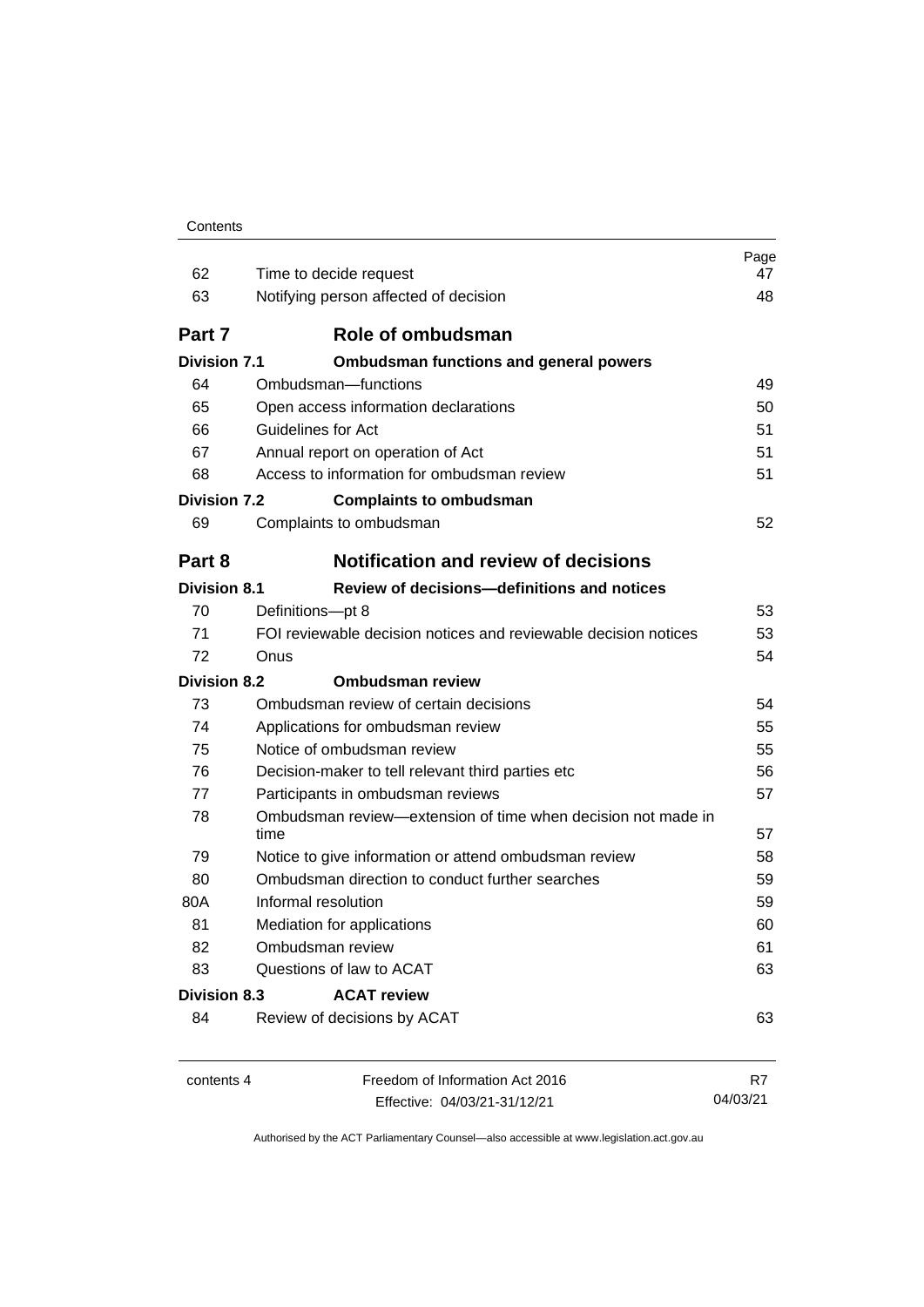|                     |                                                                                                | Contents   |
|---------------------|------------------------------------------------------------------------------------------------|------------|
| 85                  | Participants in review by ACAT                                                                 | Page<br>64 |
| 86                  | ACAT direction to conduct further searches                                                     | 64         |
| <b>Division 8.4</b> | Costs of review by ACAT or appeal to Supreme Court                                             |            |
| 87                  | Costs of review by ACAT                                                                        | 65         |
| 88                  | Costs of appeal to Supreme Court                                                               | 65         |
| Part 9              | <b>Offences</b>                                                                                |            |
| 89                  | Making decision contrary to Act                                                                | 66         |
| 90                  | Giving direction to act contrary to Act etc                                                    | 66         |
| 92                  | Failing to identify information                                                                | 67         |
| 93                  | Improperly influencing exercise of function                                                    | 67         |
| 94                  | Gaining unlawful access to government information                                              | 67         |
| Part 10             | <b>Miscellaneous</b>                                                                           |            |
| 95                  | Annual statements by Chief Minister                                                            | 68         |
| 96                  | Annual reports to Legislative Assembly                                                         | 68         |
| 97                  | How government information to be published                                                     | 70         |
| 98                  | Access applications taken not to include application for access to<br>metadata                 | 71         |
| 99                  | Administrative unit entitled to access information of entity performing<br>regulatory function | 72         |
| 100                 | Agency entitled to access to information about government contracts                            | 72         |
| 101                 | Government information of abolished agencies                                                   | 73         |
| 102                 | <b>Transfer of Ministerial responsibility</b>                                                  | 74         |
| 103                 | Protection from liability                                                                      | 74         |
| 104                 | Determination of fees                                                                          | 75         |
| 105                 | No fees for certain matters                                                                    | 75         |
| 106                 | Fee estimate                                                                                   | 76         |
| 107                 | Fee waiver                                                                                     | 77         |
| 108                 | Approved forms                                                                                 | 78         |
| 109                 | Regulation-making power                                                                        | 79         |
| 110                 | Review of Act                                                                                  | 79         |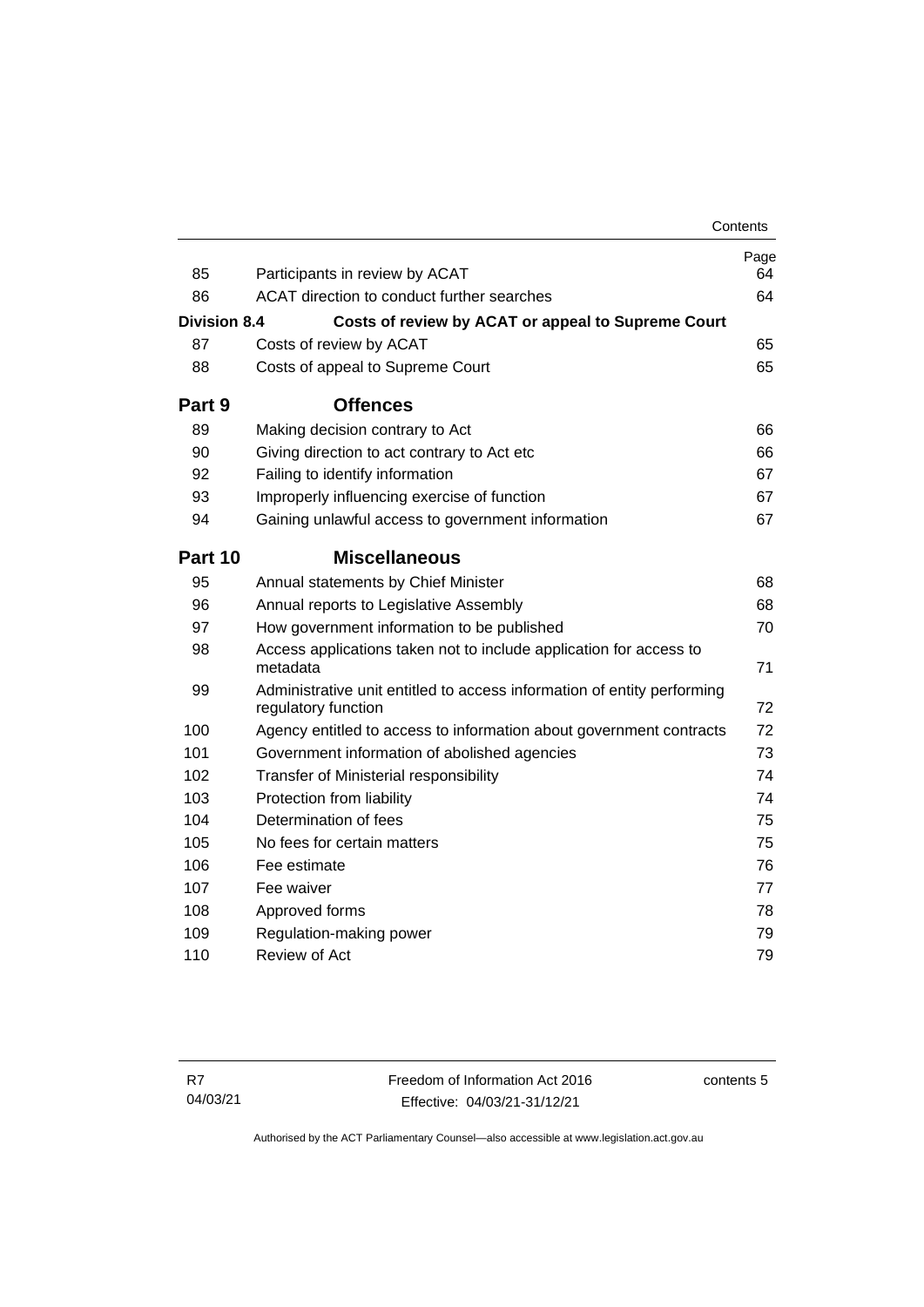|                   |                                                                                               | Page |
|-------------------|-----------------------------------------------------------------------------------------------|------|
| <b>Schedule 1</b> | Information disclosure of which is taken to be                                                |      |
|                   | contrary to the public interest                                                               | 80   |
| 1.1               | Information disclosure of which would be contempt of court or<br>Legislative Assembly etc     | 80   |
| 1.1A              | Information in possession of a court or tribunal                                              | 81   |
| 1.1B              | Information in possession of integrity commission or inspector of the<br>integrity commission | 81   |
| 1.2               | Information subject to legal professional privilege                                           | 81   |
| 1.3               | Information disclosure of which is prohibited under law                                       | 81   |
| 1.4               | Sensitive information                                                                         | 82   |
| 1.5               | Information in possession of auditor-general                                                  | 82   |
| 1.6               | Cabinet information                                                                           | 82   |
| 1.7               | Examinations under Australian Crime Commission (ACT) Act 2003                                 | 83   |
| 1.8               | Information in possession of human rights commission                                          | 83   |
| 1.9               | Identities of people making disclosures                                                       | 84   |
| 1.10              | Information relating to requests to cost election commitments                                 | 84   |
| 1.11              | Information in electoral rolls and related documents                                          | 84   |
| 1.12              | Information in possession of ombudsman                                                        | 85   |
| 1.13              | National, Territory or State security information                                             | 85   |
| 1.14              | Law enforcement or public safety information                                                  | 86   |

#### **Schedule 2 [Factors to be considered when deciding the](#page-98-0)  [public interest](#page-98-0)** 89 2.1 [Factors favouring disclosure in the public interest](#page-98-1) 89

| -2.1 | Factors favouring disclosure in the public interest    | ช9 |
|------|--------------------------------------------------------|----|
| -2.2 | Factors favouring nondisclosure in the public interest | 91 |
| -2.3 | Meaning of eligible family member-sch 2                | 93 |
|      |                                                        |    |

| <b>Schedule 3</b> | <b>Reviewable decisions</b> |  |
|-------------------|-----------------------------|--|
|                   |                             |  |

**[Dictionary](#page-104-0)** [95](#page-104-0)

contents 6 Freedom of Information Act 2016 Effective: 04/03/21-31/12/21 R7 04/03/21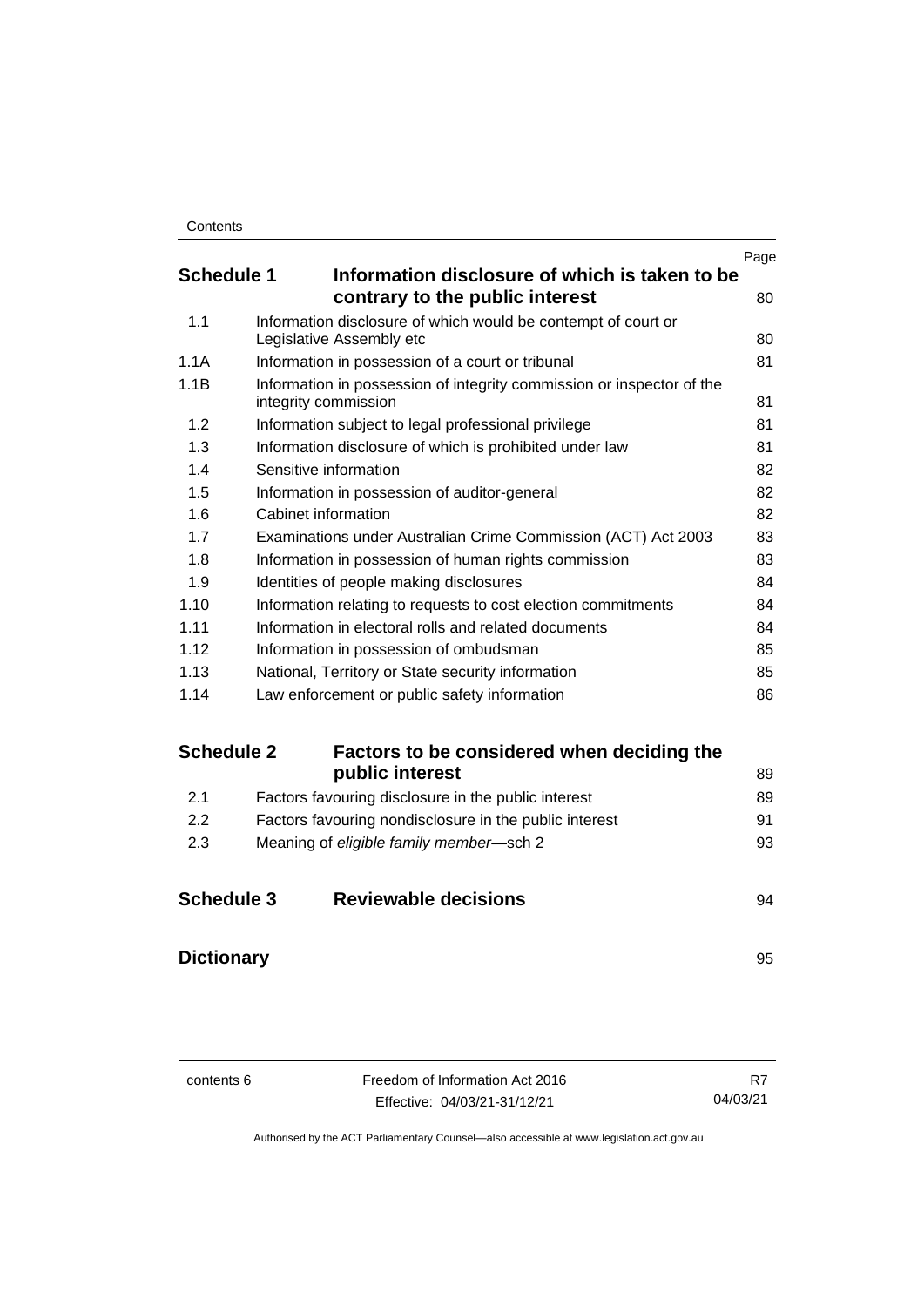|                 |                                               | Contents |
|-----------------|-----------------------------------------------|----------|
|                 |                                               | Page     |
| <b>Endnotes</b> |                                               |          |
| 1               | About the endnotes                            | 98       |
| 2               | Abbreviation key                              | 98       |
| 3               | Legislation history                           | 99       |
| 4               | Amendment history                             | 101      |
| 5               | Earlier republications                        | 104      |
| 6               | Expired transitional or validating provisions | 105      |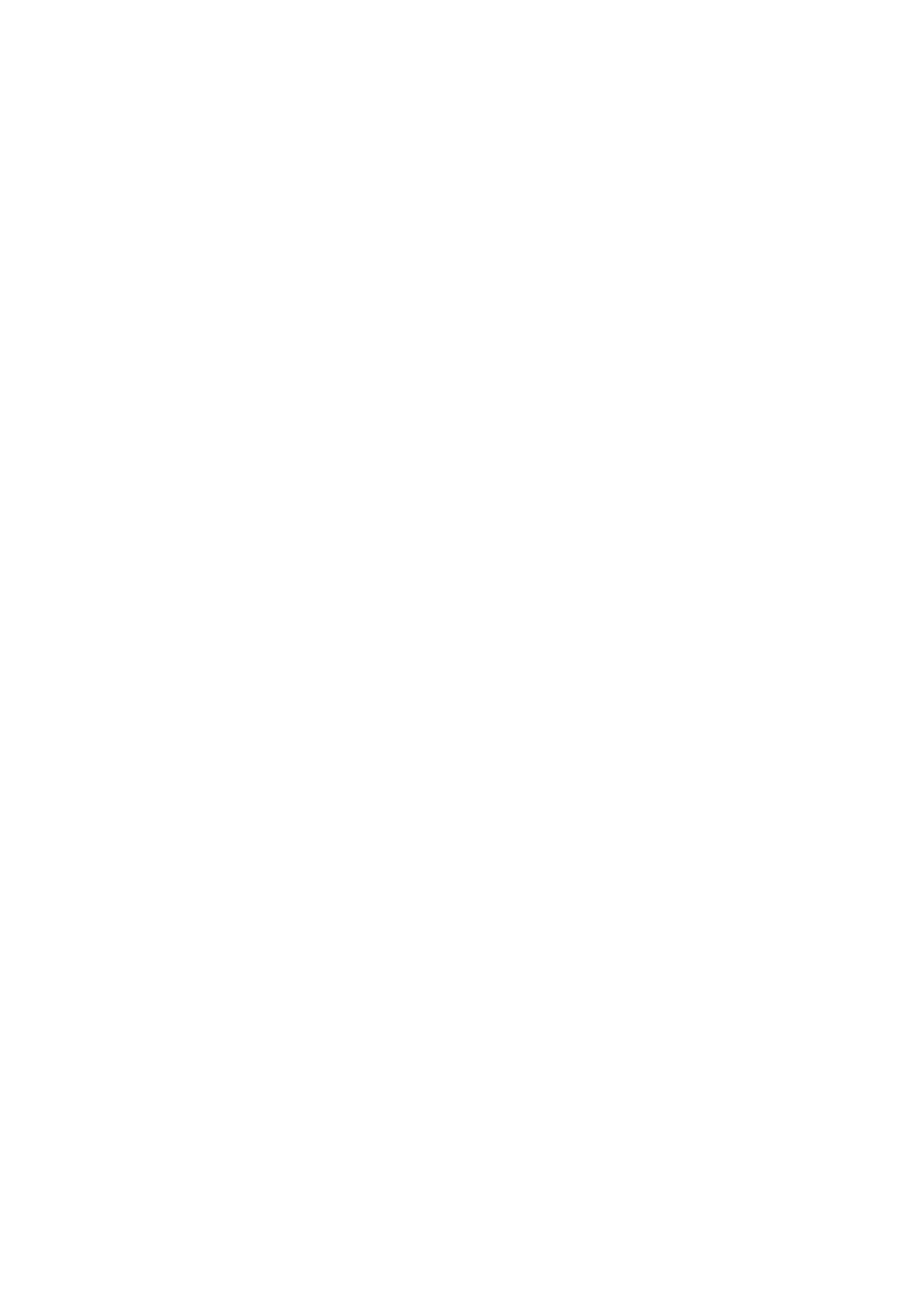

# **Freedom of Information Act 2016**

An Act to give public access to government information, and for other purposes

R7 04/03/21

ׅ֖֖֚֚֡֡֬֝֬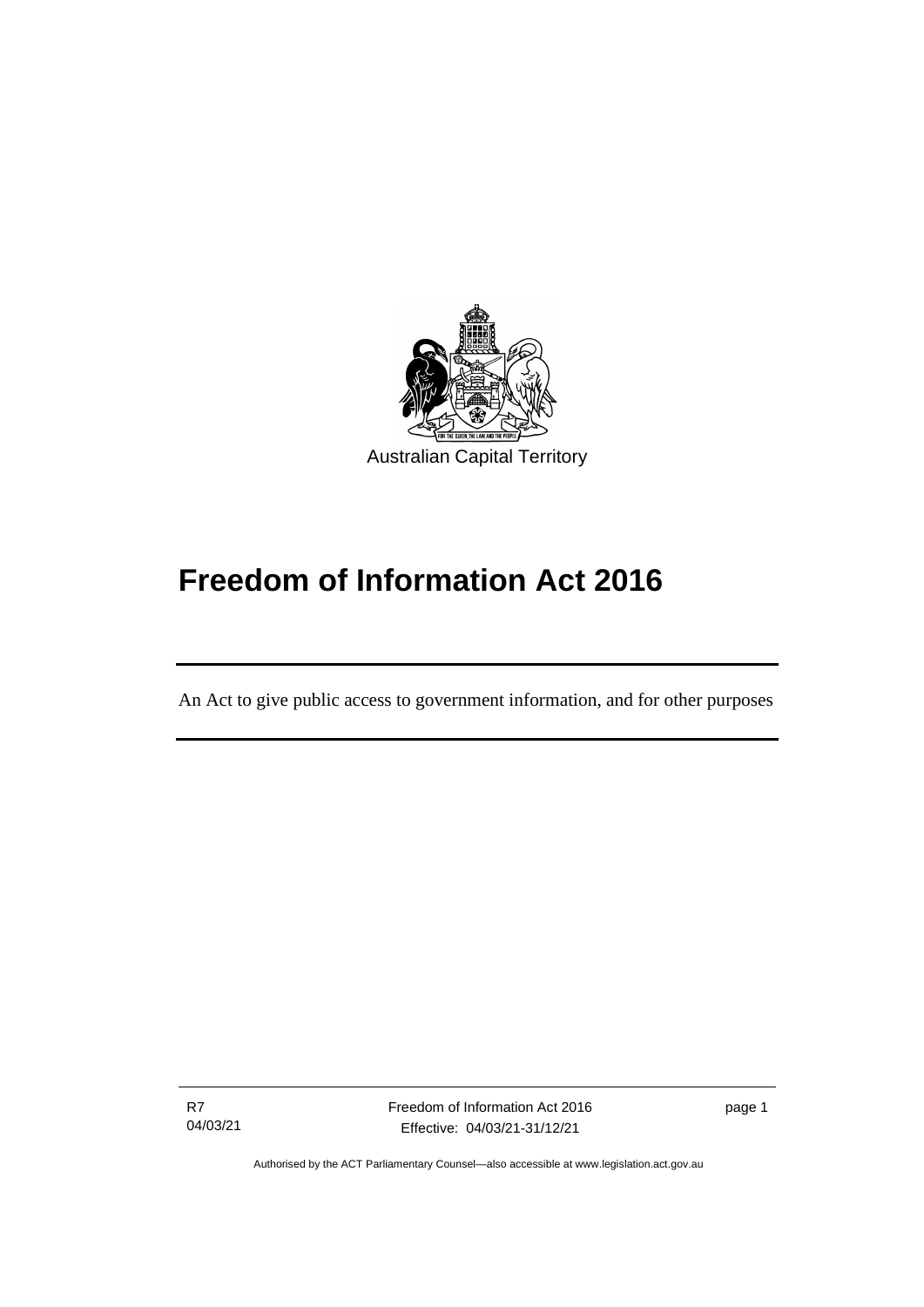#### **Part 1** Preliminary

Section 1

# <span id="page-11-0"></span>**Part 1 Preliminary**

#### <span id="page-11-1"></span>**1 Name of Act**

This Act is the *Freedom of Information Act 2016*.

#### <span id="page-11-2"></span>**3 Dictionary**

The dictionary at the end of this Act is part of this Act.

*Note 1* The dictionary at the end of this Act defines certain terms used in this Act, and includes references (*signpost definitions*) to other terms defined elsewhere.

For example, the signpost definition '*public official*—see the [Criminal](http://www.legislation.act.gov.au/a/2002-51)  [Code,](http://www.legislation.act.gov.au/a/2002-51) section 300.' means that the term 'public official' is defined in that section and the definition applies to this Act.

*Note* 2 A definition in the dictionary (including a signpost definition) applies to the entire Act unless the definition, or another provision of the Act, provides otherwise or the contrary intention otherwise appears (see [Legislation Act,](http://www.legislation.act.gov.au/a/2001-14)  $s$  155 and  $s$  156 (1)).

#### <span id="page-11-3"></span>**4 Notes**

A note included in this Act is explanatory and is not part of this Act.

*Note* See the [Legislation Act,](http://www.legislation.act.gov.au/a/2001-14) s 127 (1), (4) and (5) for the legal status of notes.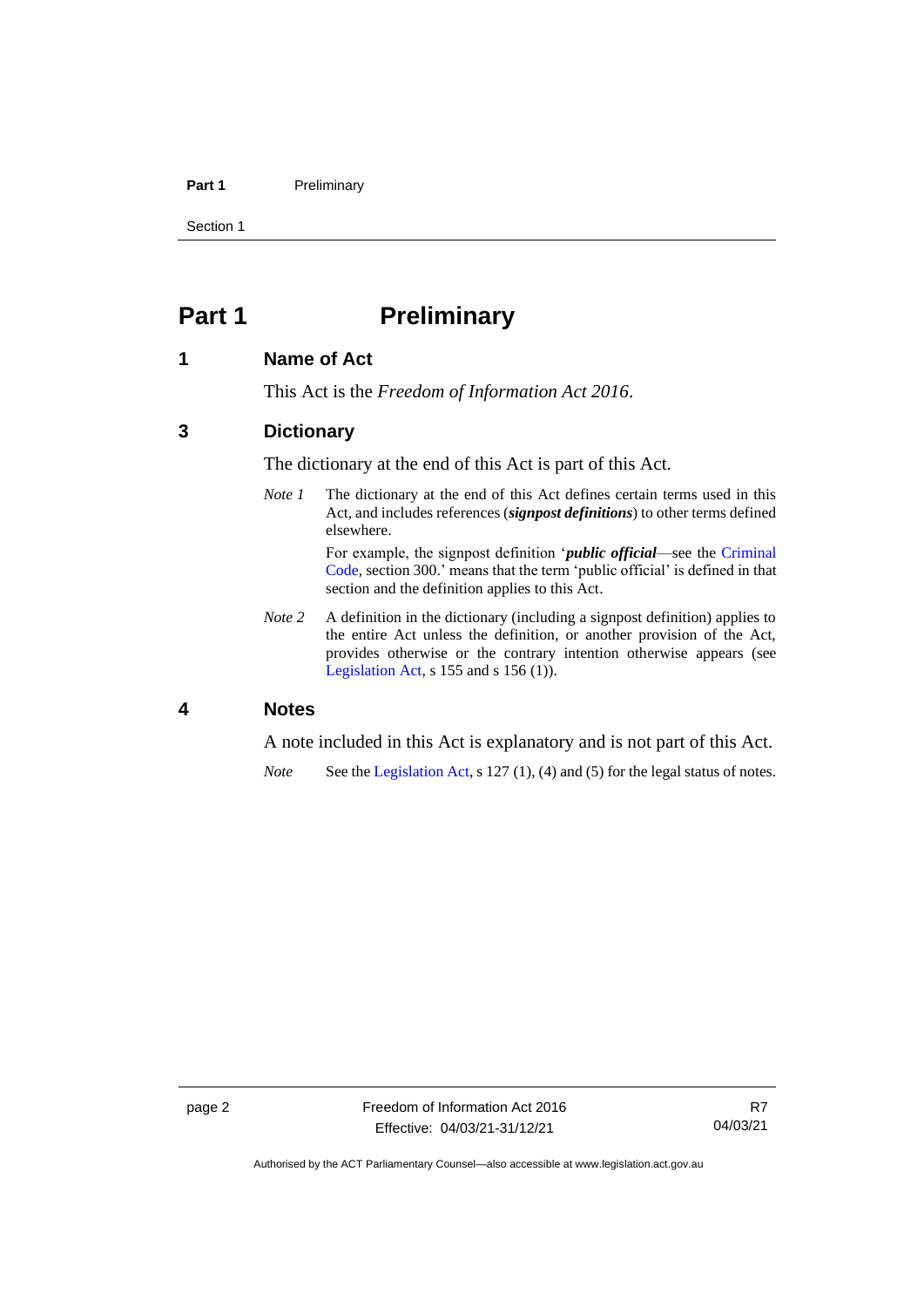#### <span id="page-12-0"></span>**5 Offences against Act—application of Criminal Code etc**

Other legislation applies in relation to offences against this Act.

#### *Note 1 Criminal Code* The [Criminal Code,](http://www.legislation.act.gov.au/a/2002-51) ch 2 applies to all offences against this Act (see Code, pt 2.1). The chapter sets out the general principles of criminal responsibility (including burdens of proof and general defences), and defines terms used for offences to which the Code applies (eg *conduct*, *intention*, *recklessness* and *strict liability*).

*Note 2 Penalty units*

The [Legislation Act,](http://www.legislation.act.gov.au/a/2001-14) s 133 deals with the meaning of offence penalties that are expressed in penalty units.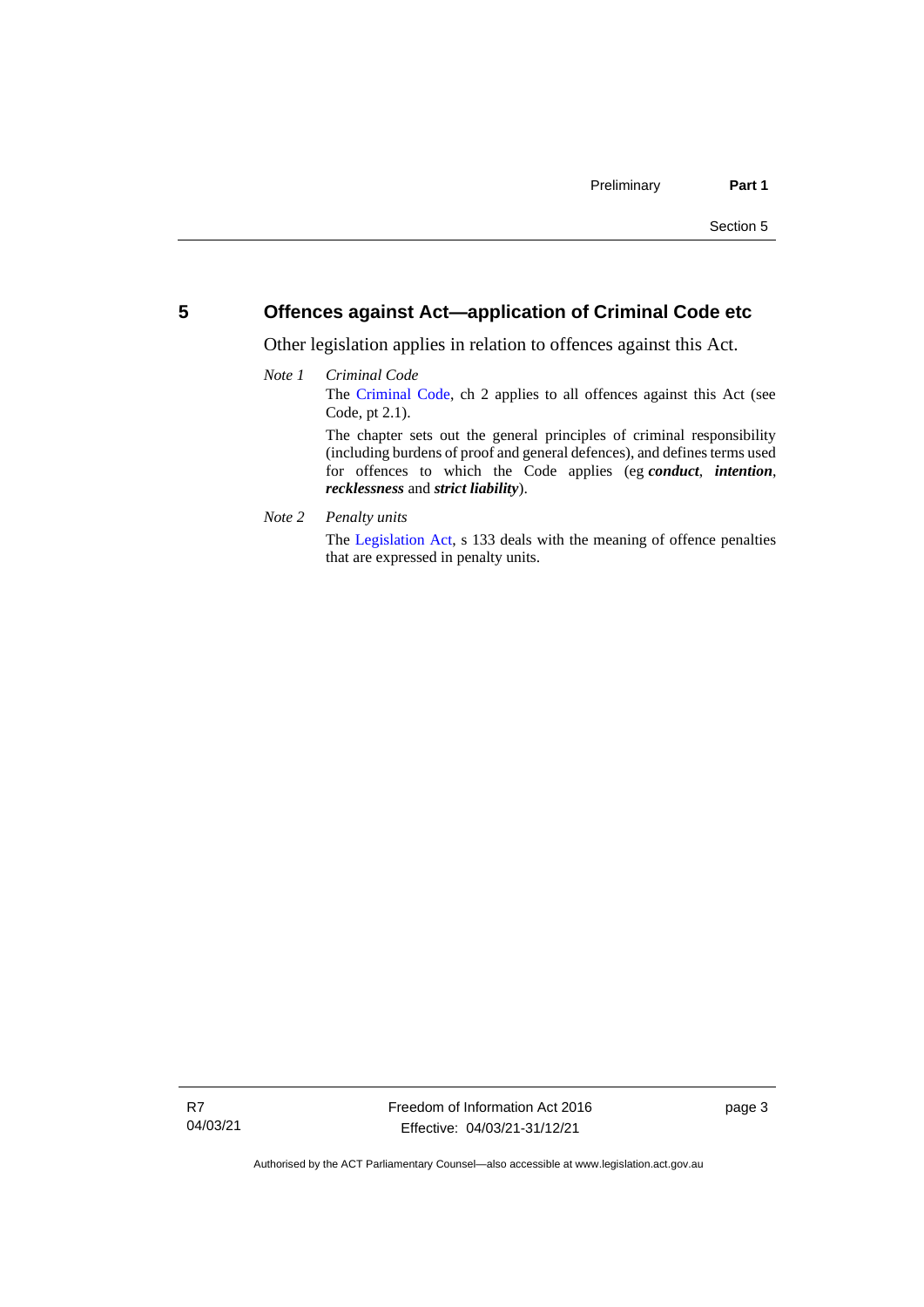Section 6

# <span id="page-13-0"></span>**Part 2 Objects and important concepts**

#### <span id="page-13-1"></span>**6 Objects of Act**

The objects of this Act are to—

- (a) provide a right of access to government information unless access to the information would, on balance, be contrary to the public interest; and
- (b) recognise the importance of public access to government information for the proper working of representative democracy; and
- (c) enable the public to participate more effectively in government processes and to promote improved decision-making within government; and
- (d) make the people and bodies that are responsible for governing the Territory more accountable to the public; and
- (e) ensure that, to the fullest extent possible, government information is freely and publicly available to everyone; and
- (f) facilitate and promote, promptly and at the lowest reasonable cost, the disclosure of the maximum amount of government information; and
- (g) ensure that personal information held by the Territory is accurate, complete, up-to-date and not misleading.

# <span id="page-13-2"></span>**7 Right of access to government information**

- (1) Subject to this Act, every person has an enforceable right to obtain access under this Act to government information.
- (2) This section applies to information even if it came into existence before the commencement of this Act.

Authorised by the ACT Parliamentary Counsel—also accessible at www.legislation.act.gov.au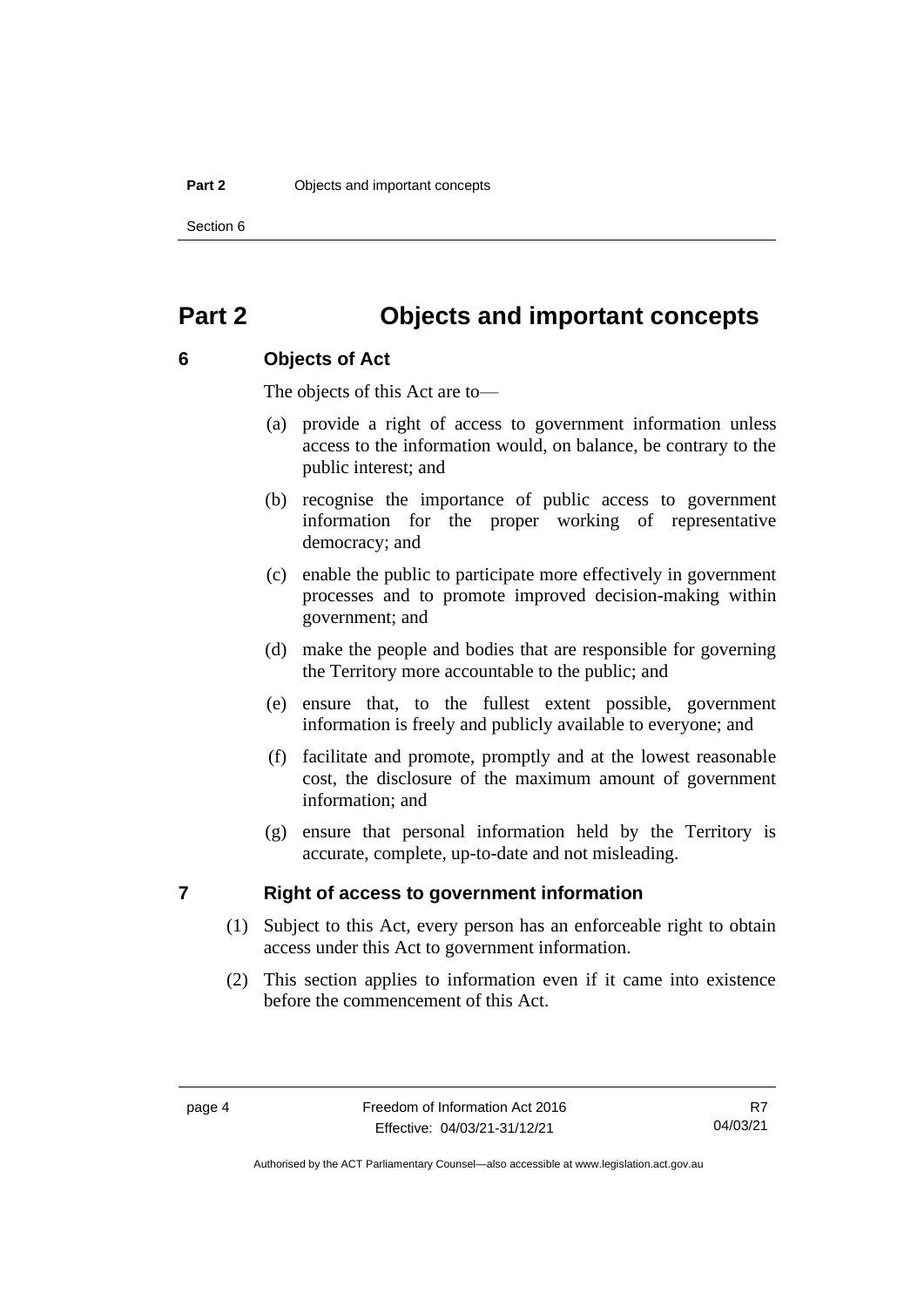# <span id="page-14-0"></span>**8 Informal requests for government information**

- (1) An agency is authorised to release government information held by the agency to a person in response to an informal request by the person.
- (2) This section is subject to a provision of another law that prohibits the disclosure of information.

### <span id="page-14-1"></span>**9 Promoting access to government information**

It is the intention of the Legislative Assembly that this Act be administered with a pro-disclosure bias and discretions given under it be exercised as far as possible in favour of disclosing government information.

# <span id="page-14-2"></span>**10 Act not intended to prevent or discourage publication etc**

This Act is not intended to prevent or discourage agencies or Ministers from publishing or giving access to government information (including contrary to the public interest information) otherwise than under this Act.

# <span id="page-14-3"></span>**11 Relationship with other laws requiring disclosure**

This Act does not affect the operation of any other law that—

- (a) requires government information to be made available to the public; or
- (b) enables a member of the public to obtain access to government information; or
- (c) requires publication of government information.

# <span id="page-14-4"></span>**12 Relationship with Health Records (Privacy and Access) Act 1997**

This Act does not apply to information in a health record under the *[Health Records \(Privacy and Access\) Act 1997](http://www.legislation.act.gov.au/a/1997-125)*.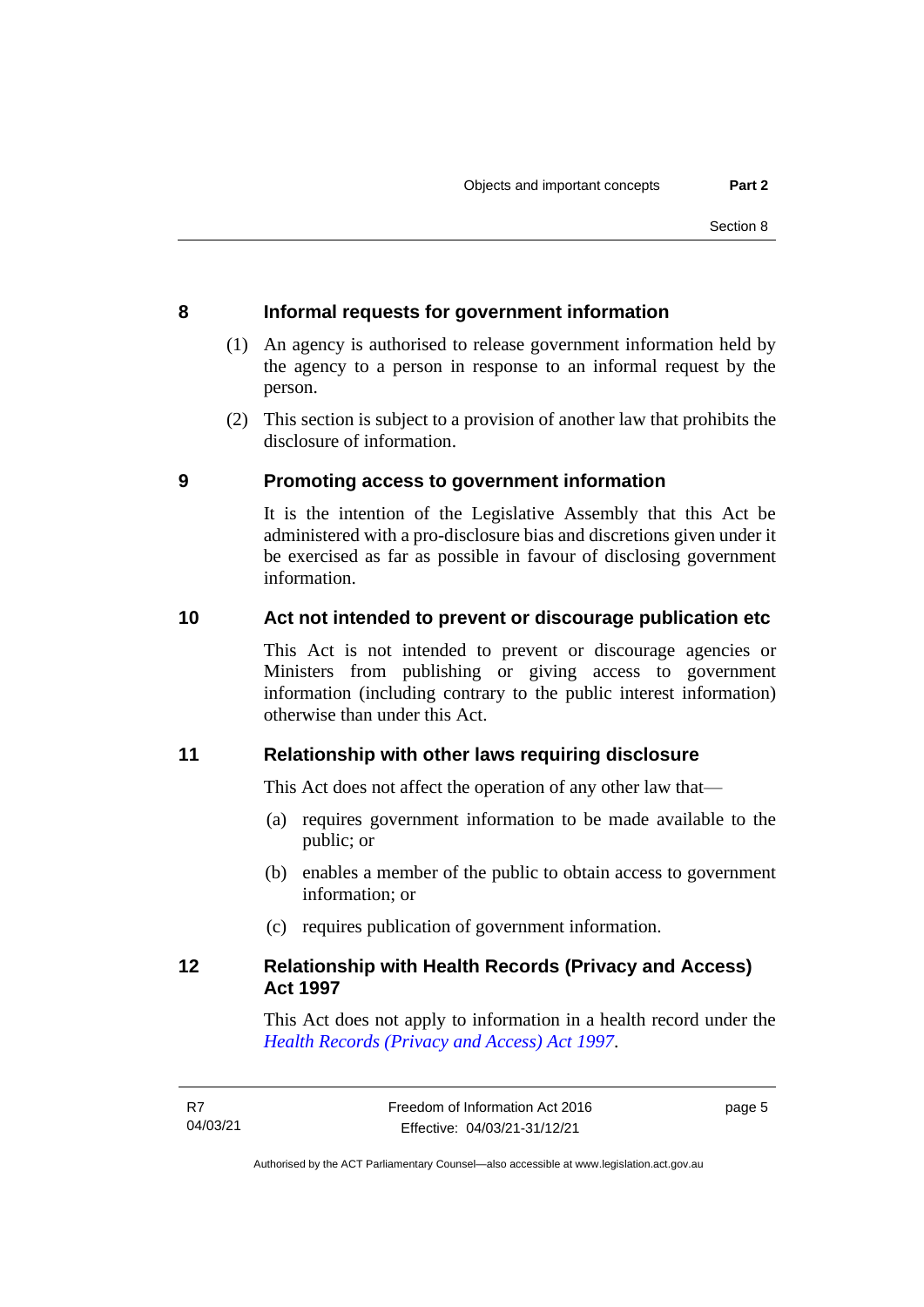Section 13

#### <span id="page-15-0"></span>**13 Relationship with Territory Records Act 2002**

- (1) This Act does not apply to—
	- (a) a record of an agency if a person is entitled to access the record under the *[Territory Records Act 2002](http://www.legislation.act.gov.au/a/2002-18)*, part 3 (Agency records access); or
	- (b) an accessible executive record.
- (2) If the director makes a declaration under the *[Territory Records](http://www.legislation.act.gov.au/a/2002-18)  Act [2002](http://www.legislation.act.gov.au/a/2002-18)*, section 28 (Declaration applying provisions of FOI Act) in relation to a record, this Act applies to the record while the declaration is in force.
	- *Note* Unless sooner revoked, a declaration under the *[Territory Records](http://www.legislation.act.gov.au/a/2002-18)  Act [2002](http://www.legislation.act.gov.au/a/2002-18)*, s 28 is in force for 10 years or any shorter period stated in the declaration.
- (3) If the principal officer makes a release restraint determination under the *[Territory Records Act 2002](http://www.legislation.act.gov.au/a/2002-18)*, section 31G (2) (b) (Release delayed or denied) in relation to a record, this Act applies to the record while the determination is in force.
- (4) In this section:

*accessible executive record*—see the *[Territory Records Act 2002](http://www.legislation.act.gov.au/a/2002-18)*, section 31B.

*director*—see the *[Territory Records Act 2002](http://www.legislation.act.gov.au/a/2002-18)*, dictionary.

*principal officer*, of an agency—see the dictionary.

*record*—see the *[Territory Records Act 2002](http://www.legislation.act.gov.au/a/2002-18)*, dictionary*.*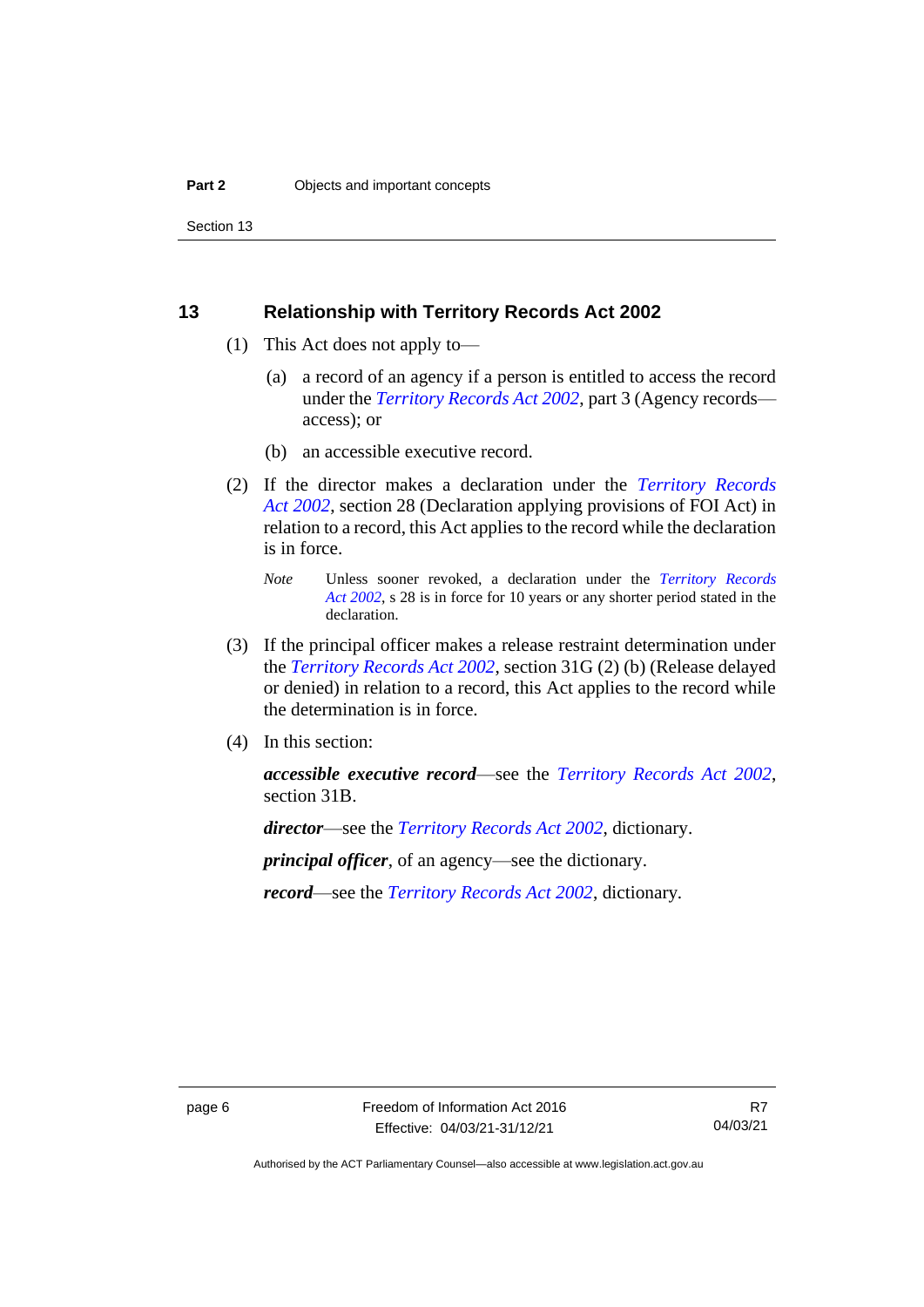#### <span id="page-16-0"></span>**14 What is** *government information***?**

In this Act:

#### *government information*—

- (a) means information held by an agency or Minister; but
- (b) does not include information—
	- (i) relating to a Minister's personal or political activities; or
	- (ii) created or received by a Minister in the Minister's capacity as a member of the Legislative Assembly.

*held*—information is *held* by an agency or Minister if it is—

- (a) contained in a record held by the agency or Minister; or
- (b) contained in a record that the agency or Minister is entitled to access.

#### <span id="page-16-1"></span>**15 Meaning of** *agency*

(1) In this Act:

*agency* means—

- (a) an administrative unit; or
- (b) a statutory office-holder and the staff assisting the statutory office-holder; or
- (c) a territory authority; or
- (d) a territory instrumentality; or
- (e) a territory-owned corporation or a subsidiary of a territory-owned corporation; or
- (f) the Office of the Legislative Assembly; or
- (g) an officer of the Assembly; or
- (h) the Supreme Court; or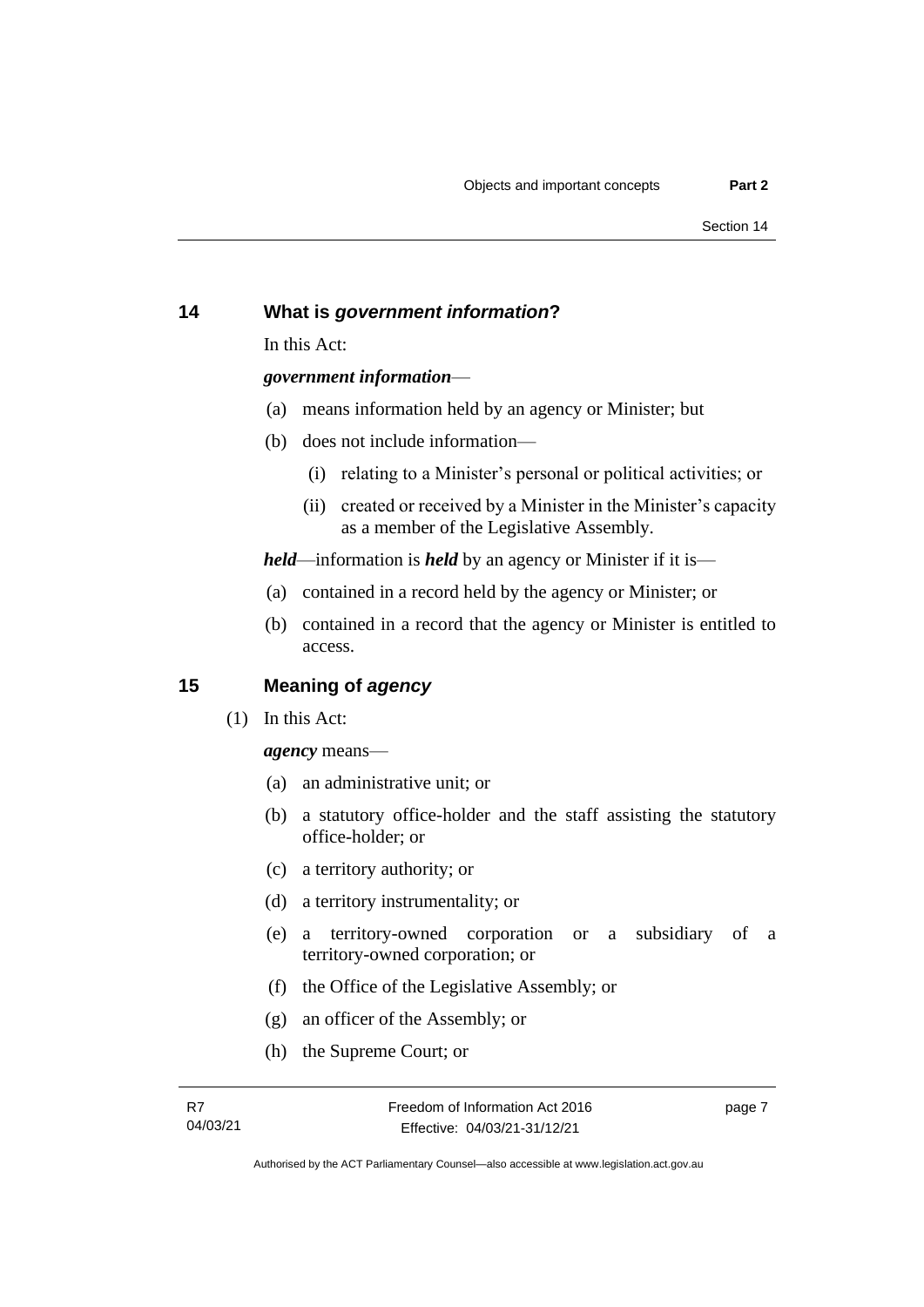- (i) the Magistrates Court or Coroner's Court; or
- (j) the ACAT; or
- (k) a board of inquiry under the *[Inquiries Act 1991](http://www.legislation.act.gov.au/a/1991-2)*; or
- (l) a judicial commission under the *[Judicial Commissions](http://www.legislation.act.gov.au/a/1994-9)  Act [1994](http://www.legislation.act.gov.au/a/1994-9)*; or
- (m) a royal commission under the *[Royal Commissions Act 1991](http://www.legislation.act.gov.au/a/1991-1)*; or
- (n) an entity prescribed by regulation.
- (2) In this section:

*territory authority* means a body established for a public purpose under an Act or statutory instrument but does not include—

- (a) the judicial council established under the *[Judicial Commissions](http://www.legislation.act.gov.au/a/1994-9)  [Act 1994](http://www.legislation.act.gov.au/a/1994-9)*, section 5A; or
- (b) the law society established under the *[Legal Profession Act](http://www.legislation.act.gov.au/a/2006-25) 2006*, section 576.

*territory instrumentality* means a corporation that is established under an Act or statutory instrument, or under the [Corporations Act,](http://www.comlaw.gov.au/Series/C2004A00818) and—

- (a) is comprised of people, or has a governing body comprised of people, a majority of whom are appointed by a Minister or an agency or instrumentality of the Territory; or
- (b) is subject to control or direction by a Minister.

R7 04/03/21

Authorised by the ACT Parliamentary Counsel—also accessible at www.legislation.act.gov.au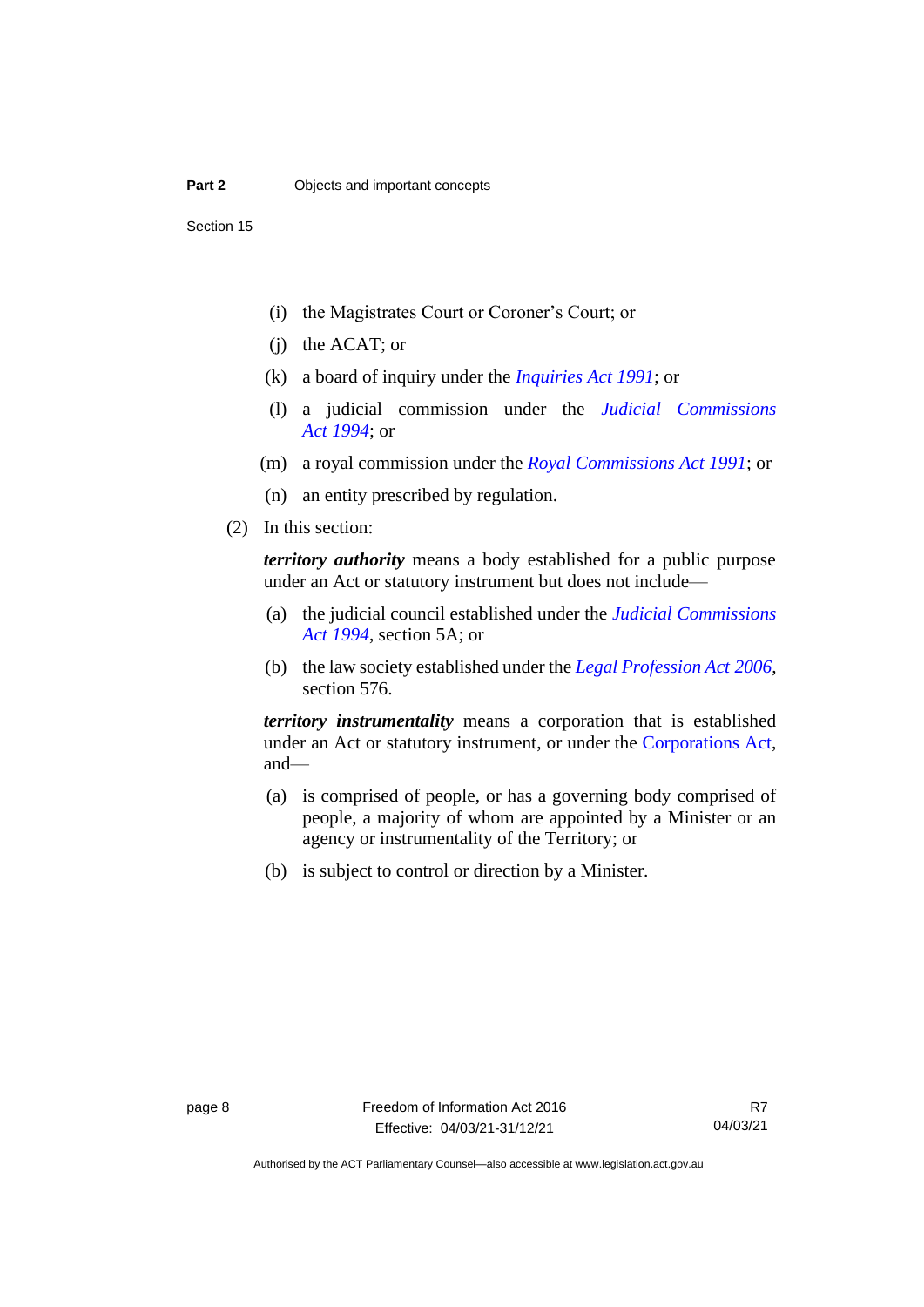# <span id="page-18-0"></span>**16 What is** *contrary to the public interest information***?**

In this Act:

#### *contrary to the public interest information* means information—

- (a) that is taken to be contrary to the public interest to disclose under schedule 1; or
- (b) the disclosure of which would, on balance, be contrary to the public interest under the test set out in section 17.

# <span id="page-18-1"></span>**17 Public interest test**

- (1) An agency or Minister, in deciding whether disclosure of information would, on balance, be contrary to the public interest, must take the following steps:
	- (a) identify any factor favouring disclosure that applies in relation to the information (a *relevant factor favouring disclosure*), including any factor mentioned in schedule 2, section 2.1;
	- (b) identify any factor favouring nondisclosure that applies in relation to the information (a *relevant factor favouring nondisclosure*), including any factor mentioned in schedule 2, section 2.2;
	- (c) balance any relevant factor or factors favouring disclosure against any relevant factor or factors favouring nondisclosure;
	- (d) decide whether, on balance, disclosure of the information would be contrary to the public interest;
	- (e) unless, on balance, disclosure would be contrary to the public interest, allow access to the information subject to this Act.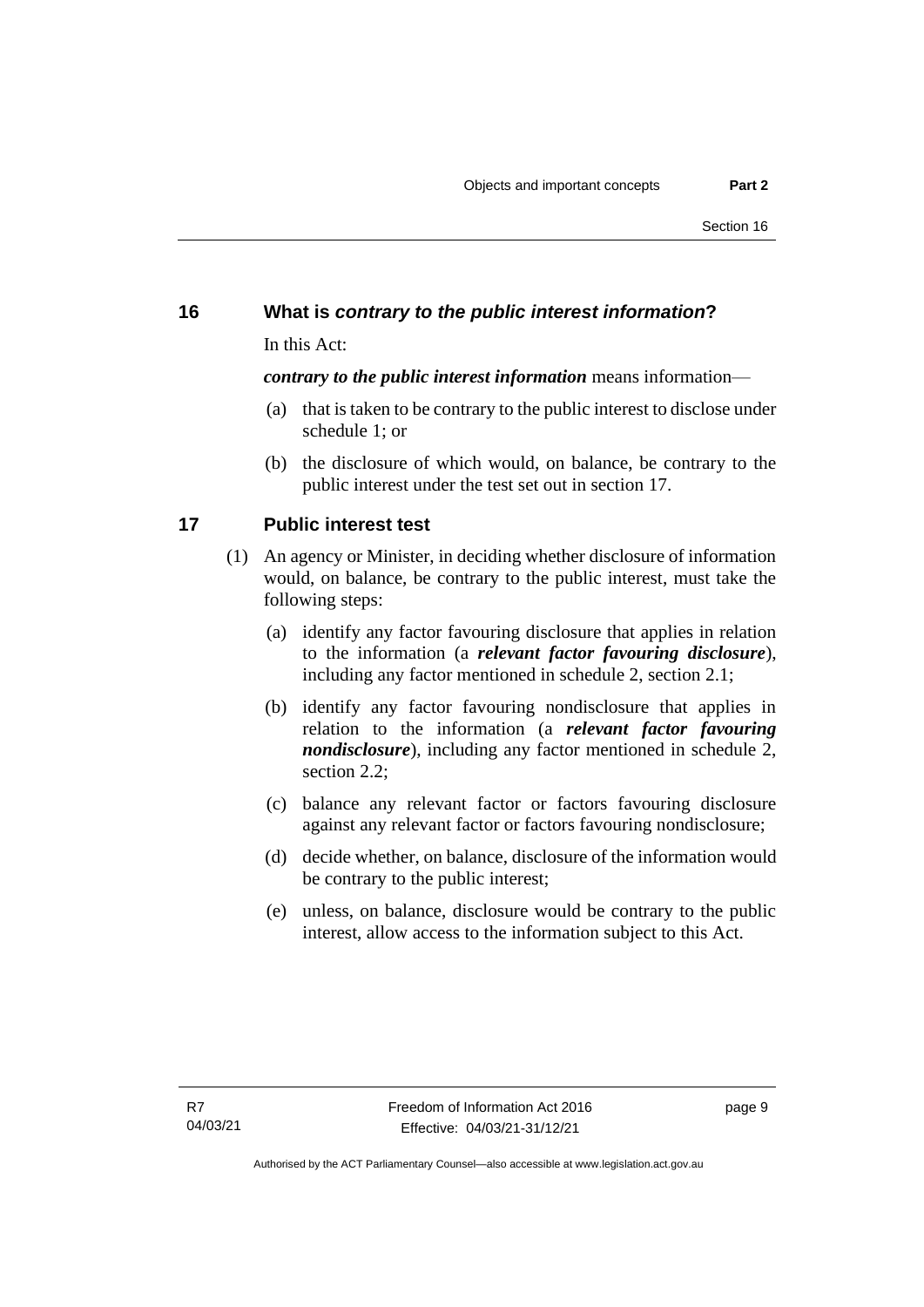Section 17

- (2) The following factors must not be taken into account when deciding whether disclosure of information would, on balance, be contrary to the public interest:
	- (a) access to the information could result in embarrassment to the government, or cause a loss of confidence in the government;
	- (b) access to the information could result in a person misinterpreting or misunderstanding the information;
	- (c) the author of the information was (or is) of high seniority in an agency;
	- (d) access to the information could result in confusion or unnecessary debate;
	- (e) access to the information could inhibit frankness in the provision of advice from the public service;
	- (f) the applicant's identity, circumstances, or reason for seeking access to the information.

page 10 Freedom of Information Act 2016 Effective: 04/03/21-31/12/21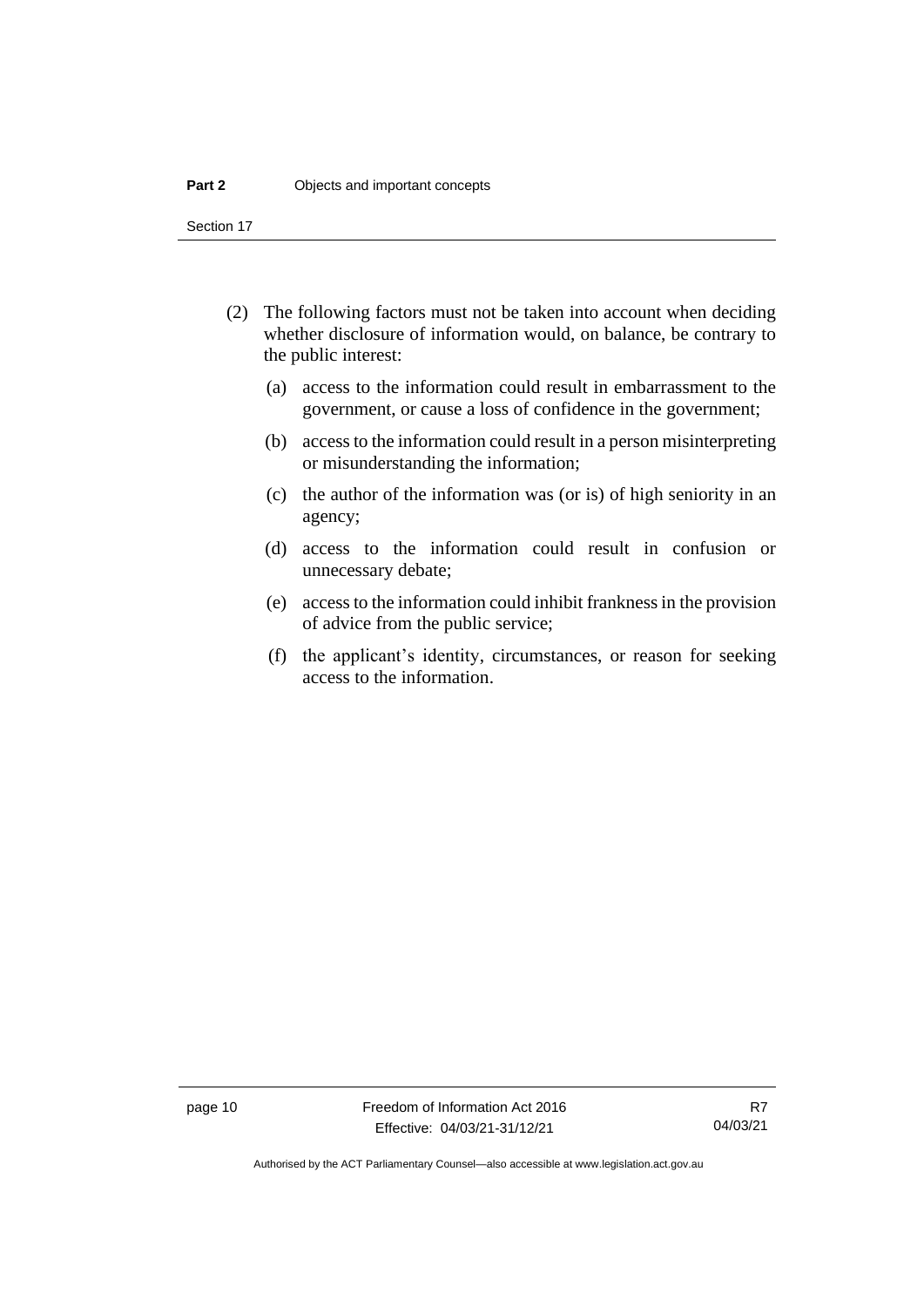# <span id="page-20-0"></span>**Part 3 Information officers**

#### <span id="page-20-1"></span>**18 Information officers—appointment**

- (1) The principal officer of an agency must appoint a person as the agency's information officer for this Act.
	- *Note 1* For the making of appointments (including acting appointments), see the [Legislation Act,](http://www.legislation.act.gov.au/a/2001-14) pt 19.3.
	- *Note 2* In particular, a person may be appointed for a particular provision of a law (see [Legislation Act,](http://www.legislation.act.gov.au/a/2001-14) s 7 (3)) and an appointment may be made by naming a person or nominating the occupant of a position (se[e Legislation](http://www.legislation.act.gov.au/a/2001-14)  [Act,](http://www.legislation.act.gov.au/a/2001-14) s 207).
- (2) An appointment is a notifiable instrument.

*Note* A notifiable instrument must be notified under the [Legislation Act.](http://www.legislation.act.gov.au/a/2001-14)

#### <span id="page-20-2"></span>**19 Information officers—functions**

- (1) The information officer of an agency has the following functions:
	- (a) to deal with access applications made to the agency under part 5;
	- (b) at the request of the principal officer of another agency—to deal with access applications made to the other agency under part 5;
	- (c) to deal with requests made of the agency under part 6;
	- (d) to ensure that the agency meets its obligation to publish open access information under part 4;
	- (e) to consider the appropriateness of the agency's publication undertakings under part 4;
	- (f) to proactively consider whether and how public access may be given to other government information held by the agency.
- (2) An information officer may delegate a function mentioned in subsection (1) (a), (b) or (c) to a staff member in the information officer's agency.

page 11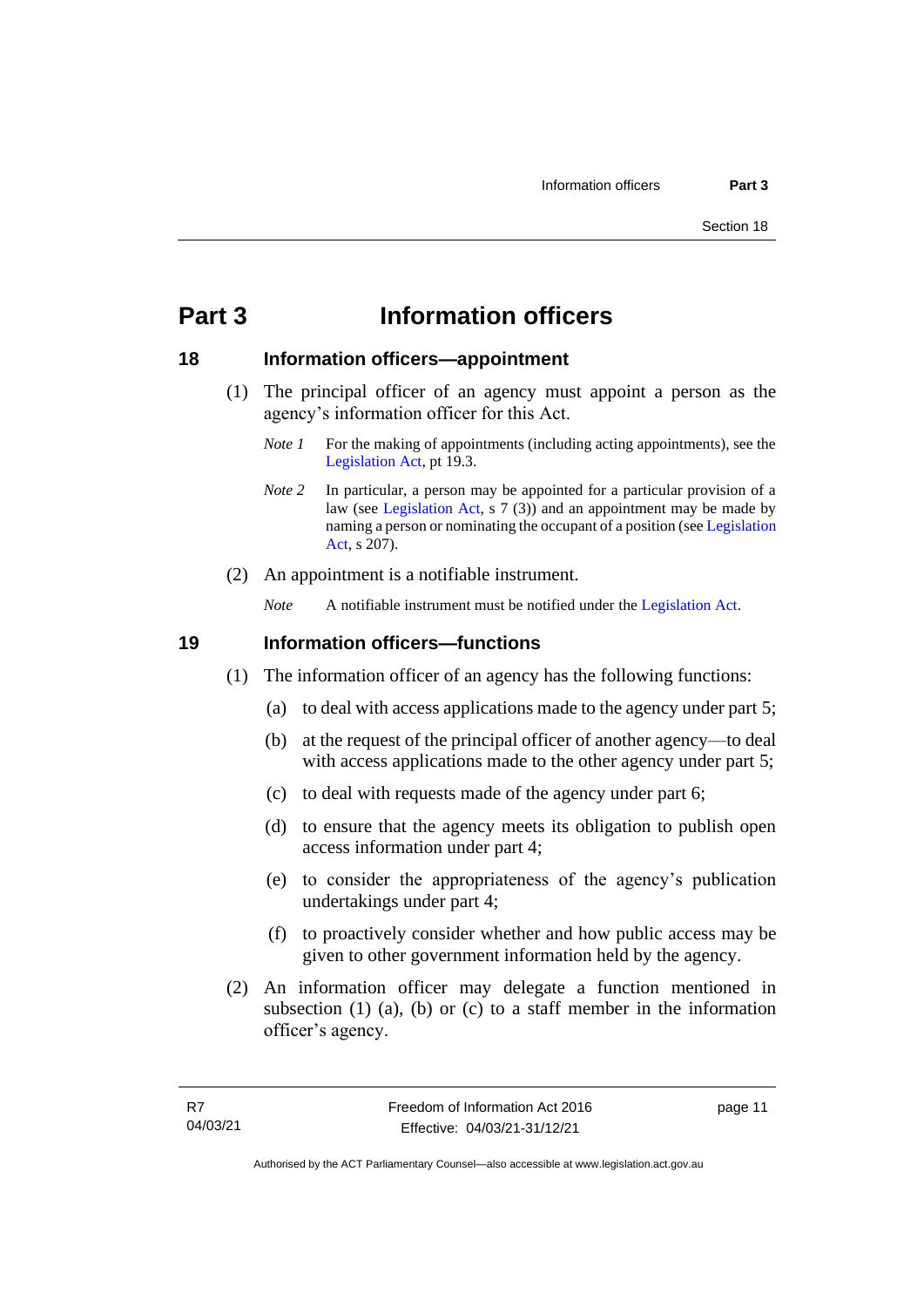#### **Part 3** Information officers

Section 20

- (3) However, the information officer must not delegate the function of—
	- (a) deciding an access application; or
	- (b) refusing to deal with an application; or
	- (c) deciding a request to amend personal information.

#### <span id="page-21-0"></span>**20 Information officers not subject to directions**

- (1) An information officer of an agency is not subject to direction in the exercise of a function under this Act unless the direction is given under subsection (2).
- (2) The following people may direct the information officer of an agency to disclose information:
	- (a) the Minister responsible for the agency;
	- (b) the principal officer of the agency.

#### <span id="page-21-1"></span>**21 Information officers may act for other agencies**

The information officer of an agency may, at the request of the principal officer of another agency, deal with an access application made to the other agency.

#### <span id="page-21-2"></span>**22 Information officers may consult with other information officers**

- (1) An information officer may, in the exercise of a function under this Act, consult with another information officer.
- (2) In consulting with another information officer under subsection (1), an information officer is authorised to disclose government information that relates to the exercise of the function.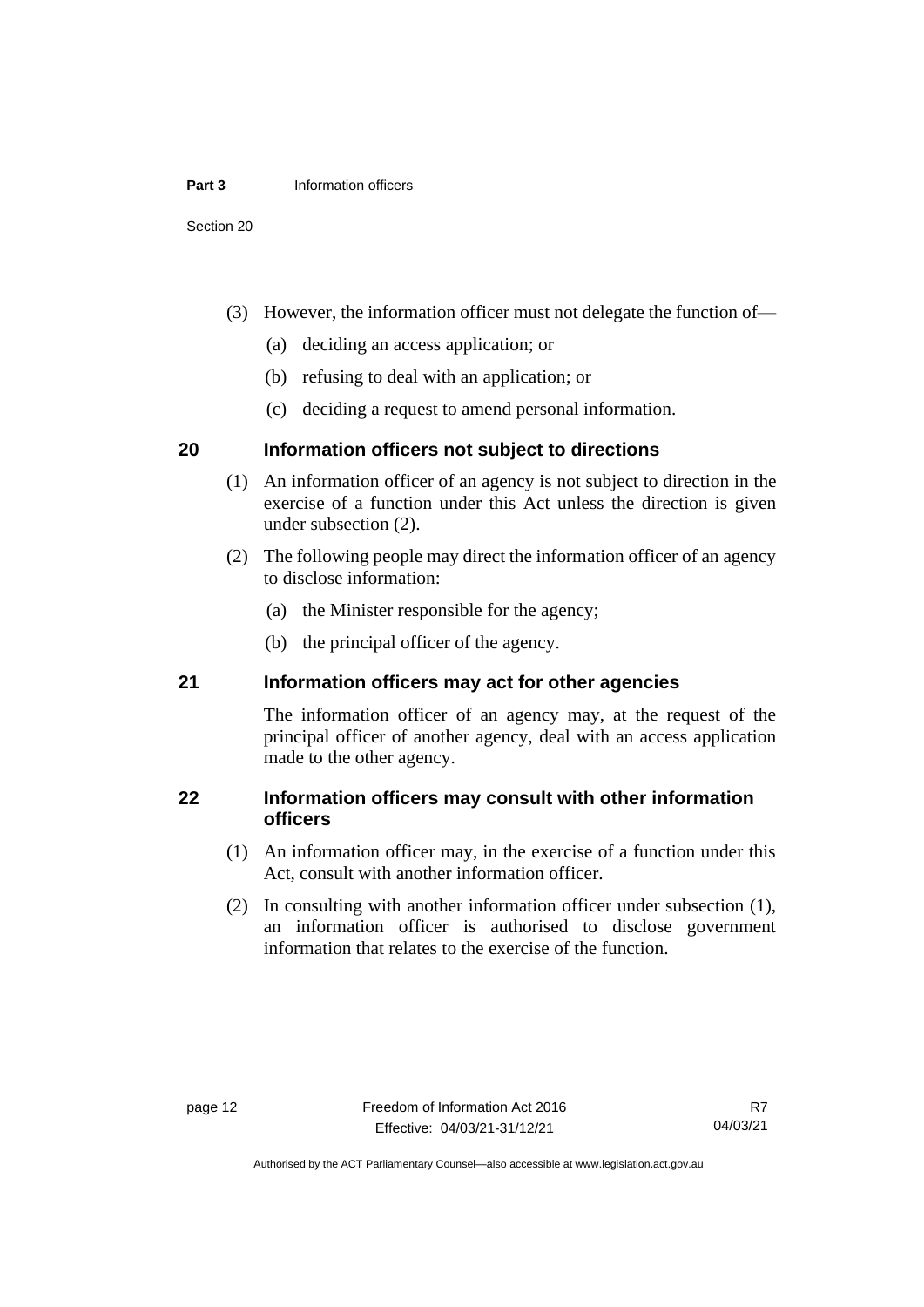# <span id="page-22-0"></span>**Part 4 Open access information**

### <span id="page-22-1"></span>**23 What is** *open access information***?**

(1) In this Act:

*open access information*, of an agency, means government information held by the agency that came into existence on or after 1 January 2018 and that is or is in 1 or more of the following:

- (a) functional information including a statement setting out particulars of the agency, including agency structure, functions, kinds of government information held and how requests for information may be made;
- (b) information about the agency or the work of the agency contained in any document tabled in the Legislative Assembly by or for the agency;
- (c) the agency's policy documents;
- (d) budget papers and Appropriation Acts presented to the Legislative Assembly under the *[Financial Management](http://www.legislation.act.gov.au/a/1996-22) Act [1996](http://www.legislation.act.gov.au/a/1996-22)*;
- (e) information about government grants made or administered by the agency;
- (f) the agency's disclosure log;

*Note Disclosure log*—see s 28.

- (g) a statement listing all boards, councils, committees, panels and other bodies that have been established by the agency (whether under an Act or otherwise) for the purpose of advising the agency or a Minister responsible for the agency;
- (h) any report or recommendation prepared by a body mentioned in paragraph (g);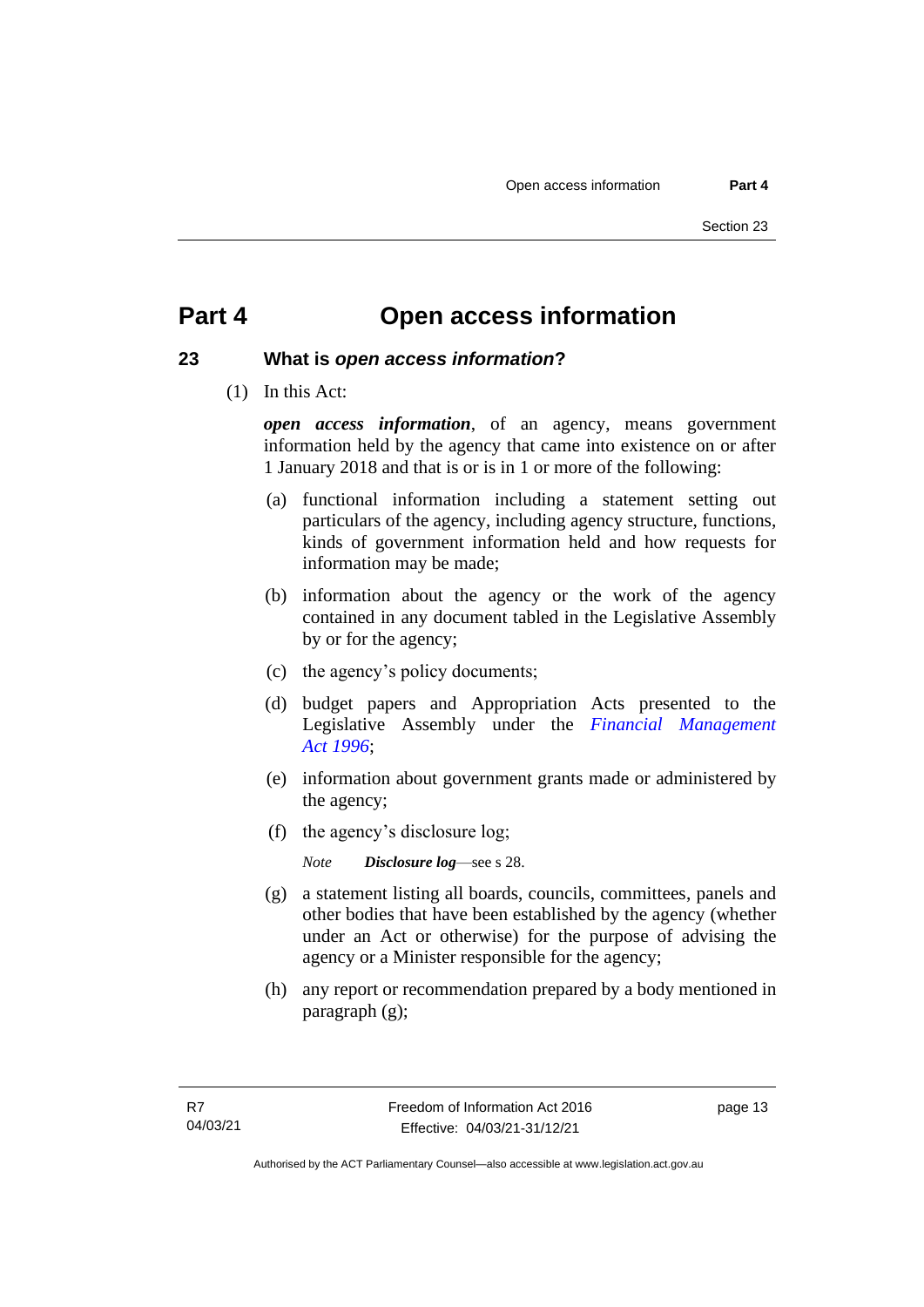#### **Part 4** Open access information

Section 23

- (i) any of the following ministerial briefs prepared by the agency that are 5 or more years old:
	- (i) incoming ministerial briefs;
	- (ii) parliamentary estimates briefs;
	- (iii) annual reports briefs;
	- (iv) question time briefs;
- (j) information an agency undertakes to make publicly available under section 29 (Agency publication undertakings);
- (k) information declared by the ombudsman to be open access information;
	- *Note* See s 65 (Open access information declarations).
- (l) information prescribed by regulation.

*open access information*, of a Minister—

- (a) means government information held by the Minister that came into existence on or after 1 January 2018 and is, or is in, 1 or more of the following:
	- (i) the Minister's disclosure log;
	- (ii) information about ministerial and ministerial staff travel and hospitality expenses;
	- (iii) a copy of the Minister's diary that sets out all meetings, events and functions attended by the Minister that relate to the Minister's responsibilities;
	- (iv) information declared by the ombudsman to be open access information;
	- (v) information prescribed by regulation; and

R7 04/03/21

Authorised by the ACT Parliamentary Counsel—also accessible at www.legislation.act.gov.au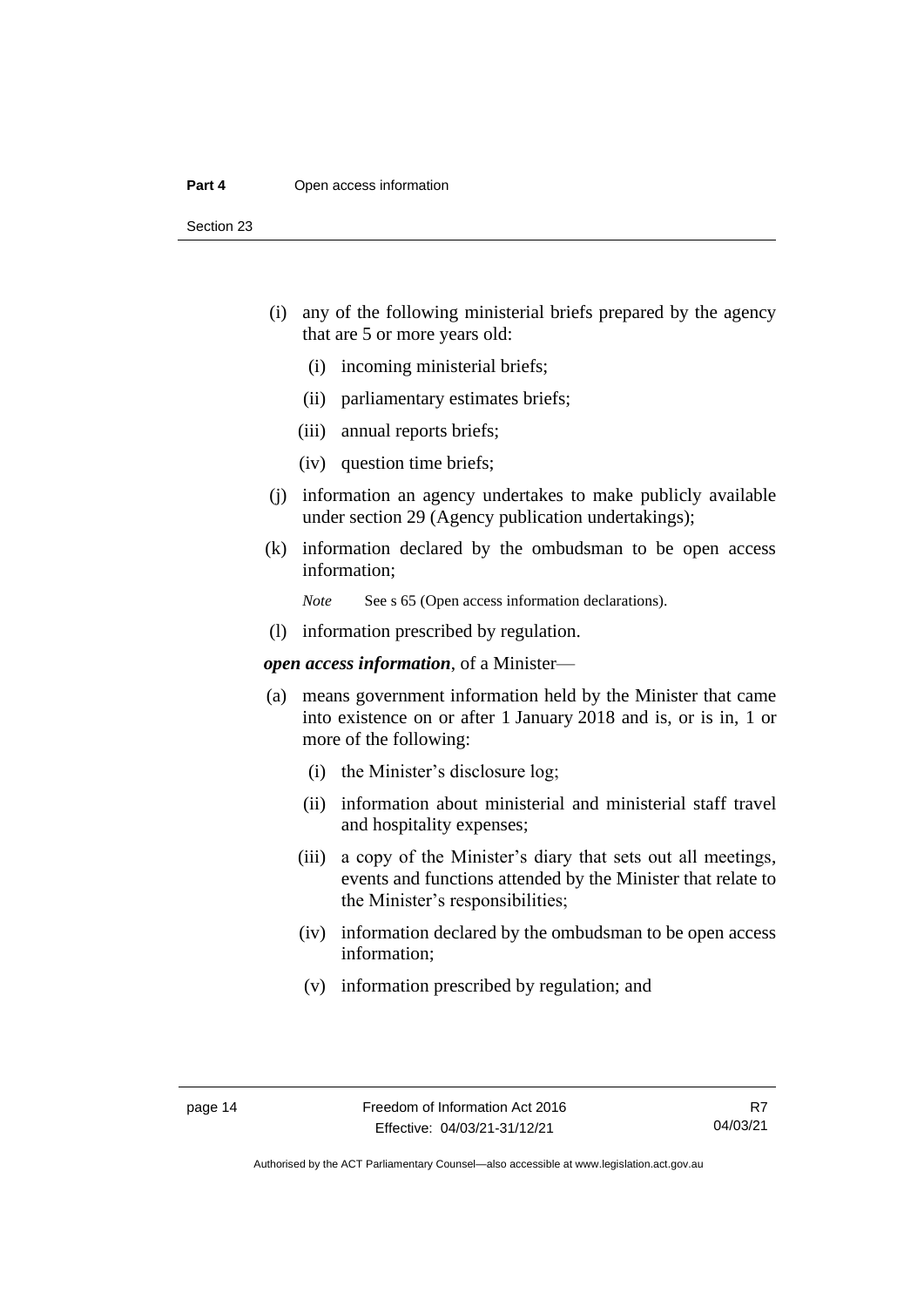- (b) for the Chief Minister—
	- (i) includes the following information about each Cabinet or Cabinet committee decision made after the commencement of this Act:
		- (A) a summary of the decision;
		- (B) the decision reference number;
		- (C) the date when the decision was made;
		- (D) the triple bottom line assessment for the decision; but
	- (ii) does not include information about a decision of Cabinet or a Cabinet committee in relation to a proposed budget for the Territory if the proposed budget has not been presented to the Legislative Assembly under the *[Financial](http://www.legislation.act.gov.au/a/1996-22)  [Management Act 1996](http://www.legislation.act.gov.au/a/1996-22)*, section 10 (Budget papers).
- (2) In this section:

#### *policy document*—

- (a) includes any of the following:
	- (i) a document containing interpretations, rules, guidelines, statements of policy, practices or precedents;
	- (ii) a document containing a statement about how an Act or administrative scheme is to be administered;
	- (iii) a document describing the procedures to be followed in investigating a contravention or possible contravention of an Act or administrative scheme;
	- (iv) another document of a similar kind used to assist the agency to exercise its functions; but
- (b) does not include a draft of a document mentioned in paragraph (a).

page 15

Authorised by the ACT Parliamentary Counsel—also accessible at www.legislation.act.gov.au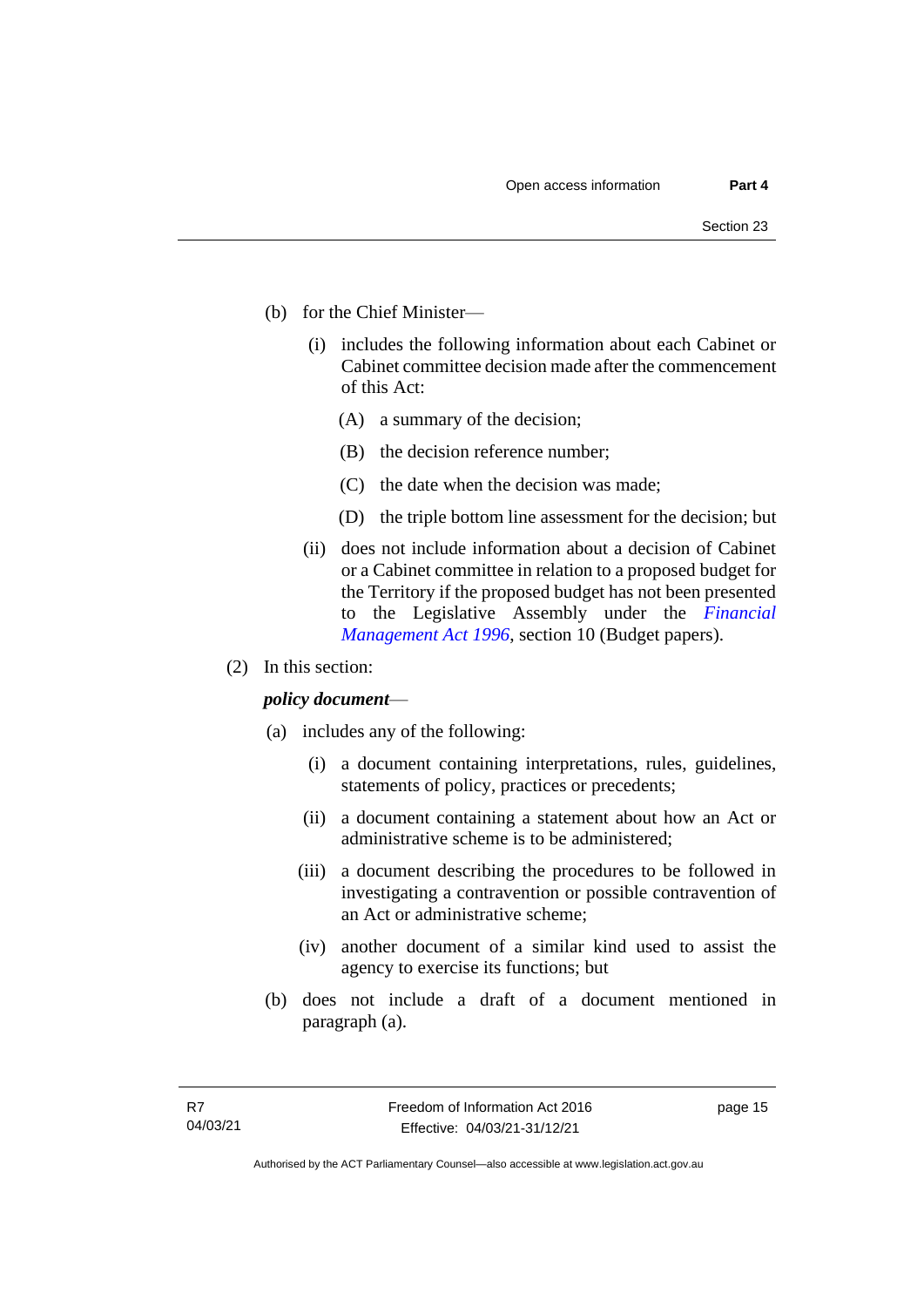Section 24

#### <span id="page-25-0"></span>**24 Availability of open access information**

(1) An agency or Minister must make open access information of the agency or Minister publicly available unless the information is contrary to the public interest information.

*Note Contrary to the public interest information*—see s 16.

- (2) If open access information is not made available because it is contrary to the public interest information, the agency or Minister must publish—
	- (a) a description of the information unless the disclosure of the description would, or could reasonably be expected to—
		- (i) endanger the life or physical safety of a person; or
		- (ii) be an unreasonable limitation on a person's rights under the *[Human Rights](http://www.legislation.act.gov.au/a/2004-5) Act 2004*; or
		- (iii) significantly prejudice an ongoing criminal investigation; and
	- (b) for information not made available because it is taken to be contrary to the public interest to disclose the information under schedule 1—
		- (i) the ground under schedule 1 for the nondisclosure; and
		- (ii) the findings on any material questions of fact referring to the evidence or other material on which the findings were based; and
	- (c) for information not made available because disclosure of the information would, on balance, be contrary to the public interest under the test set out in section 17, a statement of reasons for the decision setting out—
		- (i) the findings on any material questions of fact referring to the evidence or other material on which the findings were based; and

R7 04/03/21

Authorised by the ACT Parliamentary Counsel—also accessible at www.legislation.act.gov.au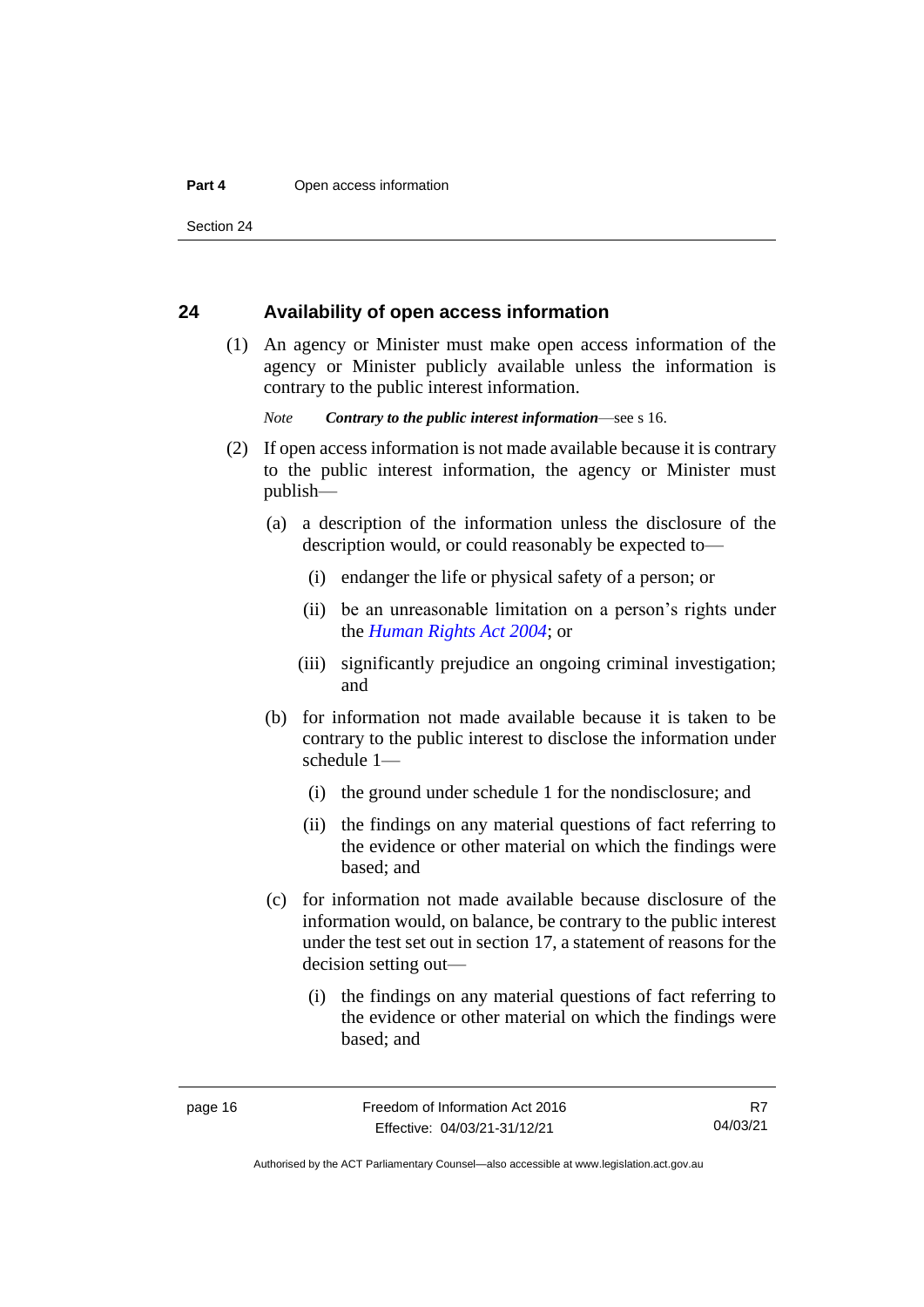- (ii) the relevant factors favouring disclosure; and
- (iii) the relevant factors favouring nondisclosure; and
- (iv) how the factors were balanced; and
- (v) the harm to the public interest that can reasonably be expected to occur from the disclosure; and
- (d) a statement that a person may apply to the ombudsman for review of a decision not to make open access information publicly available; and
- (e) a statement on how to make the application for review of the decision; and
- (f) a statement of the other options available under ACT laws to have the decision reviewed.
- (3) If open access information is not made available because it is contrary to the public interest information and the agency or Minister decides not to publish a description of the information for a reason mentioned in subsection (2) (a), the agency or Minister must tell the ombudsman about the decision and the reason for it.

#### <span id="page-26-0"></span>**25 Open access information—quality of information**

Open access information published by an agency or Minister must as far as practicable be accurate, up-to-date and complete.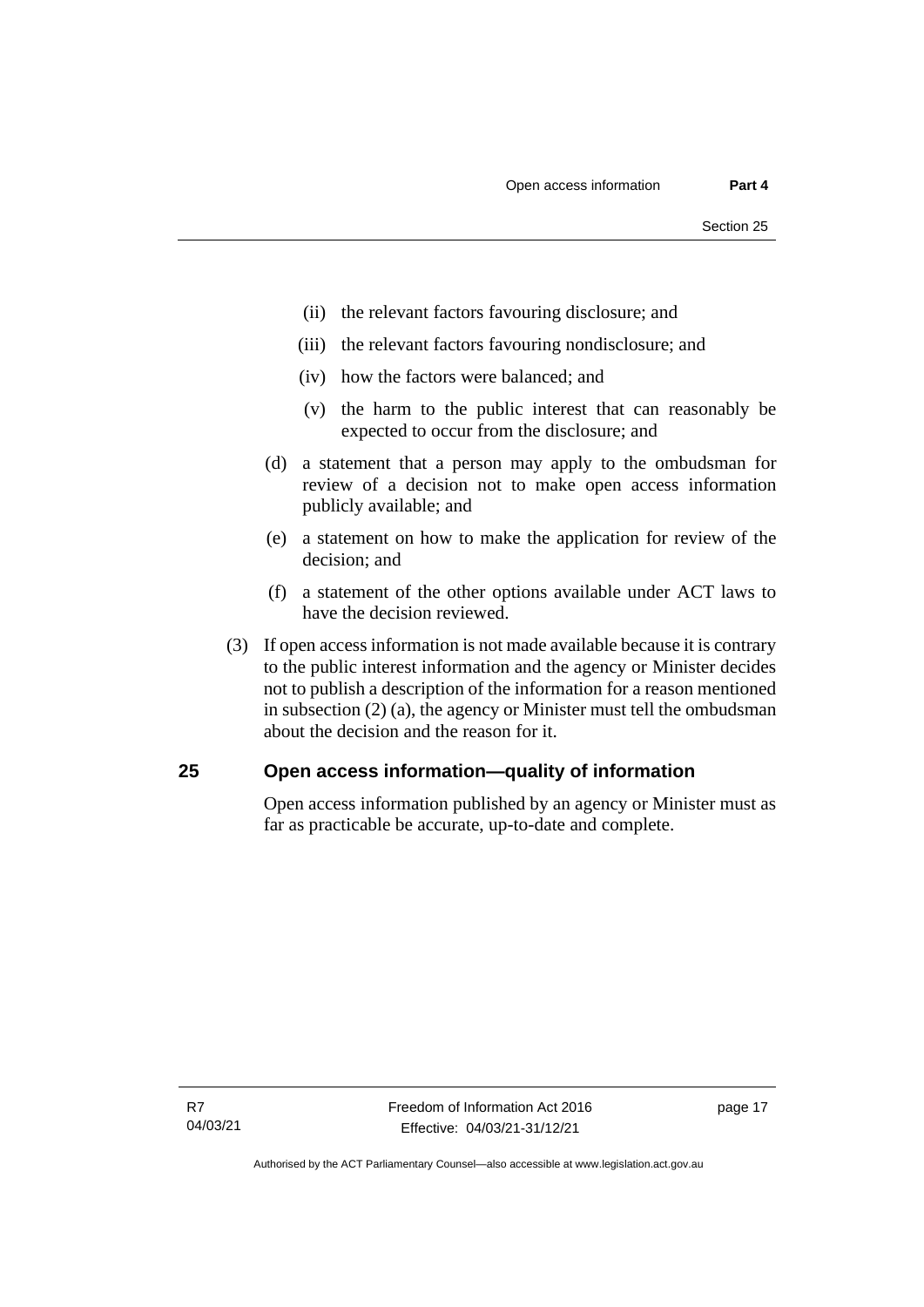Section 26

#### <span id="page-27-0"></span>**26 Open access information—deletion of contrary to the public interest information**

- (1) This section applies if—
	- (a) a record containing open access information of an agency or Minister also contains contrary to the public interest information; and
	- (b) it is practicable to make publicly available a copy of the record from which the contrary to the public interest information has been deleted.
- (2) The agency or Minister must—
	- (a) make a copy of the record publicly available; and
	- (b) publish a statement that the original record contained contrary to the public interest information that has been deleted from the copy.

#### <span id="page-27-1"></span>**27 Open access information—effect of policy documents not being available**

A person must not be subjected to any prejudice because of the application of the provisions of an agency's policy document (other than provisions it is permitted to delete from a copy of the document) to any act or omission of the person if, at the time of the act or omission—

- (a) the policy document was not publicly available; and
- (b) the person was not aware of the provisions of the policy document; and
- (c) the person could lawfully have avoided the prejudice had the person been aware of the provisions.

Authorised by the ACT Parliamentary Counsel—also accessible at www.legislation.act.gov.au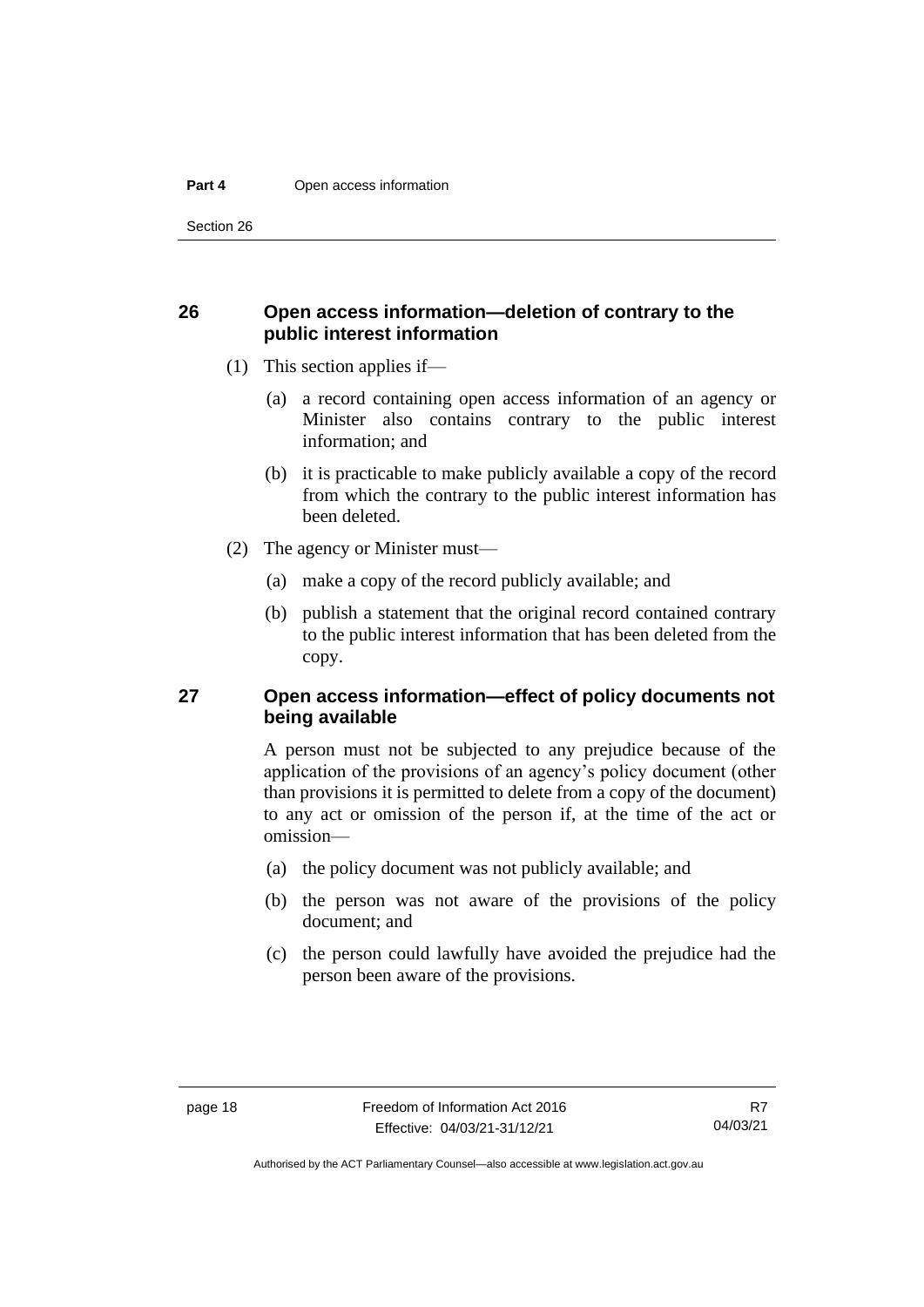#### <span id="page-28-0"></span>**28 Requirement for disclosure log**

- (1) An agency and Minister must keep a record of access applications made to the agency or Minister (a *disclosure log*).
- (2) The disclosure log must include the following for each access application:
	- (a) the access application;
	- (b) the decision notice or notices given under section 51;
	- (c) if government information was given to the applicant in response to the application—the information;
	- (d) if additional government information was given to the applicant under section 36—the information;
	- (e) a statement of—
		- (i) the amount of any fees paid or waived in relation to the application; and
		- (ii) the amount of time spent dealing with the application;
	- (f) details of any decision made by the ombudsman in relation to the application;
	- (g) any additional information the ombudsman decides to disclose when making a decision mentioned in paragraph (f);
	- (h) details of any decision made by the ACAT in relation to the application;
	- (i) any additional information the ACAT decides to disclose when making a decision mentioned in paragraph (h).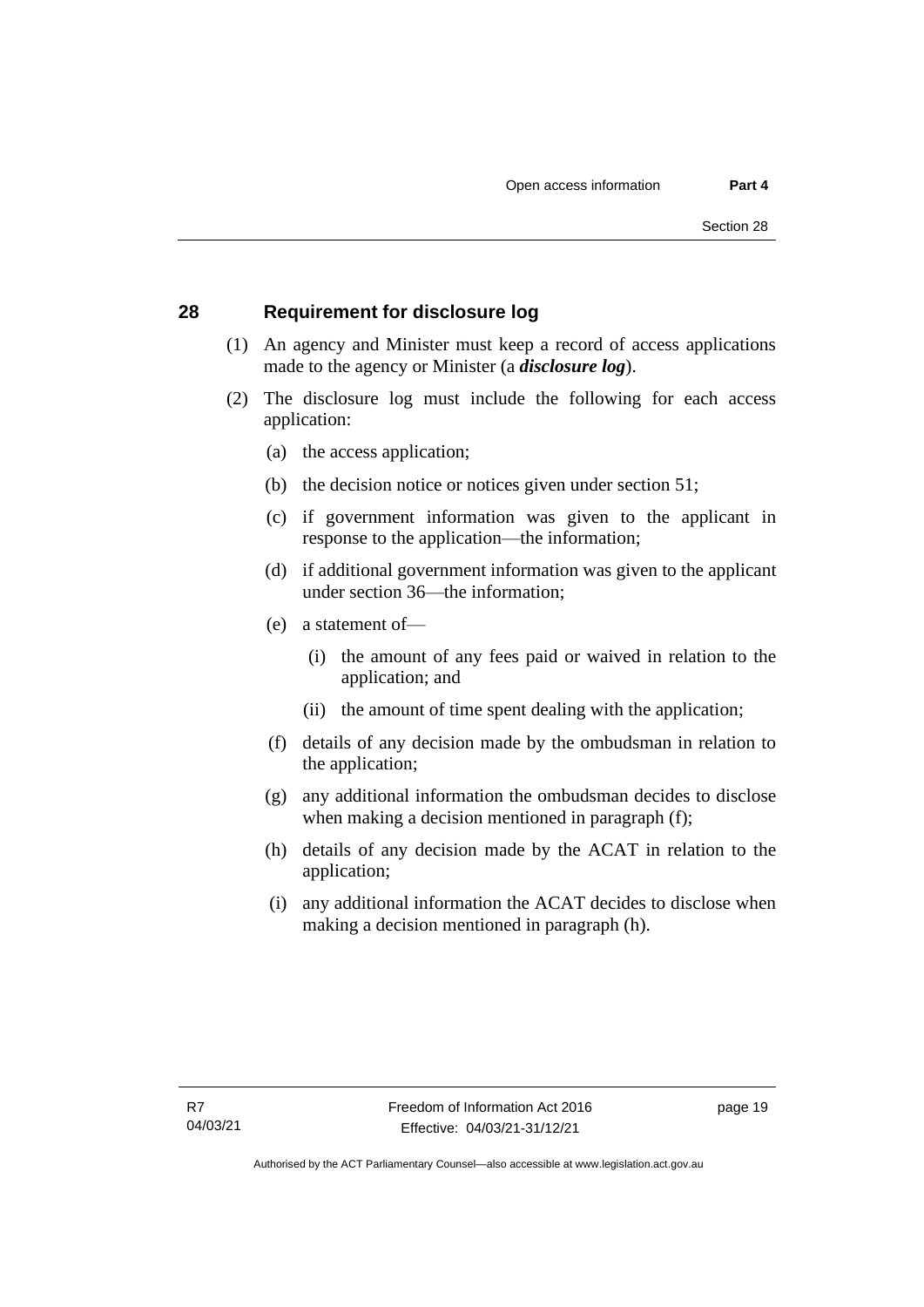#### **Part 4** Open access information

Section 28

- (3) If an agency or Minister decides not to disclose government information in response to an access application, the disclosure log must also include a statement about—
	- (a) who may apply to the ombudsman for review of the decision; and
	- (b) how to make the application for review of the decision; and
	- (c) the other options available under ACT laws to have the decision reviewed.
- (4) The information required to be recorded in the disclosure log under subsections (2) and (3) must be included in the disclosure log not earlier than 3, and not later than 10, working days after the day the decision notice is given to the applicant.
- (5) An agency's disclosure log may also include government information released by the agency in response to an informal request.
- (6) A disclosure log must not include—
	- (a) an access application for personal information; or
	- (b) information about an applicant's business, commercial, financial or professional affairs, the publication of which would be unreasonable in the circumstances.

#### **Example**

information about unsubstantiated food safety allegations made against the applicant's business, the publication of which could unduly damage the reputation of the applicant's business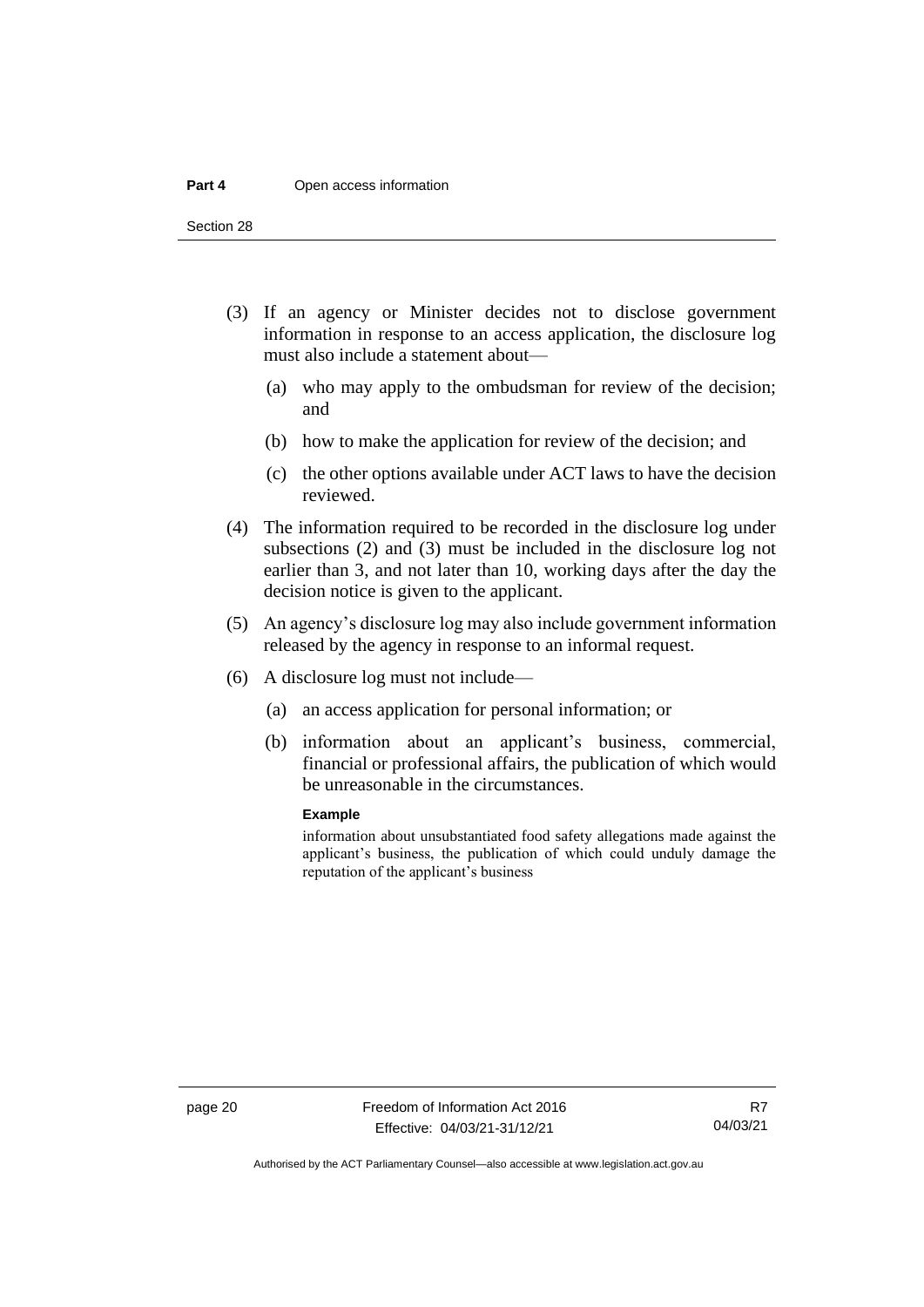#### <span id="page-30-0"></span>**29 Agency publication undertakings**

(1) An agency may publish a statement setting out the kinds of government information it holds, that would not otherwise be open access information, that the agency will make publicly available (a *publication undertaking*).

(2) Every 12 months an agency must review its publication undertaking or, if the agency does not have a publication undertaking, consider whether it has information it could include in a publication undertaking.

*Note* Information an agency undertakes to make publicly available becomes open access information (see s 23 (1) (j)).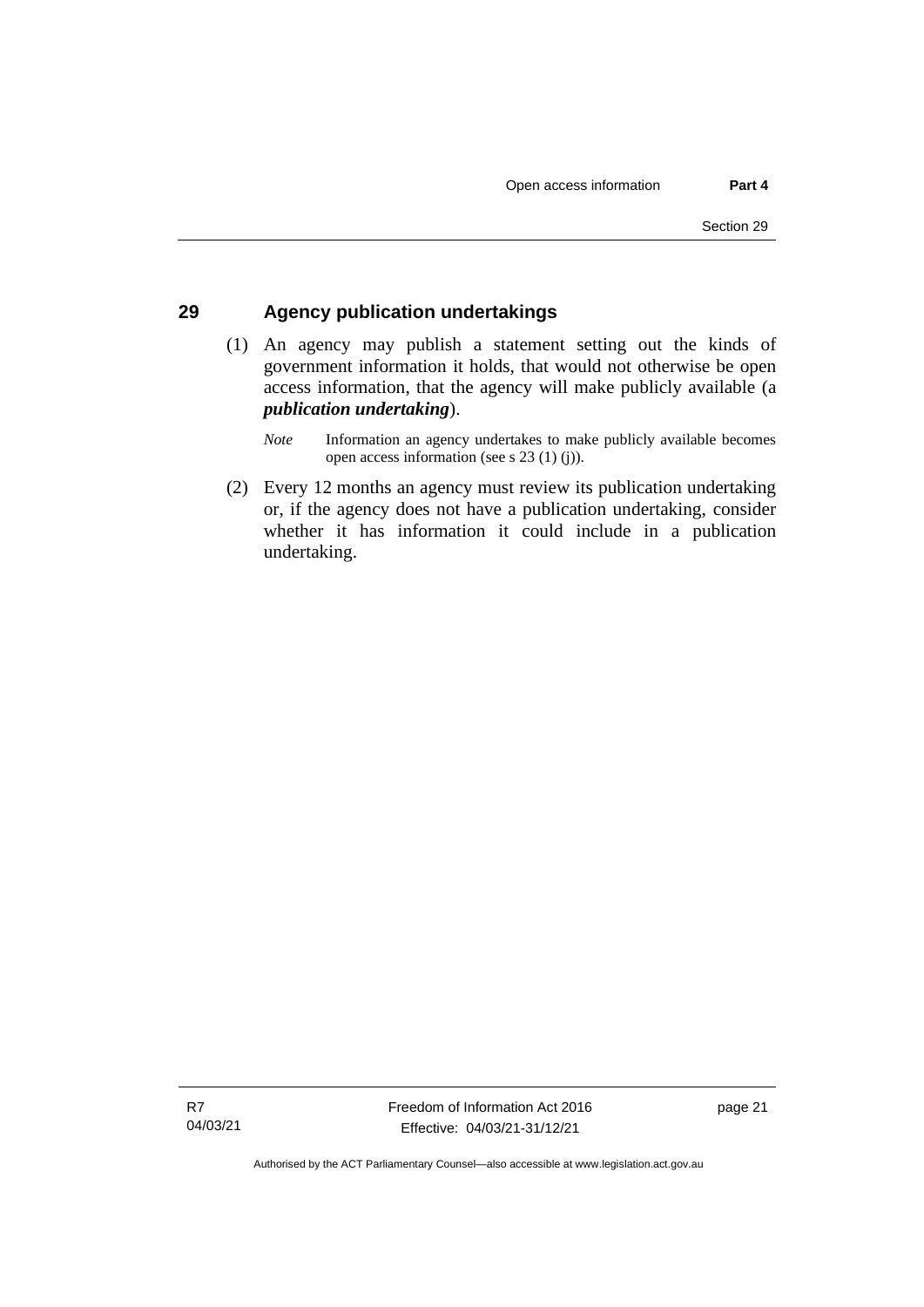**Part 5** Access applications<br>**Division 5.1** Making access appli **Division 5.1** Making access applications Section 30

# <span id="page-31-0"></span>**Part 5 Access applications**

# <span id="page-31-1"></span>**Division 5.1 Making access applications**

#### <span id="page-31-2"></span>**30 Making access application**

- (1) A person may apply for access to government information to the agency or Minister responsible for the information.
	- *Note 1* If a form is approved under s 108 for an application, the form must be used.
	- *Note* 2 A fee may be determined under s 104 for an application.
- (2) The application must include—
	- (a) enough detail to enable an agency or Minister to identify the government information applied for; and
	- (b) an email or postal address to which notices under this Act may be sent to the applicant.
- (3) If the application is for access to personal information about the applicant, the application must also include—
	- (a) evidence of identity for the applicant; and
	- (b) if an agent is acting for the applicant—evidence of the agent's authorisation and evidence of identity for the agent.

#### **Examples—agent's authorisation**

- 1 the ACAT order appointing the agent as the applicant's guardian
- 2 the client agreement authorising a lawyer to act for the applicant
- (4) The application may include a statement of the applicant's views on the public interest in disclosing the information.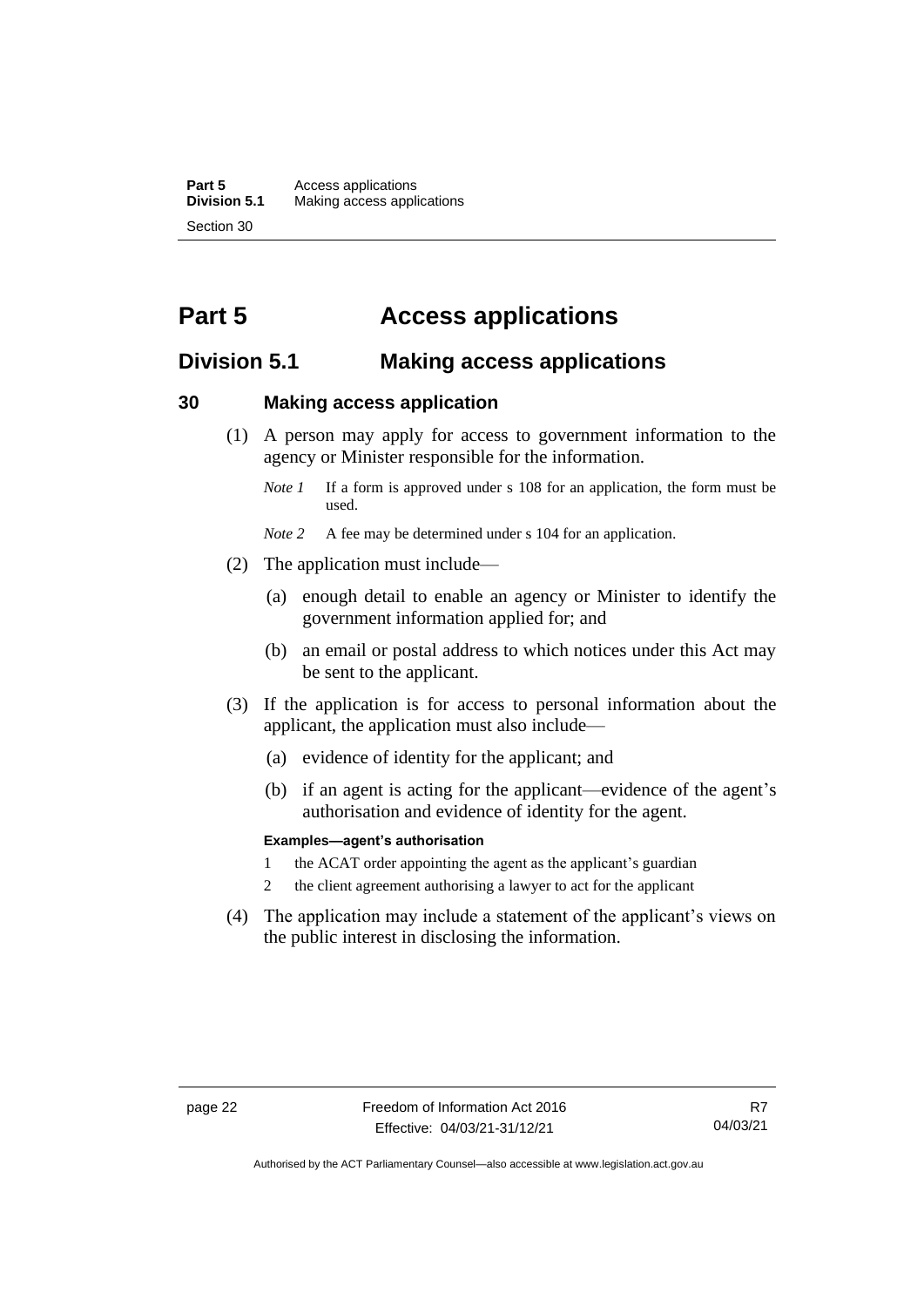# <span id="page-32-0"></span>**31 Application not in accordance with requirements**

- (1) This section applies if an agency or Minister receives an application that does not comply with the requirements under section 30.
- (2) The agency or Minister must take reasonable steps to assist the person and give the person reasonable time to make the application comply.
- (3) The application is taken to have been made when it is made in accordance with the requirements.
- (4) The agency or Minister need not deal further with the application if, despite the agency or Minister taking reasonable steps and giving the person reasonable time (but not less than 3 months) under subsection (2), the application is still not made in accordance with the requirements under section 30.

# <span id="page-32-1"></span>**32 Notice of date application received**

- (1) An agency or Minister that receives an application complying with the requirements under section 30 must give the applicant written notice of—
	- (a) the day on which the application was received; and
	- (b) the date by which a decision is to be made (unless additional time is given under section 40, section 41 or section 42).
- (2) The notice must be given to the applicant as soon as practicable but in any case not later than 10 working days after the day the application was received.

# <span id="page-32-2"></span>**Division 5.2 Deciding access applications**

# <span id="page-32-3"></span>**33 Who deals with access applications**

- (1) An access application made to an agency must be dealt with by—
	- (a) the information officer of the agency; or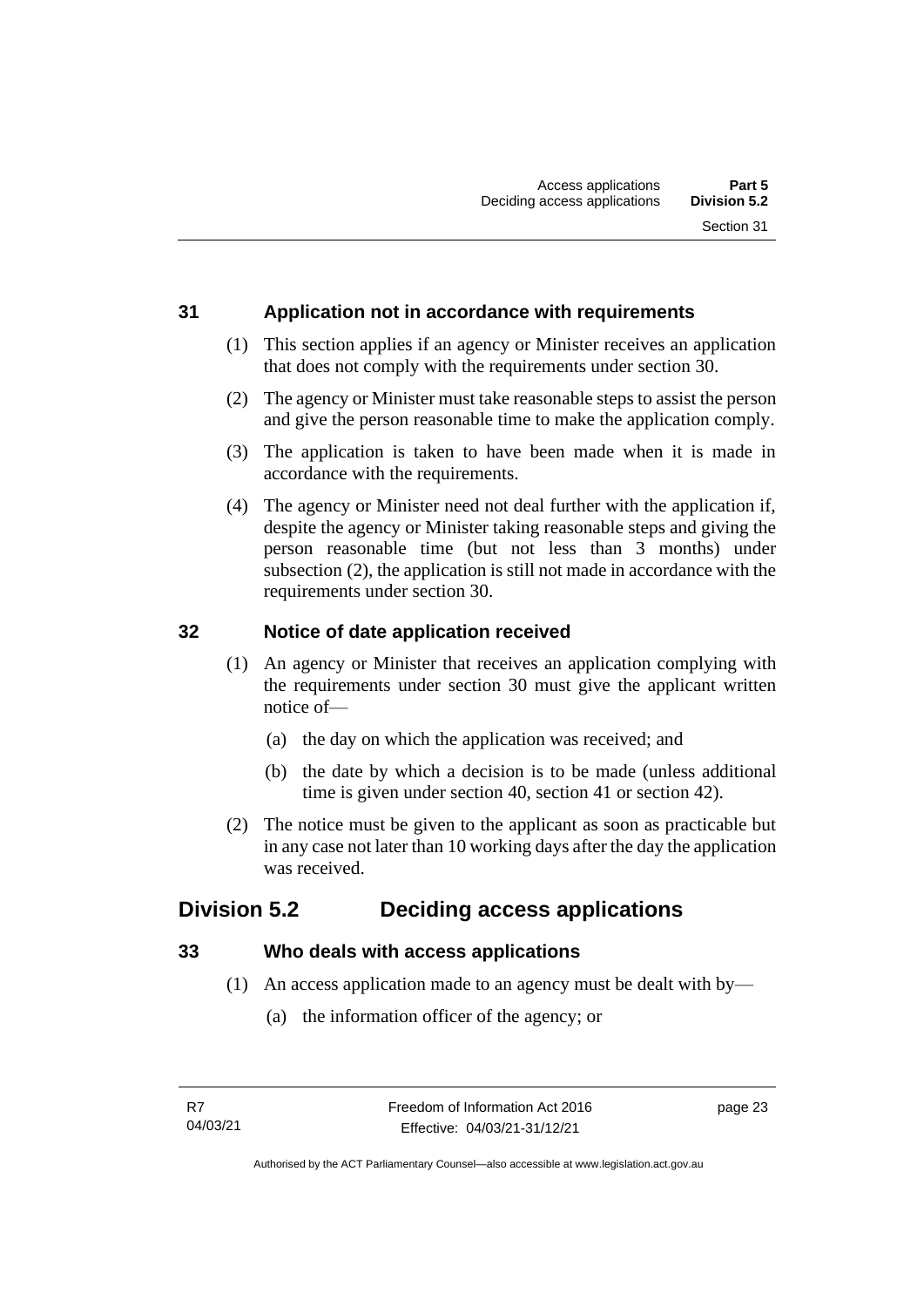- (b) at the request of the principal officer of the agency—the information officer of another agency.
- (2) An access application made to a Minister may be dealt with by the person the Minister directs.

### <span id="page-33-0"></span>**34 Deciding access—identifying information within scope of application**

- (1) An agency or Minister deciding an access application (the *respondent*) must take reasonable steps to identify all government information within the scope of the application.
- (2) The respondent is not required to search for the information from a backup system (but may if appropriate).
- (3) The respondent may, at any time, contact the applicant to clarify the scope of the application (a *clarification request*).
- (4) The respondent may suspend an access application if—
	- (a) the respondent has taken all reasonable steps to contact the applicant about a clarification request; and
	- (b) either—
		- (i) the respondent is unable to contact the applicant; or
		- (ii) the applicant does not respond to the clarification request.
- (5) If the access application is suspended, the respondent must, in writing, tell the applicant—
	- (a) that the application has been suspended; and
	- (b) about the effect of subsection (6).
- (6) The respondent—
	- (a) must decide the application if the applicant responds to the clarification request within 3 months after the request was made; but

Authorised by the ACT Parliamentary Counsel—also accessible at www.legislation.act.gov.au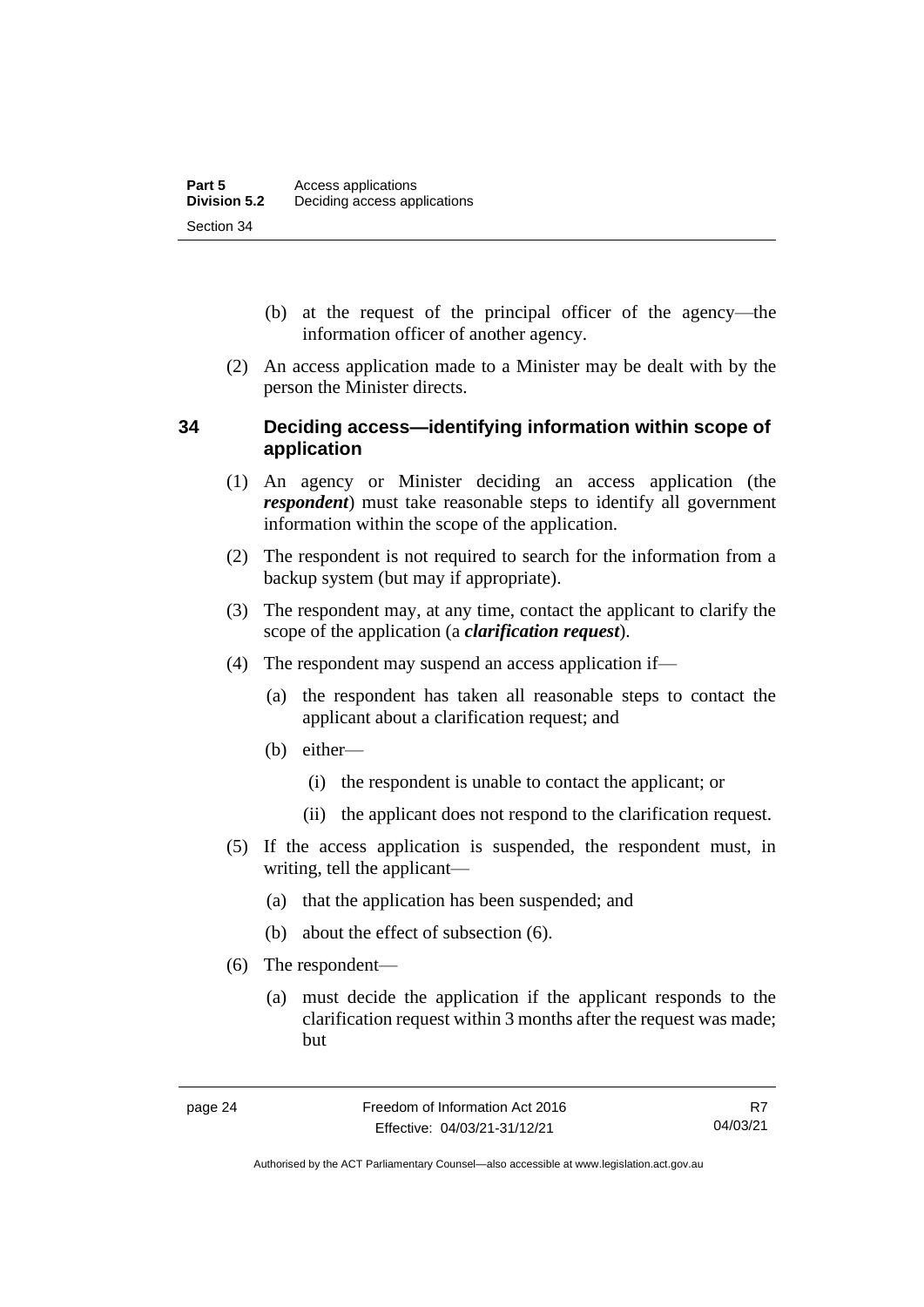- (b) need not deal further with the application if it is suspended under subsection (4) for 3 months or longer.
- (7) Subsection (6) (b) does not prevent the applicant from making another access application for the same information.

# <span id="page-34-0"></span>**35 Deciding access—how applications are decided**

- (1) The respondent decides an access application for government information by deciding—
	- (a) to give access to the information; or
	- (b) that the information is not held by the respondent; or
	- (c) to refuse to give access to the information because the information is contrary to the public interest information; or
	- (d) to refuse to deal with the application (see section 43); or
	- (e) to refuse to confirm or deny that the information is held by the respondent because—
		- (i) the information is contrary to the public interest information; and
		- (ii) doing so would, or could reasonably be expected to—
			- (A) endanger the life or physical safety of a person; or
			- (B) be an unreasonable limitation on a person's rights under the *[Human Rights Act 2004](http://www.legislation.act.gov.au/a/2004-5)*; or
			- (C) significantly prejudice an ongoing criminal investigation.
- (2) An access application may be decided in more than 1 way.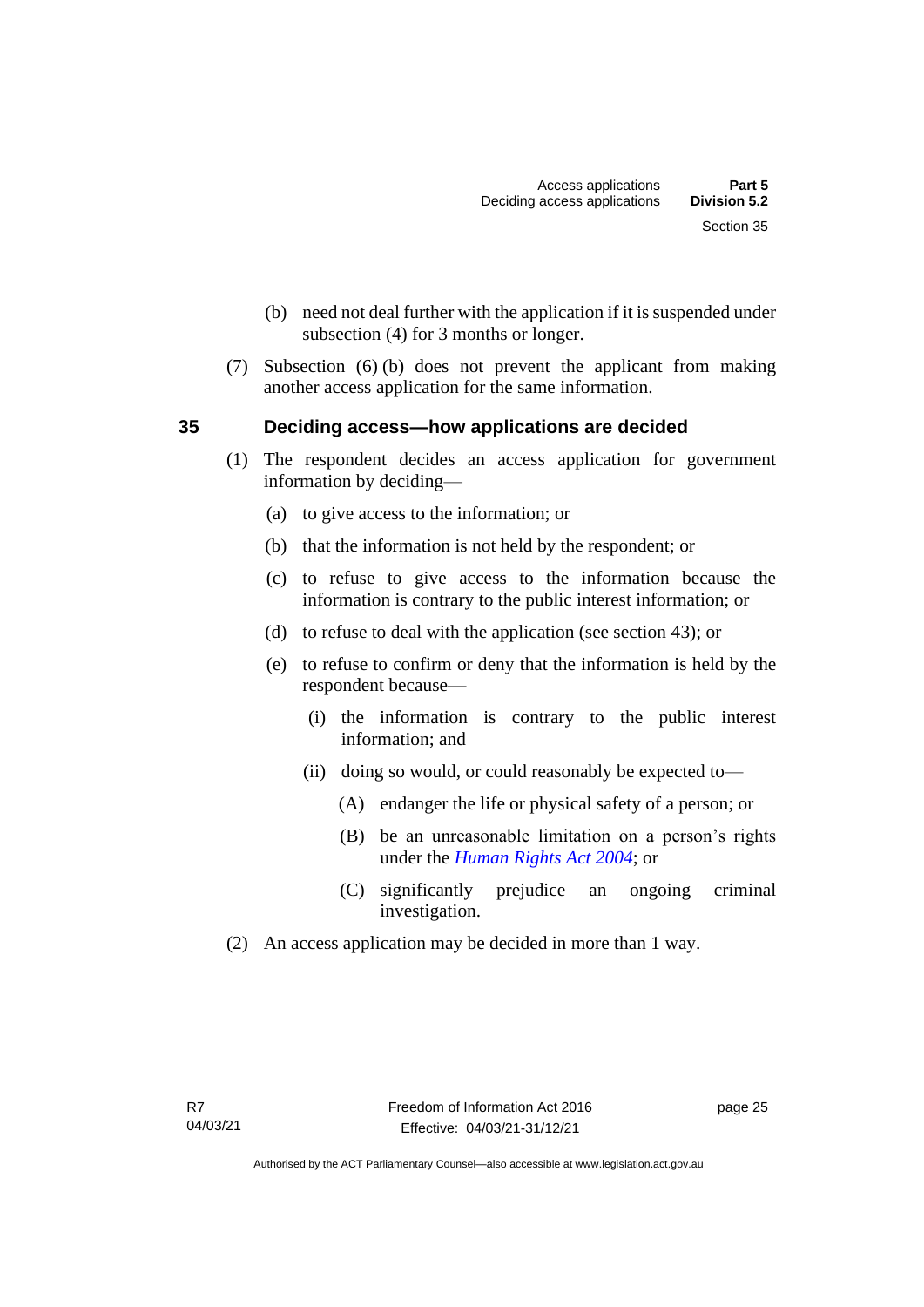#### <span id="page-35-0"></span>**36 Deciding access—additional government information**

- (1) This section applies if, after deciding an access application, the respondent finds additional government information that was held by the respondent when the application was decided.
- (2) The respondent may make a further decision under section 35 in relation to the additional information.
- (3) If the respondent does not make a further decision in relation to the additional information, the respondent must tell the applicant that—
	- (a) additional information has been found; and
	- (b) an access application for the additional information may be made; and
	- (c) no fee is payable for the application, but a fee may be payable for any additional information provided.

### <span id="page-35-1"></span>**37 Deciding access—considering applicant's views on public interest**

In deciding an access application, the respondent must consider any statement in the application of the applicant's views on the public interest in disclosing the government information applied for.

#### <span id="page-35-2"></span>**38 Deciding access—relevant third parties**

- (1) This section applies if the respondent to an access application considers that—
	- (a) some or all of the government information applied for is not contrary to the public interest information; but
	- (b) disclosure of the information may reasonably be expected to be of concern to a person or another entity other than the Territory (a *relevant third party*).
- (2) The respondent must take reasonable steps to consult with the relevant third party before deciding to give access to the information.

R7 04/03/21

Authorised by the ACT Parliamentary Counsel—also accessible at www.legislation.act.gov.au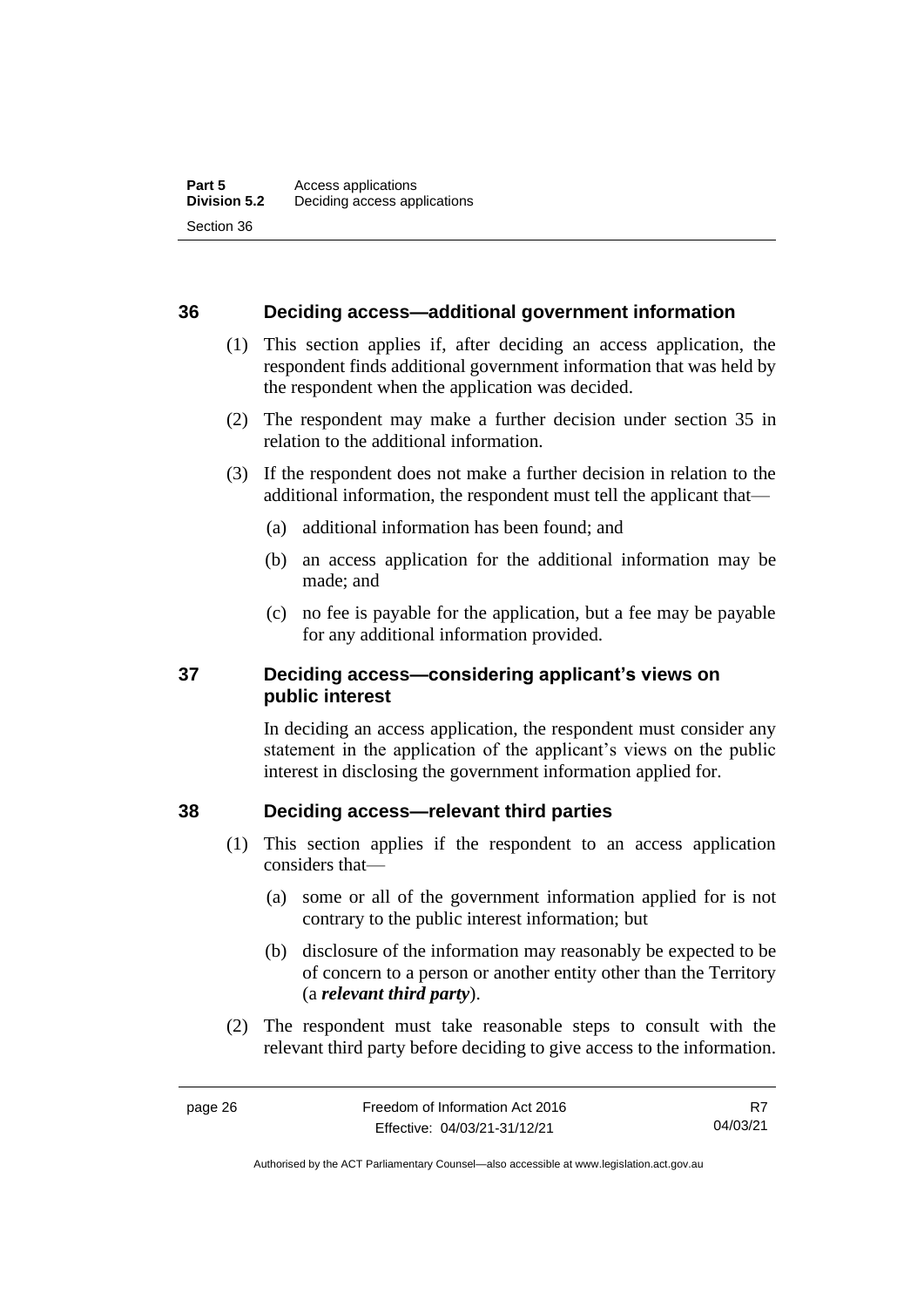- (3) Disclosure of government information may reasonably be expected to be of concern to a relevant third party if—
	- (a) for a relevant third party that is an individual—
		- (i) the information is personal information about the individual; or
		- (ii) the disclosure of the information would, or could reasonably be expected to, affect the person's rights under the *[Human Rights Act 2004](http://www.legislation.act.gov.au/a/2004-5)*; or
	- (b) for a relevant third party that is a government or government agency—the information concerns the affairs of the government or agency; or
	- (c) the information concerns the trade secrets, business affairs, or research of the relevant third party.
- (4) If disclosure of government information may reasonably be expected to be of concern to a person because the information is personal information about the person but the person is deceased, subsection (2) applies as if an eligible family member of the person were a relevant third party.
- (5) The respondent, in consulting with a relevant third party, must—
	- (a) ask the relevant third party whether it objects to the disclosure of the government information; and
	- (b) if the relevant third party objects to the disclosure—invite the relevant third party to provide its views, within 15 working days, on whether the information is contrary to the public interest information; and
	- (c) tell the relevant third party that if access is given to the information in response to the application, the information (other than personal information) will be made available to the public through the disclosure log of the respondent under section 28.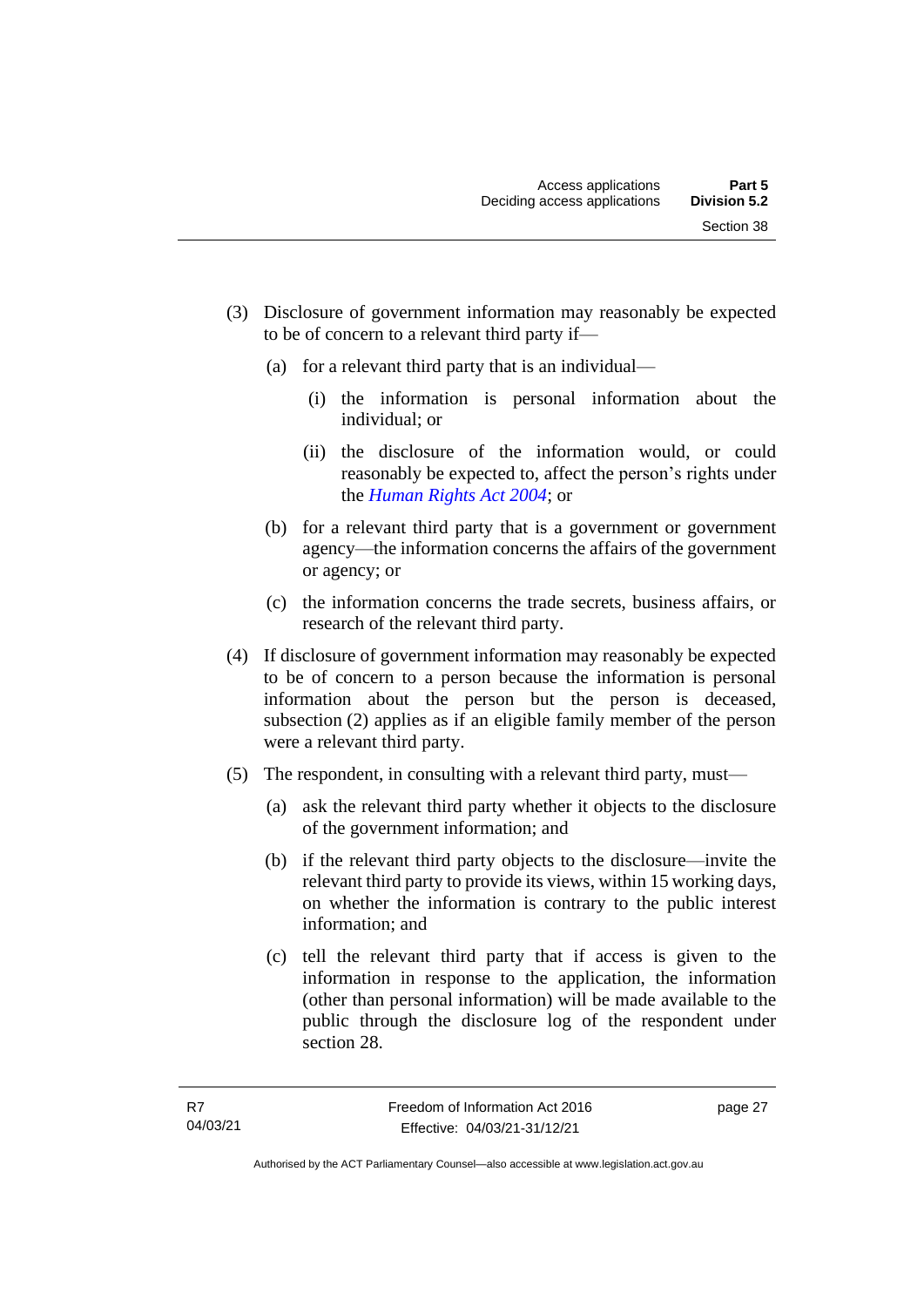- (6) After obtaining the views of a relevant third party, the respondent must—
	- (a) tell the relevant third party of the respondent's decision on the access application; and
	- (b) if the relevant third party has told the respondent that it objects to the disclosure of the government information—defer giving access to the information of concern to the relevant third party until after—
		- (i) the respondent is given written notice by the relevant third party that it does not intend to make an application for review of the decision; or
		- (ii) if notice is not given under subparagraph (i) and no application for review under part 8 is made by the end of the review period—the end of the review period; or
		- (iii) if an application for review under part 8 is made during the review period—the review has ended.
- (7) The respondent must give the applicant written notice when access is no longer deferred under subsection (6) (b).
- (8) In this section:

*eligible family member*, of a deceased person—see schedule 2 (Factors to be considered when deciding the public interest), section 2.3.

*review period* means the period within which an application for review under part 8 may be made.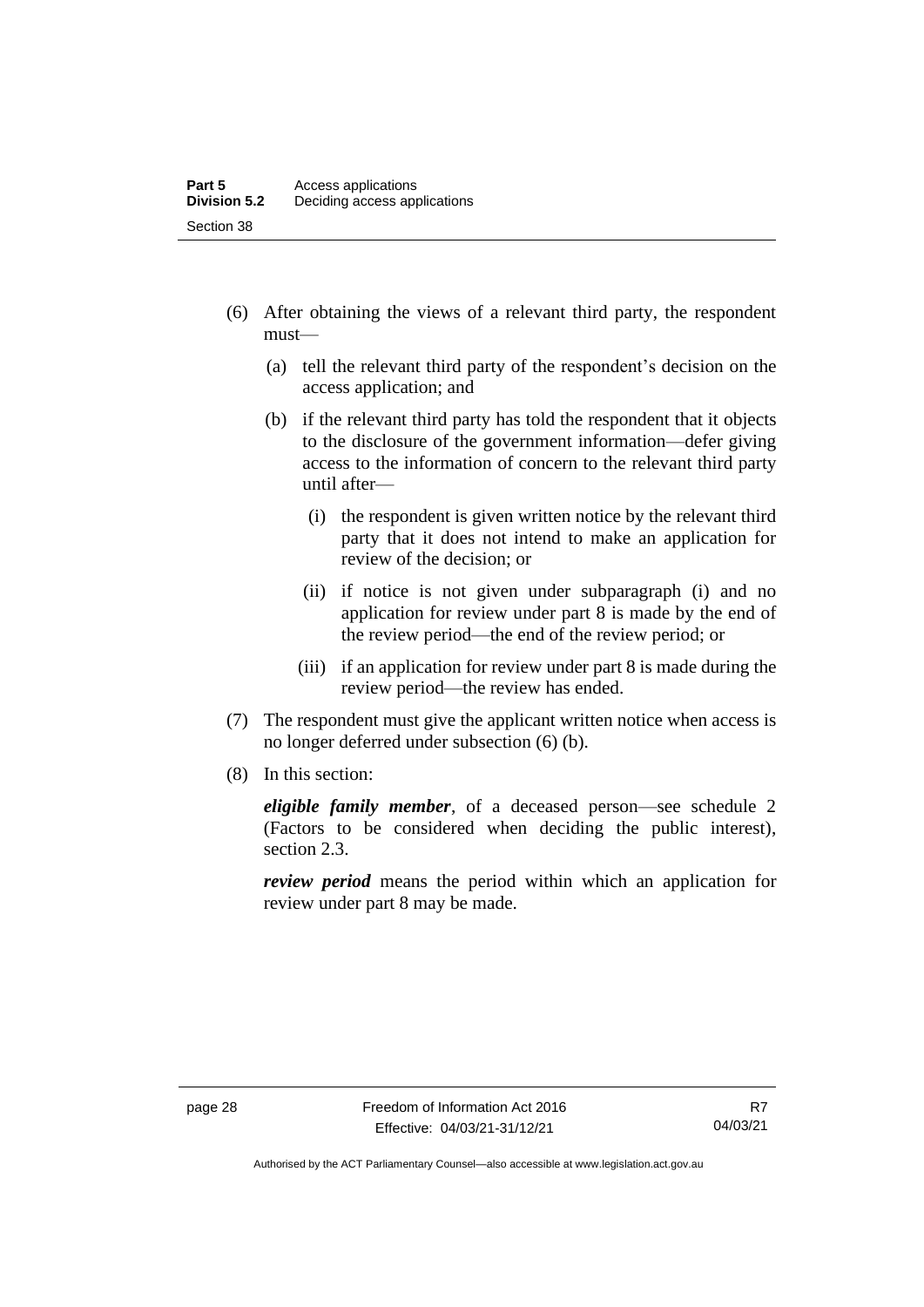## **39 Deciding access—decision not made in time taken to be refusal to give access**

- (1) If a respondent does not decide an access application within the time allowed under section 40 or extended under section 41 or section 42, the respondent—
	- (a) is taken to have decided to refuse to give access to the government information applied for; and
	- (b) must refund any fee paid by the applicant relating to the application; and
	- (c) must give written notice to the ombudsman that a decision relating to the application was not made within time.
- (2) Also, the respondent must give written notice to the ombudsman that a decision relating to an access application was not made within the time allowed if—
	- (a) under section 78, the ombudsman extends the time for the respondent to decide the access application (the *extended time*); and
	- (b) the respondent does not decide the access application within the extended time.
- (3) However, the respondent may continue to deal with the application and give notice of a decision on the application.
- (4) If notice is given to the ombudsman under subsection (1) (c), the relevant Minister must ensure that a copy of the notice is presented to the Legislative Assembly within 3 sitting days after the access application (including any review or appeal) is finally decided.
- (5) Subsection (4) does not apply if the ombudsman extended the time for the respondent to decide the access application under section 78.

page 29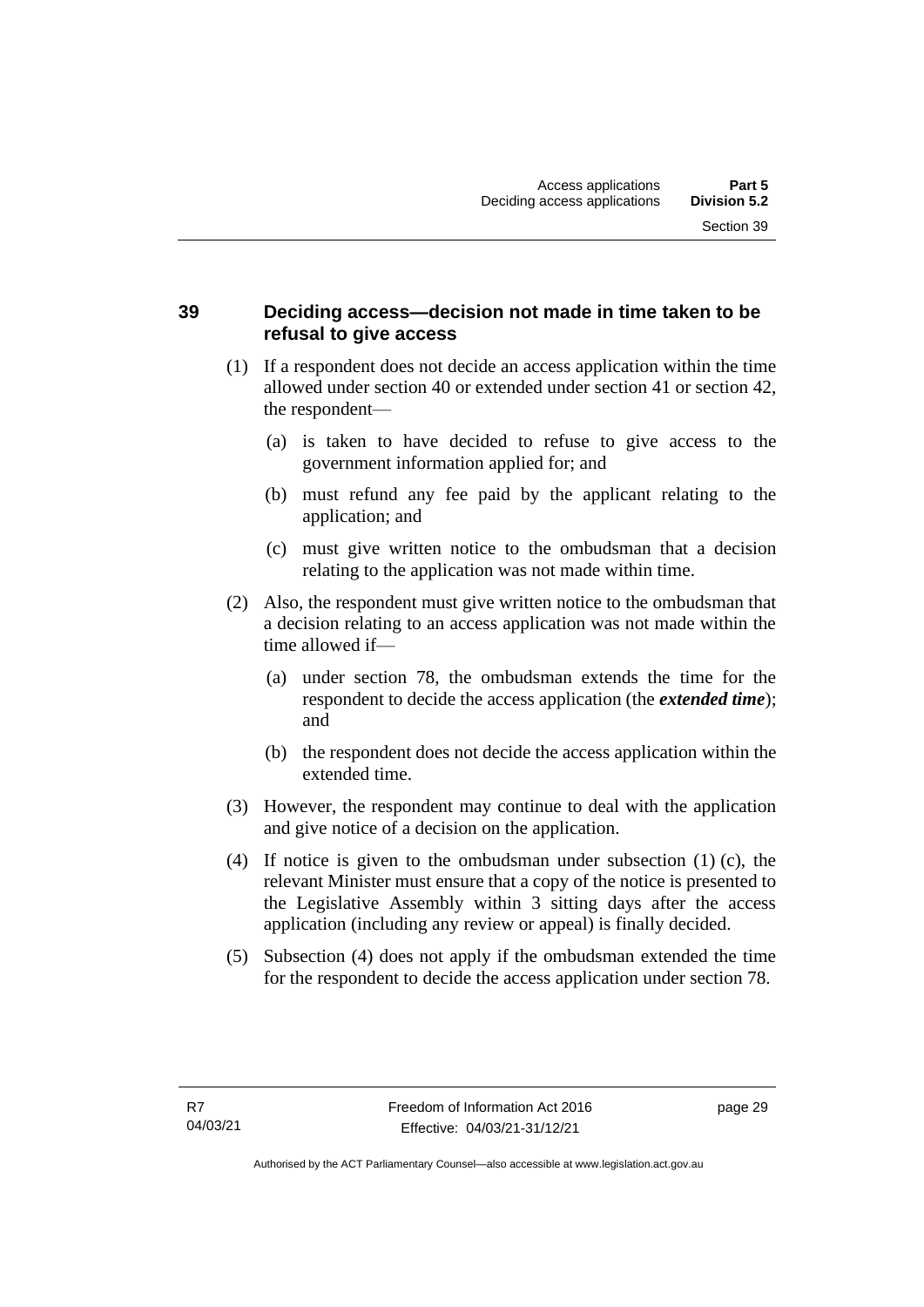(6) In this section:

#### *relevant Minister* means—

- (a) for a notice relating to an access application for which a Minister is the respondent—the Minister; or
- (b) for a notice relating to an access application for which an agency is the respondent—the Minister responsible for the agency.

#### **40 Deciding access—time to decide**

- (1) A respondent to an access application must decide the application not later than 20 working days after receiving it.
- (2) The period under subsection (1) is extended by—
	- (a) if the respondent consults with a relevant third party under section 38—15 working days; or
	- (b) if the respondent makes a clarification request under section 34 (3)—the number of working days the applicant takes to respond to the clarification request; or
	- (c) if the respondent contacts the applicant under section  $106 (2)$  the number of working days the applicant takes to confirm or vary the application; or
	- (d) if the applicant makes an application to the agency or Minister to waive a fee under section 107—the number of working days the agency or Minister takes to decide the waiver application.

#### **Example—par (b)**

The respondent receives an access application on 1 February. The respondent contacts the applicant to clarify an aspect of the application and the applicant gives the respondent an answer 10 working days later. The respondent must decide the application not later than 30 working days after 1 February, being the 20 working days allowed under section 40 (1) plus the 10 working days the applicant took to answer the clarification request.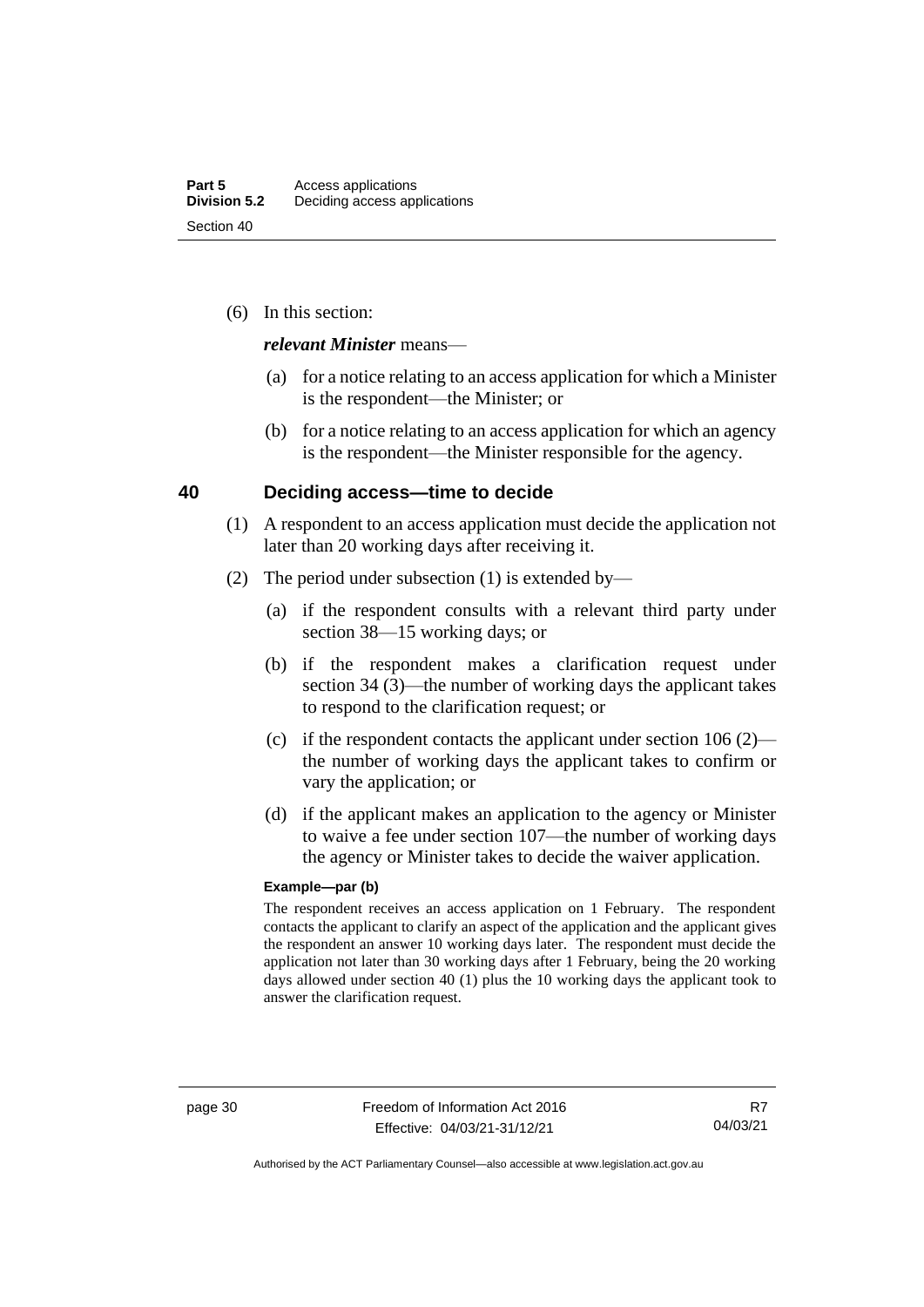#### **41 Deciding access—respondent may ask for additional time to decide**

- (1) A respondent to an access application may ask the applicant for an additional stated amount of time to decide the application.
- (2) The request must be made—
	- (a) before the end of the period for deciding the application under section 40; or
	- (b) for a second or subsequent request—before the end of the additional time last granted.
- $(3)$  If—
	- (a) the respondent has asked the applicant for an additional stated amount of time; and
	- (b) the applicant has not, within 7 working days after receiving the respondent's request, refused the request; and
	- (c) the respondent has not received notice that the applicant has applied for review under part 8;

the respondent may decide the application before the end of the additional time requested.

(4) The respondent must not ask the applicant for additional time under this section if the effect of the applicant agreeing to the additional time would be to give the respondent more than 12 months from the day of receiving the access application to decide the application.

#### **Example**

The respondent receives an access application on 1 March 2019. Under section 40, the respondent must make a decision on the application by no later than 1 April 2019 (20 working days after 1 March 2019). Before 1 April 2019, the respondent asks the applicant for an additional 9 months to decide the application. The applicant agrees and the respondent is then required to decide the application by 1 January 2020. Before 1 January 2020, the respondent asks the applicant for a further extension. The maximum extension that the respondent may ask for under subsection (4) is 2 months.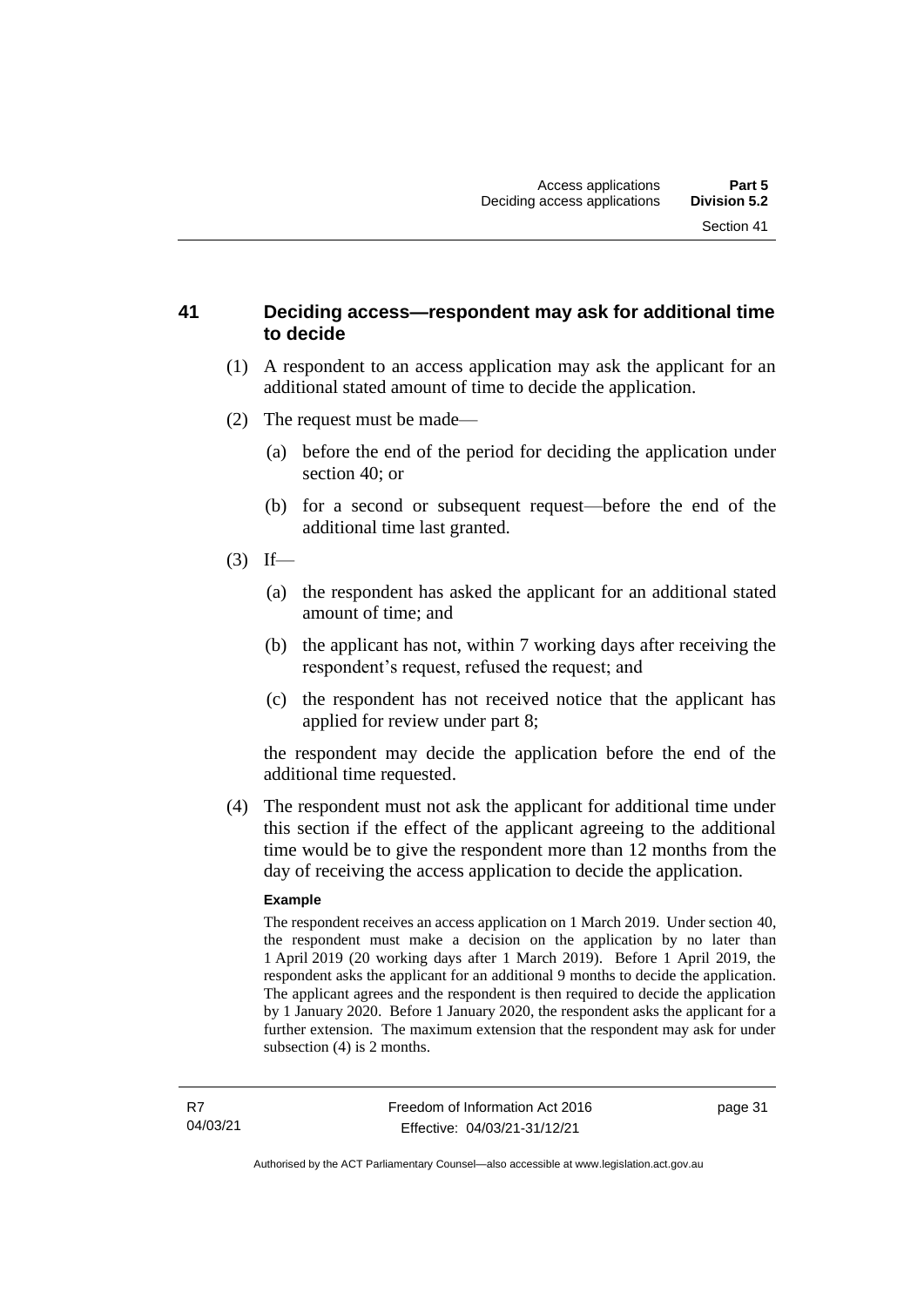## **42 Deciding access—extension of time given by ombudsman**

- (1) A respondent to an access application may apply to the ombudsman for an extension of time to decide the application if—
	- (a) the respondent has asked the applicant for an additional stated amount of time under section 41 and the applicant has refused the request; or
	- (b) section 41 (4) prevents the respondent from asking the applicant for an additional amount of time to decide the application.
- (2) The application to the ombudsman must be made—
	- (a) before the end of the period for deciding the application under section 40; or
	- (b) if the time to decide the application has already been extended under section 41 or this section—before the end of the additional time last granted.
- (3) The ombudsman may, on application under subsection (1), extend the time to decide an access application if the ombudsman believes it is not reasonably possible for the respondent to deal with the application within the period for deciding the application under section 40 or the period as extended under section 41 or this section because—
	- (a) the application involves dealing with a large volume of information; or
	- (b) the application is complex; or
	- (c) there are other exceptional circumstances.

#### **Example—complex application**

multiple, conflicting public interest factors apply to the information covered by the application and extensive third party consultation is required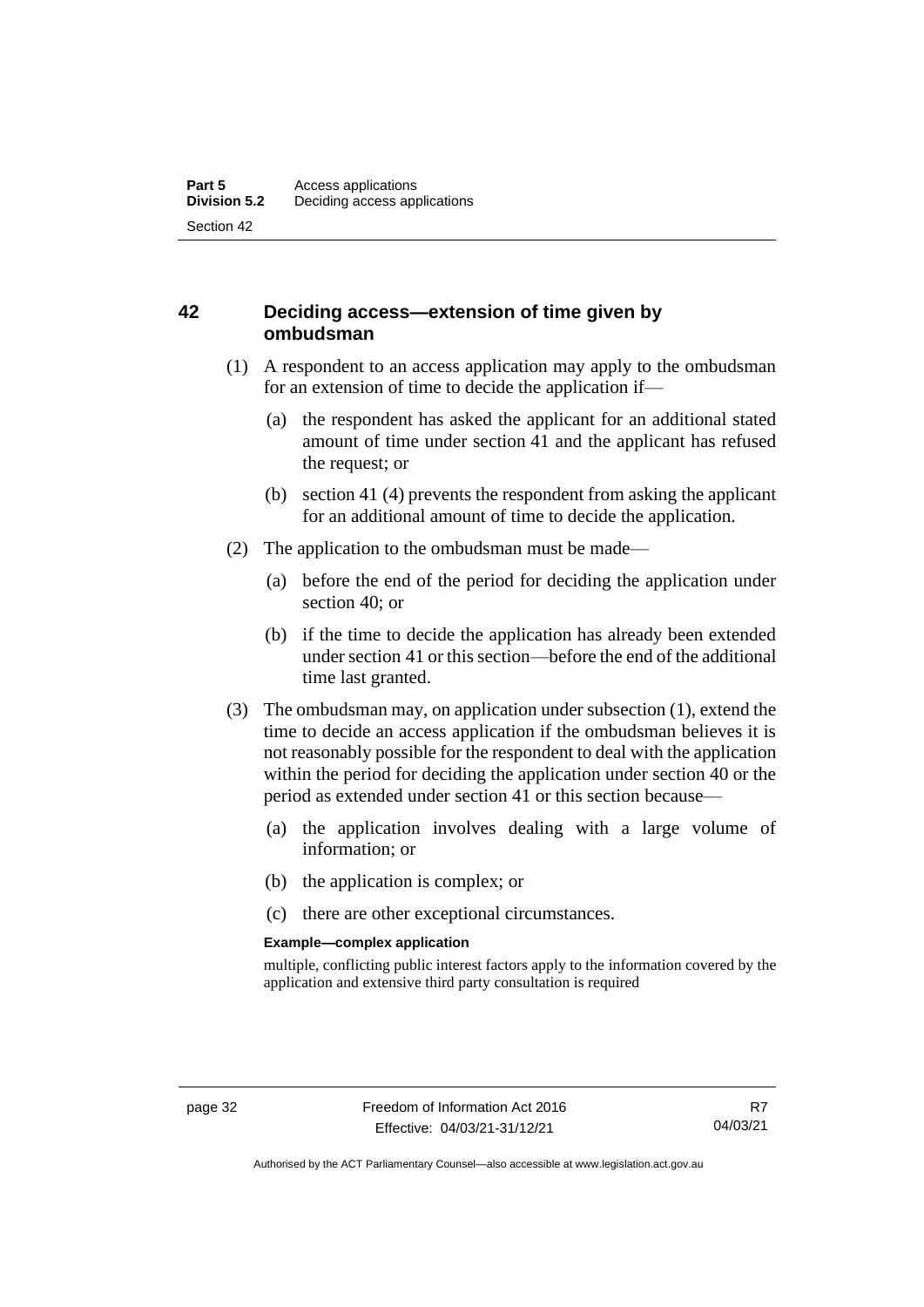- (4) The ombudsman may extend the time to decide the access application for the period the ombudsman considers reasonable in the circumstances, having regard to—
	- (a) the objects of this Act; and
	- (b) the importance of encouraging timely resolution of access applications.
- (5) The ombudsman may extend the time to decide the access application subject to conditions.

#### **Examples—conditions**

- 1 the respondent provides the ombudsman with regular updates on progress with the application
- 2 the respondent agrees to a timetable to progress the application
- 3 the respondent provides information progressively
- (6) The ombudsman may cancel or amend an extension under subsection (4) if—
	- (a) the ombudsman considers it appropriate, having regard to the matters mentioned in subsection (4); or
	- (b) the respondent has not complied with a condition under subsection  $(5)$ .
- (7) The ombudsman must tell the respondent and the applicant about any extension, or cancellation or amendment of an extension, under this section.

# **Division 5.3 Refusing to deal with applications**

#### **43 Refusing to deal with application—general**

- (1) A respondent may refuse to deal with an access application wholly or in part only if—
	- (a) dealing with the application would require an unreasonable and substantial diversion of the respondent's resources (see section 44); or

| - R7     | Freedom of Information Act 2016 | page 33 |
|----------|---------------------------------|---------|
| 04/03/21 | Effective: 04/03/21-31/12/21    |         |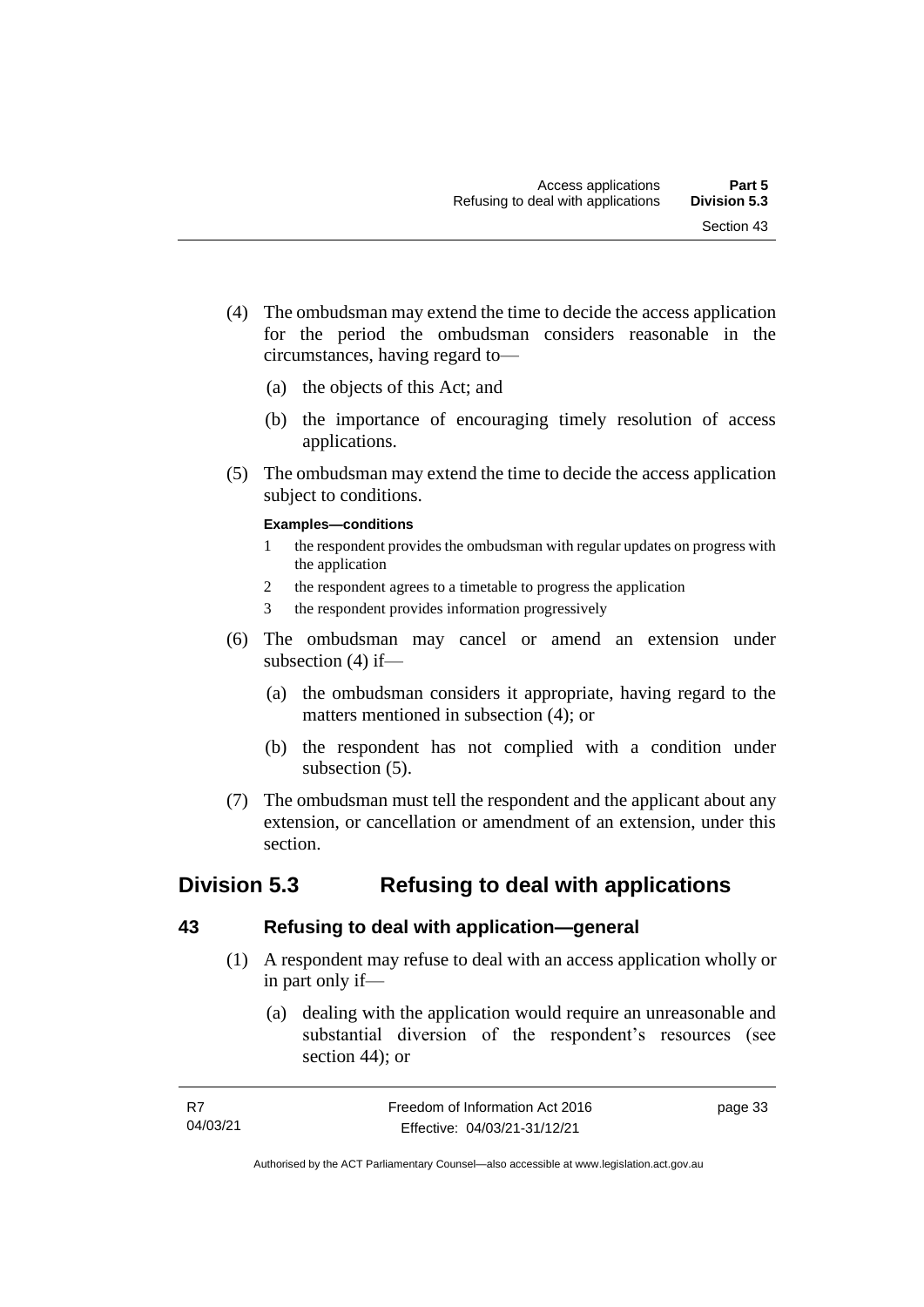- (b) the application is frivolous or vexatious; or
- (c) the application involves an abuse of process; or
- (d) the government information is already available to the applicant (see section 45); or
- (e) the access application is expressed to relate to government information of a stated kind and government information of that kind is taken to be contrary to the public interest to disclose under schedule 1; or
- (f) an earlier access application for the same government information—
	- (i) was made in the 12 months before the application was made; and
	- (ii) access to the information was refused; and
	- (iii) the relevant public interest factors are materially the same as those considered in deciding the earlier application.
- (2) A respondent is entitled to consider 2 or more applications as 1 application if the applications are related and are made by the same applicant or by people acting together in relation to the applications.
- (3) An applicant is not entitled to a refund of any application fee paid if the respondent refuses to deal with the application.
- (4) In this section:

*abuse of process* includes—

- (a) harassment or intimidation of a person; and
- (b) an unreasonable request for personal information about a person.

Authorised by the ACT Parliamentary Counsel—also accessible at www.legislation.act.gov.au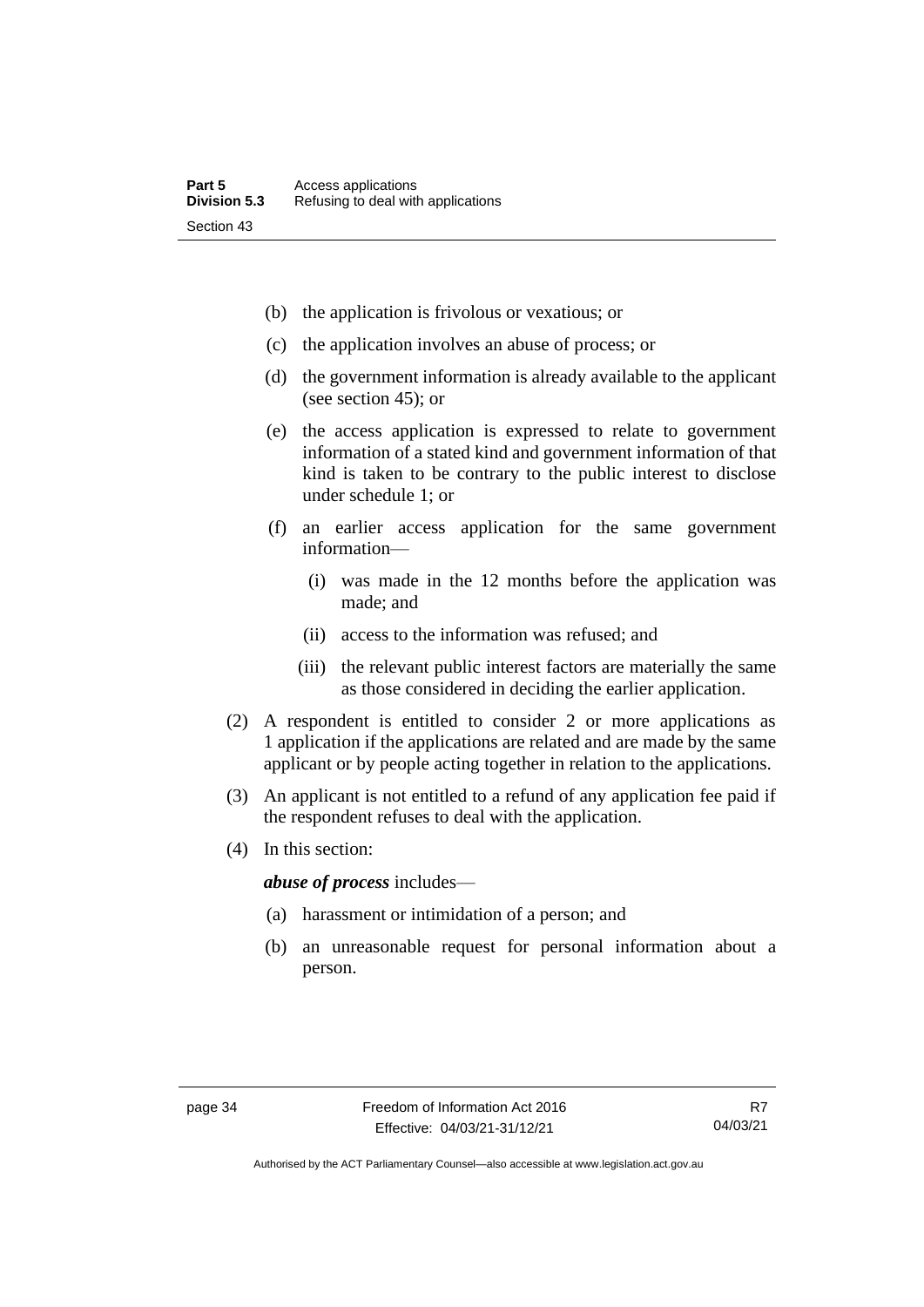## **44 Refusing to deal with application—unreasonable and substantial diversion of resources**

- (1) For section 43 (1) (a), dealing with an access application would require an unreasonable and substantial diversion of the respondent's resources only if—
	- (a) the resources required to identify, locate, collate and examine any information held by the respondent, including the resources required in obtaining the views of relevant third parties under section 38, would substantially inhibit the ability of the respondent to exercise its functions; and
	- (b) the extent to which the public interest would be advanced by giving access to the information does not justify the use of the required resources.
- (2) For subsection (1), the respondent—
	- (a) is not required to have regard to any extension by agreement between the applicant and the respondent of the period within which the application is required to be decided; and
	- (b) must not have regard to—
		- (i) any reasons the applicant gives for applying for access; or
		- (ii) the respondent's belief about the applicant's reasons for applying for access.

## **45 Refusing to deal with application—information already available to applicant**

For section 43 (1) (d), government information is already available to the applicant only if the information—

(a) is made publicly available by the respondent or by another agency or Minister; or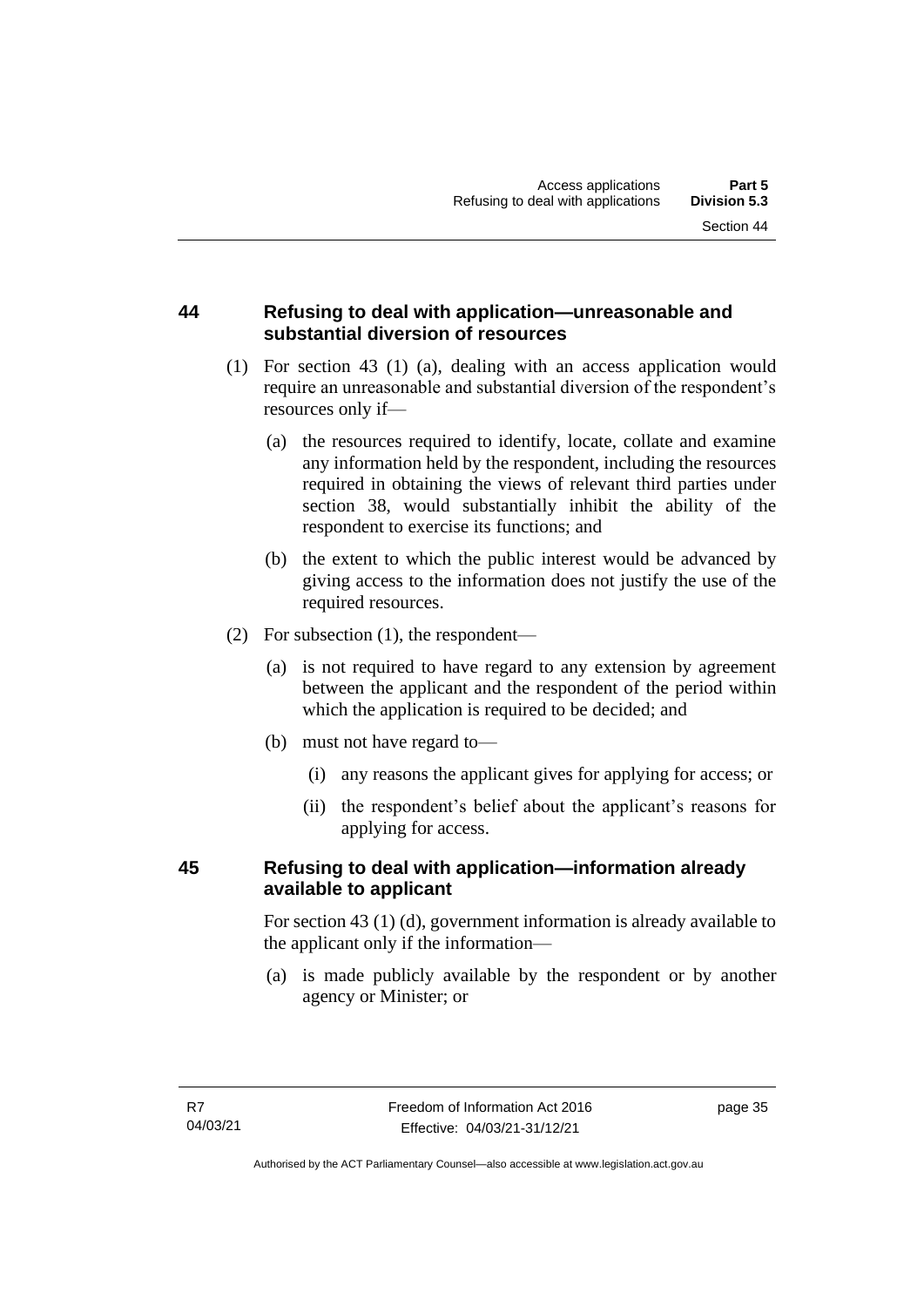- (b) is available to the applicant from, or for inspection at, a place the respondent, another agency or Minister operates, free of charge; or
- (c) is available as part of a public register established under a territory law; or
- (d) is available to the applicant because it has been produced in accordance with a subpoena or court order; or
- (e) has previously been given to the applicant under this Act or the *[Freedom of Information Act 1989](http://www.legislation.act.gov.au/a/alt_a1989-46co)* (repealed); or
- (f) has otherwise previously been given to the applicant; or
- (g) is usually available for purchase.

#### **46 Refusing to deal with application—consulting applicant before refusing to deal with certain applications**

- (1) Before refusing to deal with an access application on a ground mentioned in section  $43 \text{ (1) (a)}$ , (b), (c), (e) or (f), the respondent must—
	- (a) tell the applicant, in writing, of—
		- (i) the intention to refuse to deal with the application; and
		- (ii) the ground for refusal; and
		- (iii) the period for consultation on the proposed refusal (the *consultation period*); and
	- (b) give the applicant—
		- (i) a reasonable opportunity to consult with the respondent and to provide any additional information relevant to the application during the consultation period; and
		- (ii) any information that may assist the applicant make an application in a form that would remove the ground for refusal.

R7 04/03/21

Authorised by the ACT Parliamentary Counsel—also accessible at www.legislation.act.gov.au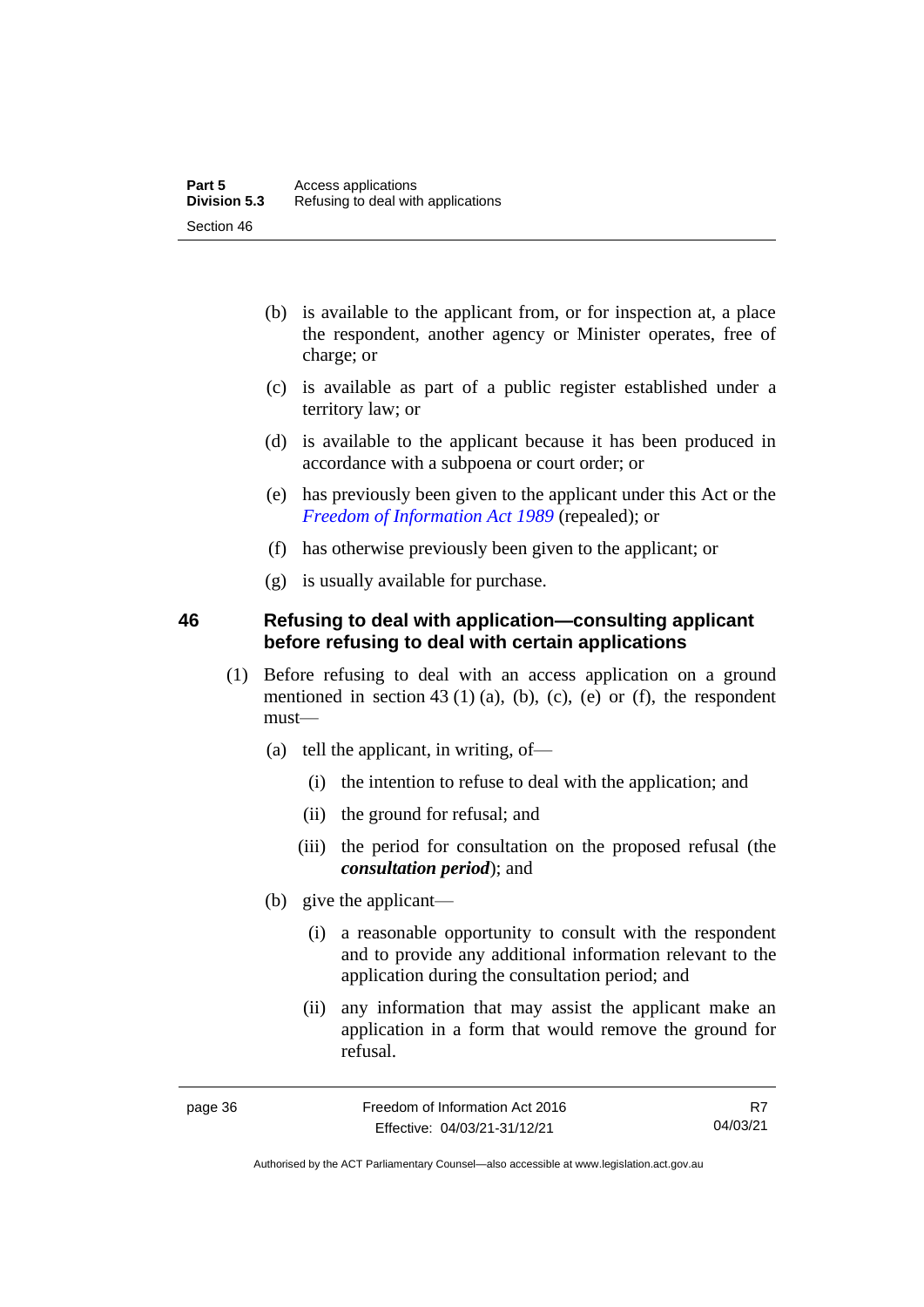- (2) After any consultation with the respondent, the applicant may give the respondent an amended application.
- (3) If an amended application is given to the respondent under subsection (2), the original application is taken to have been made at the time the amended application is given.
- (4) In this section:

## *consultation period* means—

- (a) the period of 10 working days starting on the day after the day the notice was given under subsection (1) (a); or
- (b) any longer period agreed between the respondent and the applicant before or after the end of the 10 working days.

# **Division 5.4 Giving access to information**

## **47 Giving access—form of access**

- (1) Access to government information under this part may be given to a person in 1 or more of the following ways:
	- (a) by giving a copy of an electronic record containing the information;
	- (b) by giving a printed copy of the record containing the information;
	- (c) if the information is contained in a sound recording or a record in which words are in shorthand writing or in a codified form by giving a written transcript of words contained in the record;
	- (d) if the application relates to information that is not contained in a written record held by an agency or Minister—by providing a written document using equipment usually available to the agency or Minister for retrieving or collating stored information.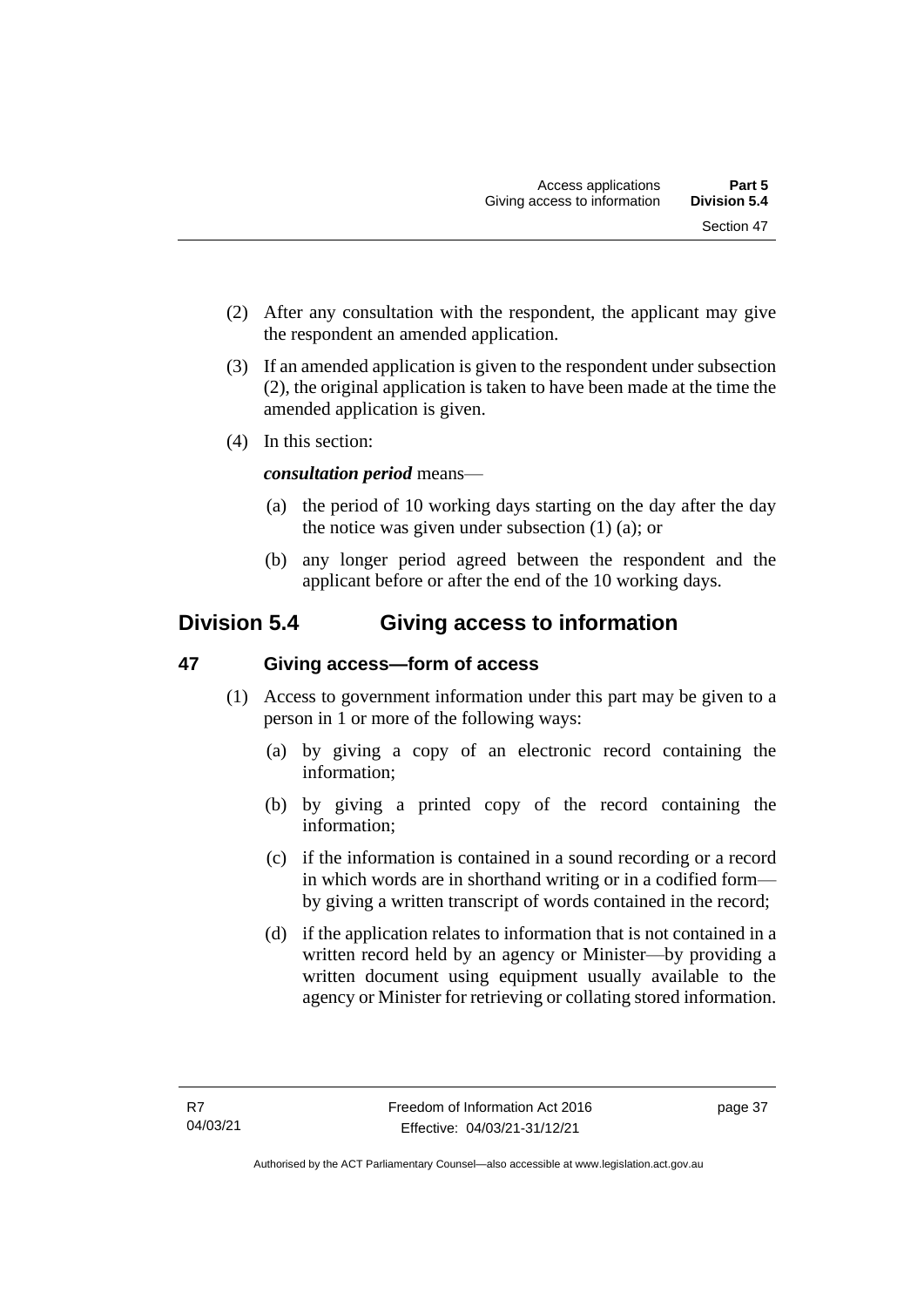- (2) For subsection (1) (a) to (c), a reference to government information or a record includes a reference to a copy from which information has been deleted under section 50.
- (3) As far as practicable, access to government information under this part must be given—
	- (a) either—
		- (i) in a way that complies with the web content accessibility guidelines, level AA; or

*Note* The guidelines are accessible at [www.w3.org.](http://www.w3.org/)

- (ii) if another way is prescribed by regulation—in that way; and
- (b) in a form that provides at least the same range of functions to the applicant as was available to the respondent before the access was given.

#### **Examples—par (b)**

- 1 electronically searchable text document
- 2 unsecured text document that allows a user to copy and paste from the document
- (4) Subject to this section and section 50, if an applicant has requested access in a particular form, access must be given in that form.
- (5) Access may be given in a form other than that requested by the applicant if access in the form requested—
	- (a) would interfere unreasonably with the exercise of the respondent's functions; or
	- (b) would involve an infringement of the copyright of a person other than the Territory.
- (6) If an applicant is given access to government information in a form different to the form requested by the applicant, the applicant must not be required to pay a fee that is more than would have been payable if access had been given in the form requested by the applicant.

R7 04/03/21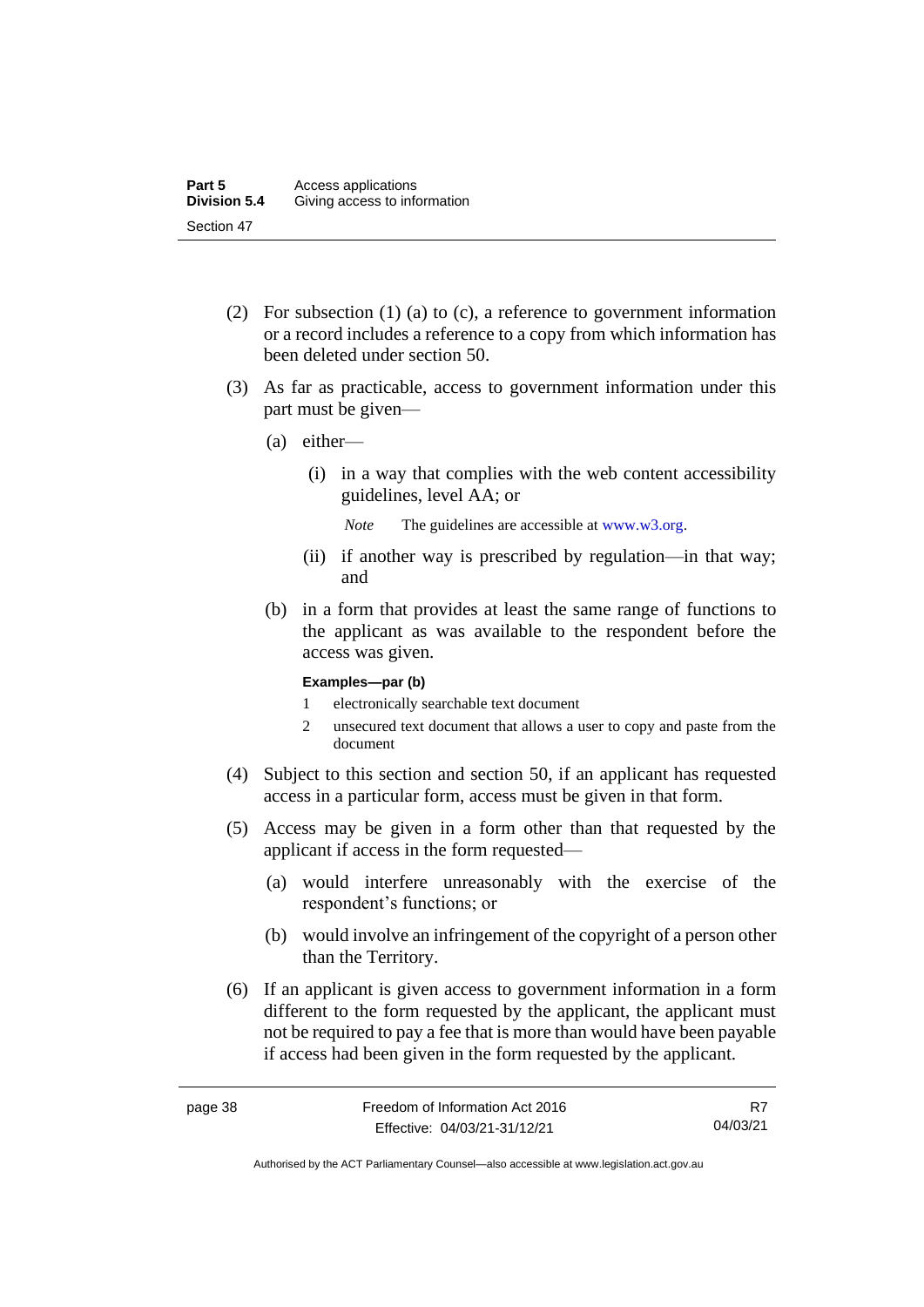#### **48 Giving access—access to be unconditional**

If access to government information is given under this part, the access must be unconditional.

#### **49 Giving access—deferral of access**

- (1) The respondent to an access application may defer giving access to government information for a reasonable period (not longer than 3 months) if—
	- (a) the information was prepared with the intention that it be formally published within a stated time; and
	- (b) the information has not been published as intended.

#### **Examples—formal publication**

- 1 formal release of a report at an event
- 2 media release
- 3 presentation to the Legislative Assembly
- (2) Also, the respondent to an access application may defer giving access to government information if the applicant has not paid the fee payable in relation to the application.

#### **50 Giving access—deletion of contrary to the public interest information**

- (1) This section applies if—
	- (a) an access application is made for government information in a record containing contrary to the public interest information; and
	- (b) it is practicable to give access to a copy of the record from which the contrary to the public interest information has been deleted.
- (2) Subject to section 35 (1) (e), the respondent must—
	- (a) give access to a copy of the record; and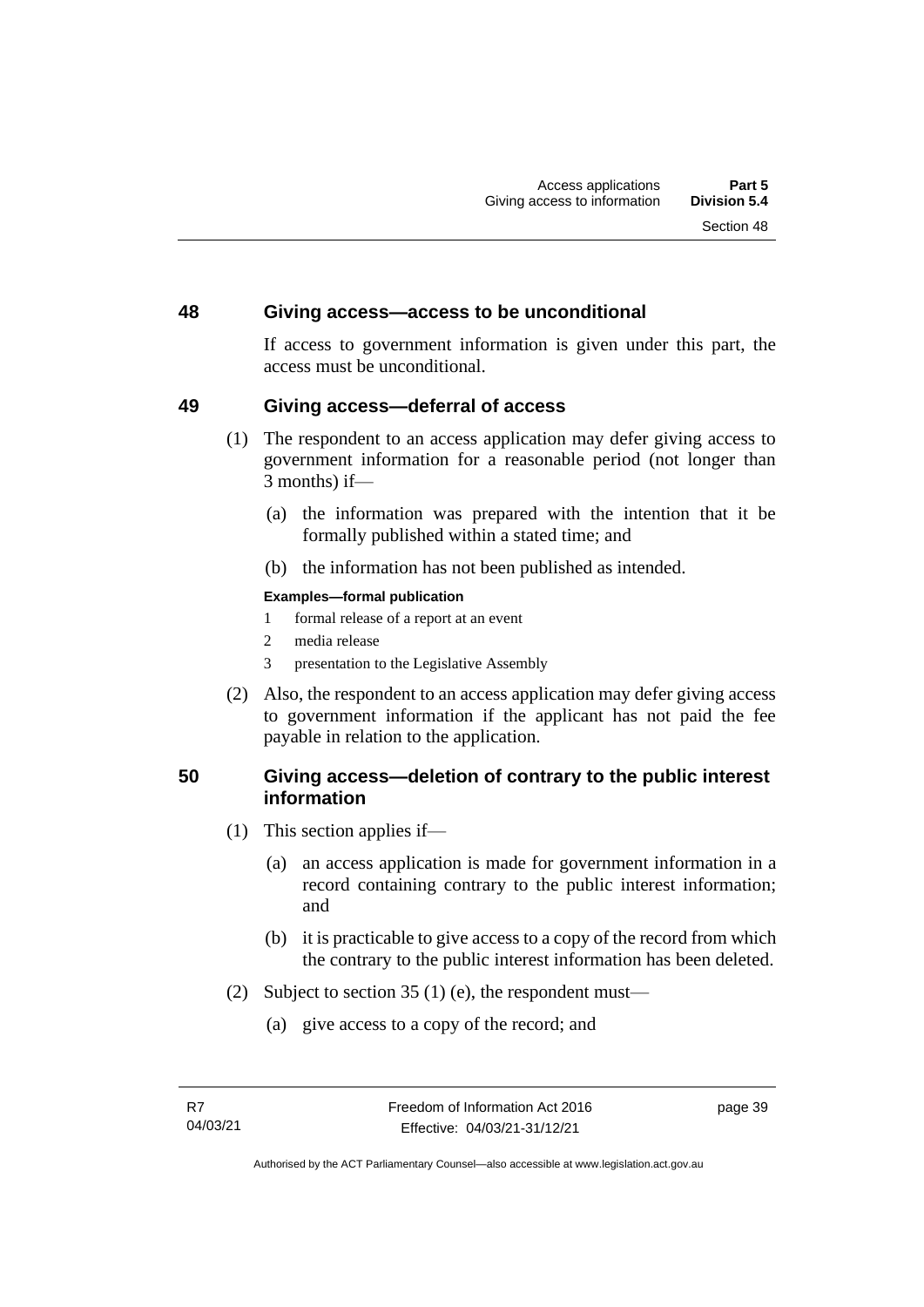(b) tell the applicant the original record contained contrary to the public interest information that has been deleted from the copy.

# **Division 5.5 Notice of access decisions and reasons**

## **51 Notice of decision to be given**

- (1) The respondent to an access application must give written notice (a *decision notice*) to the applicant of the decision on the application.
- (2) If the respondent makes a further decision on the application, the respondent must give a decision notice to the applicant of the further decision.
- (3) The respondent is not required to include any contrary to the public interest information in a decision notice.

## **52 Content of notice—access to information given**

- (1) For a decision to give access to government information, the decision notice must include a statement of the following:
	- (a) an itemisation of any fee payable by the applicant;
	- (b) that the access application and information given in response to the application (other than personal information) will be made available to the public through the disclosure log of the respondent under section 28;
	- (c) if access is given to a copy of a record that had information deleted from it under section 50—the fact that the record is a copy.
- (2) If the giving of access to government information is deferred under section 38 (6), the decision notice must include a statement—
	- (a) that a relevant third party objected to the disclosure; and

Authorised by the ACT Parliamentary Counsel—also accessible at www.legislation.act.gov.au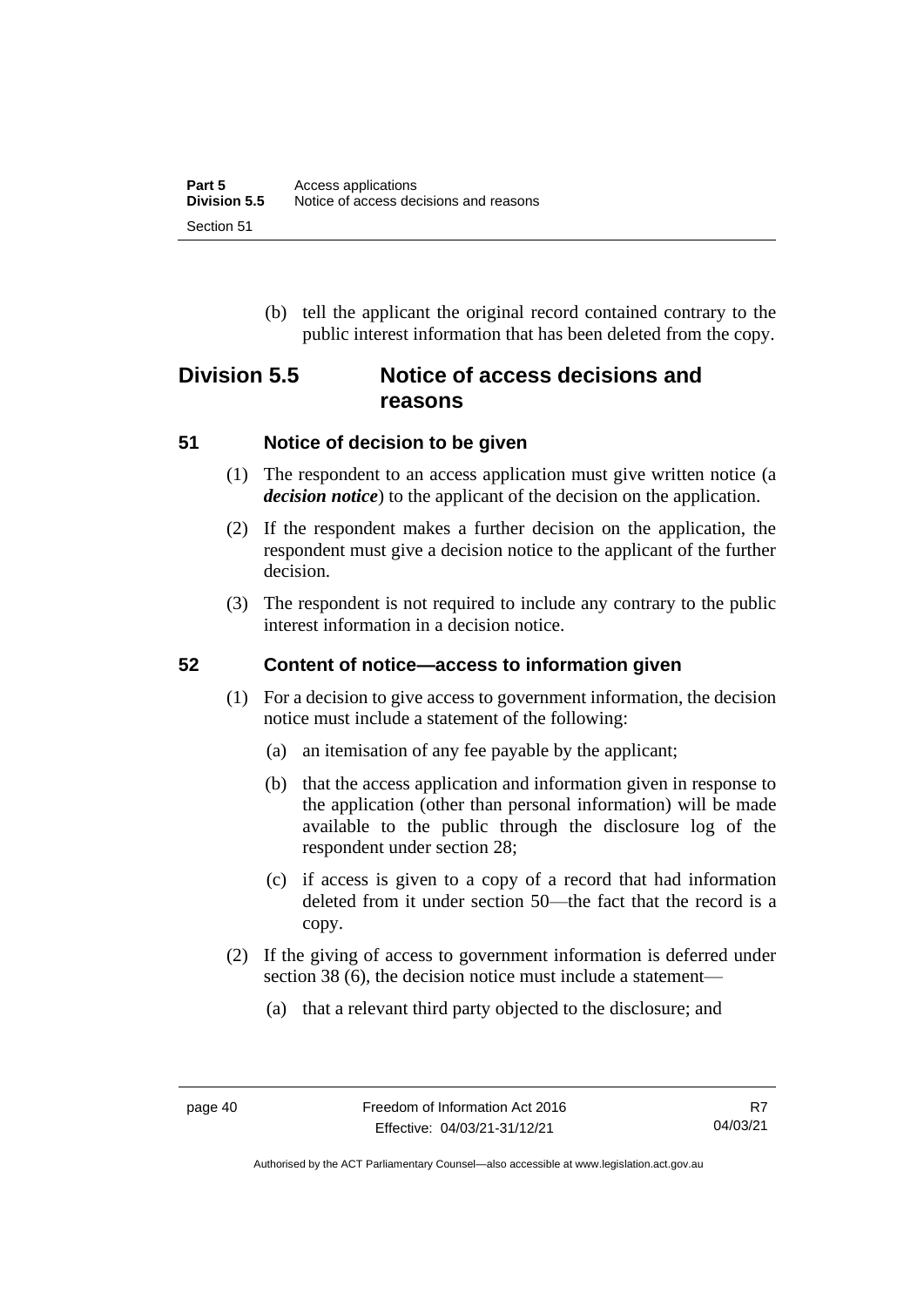- (b) that the relevant third party may apply for review of the decision; and
- (c) of the period under section 38 (6) (b) for which access may be deferred.
- (3) If the giving of access to government information is deferred under section 49, the decision notice must include a statement of—
	- (a) the reason for the deferral; and
	- (b) when access will be given.

## **53 Content of notice—information not held by respondent**

If an access application relates to government information that is not held by the respondent, the decision notice must state that the information is not held by the respondent.

## **54 Content of notice—refusing to give access to information**

- (1) If a decision is made to refuse to give access to government information because it is taken to be contrary to the public interest to disclose the information under schedule 1, the decision notice must include—
	- (a) a description of the information; and
	- (b) the ground under schedule 1 for the refusal; and
	- (c) the findings on any material questions of fact referring to the evidence or other material on which the findings were based.
- (2) If a decision is made to refuse to give access to government information because disclosure of the information would, on balance, be contrary to the public interest under the test set out in section 17, the decision notice must include—
	- (a) a description of the information; and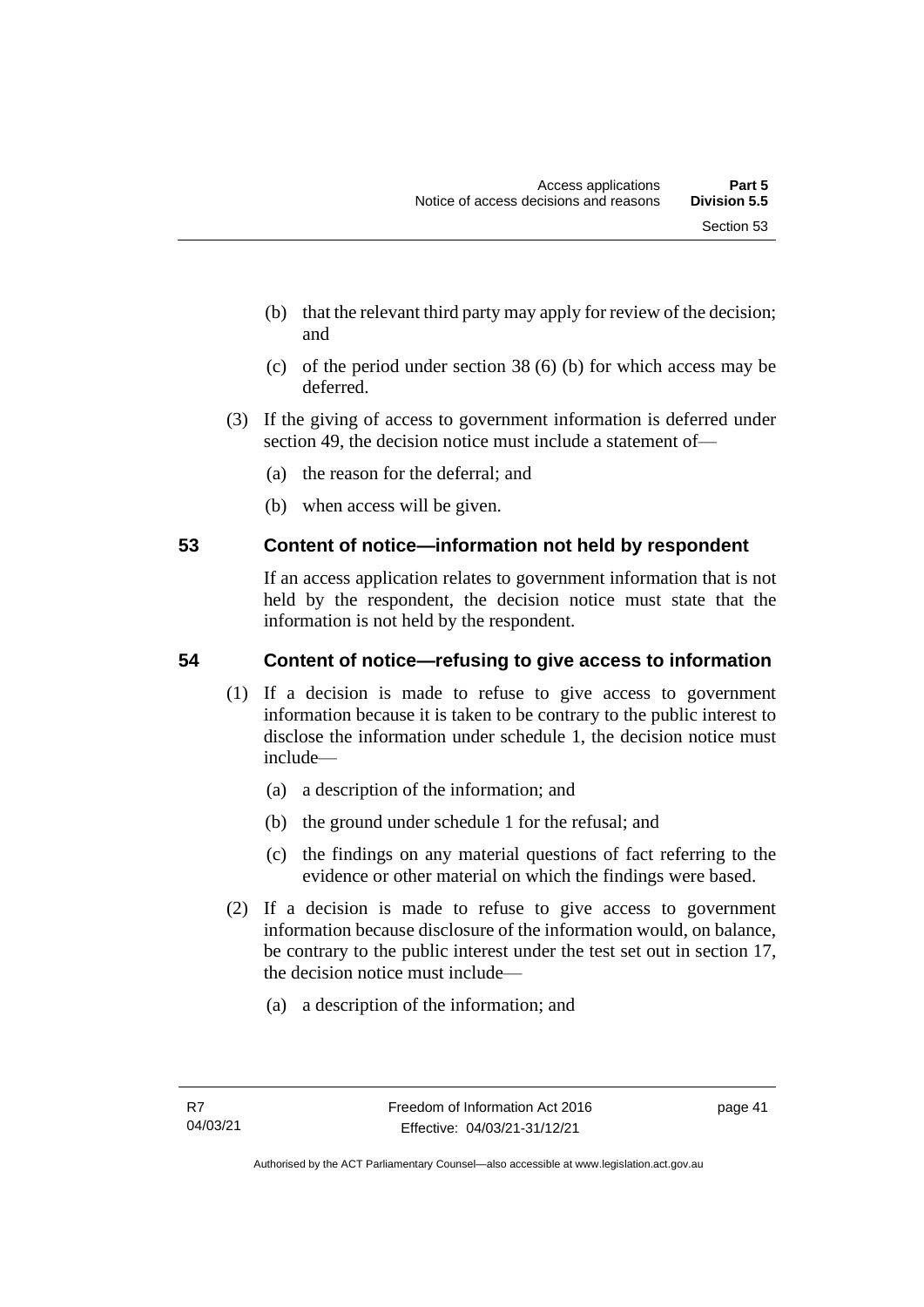- (b) a statement of reasons for the decision setting out—
	- (i) the findings on any material questions of fact referring to the evidence or other material on which the findings were based; and
	- (ii) the relevant factors favouring disclosure; and
	- (iii) the relevant factors favouring nondisclosure; and
	- (iv) how the factors were balanced; and
	- (v) the harm to the public interest that can be reasonably expected to occur from disclosure.

#### **55 Content of notice—refusal to deal with application**

For a decision to refuse to deal with an application, the decision notice must include a statement of the following:

- (a) the ground under section 43 (1) for the refusal;
- (b) the findings on any material questions of fact referring to the evidence or other material on which the findings were based;
- (c) if the ground is that the government information is already available to the applicant—how the applicant can access the information;
- (d) that the applicant is not entitled to a refund of any application fee paid if the respondent refuses to deal with the application.

#### **56 Content of notice—refusing to confirm or deny existence of information**

For a decision to refuse to confirm or deny the existence of government information, the decision notice must include a statement of reasons for the decision setting out why the information, if it did exist—

(a) would be contrary to the public interest information; and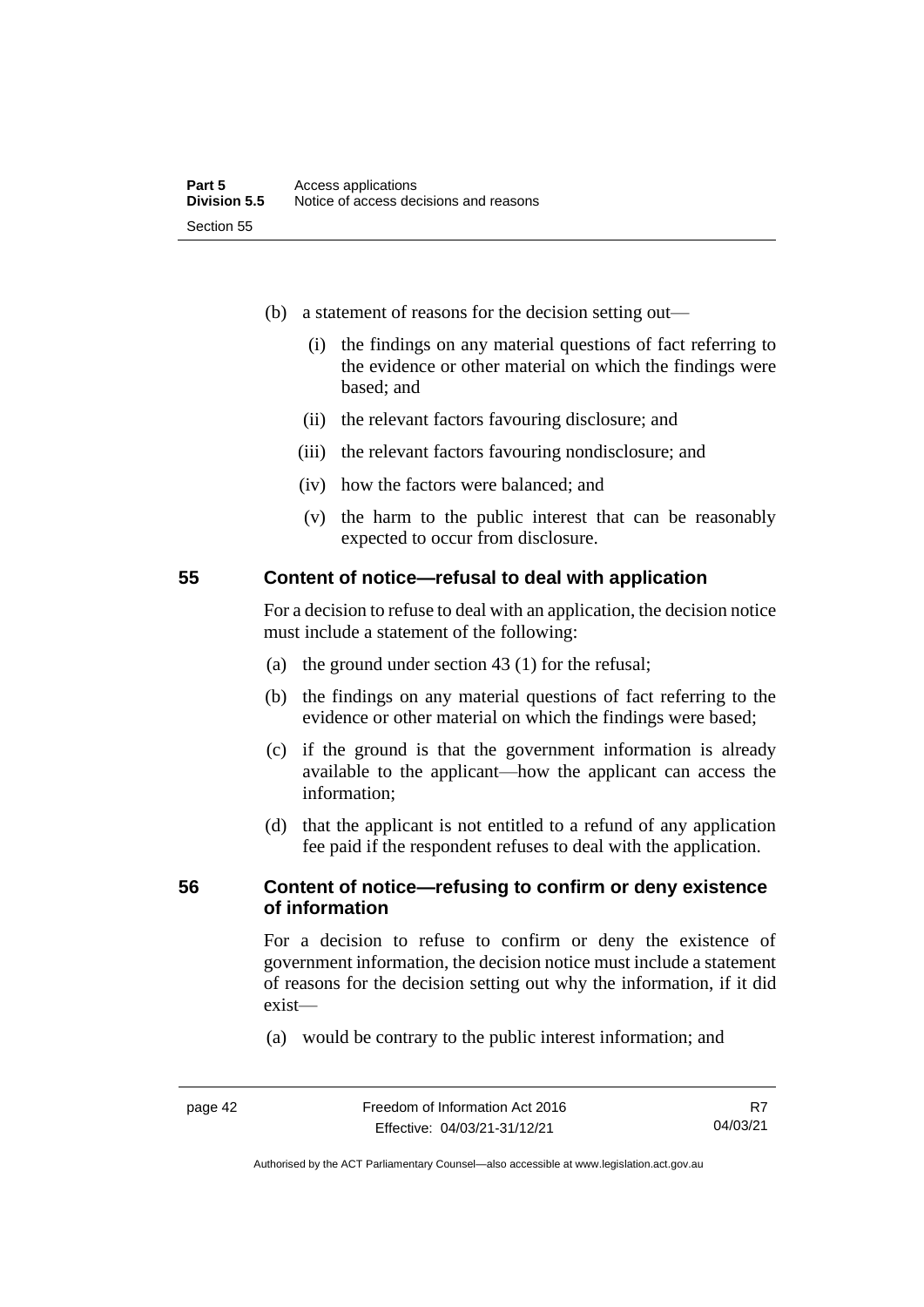(b) would, or could reasonably be expected to, have a result mentioned in section 35 (1) (e) (ii).

# **Division 5.6 Access applications for information held by other agencies or Ministers**

## **57 Transfer of access applications**

- (1) This section applies if—
	- (a) an access application has been made to an agency or Minister; and
	- (b) the government information to which the application relates is not held by the agency or Minister but the agency or Minister believes it may be held by another agency or Minister (the *transferee*); and
	- (c) the transferee agrees it may hold the information.
- (2) The agency or Minister must transfer the application to the transferee.
- (3) An access application transferred under this section is taken to have been made to the transferee at the time it was transferred.
- (4) The transferee receiving an access application must give the applicant written notice of—
	- (a) the day on which the application was received; and
	- (b) the date by which a decision is to be made (unless additional time is given under section 40, section 41 or section 42).
- (5) The notice must be given to the applicant as soon as practicable but in any case not later than 10 working days after the day the application was received.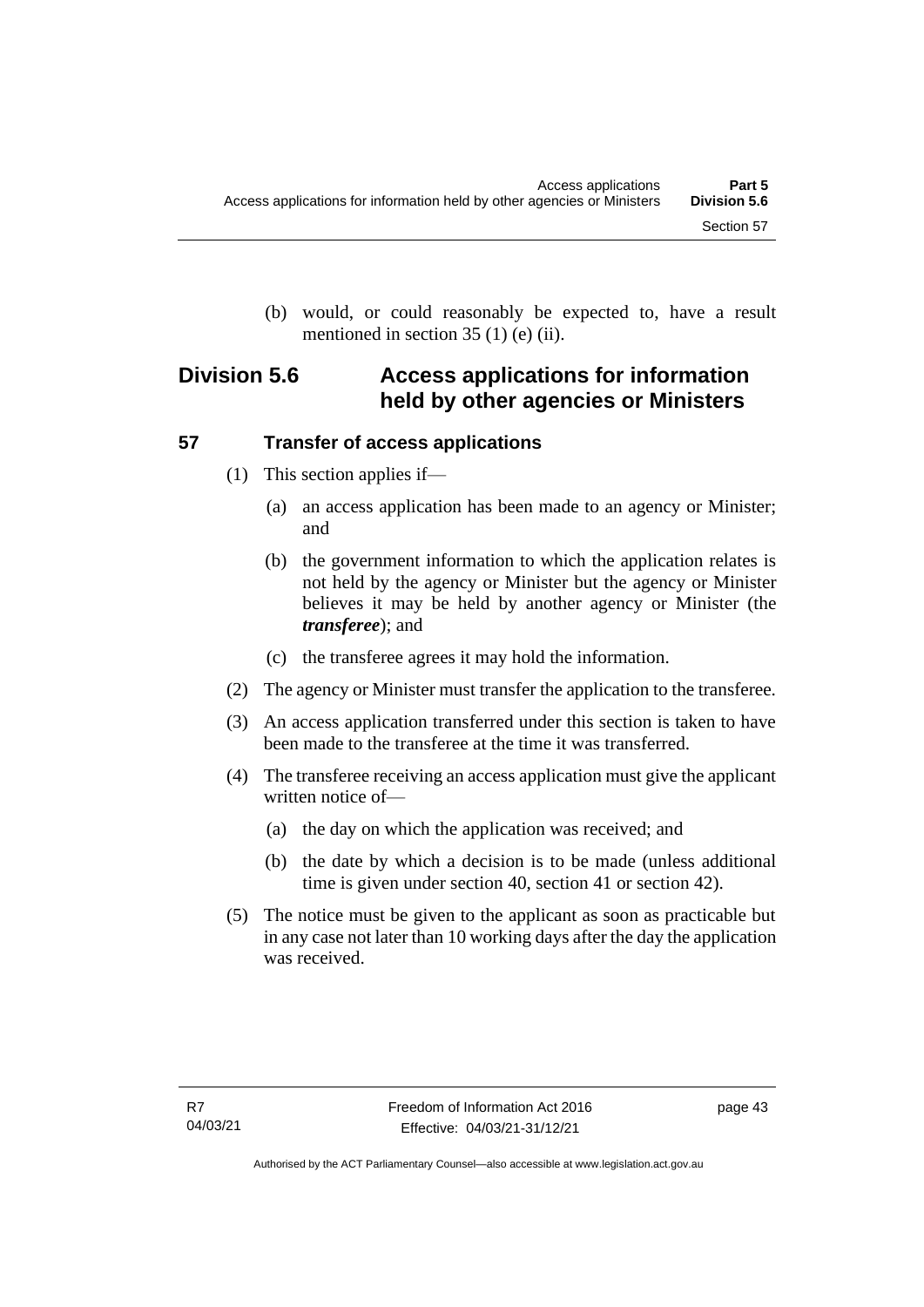## **58 Access applications if two or more agencies or Ministers hold relevant information**

- (1) If the respondent to an access application believes that it holds government information relevant to an application and relevant information may also be held by another agency or Minister (the *other entity*), the respondent must give a copy of the access application to the other entity.
- (2) If the other entity believes that it may hold relevant government information, the other entity must—
	- (a) tell the respondent that it may hold relevant information; and
	- (b) take reasonable steps to identify all relevant information within the scope of the application; and
	- (c) if it identifies relevant information—
		- (i) give the relevant information to the respondent; or
		- (ii) tell the respondent and the applicant that it will decide the application, or part of the application, as if it were the respondent.
- (3) If the other entity gives the relevant government information to the respondent, the respondent is, for the purpose of making a decision on the application, taken to hold the information.
- (4) If the other entity is to decide the application, or part of the application, as if it were the respondent—
	- (a) the application is taken to have been made to the other entity when it received the application under subsection (1); and
	- (b) the other entity must give the applicant written notice of—
		- (i) the day on which the application was received; and
		- (ii) the date by which a decision is to be made (unless additional time is given under section 40, section 41 or section 42).

R7 04/03/21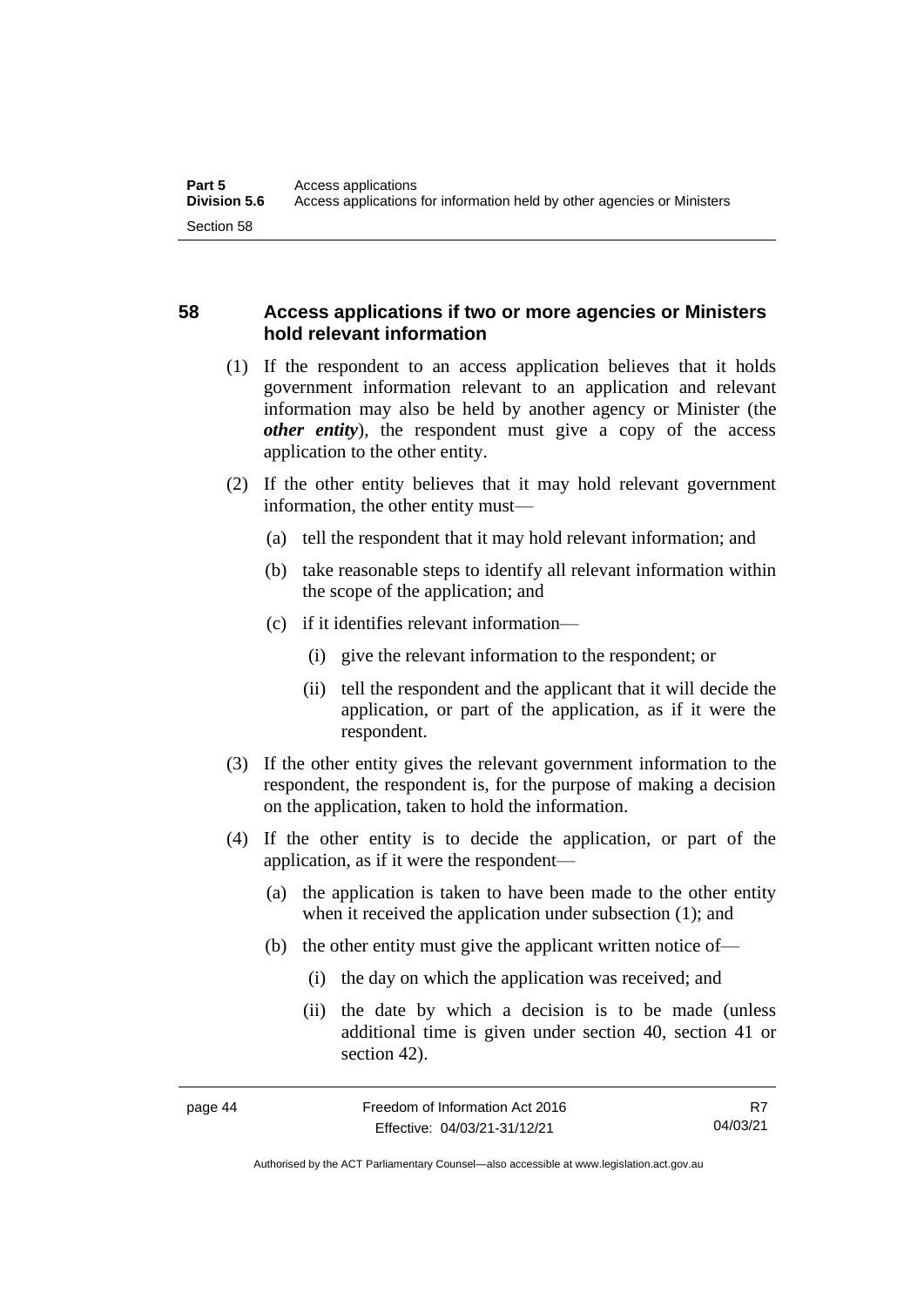- (5) The notice must be given to the applicant as soon as practicable but in any case not later than 10 working days after the day the application was received.
- (6) If the other entity believes it does not hold relevant information, it must tell the respondent of the belief.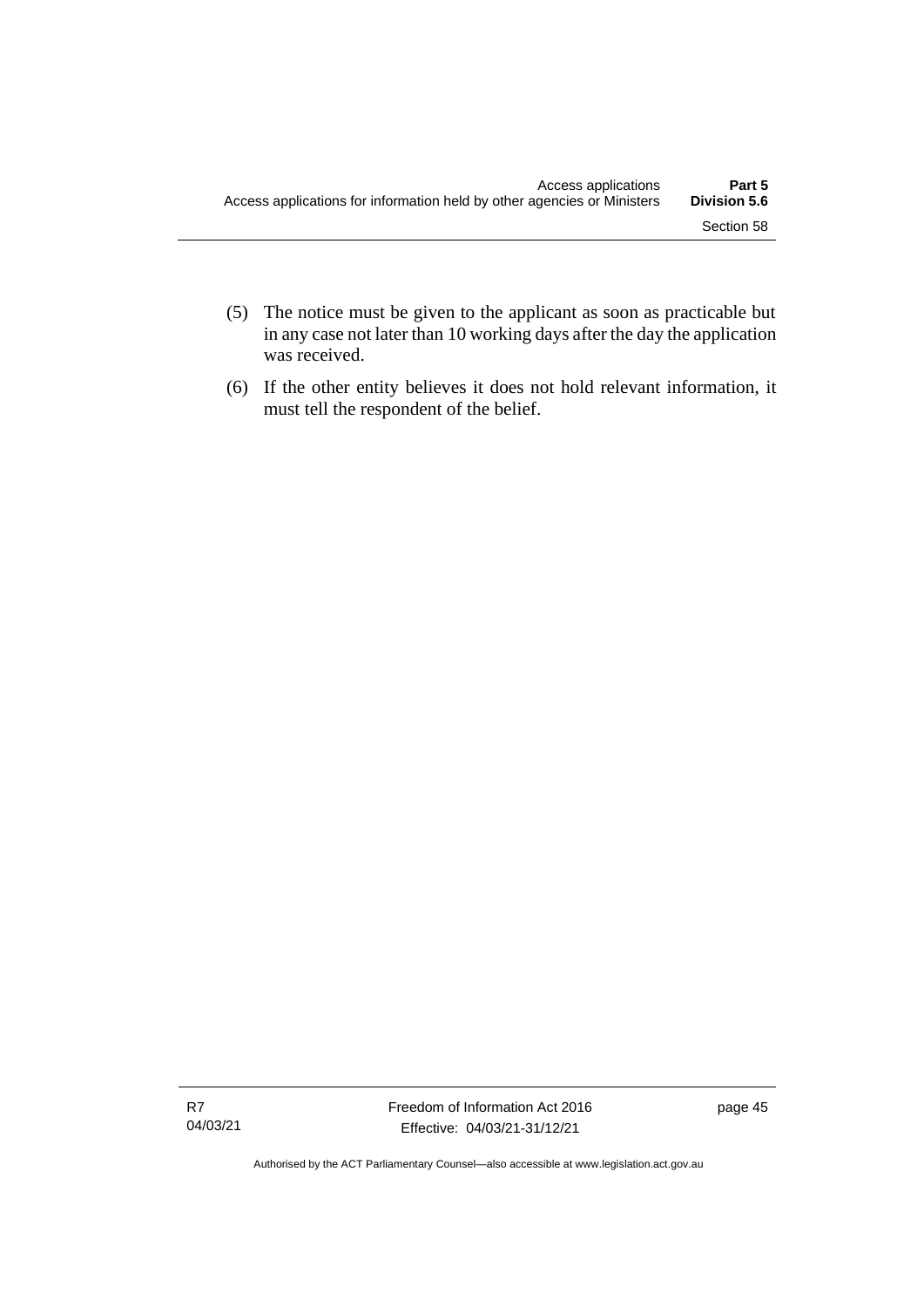Section 59

# **Part 6 Amendment of personal information**

#### **59 Requesting amendment of personal information**

- (1) This section applies if a person who has access to government information held by an agency or Minister considers that the information—
	- (a) contains personal information about the person; and
	- (b) is incomplete, incorrect, out-of-date or misleading; and
	- (c) is used, has been used or is available for use by the agency or Minister.
- (2) The person may, in writing, request the agency or Minister to amend the information.

*Note* If a form is approved under s 108 for this provision, the form must be used.

- (3) The request must—
	- (a) include enough detail to enable an agency or Minister to identify the government information to be amended; and
	- (b) state how the government information is incomplete, incorrect, out-of-date or misleading; and
	- (c) state the amendments the person considers necessary for the information to be complete, correct, up-to-date or for it to be no longer misleading; and
	- (d) include an email or postal address to which notices under this Act may be sent to the person.

Authorised by the ACT Parliamentary Counsel—also accessible at www.legislation.act.gov.au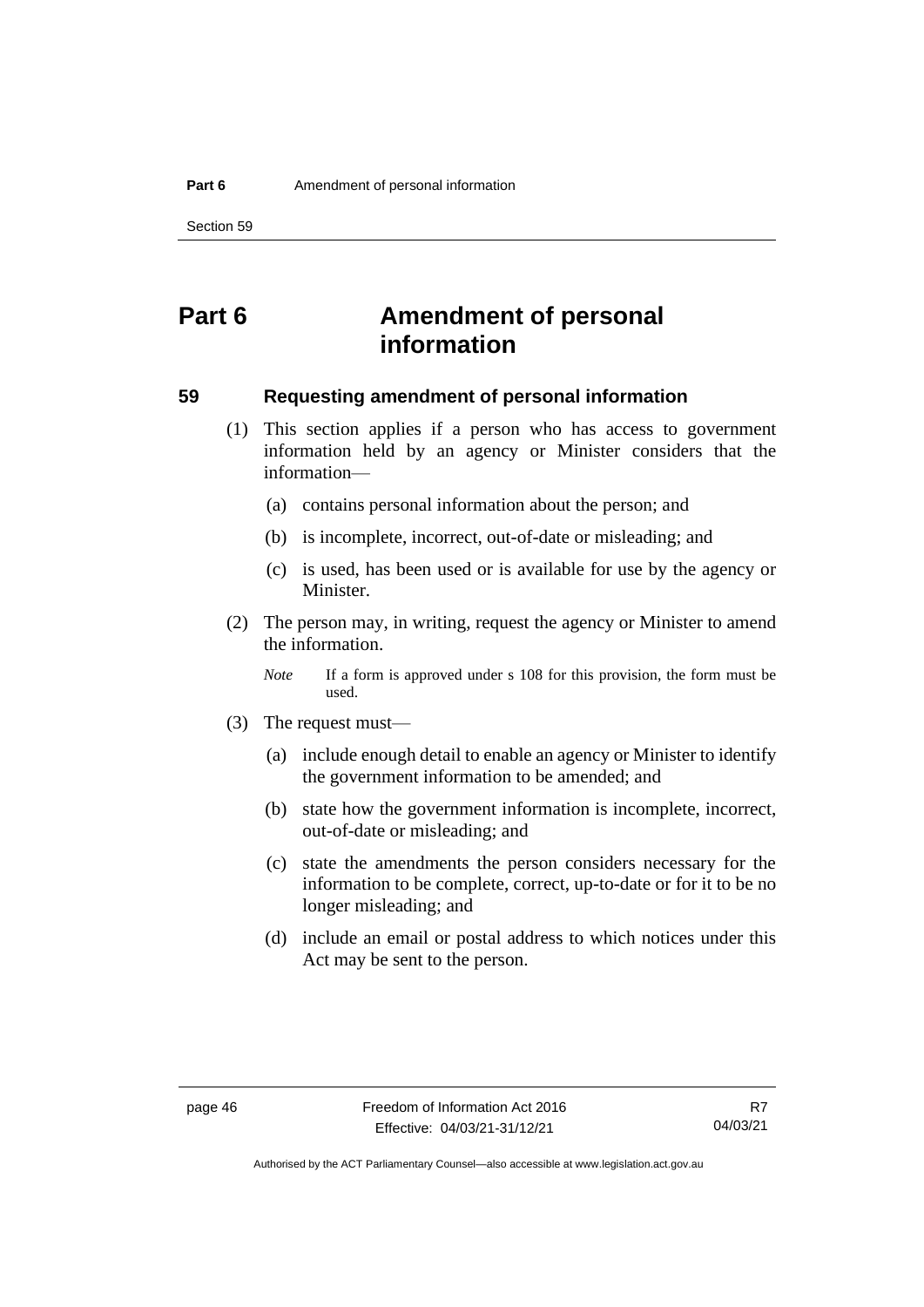#### **60 Who deals with requests to amend personal information**

- (1) A request under section 59 made to an agency must be dealt with by the information officer of the agency.
- (2) A request under section 59 made to a Minister may be dealt with by the person the Minister directs.

## **61 Deciding requests to amend personal information**

- (1) An agency or Minister receiving a request from a person under section 59 must decide to—
	- (a) amend the government information; or
	- (b) refuse to amend the government information.
- (2) The agency or Minister must amend the government information if the information is incomplete, incorrect, out-of-date or misleading.
- (3) Before refusing to amend the government information, the agency or Minister must—
	- (a) tell the person of the intention to refuse to amend the information; and
	- (b) give the person a reasonable opportunity to respond and to provide any additional information relevant to the request.
- (4) The agency or Minister must keep a record of amendments of government information made under this section.

## **62 Time to decide request**

- (1) An agency or Minister that receives a request under section 59 must decide the request not later than 20 working days after receiving it.
- (2) The 20 working days does not include any time given to the person under section 61 (3) (b) to respond and provide additional information relevant to the request.

page 47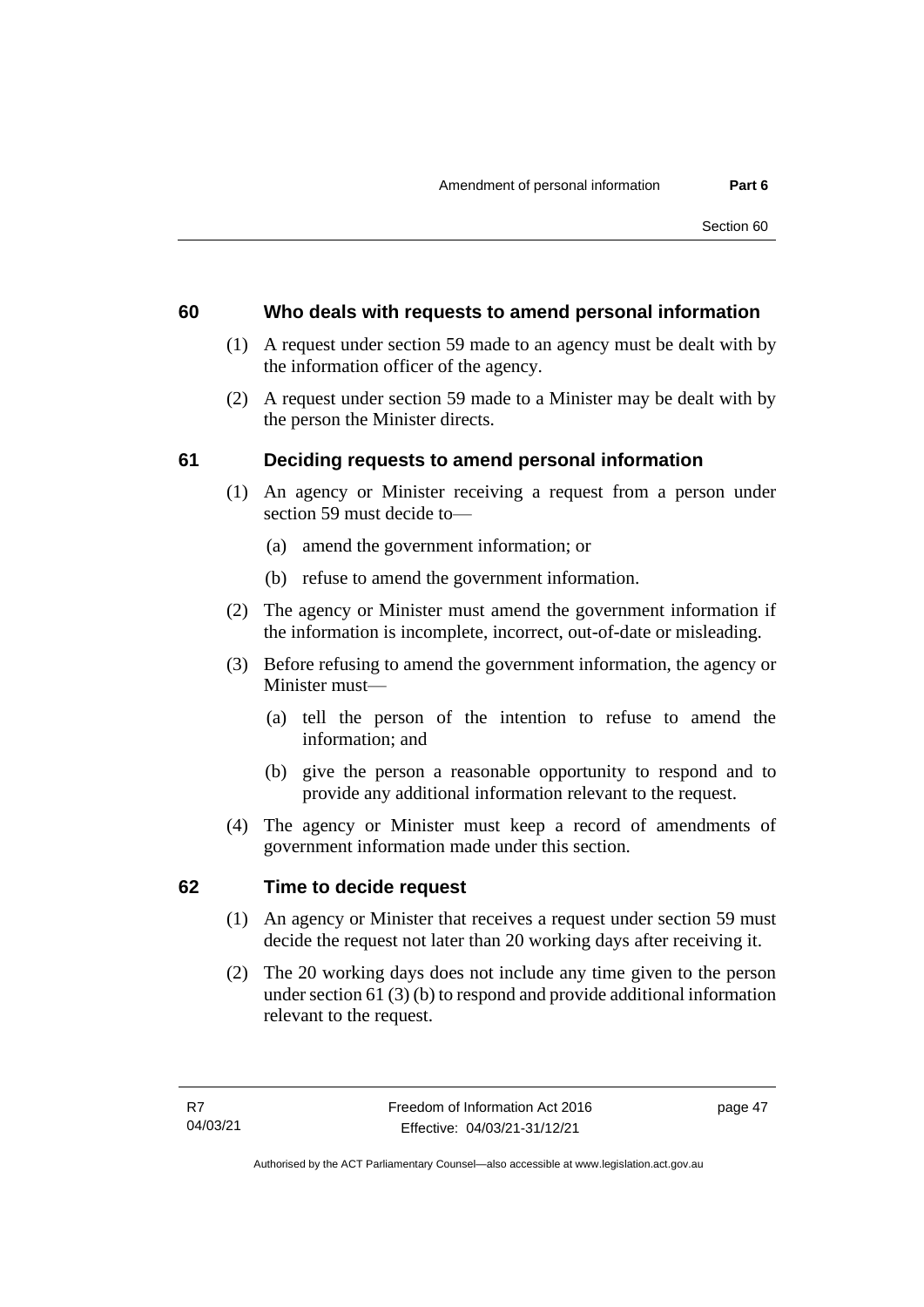Section 63

#### **63 Notifying person affected of decision**

An agency or Minister that makes a decision under section 61 must—

- (a) tell the person of the agency's or Minister's decision; and
- (b) if the decision is to amend the information—give the person a copy of the amended information; and
- (c) if the decision is to refuse to amend the information—give the person a statement of reasons for the refusal.

page 48 Freedom of Information Act 2016 Effective: 04/03/21-31/12/21

R7 04/03/21

Authorised by the ACT Parliamentary Counsel—also accessible at www.legislation.act.gov.au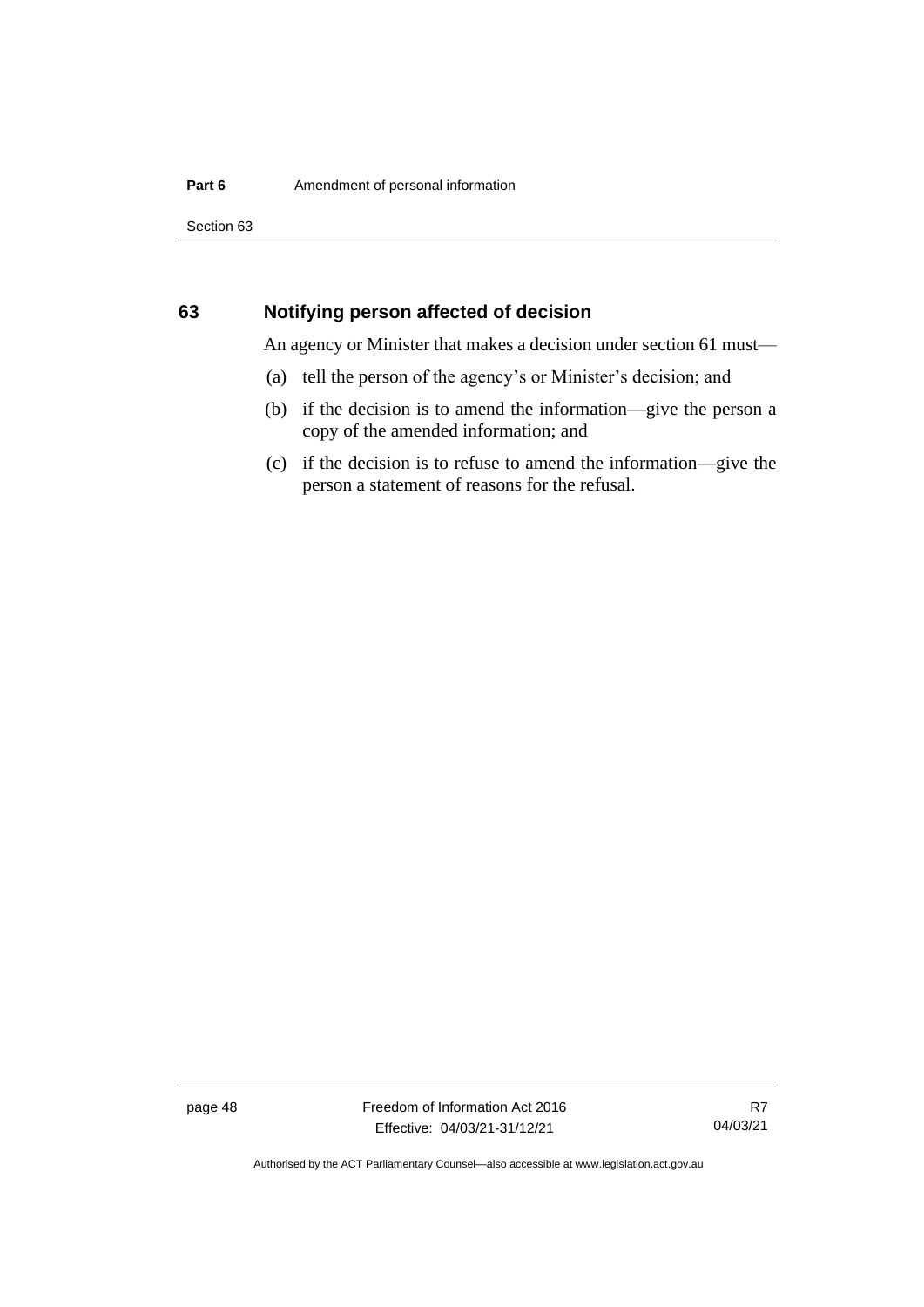# **Part 7 Role of ombudsman**

# **Division 7.1 Ombudsman functions and general powers**

#### **64 Ombudsman—functions**

- (1) The ombudsman has the following functions for this Act:
	- (a) to review decisions under division 8.2;
	- (b) to grant extensions of time under section 42;
	- (c) to monitor the operation of this Act including—
		- (i) the publication of open access information by agencies; and
		- (ii) the publication of open access information by Ministers; and
		- (iii) agency compliance with the expectations set out in the Chief Minister's annual statement under section 95 and with the Act generally;
	- (d) to make open access information declarations under section 65;
	- (e) to make guidelines under section 66;
	- (f) to report on the operation of this Act under section 67;
	- (g) to investigate complaints made under section 69.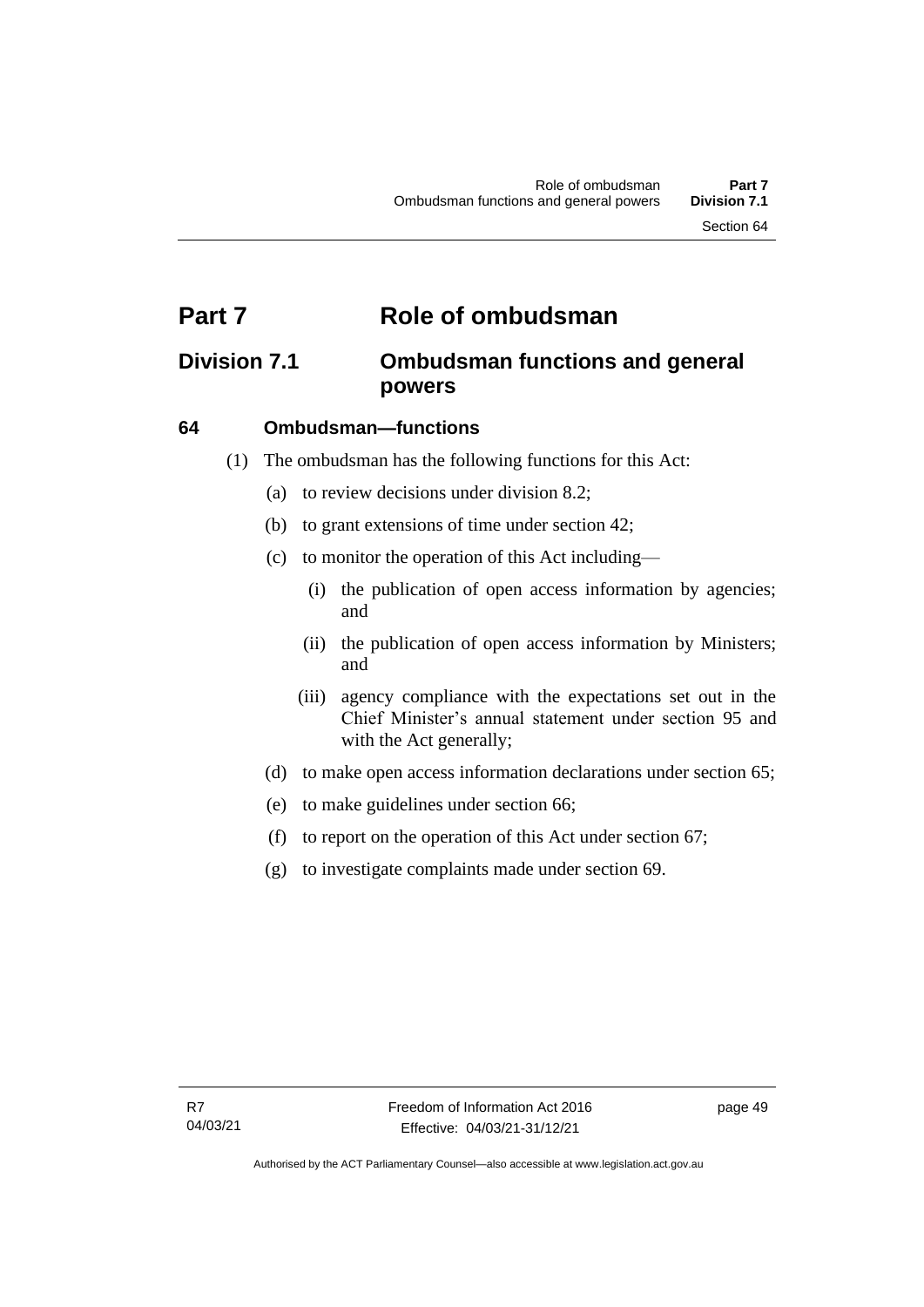- (2) The ombudsman may delegate the ombudsman's functions under this Act to a person mentioned in the *[Ombudsman Act 1989](http://www.legislation.act.gov.au/a/alt_a1989-45co)*, section 32.
	- *Note* Under the *[Ombudsman Act 1989](http://www.legislation.act.gov.au/a/alt_a1989-45co)*, s 32, the ombudsman may delegate the ombudsman's functions to any person, including the deputy ombudsman, a member of the ombudsman's staff, a public servant, a contractor or consultant, or an authorised person. However, the ombudsman must not delegate a function to a person who is not a public employee without first being satisfied that the function needs to be exercised by a person who is not a public employee (see that [Act,](https://www.legislation.act.gov.au/a/alt_a1989-45co/) s 32 (2)).

#### **65 Open access information declarations**

- (1) The ombudsman may declare government information to be open access information.
	- *Note* Power to make a statutory instrument includes power to make different provision for different categories (see [Legislation Act,](http://www.legislation.act.gov.au/a/2001-14) s 48).
- (2) Before making a declaration, the ombudsman—
	- (a) must consult—
		- (i) for information held by an agency—the information officer of each agency; and
		- (ii) for information held by a Minister—each Minister; and
	- (b) may consult anyone else the ombudsman considers appropriate.
- (3) The ombudsman must not declare government information that came into existence before 1 January 2018 to be open access information.
- (4) A declaration is a disallowable instrument.
	- *Note* A disallowable instrument must be notified, and presented to the Legislative Assembly, under the [Legislation Act.](http://www.legislation.act.gov.au/a/2001-14)

Authorised by the ACT Parliamentary Counsel—also accessible at www.legislation.act.gov.au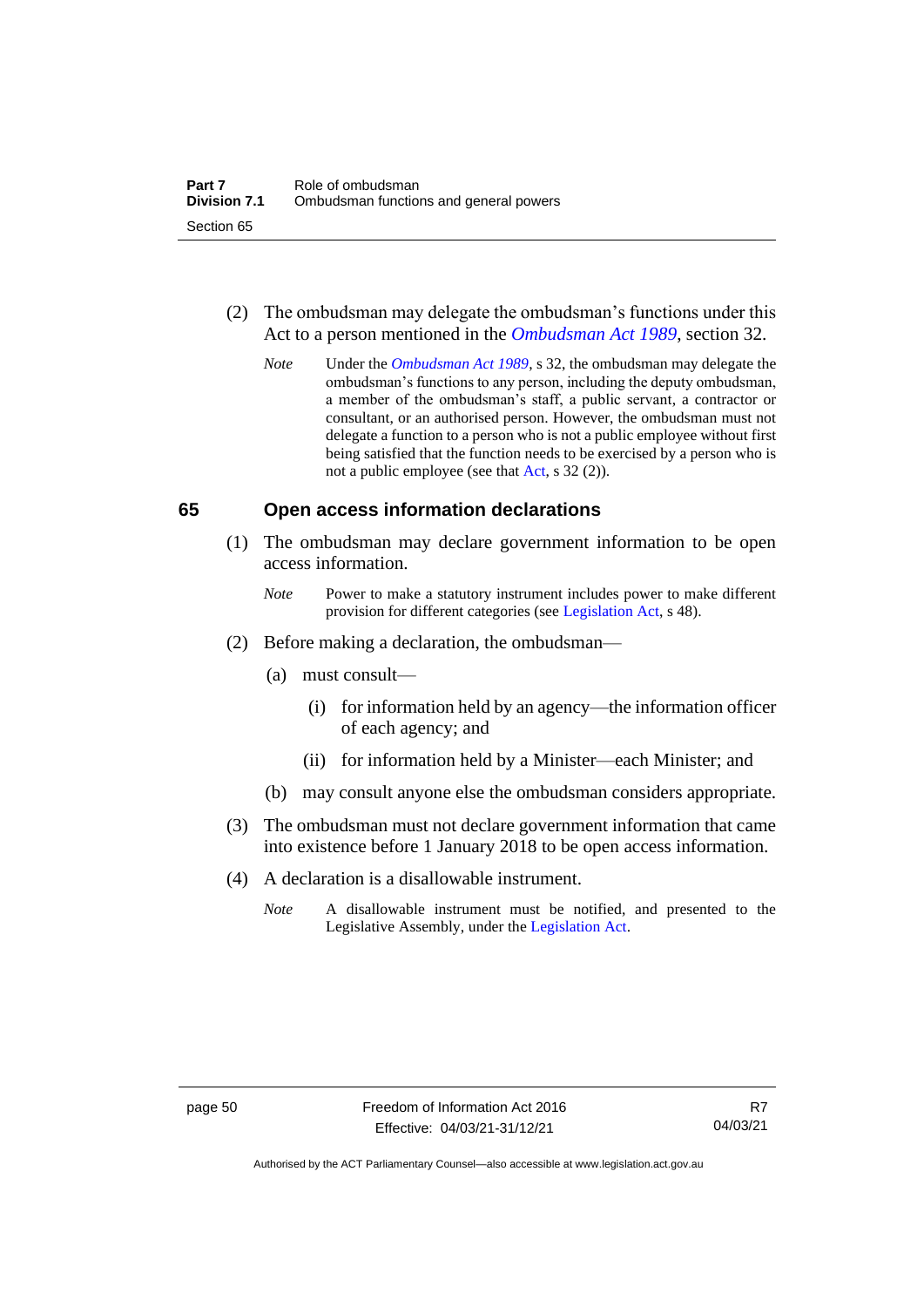#### **66 Guidelines for Act**

- (1) The ombudsman may make guidelines for this Act.
- (2) The guidelines may make provision for 1 or more of the following:
	- (a) the release of government information in response to an informal request;
	- (b) the application of the public interest test set out in section 17;
	- (c) how, for section 25, open access information is to be kept accurate, up-to-date and complete;
	- (d) circumstances in which, for section 107 (2) (Fee waiver), information may be of special benefit to the public generally;
	- (e) anything else consistent with the objects of this Act.
- (3) Before making a guideline, the ombudsman—
	- (a) must consult the information officer of each agency; and
	- (b) may consult anyone else the ombudsman considers appropriate.
- (4) A guideline is a notifiable instrument.

*Note* A notifiable instrument must be notified under the [Legislation Act.](http://www.legislation.act.gov.au/a/2001-14)

#### **67 Annual report on operation of Act**

The ombudsman must, for each financial year, prepare a report on the operation of this Act during the year and give the report to the Speaker for presentation to the Legislative Assembly.

#### **68 Access to information for ombudsman review**

The ombudsman, in undertaking an ombudsman review, is entitled to full and free access at reasonable times to all relevant government information of the agency or Minister concerned.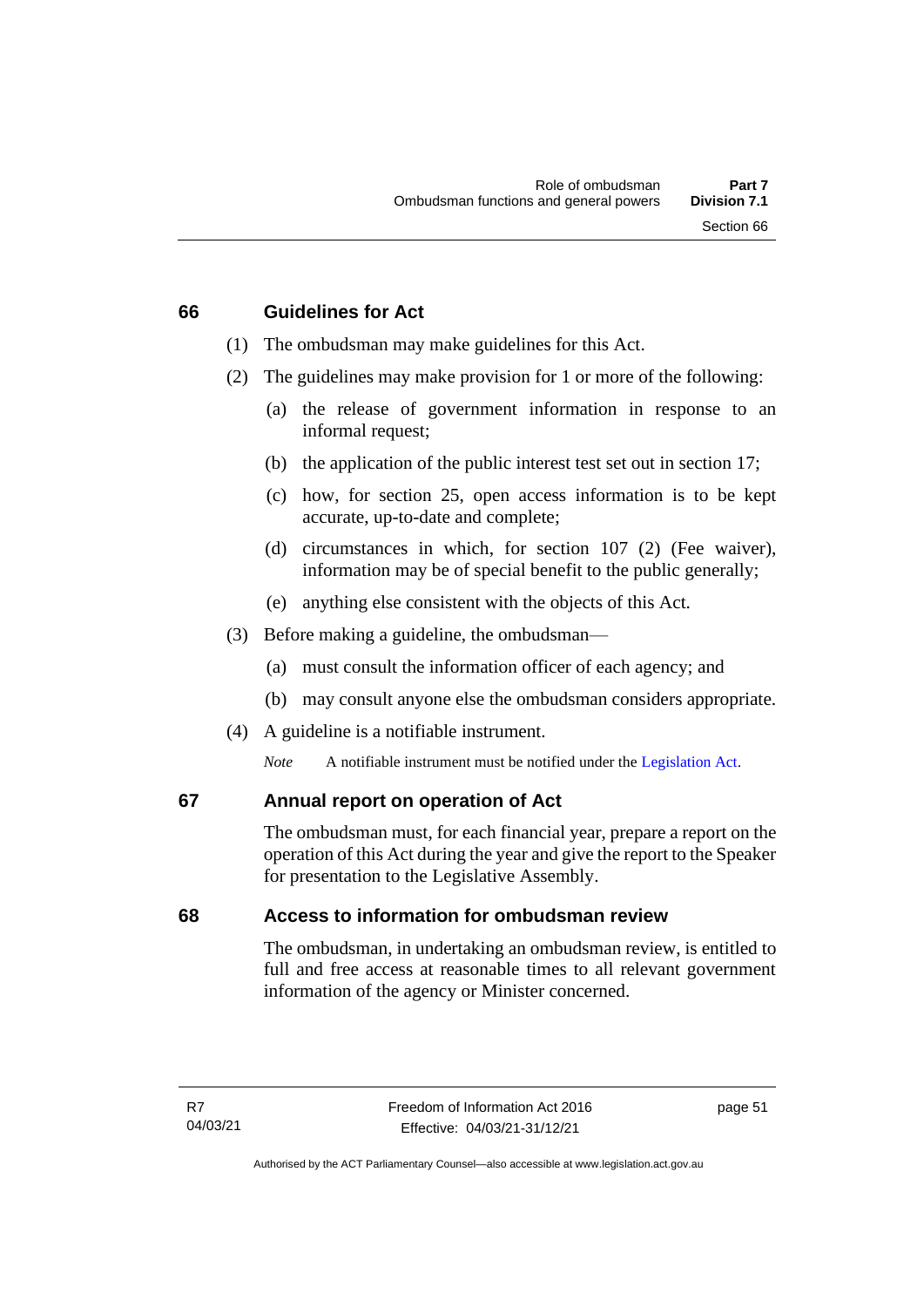# **Division 7.2 Complaints to ombudsman**

## **69 Complaints to ombudsman**

- (1) A person may complain to the ombudsman about an agency's or Minister's action, or failure to take action, in relation to any of the agency's or Minister's functions under this Act.
- (2) Without limiting subsection (1), a complaint may be about—
	- (a) the adequacy of an agency's or Minister's response to an access application; or
	- (b) for an agency that has published a publication undertaking—the agency's failure to comply with the undertaking or with section 29 (2).
- (3) Nothing in this Act is intended to limit the ombudsman's powers under the *[Ombudsman Act 1989](http://www.legislation.act.gov.au/a/alt_a1989-45co)*.

page 52 Freedom of Information Act 2016 Effective: 04/03/21-31/12/21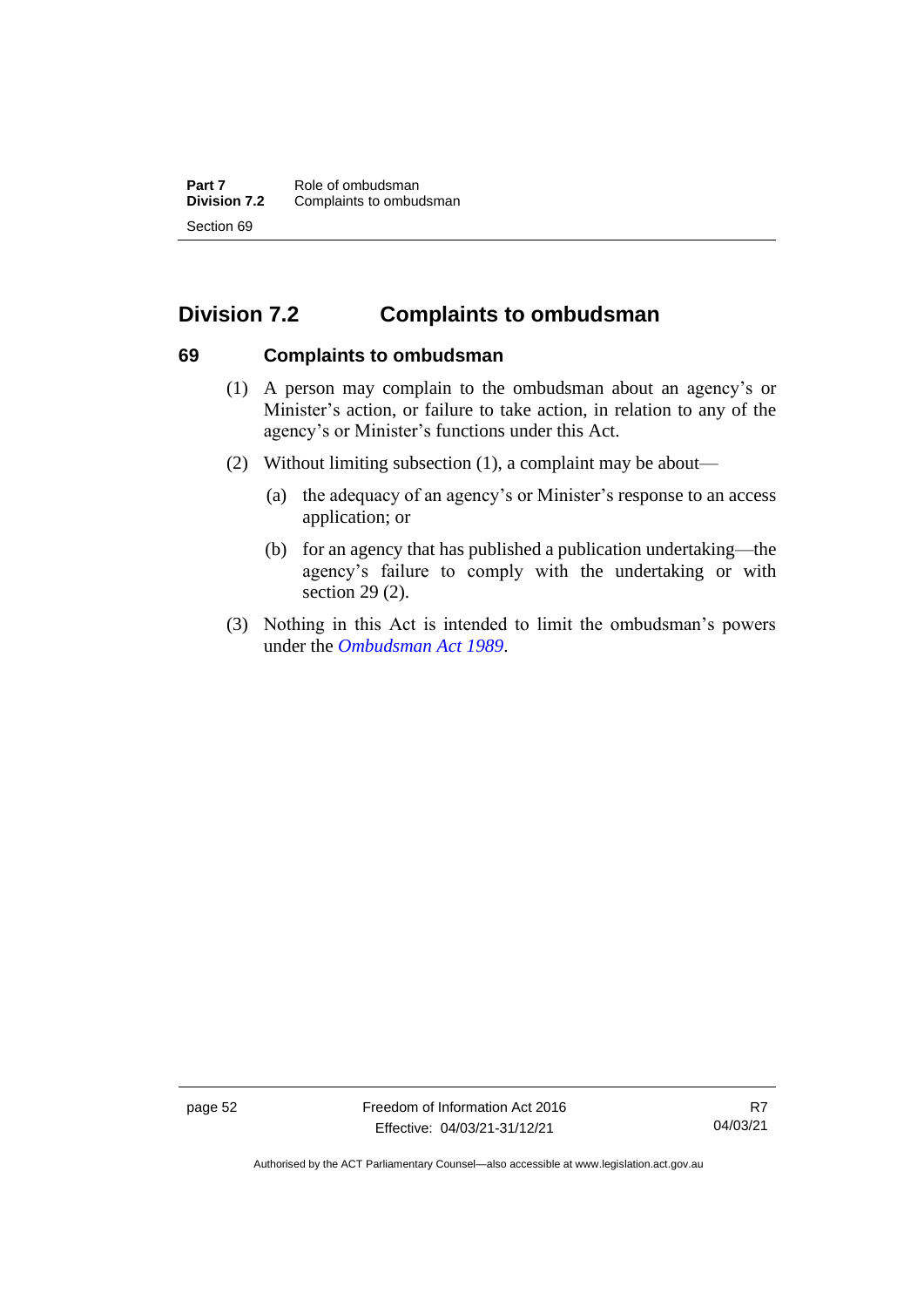# **Part 8 Notification and review of decisions**

# **Division 8.1 Review of decisions—definitions and notices**

## **70 Definitions***—***pt 8**

In this part:

*decision-maker*, for a reviewable decision, means the agency or Minister that made the decision.

*reviewable decision* means a decision mentioned in schedule 3, column 3 under a provision of this Act mentioned in column 2 in relation to the decision.

## **71 FOI reviewable decision notices and reviewable decision notices**

- (1) If a decision-maker makes a reviewable decision mentioned in schedule 3, item 2, 5 or 7, the decision-maker must give notice (an *FOI reviewable decision notice*) to each entity mentioned in schedule 3, column 4 in relation to the decision.
- (2) If a decision-maker makes a reviewable decision mentioned in schedule 3, item 3, 4 or 6, the decision-maker must give notice (also an *FOI reviewable decision notice*) to the applicant for the access application that the decision relates to.
- (3) A decision-maker required to give an FOI reviewable decision notice to a person under subsection (1) or (2) must give the notice to the person with the decision.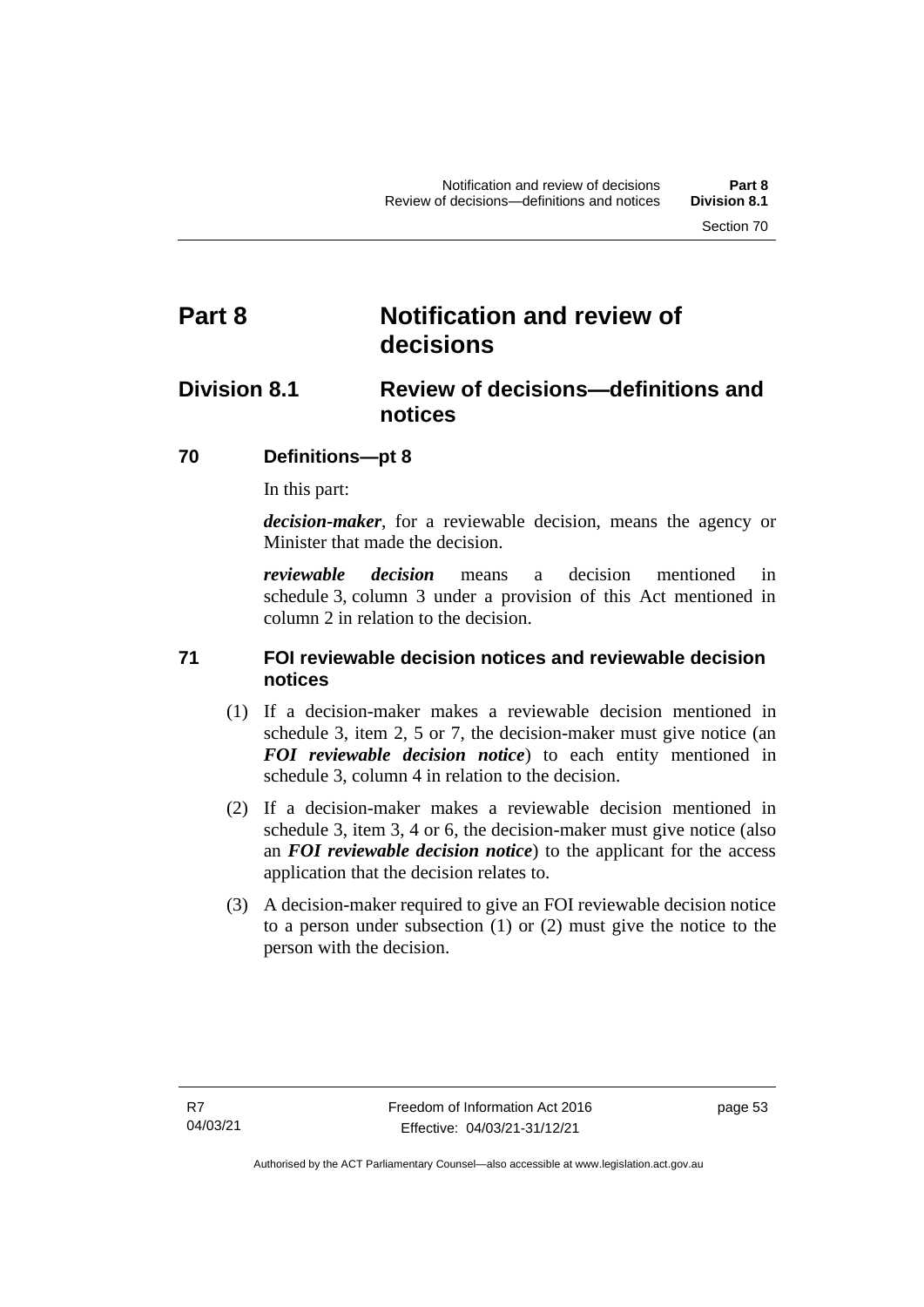- (4) The FOI reviewable decision notice must state—
	- (a) the decision; and
	- (b) that the person may apply to the ombudsman for review of the decision; and
	- (c) how to make the application; and
	- (d) the other options available under ACT laws to have the decision reviewed.
- (5) If the ombudsman makes a decision on an ombudsman review, the ombudsman must give a reviewable decision notice to the participants in the review.
	- *Note 1* The requirements for a reviewable decision notice are prescribed under the *[ACT Civil and Administrative Tribunal Act 2008](http://www.legislation.act.gov.au/a/2008-35)*.
	- *Note 2* The decision-maker must also take reasonable steps to give a reviewable decision notice to any other person whose interests are affected by the decision (see *[ACT Civil and Administrative Tribunal Act](http://www.legislation.act.gov.au/a/2008-35) 2008*, s 67A).
- (6) A failure to comply with this section in relation to a reviewable decision does not affect the validity of the decision.

#### **72 Onus**

In a review under this part, a person seeking to prevent disclosure of government information has the onus of establishing that the information is contrary to the public interest information.

## **Division 8.2 Ombudsman review**

#### **73 Ombudsman review of certain decisions**

An entity mentioned in schedule 3, column 4 in relation to a reviewable decision may apply to the ombudsman for review of the reviewable decision (*ombudsman review*).

*Note* A fee may be determined under s 104 for an application.

R7 04/03/21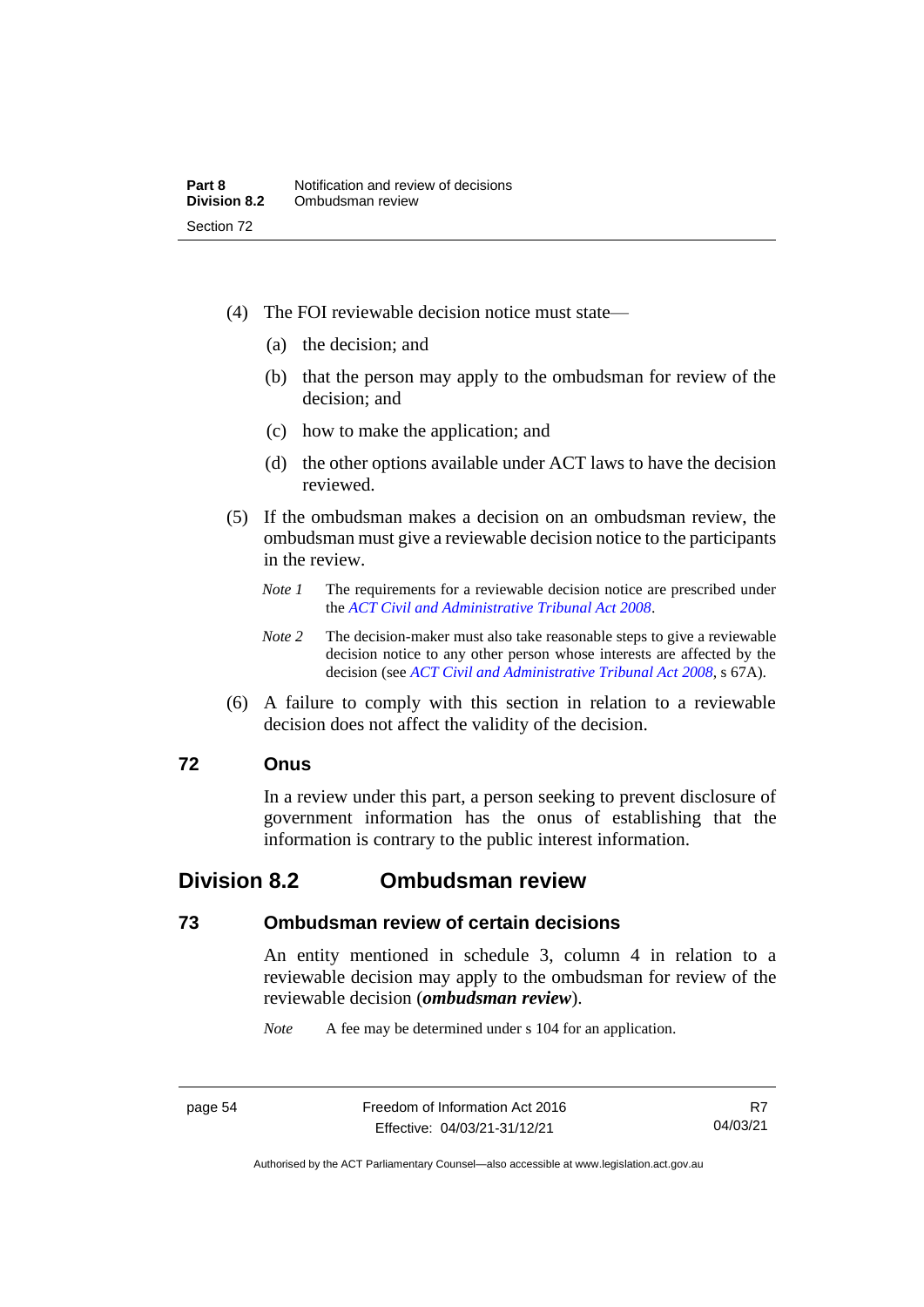## **74 Applications for ombudsman review**

- (1) An application for ombudsman review must be made within—
	- (a) 20 working days after—
		- (i) the day notice of the decision was published in the disclosure log; or
		- (ii) for a decision in relation to an access application for personal information—the day the respondent gave the applicant a decision notice in relation to the application under section 51; or
		- (iii) for a deemed decision—the day the decision was taken to have been made; or
		- (iv) for a decision not to make open access information available because it is contrary to the public interest information—the day the matters under section 24 (2) were published; or
	- (b) any longer period allowed by the ombudsman.
	- *Note 1* If a form is approved under s 108 for an application, the form must be used.
	- *Note 2* The ombudsman may extend the period even if it has ended (see [Legislation Act,](http://www.legislation.act.gov.au/a/2001-14) s 151C).
- (2) In this section:

*deemed decision* means a decision taken to have been made under section 39 (1) (a) (Deciding access—decision not made in time taken to be refusal to give access).

#### **75 Notice of ombudsman review**

If the ombudsman receives an application for ombudsman review, the ombudsman must tell the decision-maker for the decision of the application.

page 55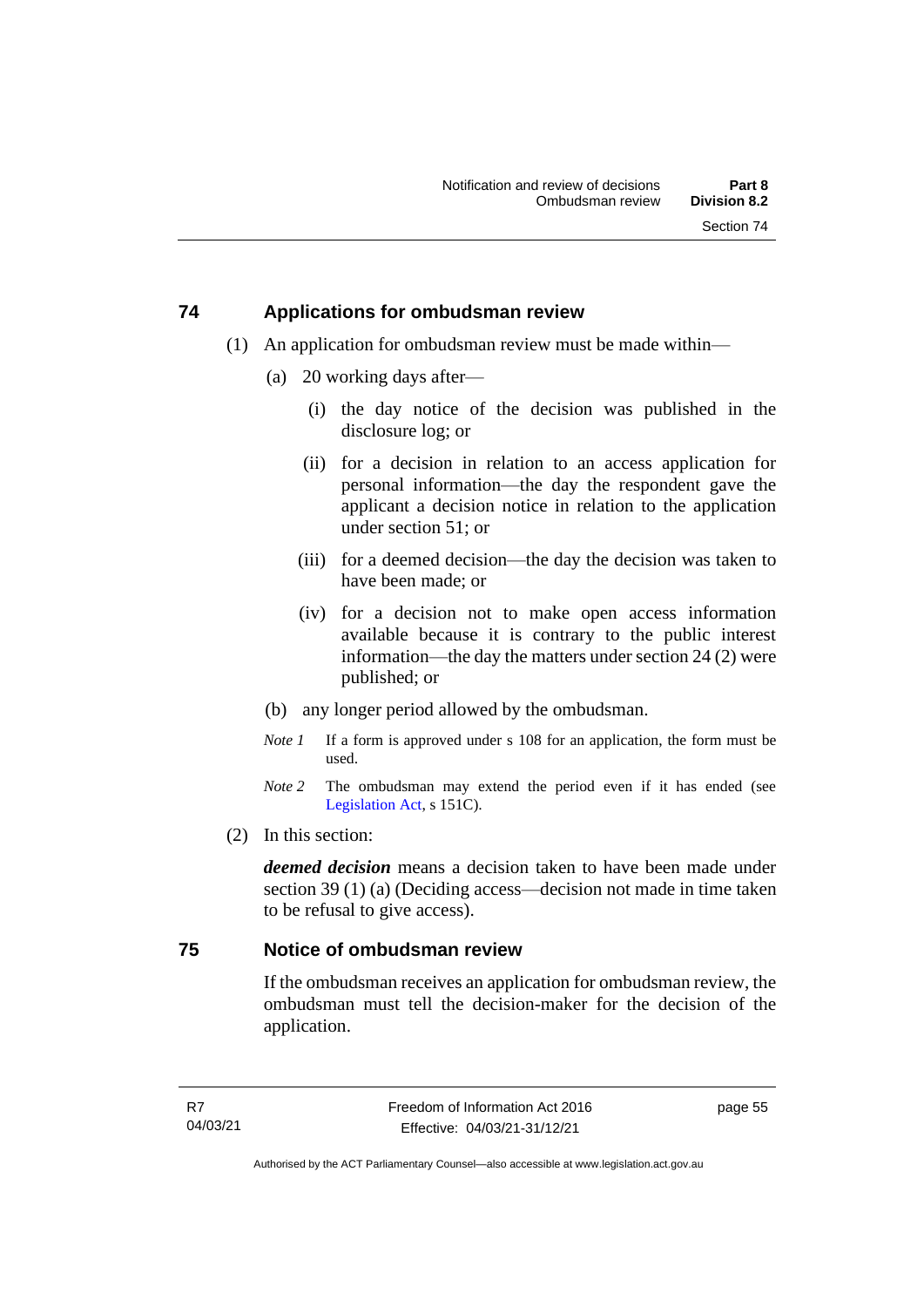#### **76 Decision-maker to tell relevant third parties etc**

- (1) The decision-maker, on receiving notice under section 75 of an application, must tell each relevant third party consulted under section 38 of the application.
- (2) The decision-maker must also take reasonable steps to tell any other person or entity of the application if a decision by the ombudsman to disclose government information that relates to the ombudsman review may reasonably be expected to be of concern to the person or entity because—
	- (a) for an individual—
		- (i) the information is personal information about the individual; or
		- (ii) the disclosure of the information would, or could reasonably be expected to, affect the person's rights under the *[Human Rights Act 2004](http://www.legislation.act.gov.au/a/2004-5)*; or
	- (b) for an entity that is a government or government agency—the information concerns the affairs of the government or agency; or
	- (c) the information concerns the trade secrets, business affairs, or research of the person or entity.
- (3) If disclosure of government information may reasonably be expected to be of concern to a person because the information is personal information about the person but the person is deceased, subsection (2) applies as if an eligible family member of the person were the person.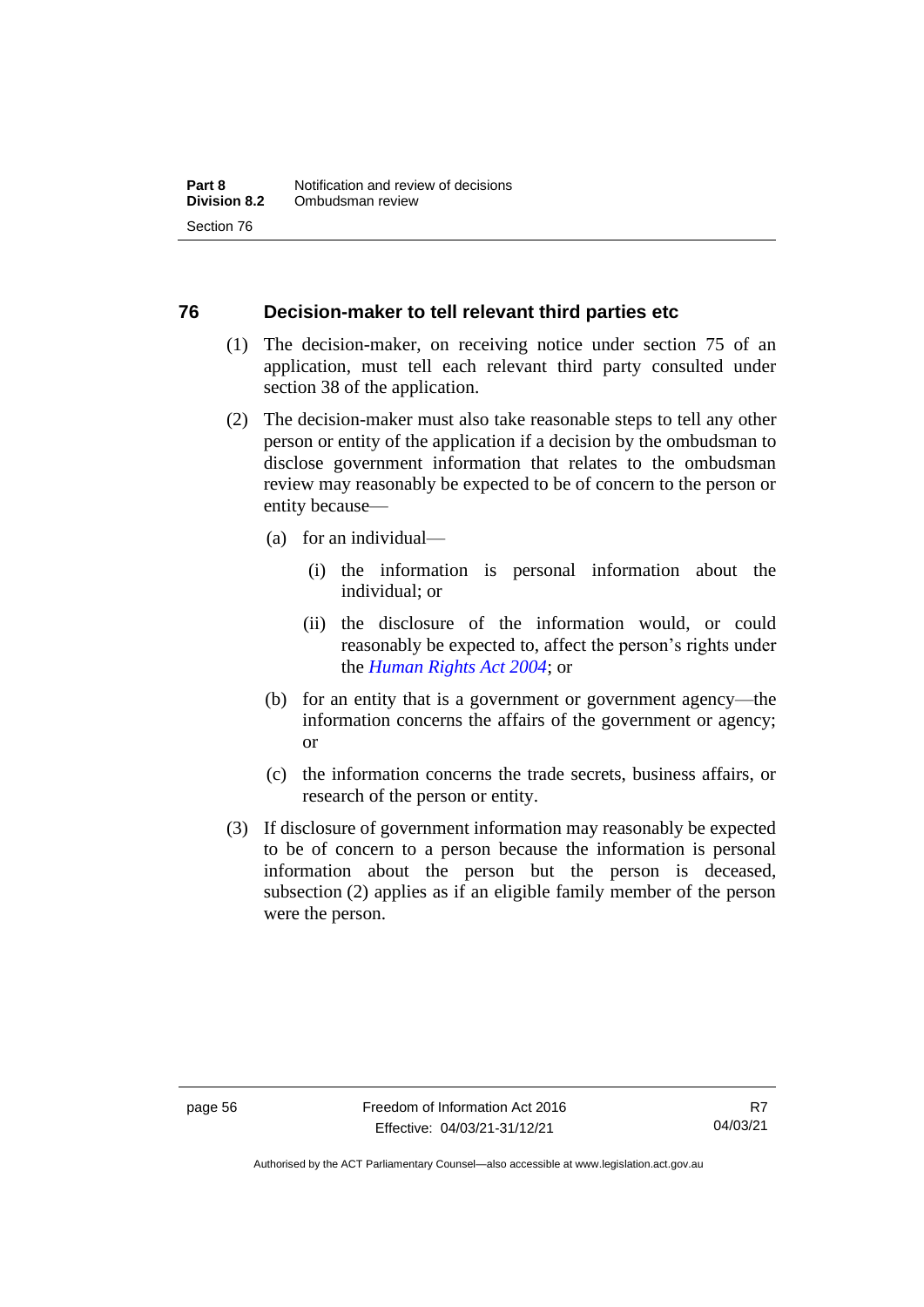## **77 Participants in ombudsman reviews**

- (1) The applicant for ombudsman review and the decision-maker for the relevant reviewable decision are participants in the review.
- (2) Any other person may apply to the ombudsman to participate in the review.
- (3) The ombudsman may allow the person to participate in the review in the way the ombudsman directs.

## **78 Ombudsman review—extension of time when decision not made in time**

- (1) This section applies if—
	- (a) the respondent to an access application has not made an application under section 42 (Deciding access—extension of time given by ombudsman); and
	- (b) a decision to refuse access to information is taken to have been made under section 39 (Deciding access—decision not made in time taken to be refusal to give access) (the *deemed decision*); and
		- *Note* A decision to refuse access to information is a reviewable decision (see sch 3, item 4).
	- (c) the ombudsman is reviewing the decision.
- (2) The respondent may apply to the ombudsman—
	- (a) to set aside the deemed decision; and
	- (b) for an extension of time to deal with the access application.
- (3) The ombudsman may, on application under subsection (2)—
	- (a) set aside the deemed decision; and
	- (b) extend the time to decide the access application.

page 57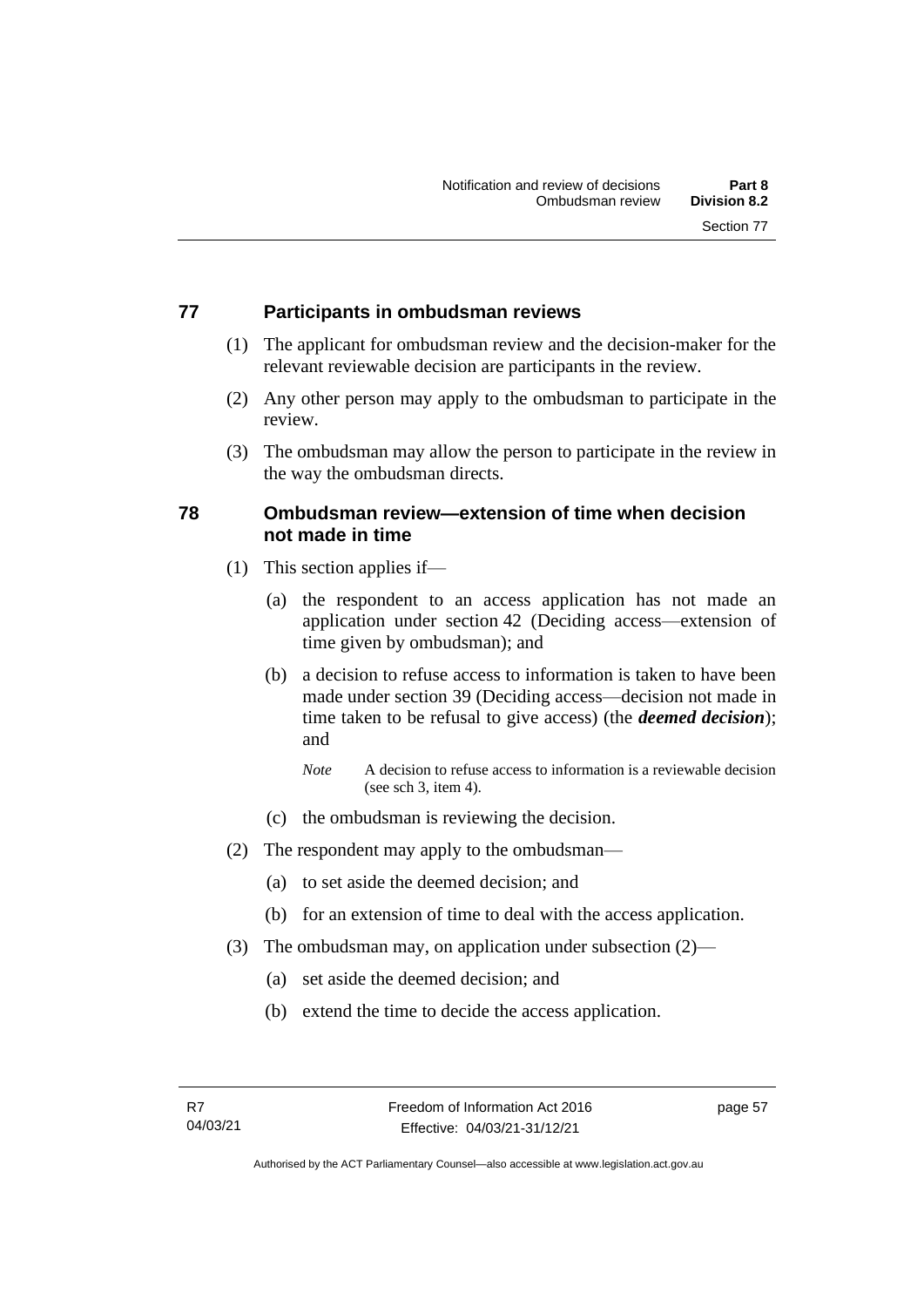- (4) An extension of time given by the ombudsman may be for the period the ombudsman considers reasonable in the circumstances, having regard to—
	- (a) the objects of this Act; and
	- (b) the importance of encouraging timely resolution of access applications.
- (5) The ombudsman may extend the time to decide subject to conditions.
- (6) If the respondent does not decide the access application within the extended time given by the ombudsman under this section, the respondent is taken to have refused to give access to the government information applied for.

## **79 Notice to give information or attend ombudsman review**

- (1) If the ombudsman has reason to believe that a person has information relevant to an ombudsman review, the ombudsman may give the person a written notice requiring the person to give the information to the ombudsman.
	- *Note* The [Legislation Act,](http://www.legislation.act.gov.au/a/2001-14) s 170 and s 171 deal with the application of the privilege against self-incrimination and client legal privilege.
- (2) A notice under subsection (1) must state—
	- (a) how the information is to be given to the ombudsman; and
	- (b) a reasonable time at which, or a reasonable period within which, the information must be given.
- (3) If the ombudsman has reason to believe that a person has information relevant to an ombudsman review, the ombudsman may give the person a written notice requiring the person to attend before the ombudsman at a reasonable time and place stated in the notice to answer questions relevant to the review.

Authorised by the ACT Parliamentary Counsel—also accessible at www.legislation.act.gov.au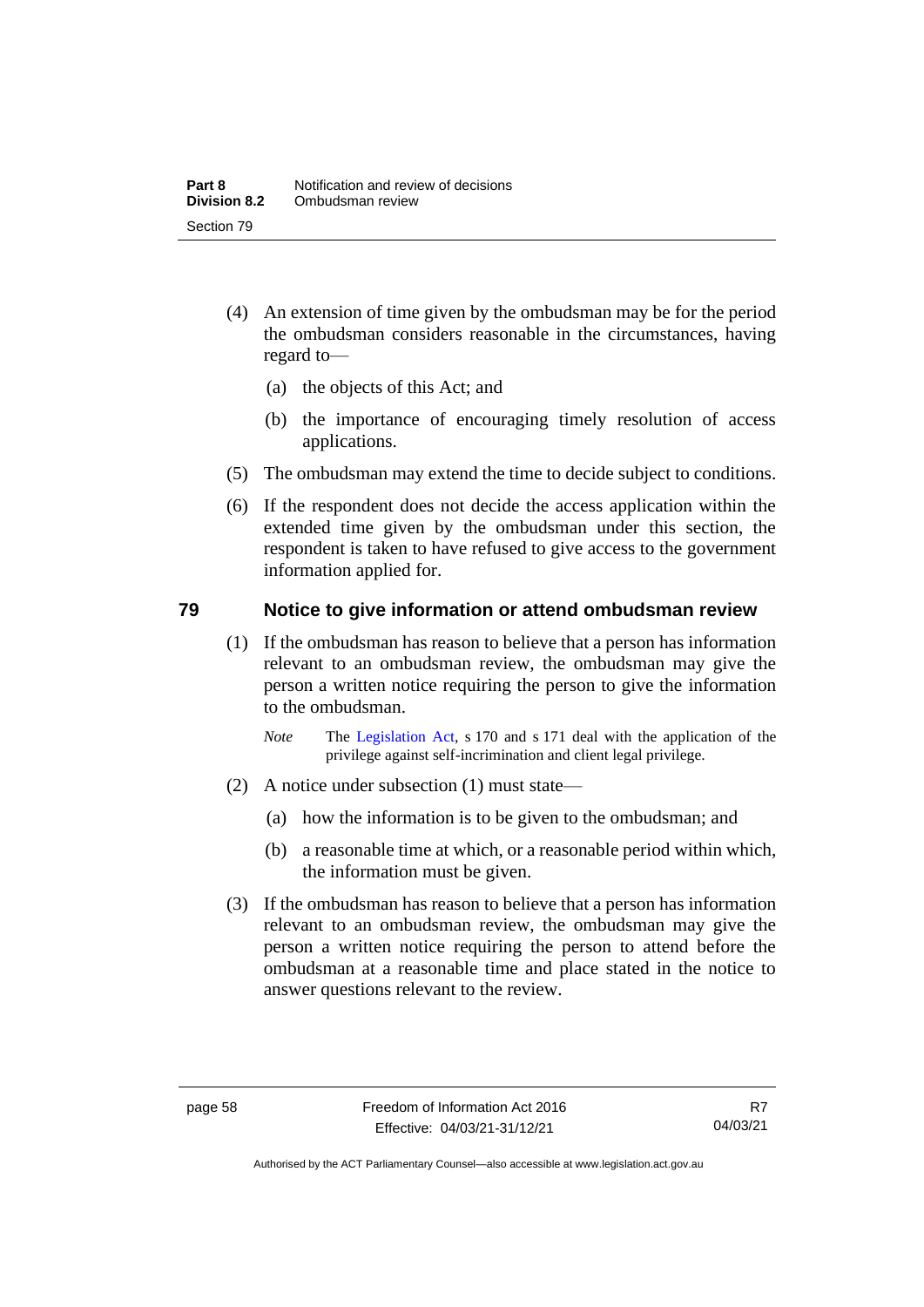#### **80 Ombudsman direction to conduct further searches**

- (1) This section applies if—
	- (a) the ombudsman is undertaking an ombudsman review in relation to an access application; and
	- (b) it appears that not all government information within the scope of the application has been identified.
- (2) The ombudsman may, at the request of a participant in the review or on the ombudsman's own initiative, direct the decision-maker or another agency or Minister to conduct a further search for information.
- (3) In this section:

*conduct a further search*, for information, includes make inquiries to locate the information.

#### **80A Informal resolution**

- (1) This section applies if the ombudsman considers that a matter to which an application for ombudsman review relates may be resolved by an informal process.
- (2) The ombudsman may—
	- (a) assist the respondent and applicant to resolve the matter informally; and
	- (b) suspend the application of section 82 for up to 30 working days for the purpose of paragraph (a).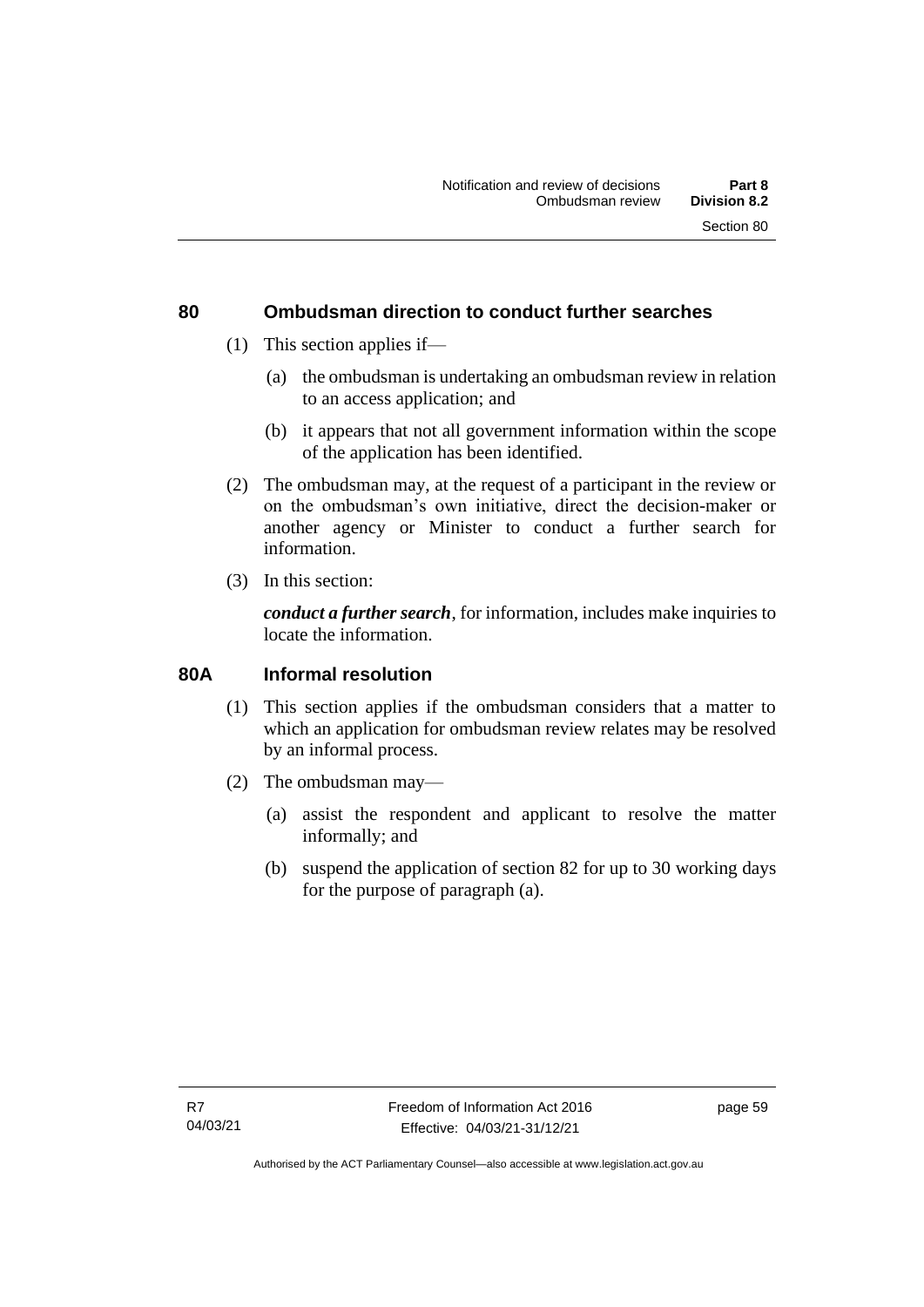## **81 Mediation for applications**

- (1) This section applies if the ombudsman considers that a matter (the *subject matter*) to which an application for an ombudsman review relates—
	- (a) is suitable for mediation; and
	- (b) is reasonably likely to be resolved by mediation.
- (2) The ombudsman may—
	- (a) refer the subject matter to an accredited mediator for mediation; and
	- (b) require the parties to attend the mediation; and
	- (c) suspend the application of section 82 for up to 30 working days for the purpose of paragraphs (a) and (b).
- (3) If the parties resolve the matter by mediation, the parties must tell the ombudsman that the matter is resolved.
	- *Note* If the respondent to an access application makes a further decision on the application as a result of the mediation, the respondent must give a decision notice to the applicant (see s 52).
- (4) Unless the ombudsman directs otherwise, the decision-maker—
	- (a) must pay the costs of conducting the mediation; but
	- (b) is not required to pay the costs incurred by the applicant or any other person who participates in the review.

#### **Examples—par (a)**

- 1 cost of hiring the venue for the mediation
- 2 fees for the accredited mediator

#### **Examples—par (b)**

- 1 legal costs
- 2 travel costs
- 3 income lost due to participation in mediation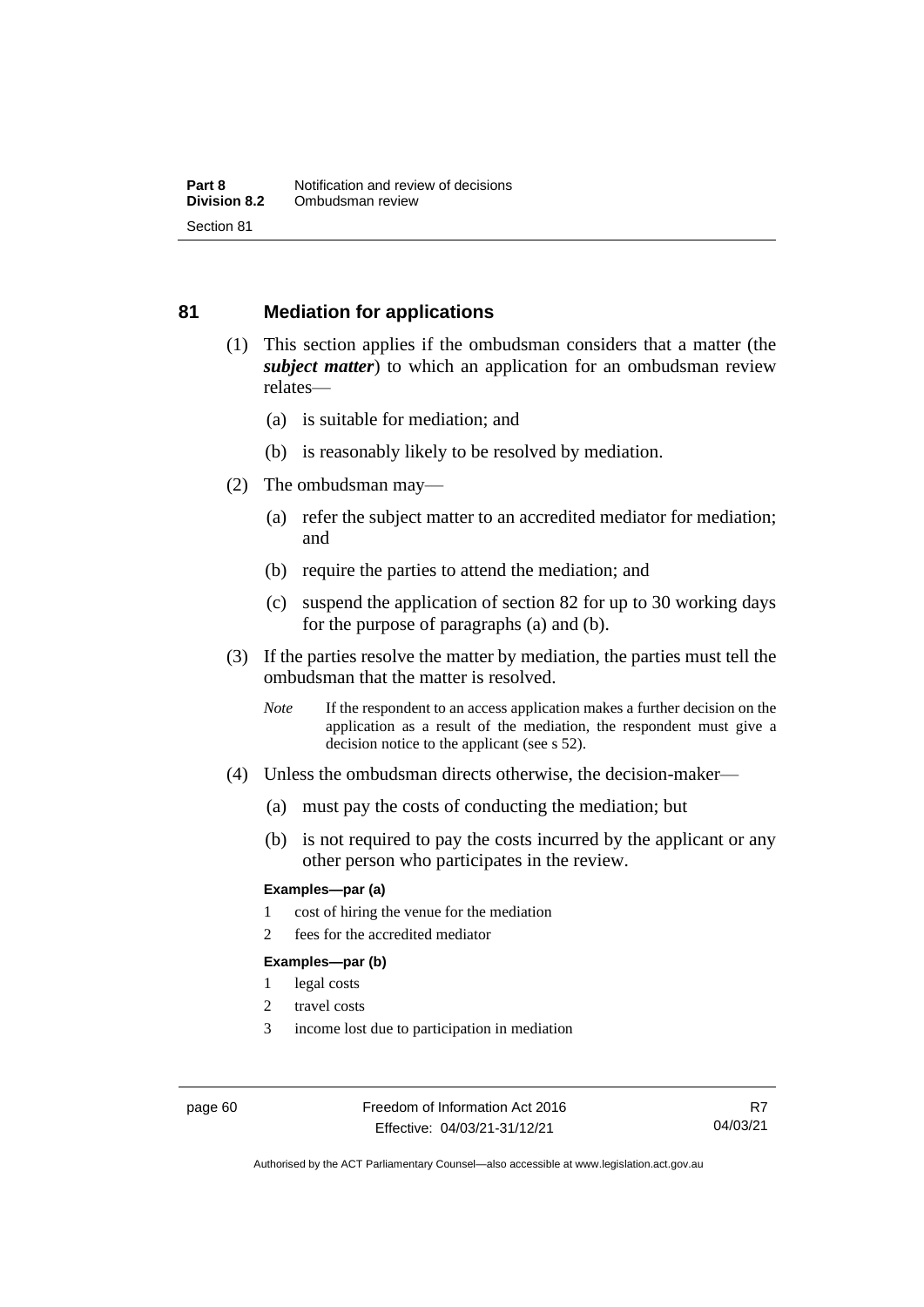(5) In this section:

*accredited mediator* means a person who is entered as a mediator in the register of nationally accredited mediators maintained by the Mediator Standards Board.

*Mediator Standards Board* means the incorporated body registered under the [Corporations Act](http://www.comlaw.gov.au/Series/C2004A00818) as the Mediator Standards Board Limited (ACN 145 829 812).

#### **82 Ombudsman review**

- (1) This section applies to an application for ombudsman review.
- (2) Unless resolved informally under section 80A or by mediation under section 81, the ombudsman must review the decision and—
	- (a) confirm the decision; or
	- (b) vary the decision; or
	- (c) set aside the decision and make a substitute decision.
- (3) The ombudsman must make a decision under subsection (2) within 30 working days after—
	- (a) if the ombudsman has, under section 80A (2) or section 81 (2), suspended the application of this section—the end of the period for which the application of this section is suspended; or
	- (b) in any other case—the day the application for ombudsman review was made.

#### **Example—par (a)**

The ombudsman receives an application for ombudsman review and makes attempts over a period of 20 working days to assist the parties to resolve the matter by an informal process under section 80A, but without success. The ombudsman must make a decision within 30 working days after the end of the 20 working days devoted to the attempts under section 80A.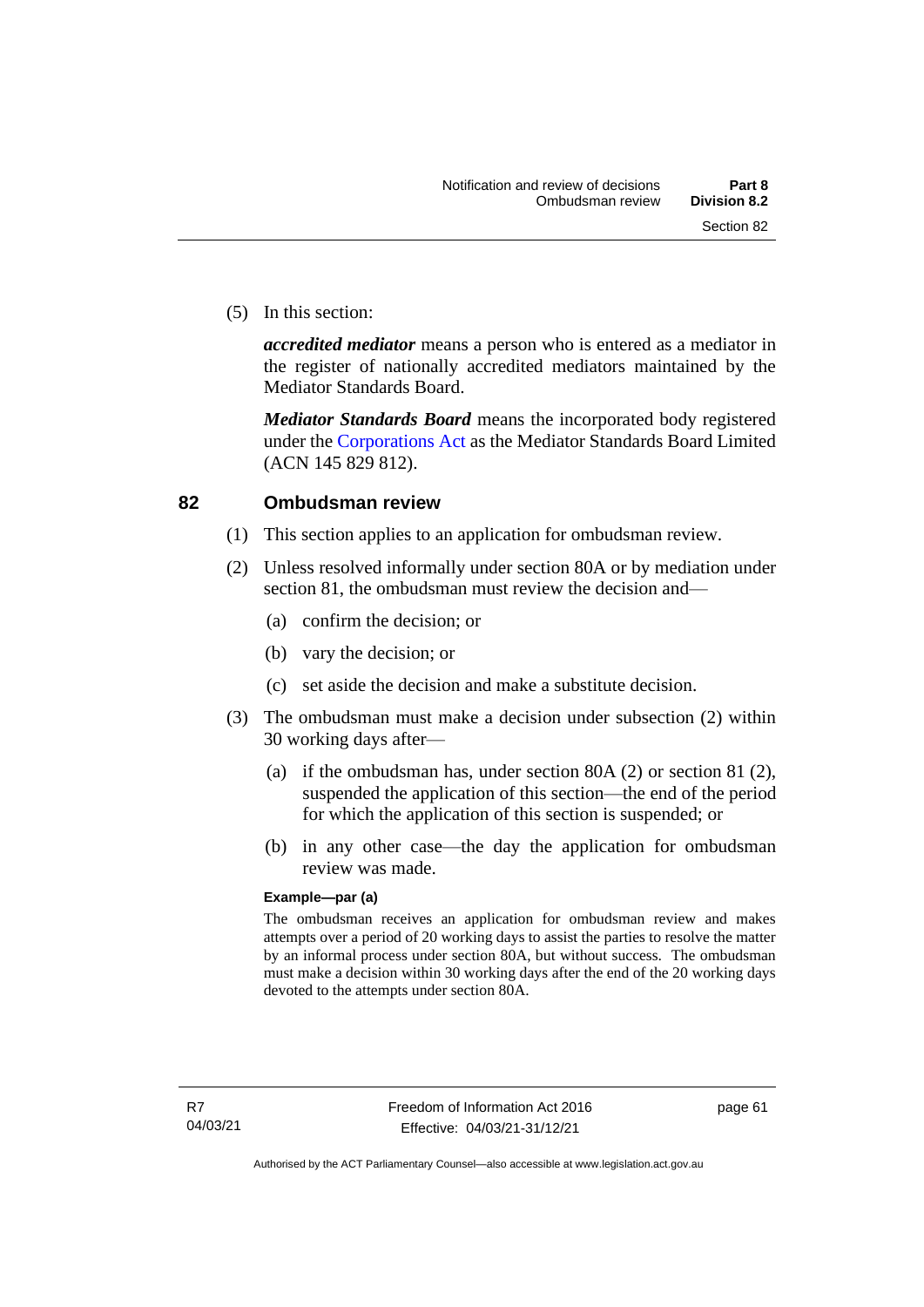- (4) The ombudsman may exercise any function given under this Act to the agency or Minister for making the decision.
	- *Note* A reference to an Act includes a reference to the statutory instruments made or in force under the Act, including any regulation (see [Legislation](http://www.legislation.act.gov.au/a/2001-14)  [Act,](http://www.legislation.act.gov.au/a/2001-14) s 104).
- (5) The ombudsman may decide not to review the decision if—
	- (a) the applicant for review does not give the ombudsman enough information to review the decision; or
	- (b) there is no reasonable prospect that the original decision would be varied or set aside; or
	- (c) the respondent makes a decision on the access application or otherwise resolves the application; or
	- (d) the ombudsman is satisfied that the review application is frivolous or vexatious or involves an abuse of process; or
	- (e) the ombudsman has been unable to contact the applicant for review despite making reasonable efforts.
	- *Note* If, under par (a) or (e), the ombudsman has decided not to review a decision and the applicant wishes to make a new application for ombudsman review, the longer period necessary for making the new application may be allowed by the ombudsman under s 74 (1).
- (6) If the ombudsman decides to vary or set aside the decision, the ombudsman may direct that any fee paid by the applicant for the application for review be refunded.
- (7) The ombudsman must publish the ombudsman's decision and the reasons for the decision as soon as practicable after making the decision.
	- *Note* The ombudsman must also give a reviewable decision notice to the participants in the review (see s 71 (5)).

Authorised by the ACT Parliamentary Counsel—also accessible at www.legislation.act.gov.au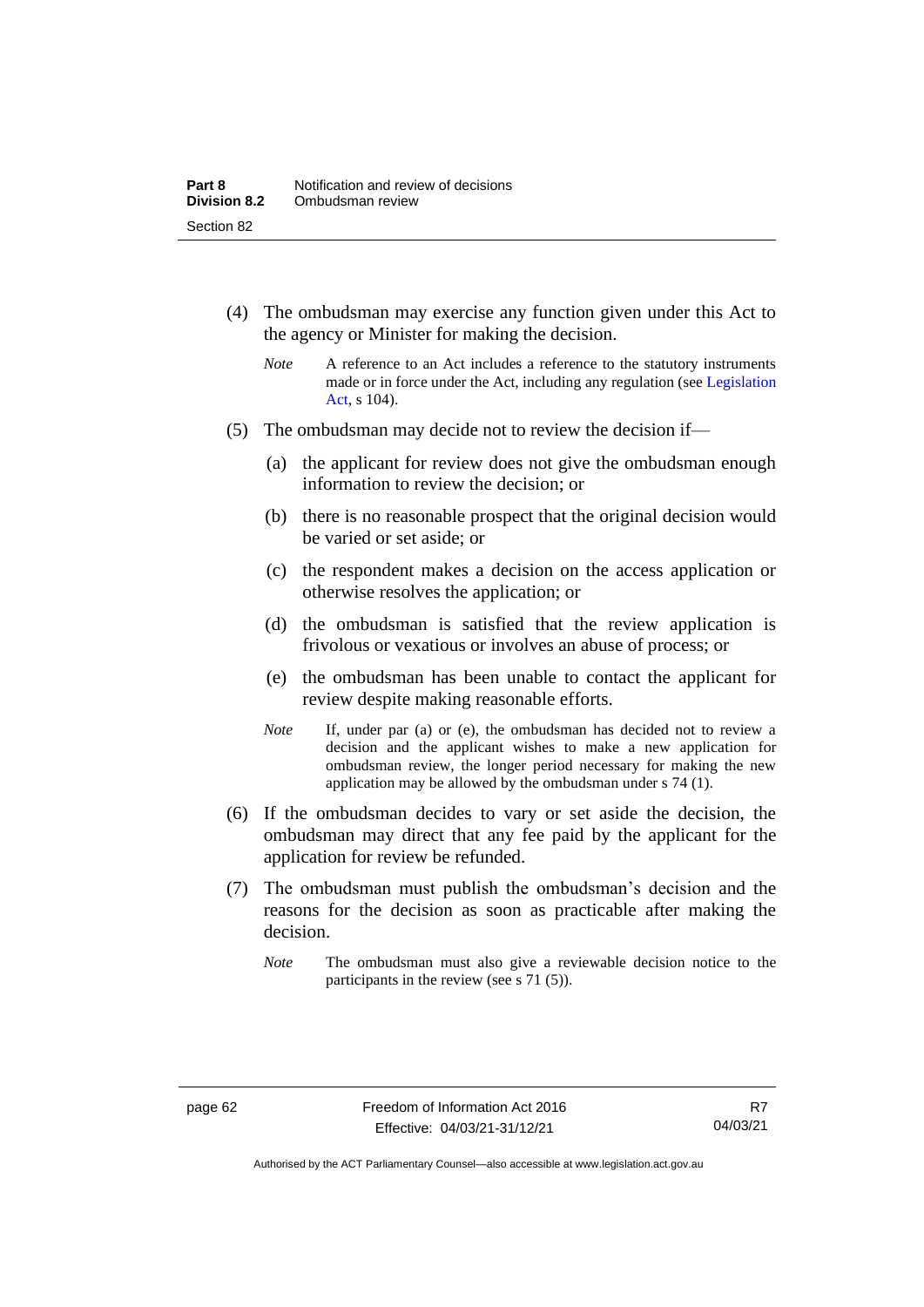# **83 Questions of law to ACAT**

- (1) The ombudsman may, at the request of a participant in a review or on the ombudsman's own initiative, refer a question of law arising on the review to the ACAT.
- (2) For this section, the ACAT must be constituted by 3 members as follows:
	- (a) at least 1 member must be a presidential member;
	- (b) any other member must be a senior member who is a lawyer and has been a lawyer for 5 years or more.
- (3) The ombudsman must not make a decision on the review while the reference is pending.
- (4) The ombudsman is bound by the ACAT's decision.

# **Division 8.3 ACAT review**

# **84 Review of decisions by ACAT**

- (1) If the ombudsman makes a decision under section 82 (2) on an ombudsman review, an entity that was a participant in the review may apply to the ACAT for review of the decision.
	- *Note* If a form is approved under the *[ACT Civil and Administrative Tribunal](http://www.legislation.act.gov.au/a/2008-35)  [Act 2008](http://www.legislation.act.gov.au/a/2008-35)* for an application, the form must be used.
- (2) The application must be made within—
	- (a) 20 working days after the day the ombudsman's decision was published under section 82 (7); or
	- (b) any longer period allowed by the ACAT.
	- *Note* The ACAT may extend the period even if it has ended (see Legislation [Act](http://www.legislation.act.gov.au/a/2001-14) , s 151C).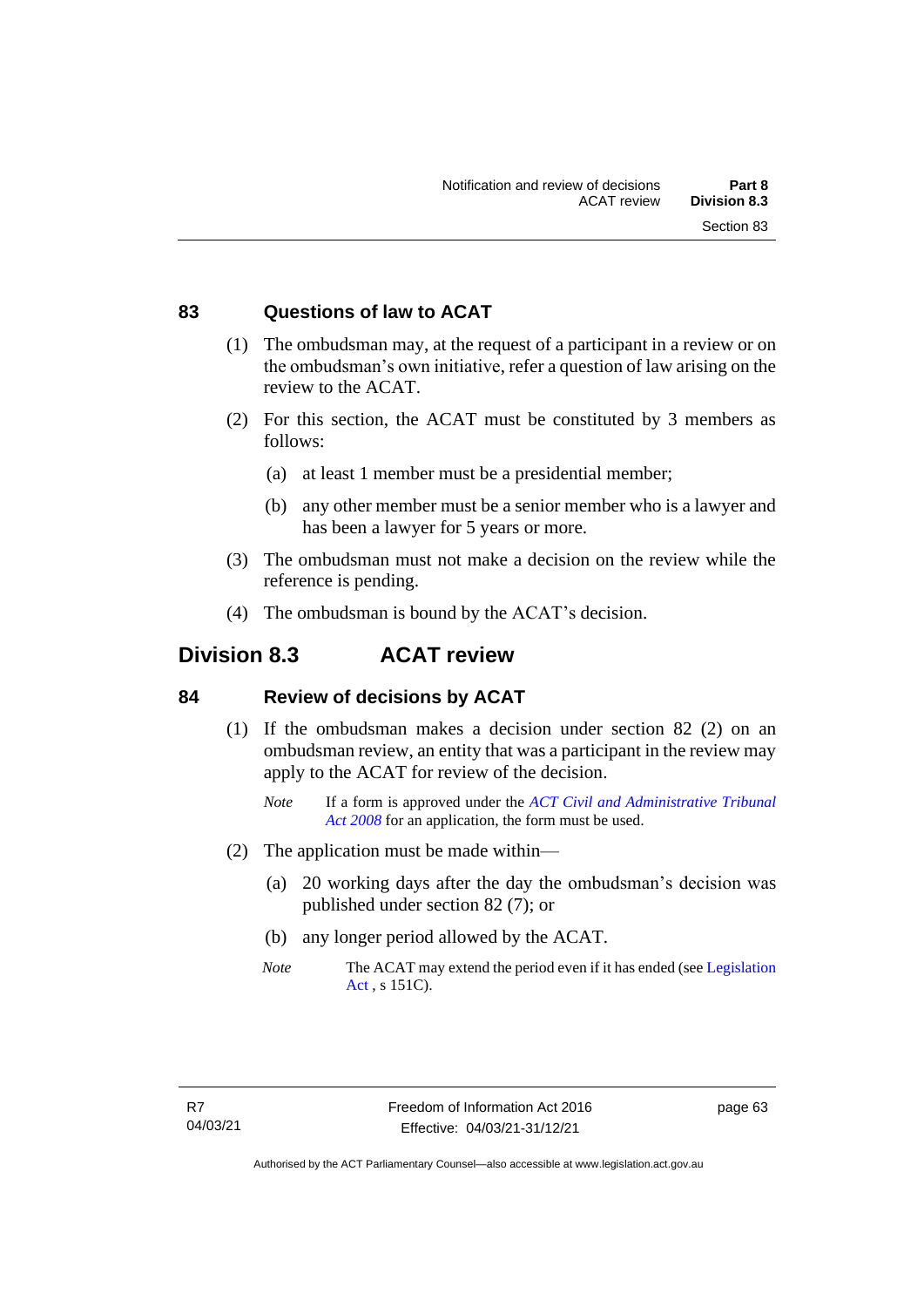- (3) For the review, the ACAT must be constituted by 3 members as follows:
	- (a) at least 1 member must be a presidential member;
	- (b) any other member must be a senior member.
	- *Note* The tribunal may join a person as a new party to the application if the person has an interest in the application (see *[ACT Civil and](http://www.legislation.act.gov.au/a/2008-35)  [Administrative Tribunal Act 2008](http://www.legislation.act.gov.au/a/2008-35)*, s 29).

# **85 Participants in review by ACAT**

- (1) The applicant for ACAT review and the decision-maker for the relevant reviewable decision are participants in the review.
- (2) Any other person may apply to the ACAT to participate in the review.
- (3) The ACAT may allow the person to participate in the review in the way the ACAT directs.

# **86 ACAT direction to conduct further searches**

- (1) This section applies if—
	- (a) the ACAT is reviewing a decision under this division in relation to an access application; and
	- (b) it appears that not all government information within the scope of the application has been identified.
- (2) The ACAT may, at the request of a participant in the review or on the ACAT's own initiative, direct the decision-maker or another agency or Minister to conduct a further search for information.
- (3) In this section:

*conduct a further search*, for information, includes make inquiries to locate the information.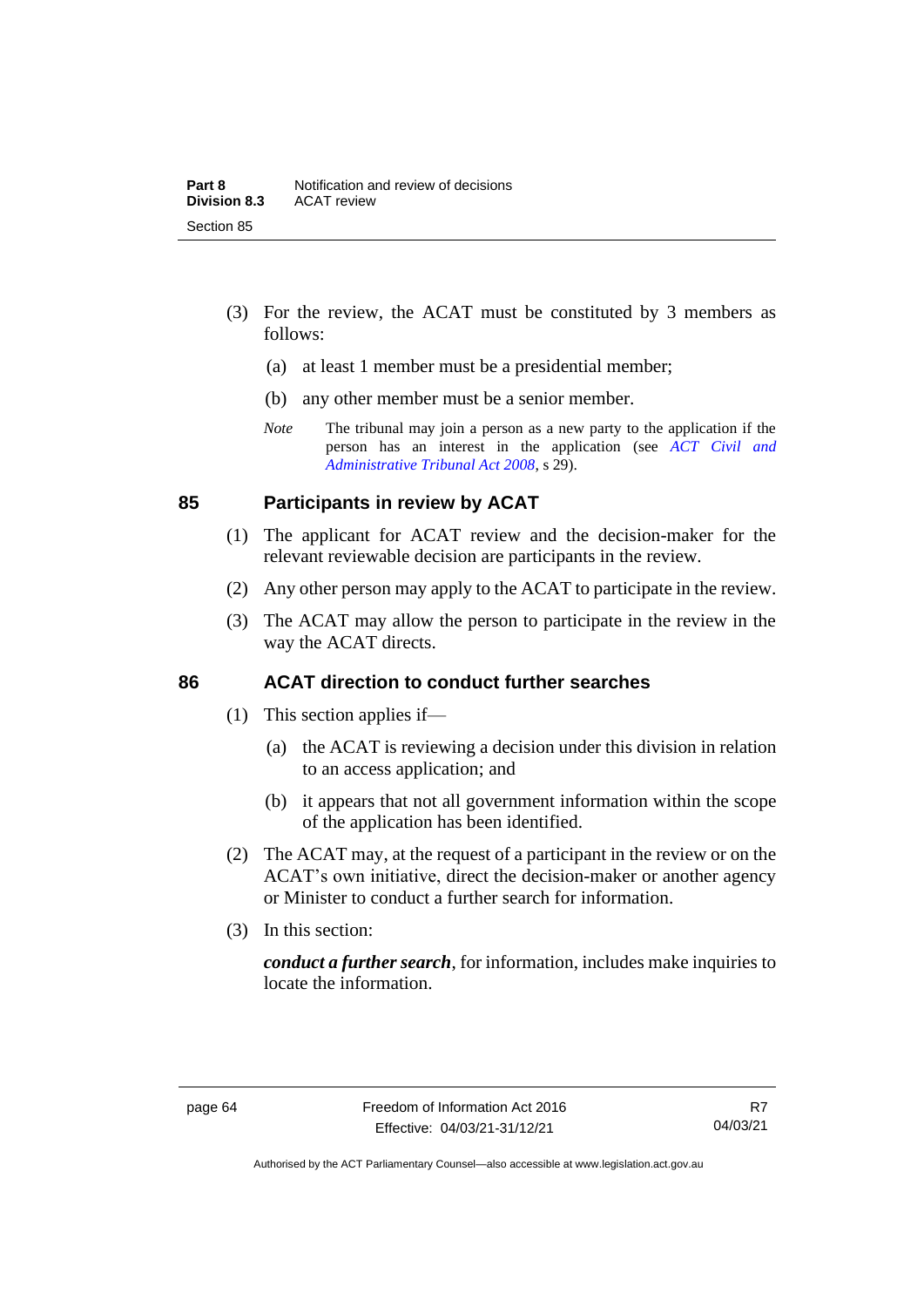# **Division 8.4 Costs of review by ACAT or appeal to Supreme Court**

# **87 Costs of review by ACAT**

- (1) This section applies if—
	- (a) a decision-maker applies for review under section 84 (Review of decisions by ACAT); and
	- (b) the decision that is the subject of the review is a decision to give access to information that the decision-maker had refused to give access to.
- (2) The decision-maker must pay the costs of the review.

# **88 Costs of appeal to Supreme Court**

- (1) This section applies if—
	- (a) a decision-maker makes an application to the Supreme Court to appeal the decision of the ACAT on an application to the ACAT under section 84; and
	- (b) the decision that is the subject of the appeal is a decision to give access to information that the decision-maker had refused to give access to.
- (2) The decision-maker must pay the costs of the appeal.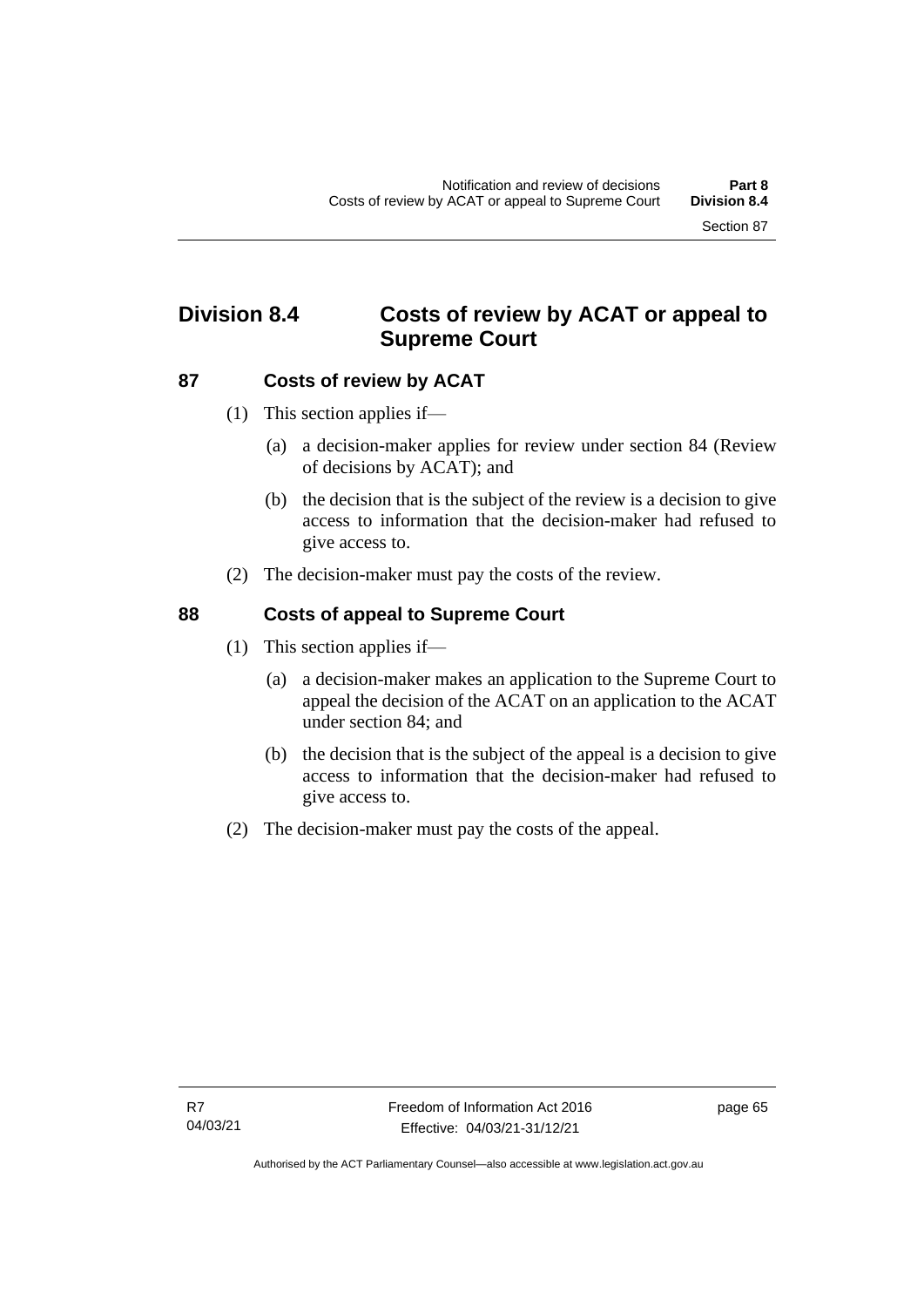### **Part 9** Offences

Section 89

# **Part 9 Offences**

# **89 Making decision contrary to Act**

A person commits an offence if the person—

- (a) purports to make a decision under this Act; and
- (b) knows the decision is not a decision that can be made under this Act.

Maximum penalty: 100 penalty units.

# **90 Giving direction to act contrary to Act etc**

- (1) A person commits an offence if—
	- (a) the person gives a direction to someone else who is required to exercise a function under this Act; and
	- (b) the direction is to engage in conduct that is contrary to the requirements of this Act; and
	- (c) the person knows the conduct is contrary to the requirements of this Act.

Maximum penalty: 100 penalty units.

- (2) A person commits an offence if—
	- (a) the person gives a direction to someone else to engage in conduct; and
	- (b) the person gives the direction with the intention that the conduct would prevent the disclosure of government information; and
	- (c) the disclosure of the information would, or could reasonably be expected to, be required under this Act.

Maximum penalty: 100 penalty units.

R7 04/03/21

Authorised by the ACT Parliamentary Counsel—also accessible at www.legislation.act.gov.au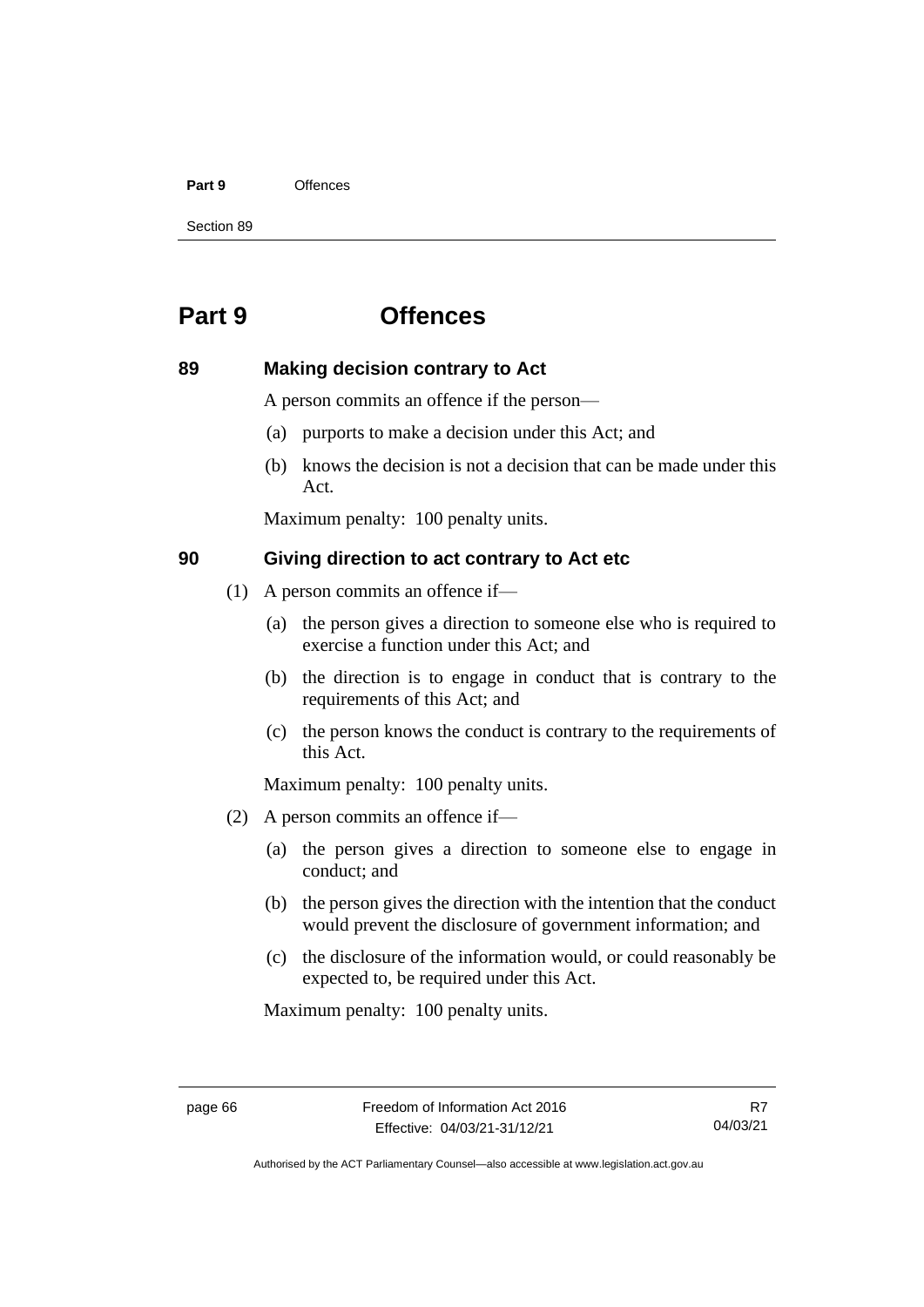# **92 Failing to identify information**

A person commits an offence if the person—

- (a) is required under this Act to identify government information within the scope of an access application; and
- (b) intentionally fails to identify the information (or any part of it).

Maximum penalty: 100 penalty units.

# **93 Improperly influencing exercise of function**

A person commits an offence if the person—

- (a) influences the conduct of someone else who is required to exercise a function under this Act; and
- (b) does so with the intention of causing the other person to engage in conduct that is contrary to the requirements of this Act.

Maximum penalty: 100 penalty units.

# **94 Gaining unlawful access to government information**

A person commits an offence if the person—

- (a) intentionally deceives or misleads a person who is exercising a function under this Act; and
- (b) does so with the intention of gaining access to government information.

Maximum penalty: 100 penalty units.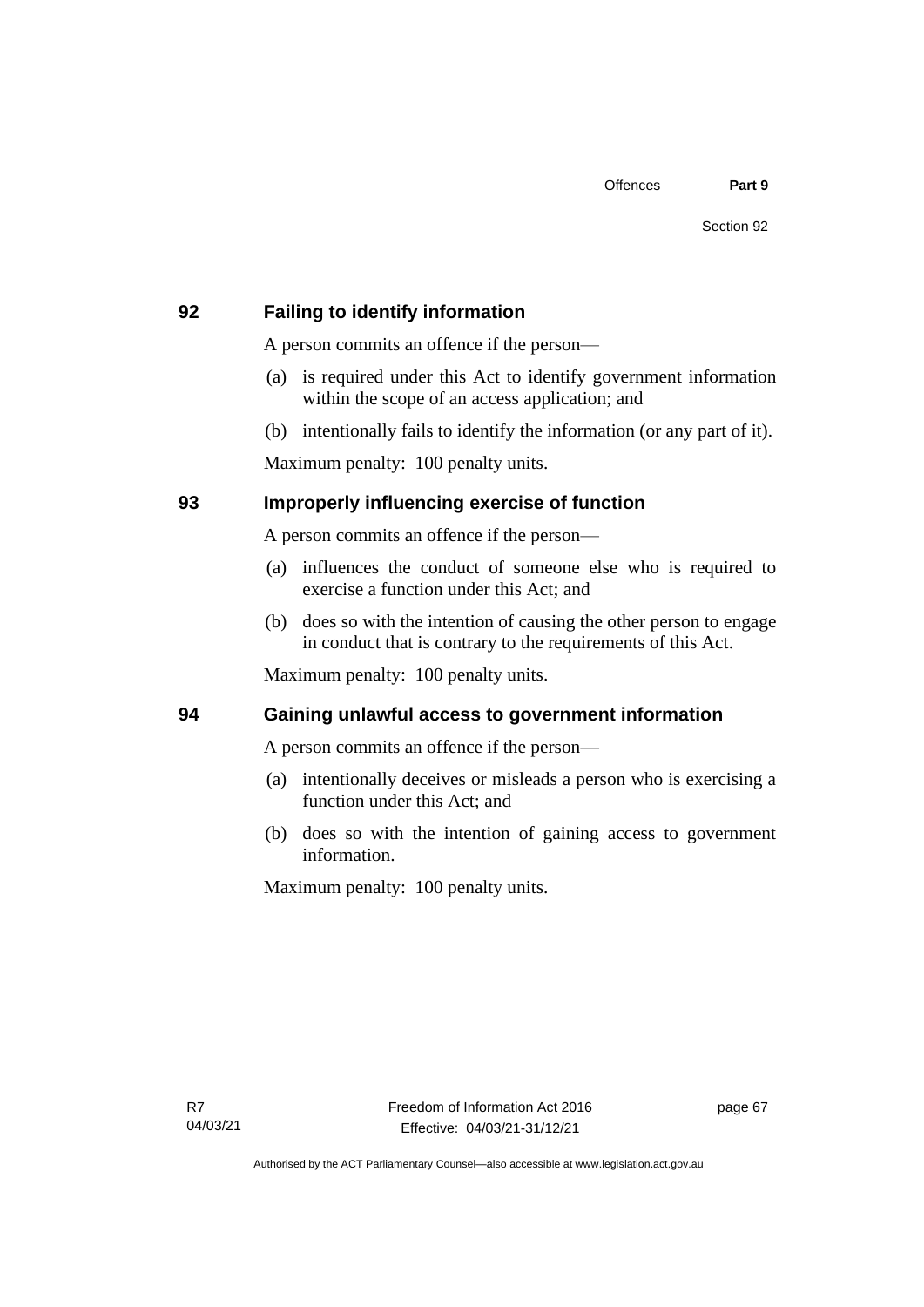### **Part 10** Miscellaneous

Section 95

# **Part 10 Miscellaneous**

# **95 Annual statements by Chief Minister**

- (1) Each year the Chief Minister must issue a statement about improving the public accessibility of government information.
- (2) The statement must set out the government's—
	- (a) aims for increasing proactive disclosure of government information and reducing the need for members of the public to make access applications; and
	- (b) expectations of agencies for the provision of government information; and
	- (c) response to address information access issues identified by the ombudsman in the previous 12 months.
- (3) In preparing the statement, the Chief Minister must—
	- (a) consider the ombudsman's most recent report under section 67 (Annual report on operation of Act) and may ask the ombudsman for additional information; and
	- (b) consult the information officer of each agency.
- (4) A statement is a notifiable instrument.

*Note* A notifiable instrument must be notified under the [Legislation Act.](http://www.legislation.act.gov.au/a/2001-14)

# **96 Annual reports to Legislative Assembly**

(1) The principal officer of an agency must, for each financial year, prepare a report on the operation of this Act in relation to the agency during the year (an *agency annual report*).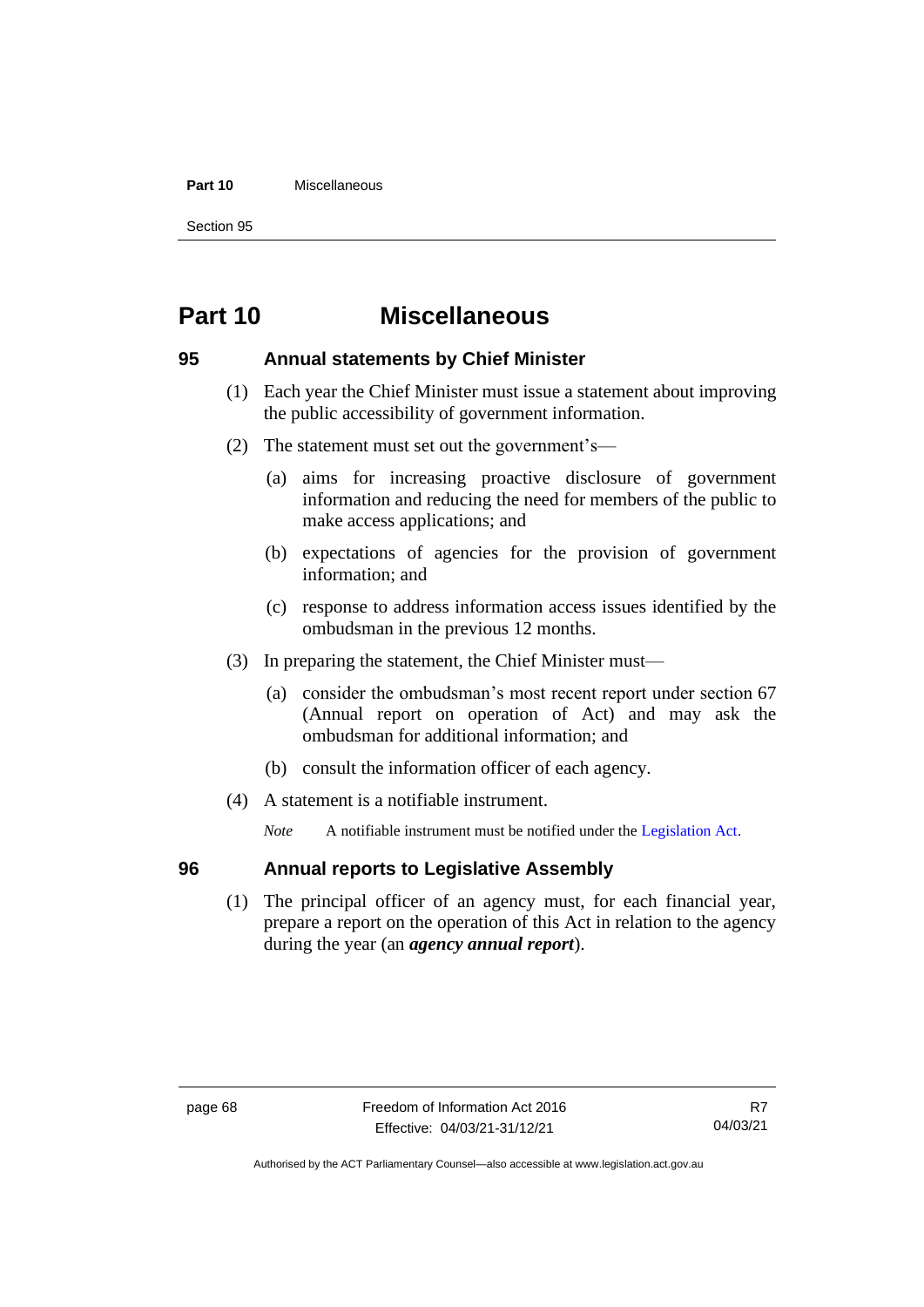- (2) Each Minister must, for each financial year—
	- (a) prepare a report on the operation of this Act in relation to the Minister during the year (the *Minister's annual report*); and
	- (b) present the Minister's annual report and the agency annual report of each agency the Minister is responsible for, to the Legislative Assembly when the report for the agency under the *[Annual Reports \(Government Agencies\) Act 2004](http://www.legislation.act.gov.au/a/2004-8)* must be presented to the Assembly.
- (3) An agency annual report and a Minister's annual report must set out particulars of the operations of the agency or Minister under this Act during the year, including—
	- (a) the number of each of the following:
		- (i) decisions to publish open access information under section  $24$  (1);
		- (ii) decisions not to publish open access information under section 24 (1);
		- (iii) decisions under section 24 (2) (a) not to publish a description of open access information not made available;
		- (iv) access applications received;
		- (v) access applications decided within the time to decide under section 40;
		- (vi) access applications not decided within the time to decide under section 40;
		- (vii) access applications where access to all information requested was given;
		- (viii) access applications where access to only some of the information requested was given;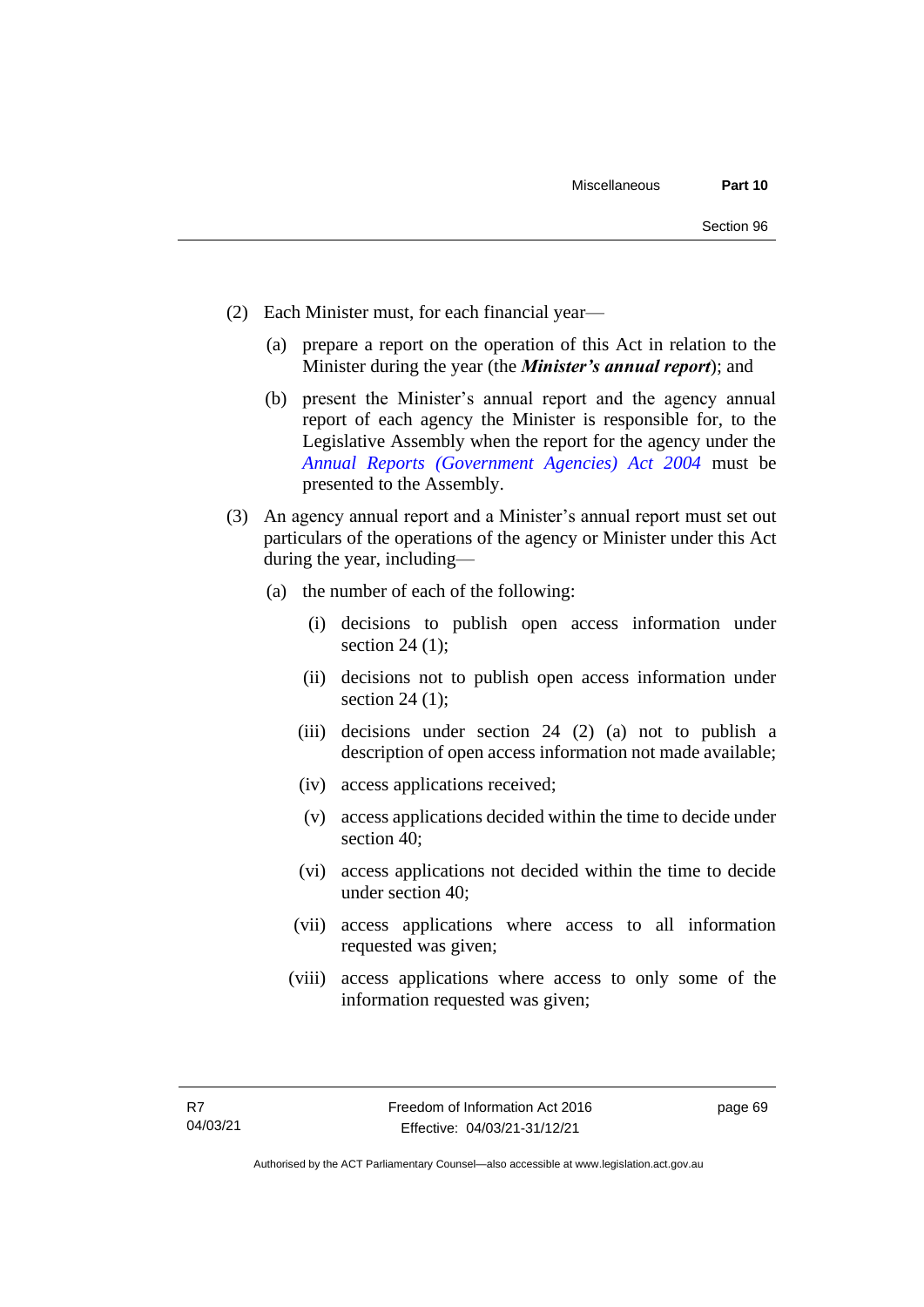#### **Part 10** Miscellaneous

Section 97

- (ix) access applications where access to the information requested was refused;
- (x) requests made to amend personal information under section 59; and
- (b) the number of applications made to the ombudsman under section 74 and particulars of the results of the applications; and
- (c) the number of applications made to the ACAT under section 84 and particulars of the results of the applications; and
- (d) for each access application mentioned in subsection (3) (a) (vi)—the number of days taken to decide the application over the time to decide under section 40; and
- (e) for each request to amend personal information mentioned in subsection (3) (a)  $(x)$ —the decision made under section 61; and
- (f) the total charges and application fees collected from access applications.

# **97 How government information to be published**

- (1) If an agency or Minister responsible for government information is required under a territory law to publish the information or make it publicly available, the agency or Minister must (in addition to any other requirement under that law)—
	- (a) publish the information on a website under its control, or include on the website a link to another website where the information is published; and
	- (b) make a hard copy of the information available for public inspection on request and without charge during ordinary working hours at the agency's or Minister's place of business.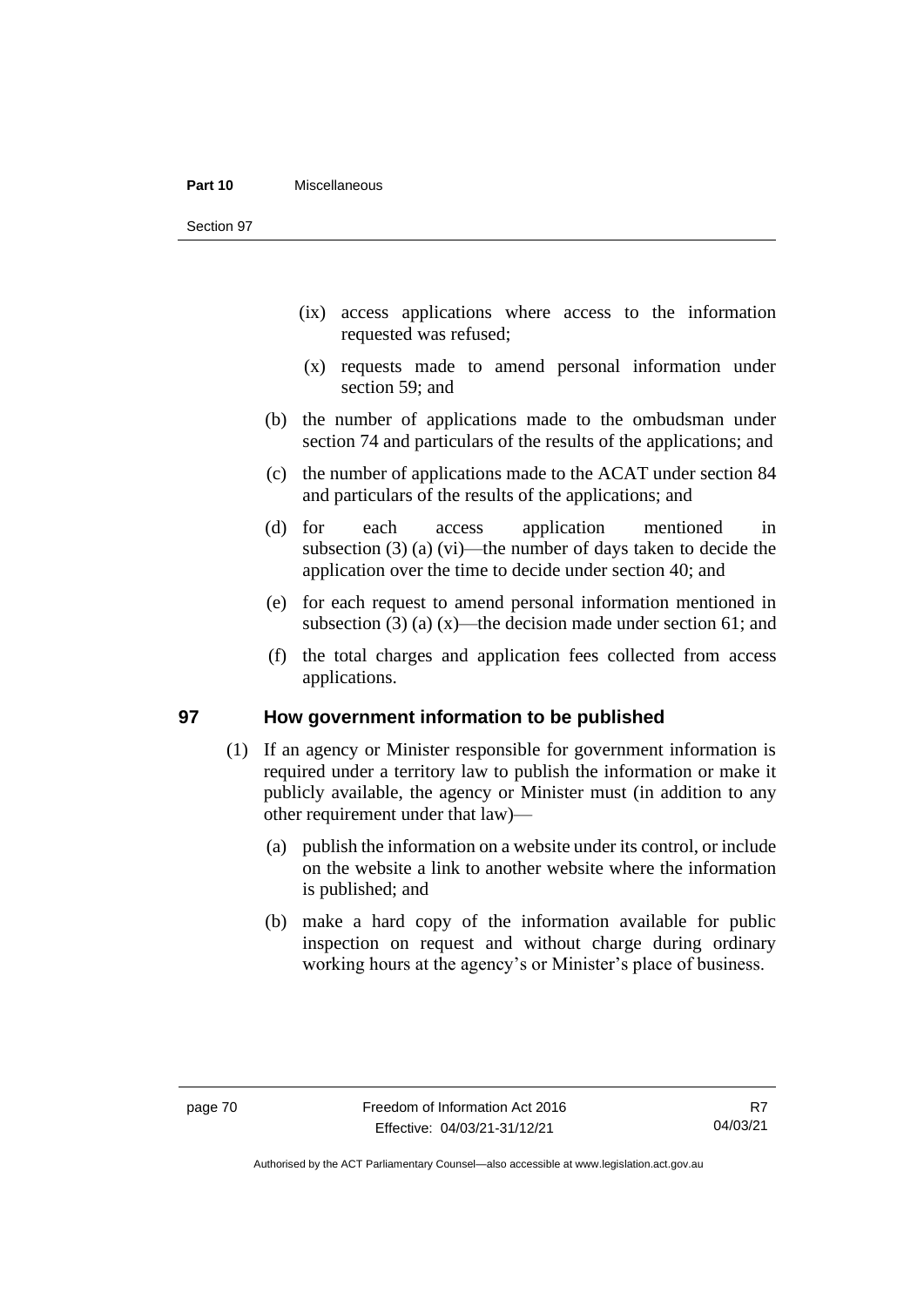- (2) The agency or Minister must as far as practicable publish the information—
	- (a) either—
		- (i) in a way that complies with the web content accessibility guidelines, level AA; or
			- *Note* The guidelines are accessible at [www.w3.org.](http://www.w3.org/)
		- (ii) if another way is prescribed by regulation—in that way; and
	- (b) in a form that provides at least the same range of functions to the user of the information as was available to the agency or Minister before the information was published.

### **Examples—par (b)**

- 1 electronically searchable text document
- 2 unsecured text document that allows a user to copy and paste from the document
- *Note* This Act does not affect the operation of another law requiring disclosure (see s 11).

## **98 Access applications taken not to include application for access to metadata**

- (1) An access application for government information is taken not to include an application for access to metadata about a record containing the information unless the access application expressly states that it does.
- (2) If an access application for government information expressly states that access to metadata about a record containing the information is sought, access to the metadata does not need to be given unless access is reasonably practicable.
- (3) In this section:

*metadata* about a record, includes information about the record's content, author, publication date and physical location.

page 71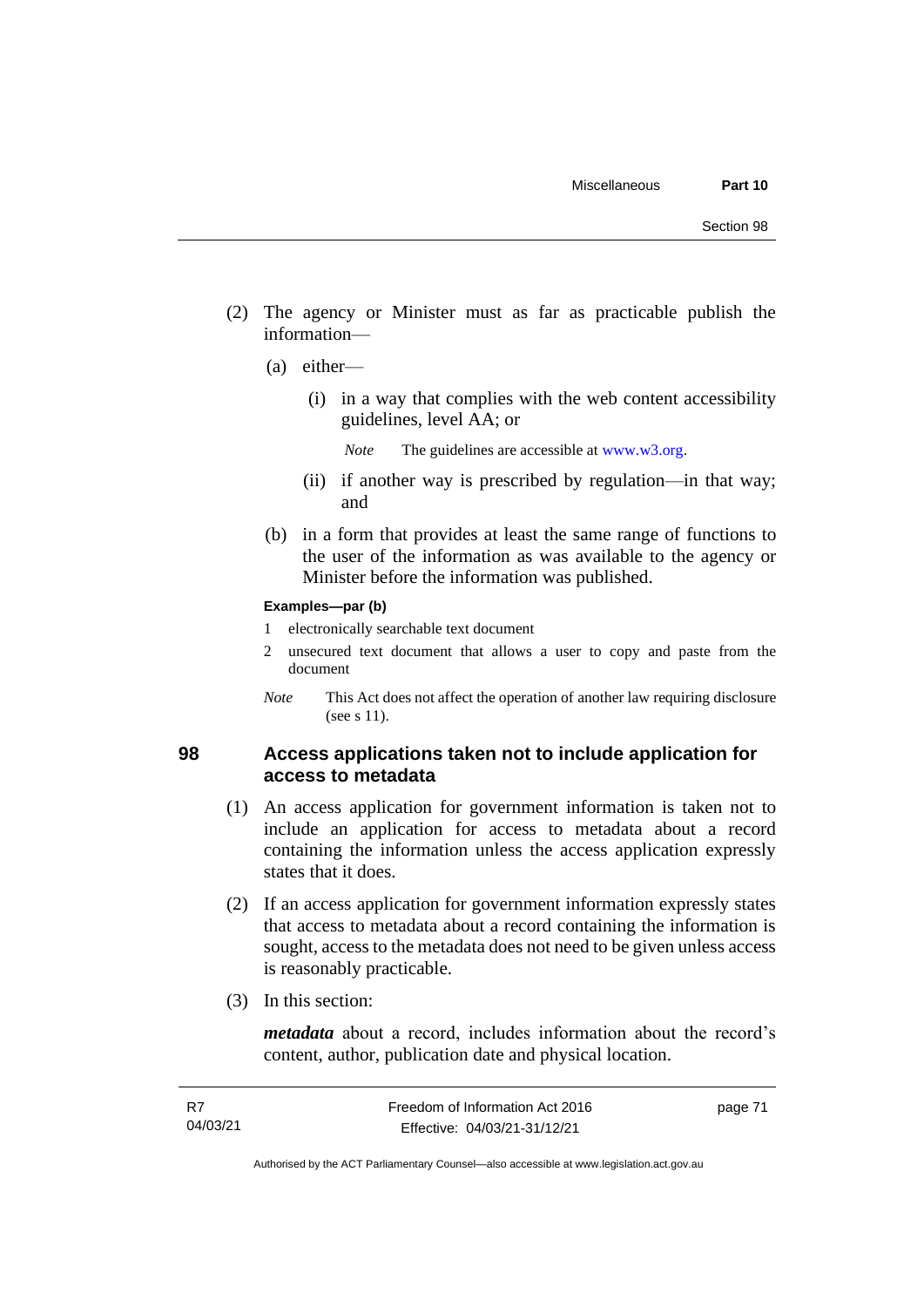### **Part 10** Miscellaneous

# **99 Administrative unit entitled to access information of entity performing regulatory function**

If an entity that is not an agency performs a regulatory function under a territory law, the administrative unit responsible for the law is entitled to access information held by the entity that relates to the exercise of the function.

# **100 Agency entitled to access to information about government contracts**

- (1) This section applies to an agency if a service is, or is to be, provided under a government contract in connection with the exercise of a function of the agency.
- (2) The agency is entitled to access information that—
	- (a) is created by, or is in the possession of—
		- (i) a contracted service provider for the government contract; or
		- (ii) a subcontractor for the government contract; and
	- (b) relates to the performance of the government contract and not to the entry into the contract.
- (3) In this section:

*contracted service provider*, for a government contract, means an entity that is, or was—

- (a) a party to the government contract; and
- (b) responsible for the provision of services under the government contract.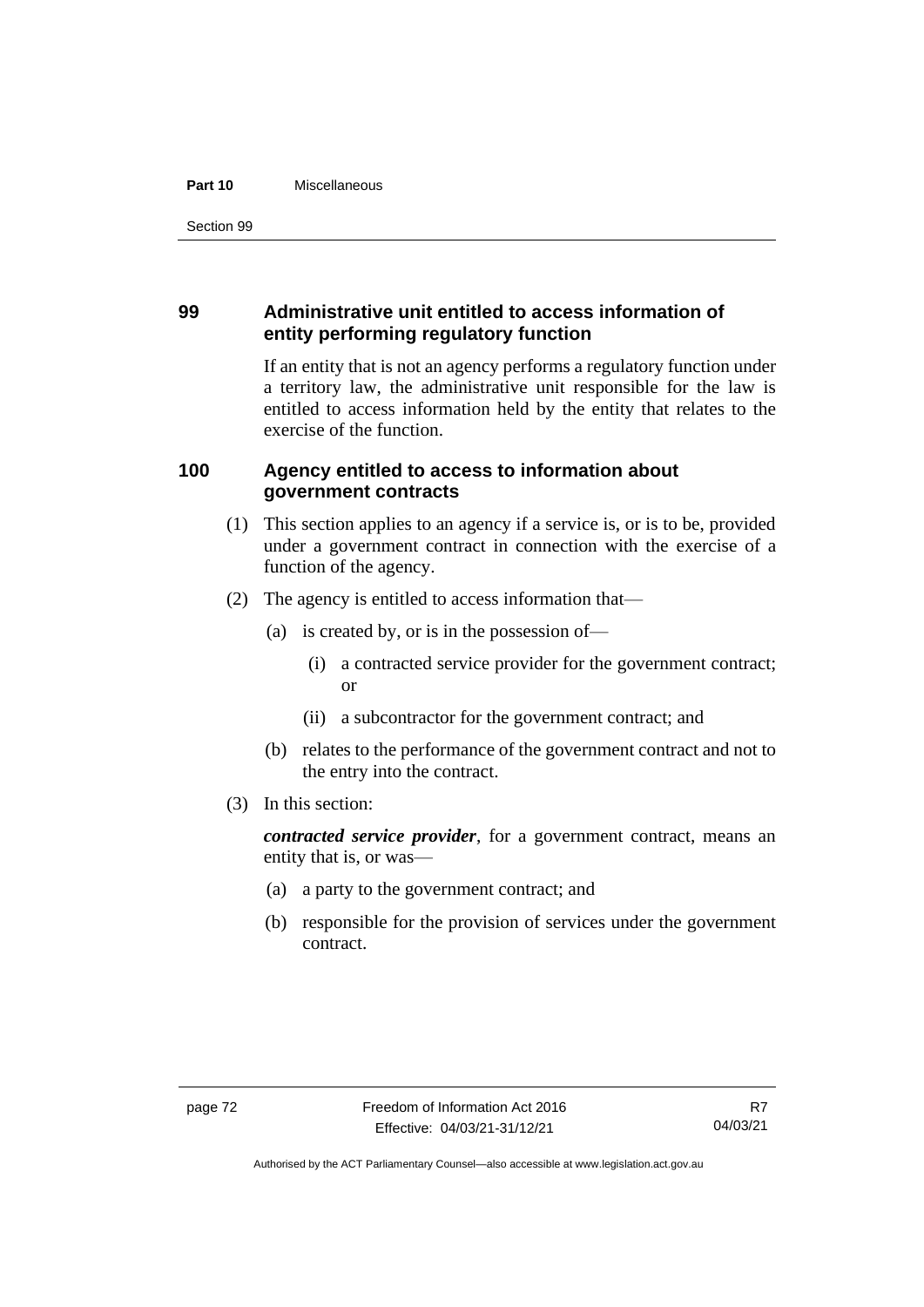*government contract* means a contract to which the following apply:

- (a) the Territory or an agency is, or was, a party to the contract;
- (b) under the contract, services are or were to be provided—
	- (i) by another party; and
	- (ii) for an agency; and
	- (iii) to a person who is not the Territory or an agency;
- (c) the services are in connection with the exercise of the functions of an agency.

*subcontractor*, for a government contract, means an entity—

- (a) that is, or was, a party to a contract (the *subcontract*)—
	- (i) with a contracted service provider for the government contract; or
	- (ii) with another subcontractor for the government contract (under a previous application of this definition); and
- (b) that is, or was, responsible under the subcontract for the provision of services for the purposes (whether direct or indirect) of the government contract.

# **101 Government information of abolished agencies**

- (1) This section applies if an agency is abolished.
- (2) Any access application made to the abolished agency, and any decision made by the abolished agency in relation to an access application, is taken to have been made to or by—
	- (a) the agency that acquired the abolished agency's functions; or
	- (b) if the abolished agency's functions are acquired by more than 1 other agency—whichever of the other agencies has acquired the functions of the abolished agency that are most clearly related to the subject matter of the application; or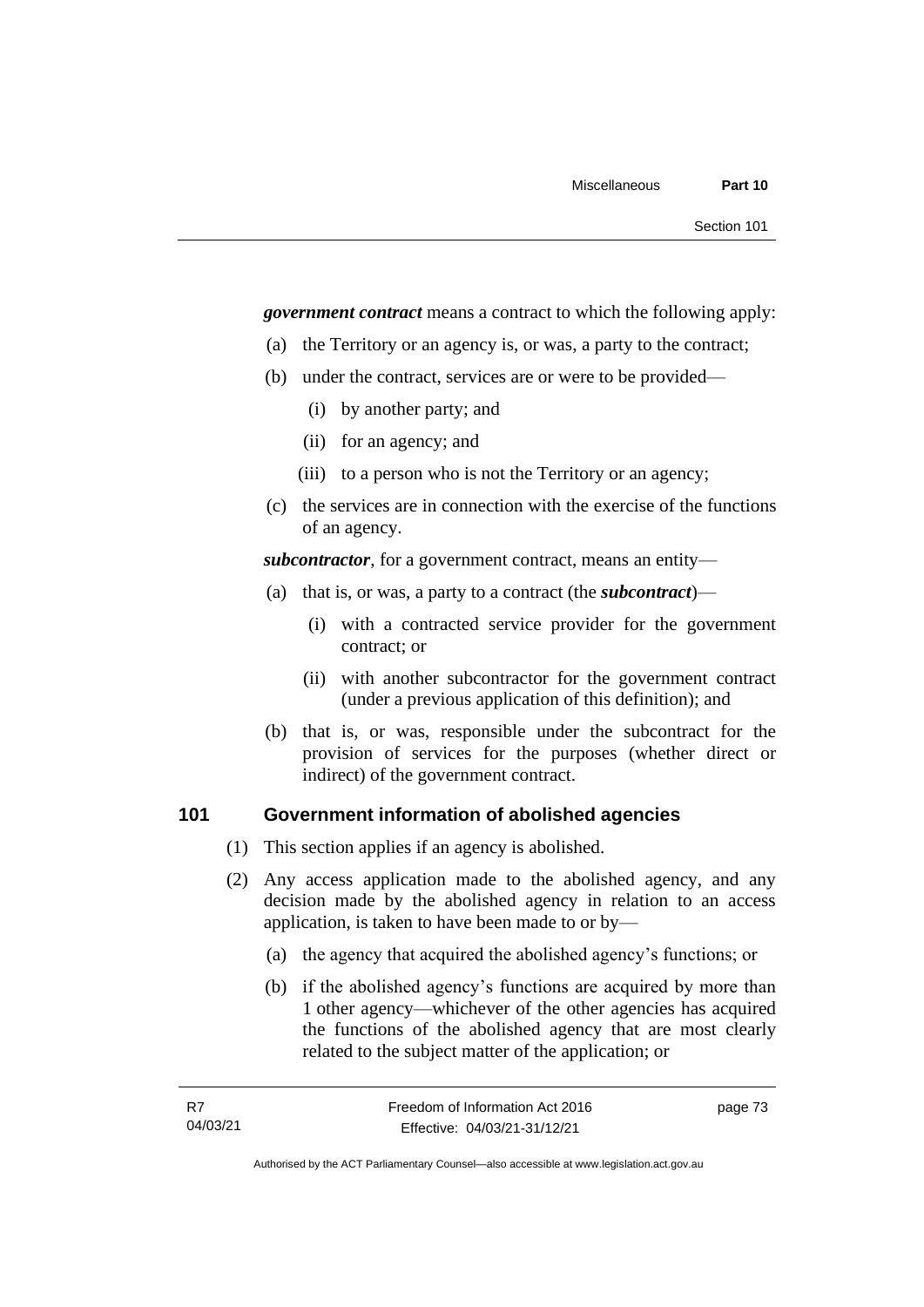#### **Part 10** Miscellaneous

- (c) if no agency acquired the abolished agency's functions—the agency with functions most similar to those functions.
- (3) If the agency to which an access application is taken to have been made, or by which a decision on an access application is taken to have been made, under subsection (2) was not itself in existence when the application or decision was taken to have been made, then, for the purpose only of dealing with the request or decision under this Act, that agency is taken to have been in existence at that time.

# **102 Transfer of Ministerial responsibility**

A Minister in possession of government information relating to an agency the Minister is responsible for must, when no longer responsible for the agency, give the information to the agency.

# **103 Protection from liability**

- (1) An official is not civilly or criminally liable for conduct engaged in honestly and without recklessness—
	- (a) in the exercise of a function under this Act; or
	- (b) in the reasonable belief that the conduct was in the exercise of a function under this Act.
- (2) In this section:

*conduct* means an act or omission to do an act.

*official* means—

- (a) a Minister; or
- (b) the principal officer of an agency; or
- (c) the information officer of an agency; or
- (d) the ombudsman; or
- (e) anyone else exercising a function under this Act.

R7 04/03/21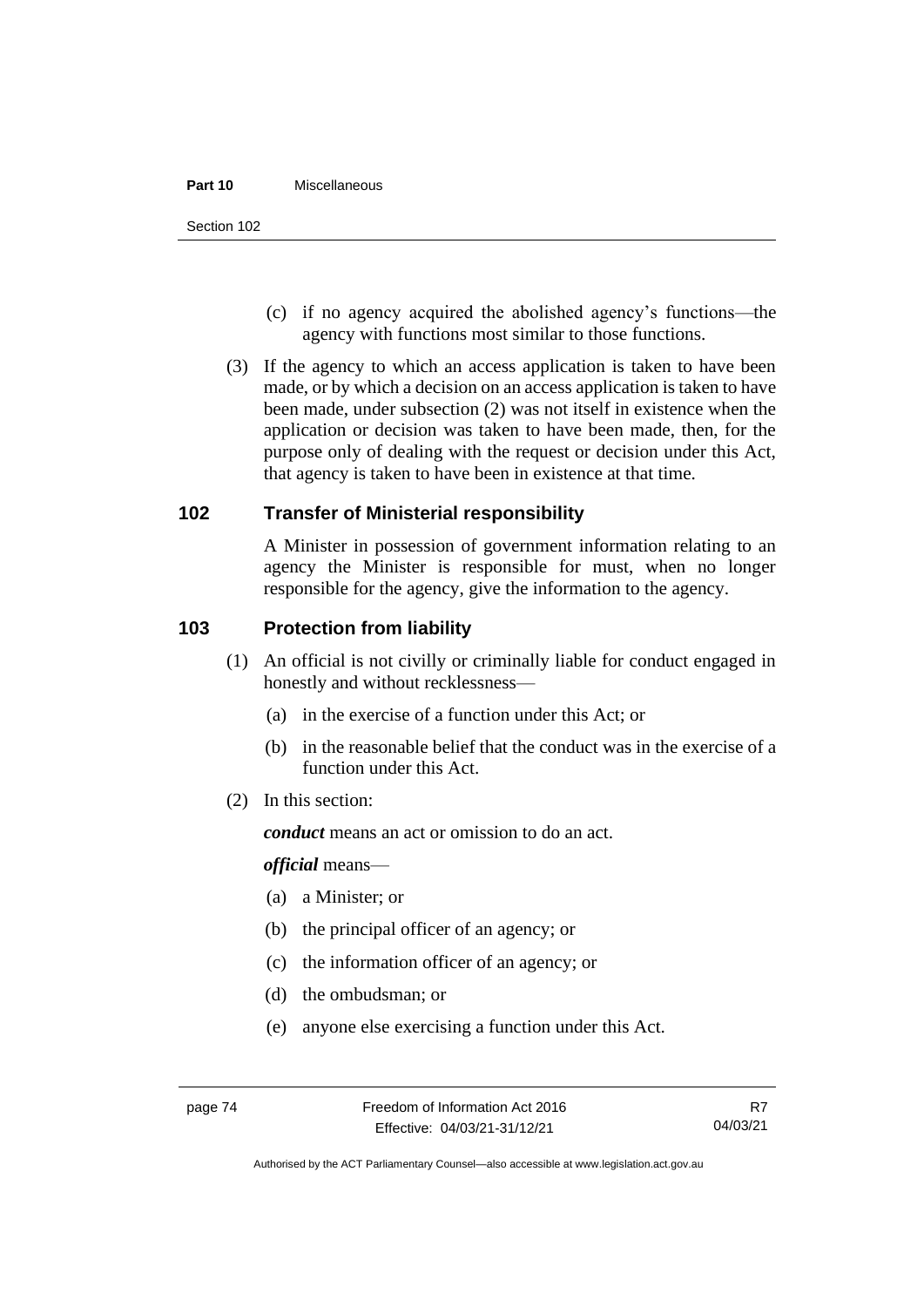# **104 Determination of fees**

- (1) The Minister may determine fees for this Act.
	- *Note* The [Legislation Act](http://www.legislation.act.gov.au/a/2001-14) contains provisions about the making of determinations and regulations relating to fees (see pt 6.3).
- (2) A fee for a service must not vary according to—
	- (a) the identity of an applicant, agency or Minister; or
	- (b) the amount of time spent by an agency or Minister in—
		- (i) searching for or retrieving information; or
		- (ii) making, or doing things related to making, a decision on an access application.
- (3) A fee for a service may vary according to the amount of information provided in response to the application.
- (4) However, the first 50 pages of information provided in response to an application must be provided free of charge.
- (5) The Minister must consult the ombudsman before determining a fee.
- (6) A determination is a disallowable instrument.
	- *Note* A disallowable instrument must be notified, and presented to the Legislative Assembly, under the [Legislation Act.](http://www.legislation.act.gov.au/a/2001-14)
- (7) In this section:

*fee* includes charge.

# **105 No fees for certain matters**

- (1) A fee must not be determined for—
	- (a) making an access application for personal information about the applicant; or
	- (b) making an access application for additional information as mentioned in section 36 (3); or

page 75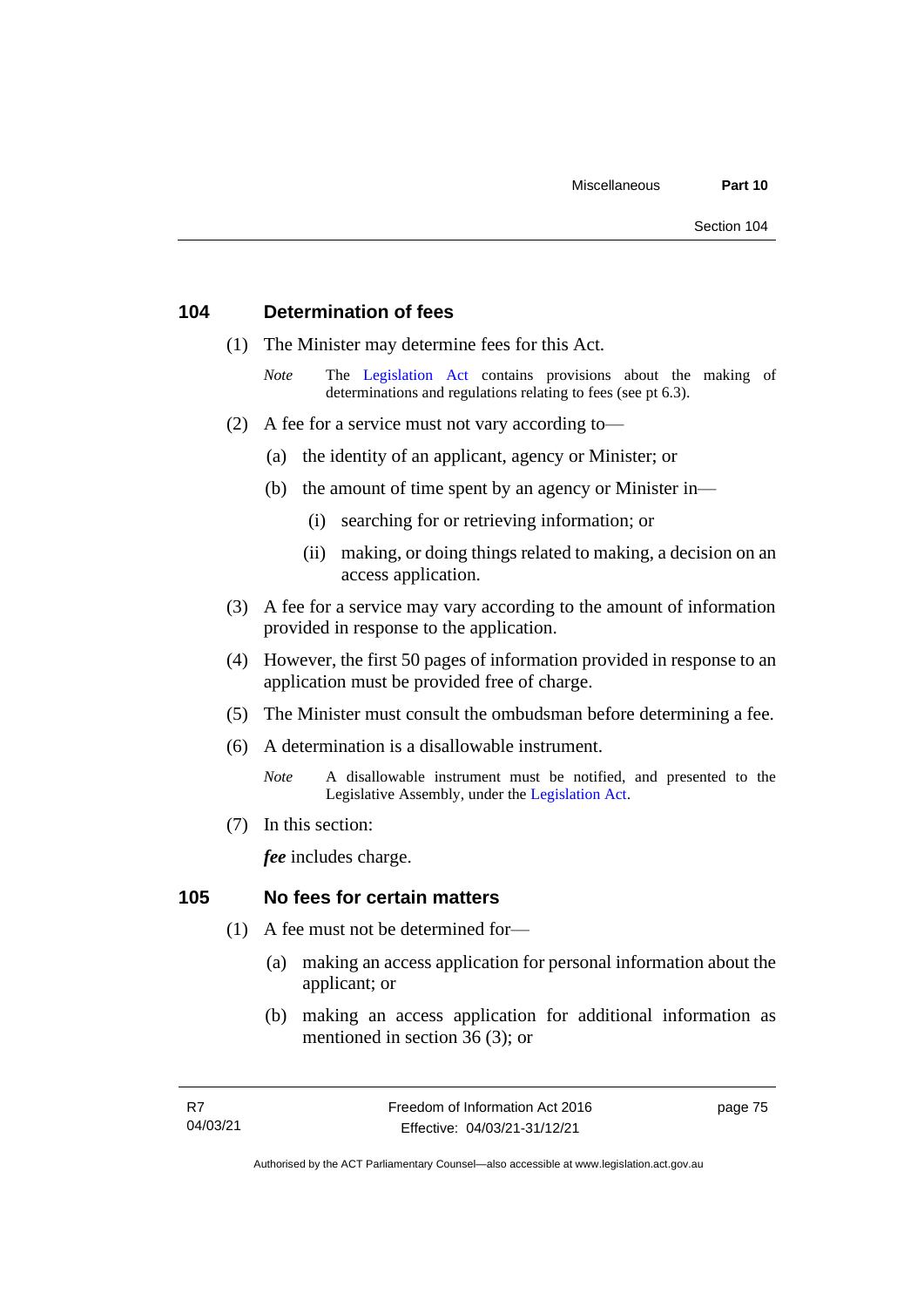### **Part 10** Miscellaneous

Section 106

- (c) making an application for ombudsman review of a decision refusing to give access to information if the decision is taken to have been made under section 39.
- (2) Subsection (1) (b) does not prevent a fee being determined for providing information in response to an application mentioned in that subsection.

# **106 Fee estimate**

- (1) The respondent to an access application may give the applicant a written estimate of the fee (if any) likely to be payable for information provided in response to the application (the *fee estimate*).
- (2) If the fee estimate is that a fee is payable, the respondent must ask the applicant to confirm or vary the access application.
- (3) The respondent may suspend an access application if—
	- (a) the respondent has taken all reasonable steps to contact the applicant about the fee estimate; and
	- (b) either—
		- (i) the respondent is unable to contact the applicant; or
		- (ii) the applicant does not confirm or vary the application.
- (4) If the access application is suspended, the respondent must, in writing, tell the applicant—
	- (a) that the application has been suspended; and
	- (b) about the effect of subsection (5).
- (5) The respondent—
	- (a) must decide the application if the applicant confirms or varies the application within 3 months after the request was made; but
	- (b) need not deal further with the application if it is suspended under subsection (3) for 3 months or longer.

R7 04/03/21

Authorised by the ACT Parliamentary Counsel—also accessible at www.legislation.act.gov.au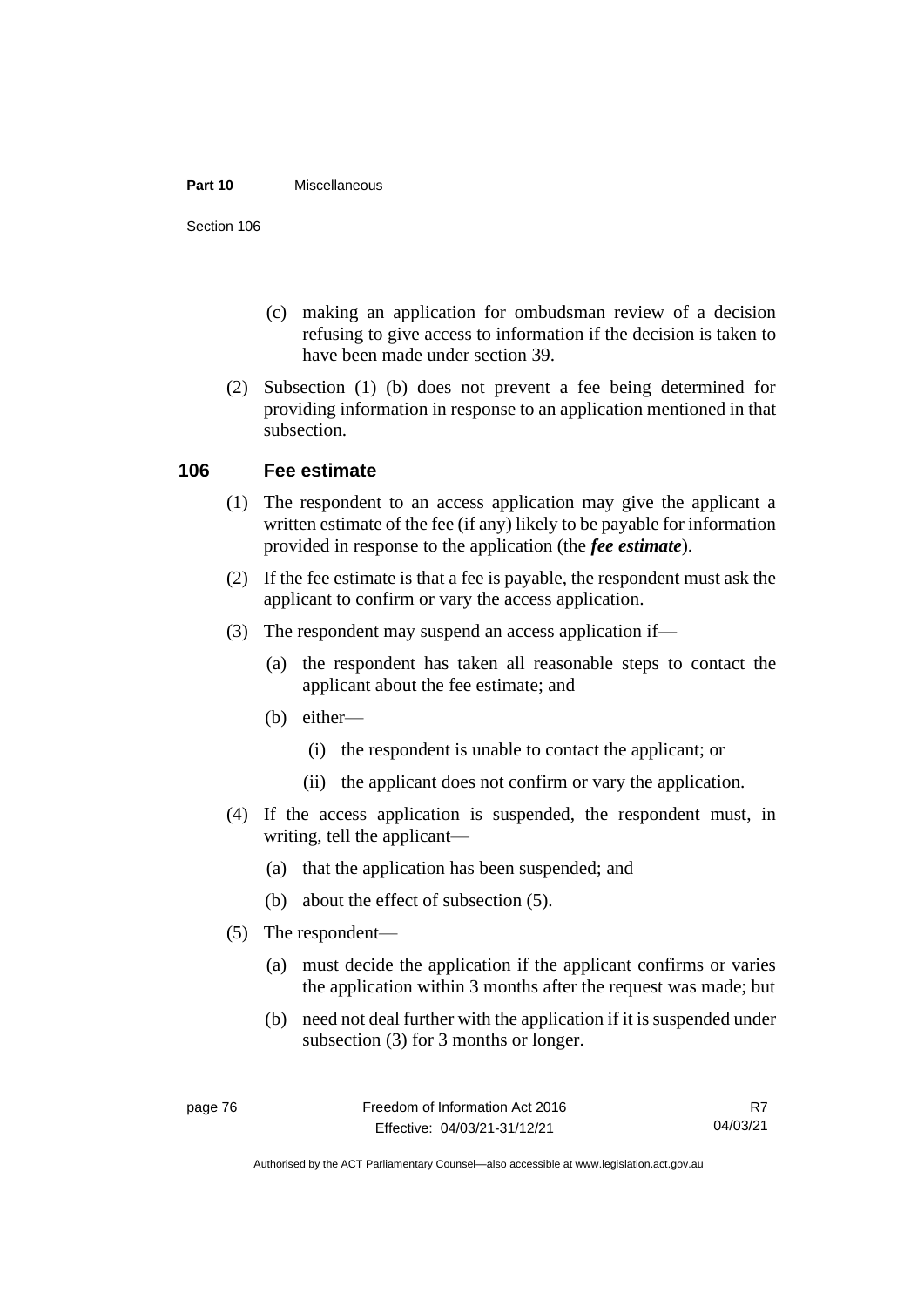(6) Subsection (5) (b) does not prevent the applicant from making another access application for the same information.

# **107 Fee waiver**

- (1) A person making an access application to an agency or Minister may apply to the agency or Minister for waiver of a fee associated with the application.
- (2) The agency or Minister must waive the fee if—
	- (a) the information that is the subject of the request was previously publicly available but is no longer publicly available; or
	- (b) the information that is the subject of the request is of special benefit to the public; or

- (c) the applicant is a concession card holder and demonstrates a material connection with the information requested; or
- (d) the applicant is a not-for-profit organisation and the application relates to the activities or purposes of the organisation; or
- (e) the applicant is a member of the Legislative Assembly.
- (3) Also, the agency or Minister must waive or refund the fee if—
	- (a) the fee is for providing information; and
	- (b) the information was not publicly available when the application was made; and
	- (c) the agency makes the information publicly available before or within 3 working days after giving it to the applicant.

*Note* The ombudsman may make guidelines about circumstances in which information may be of special benefit to the public generally (see s 66).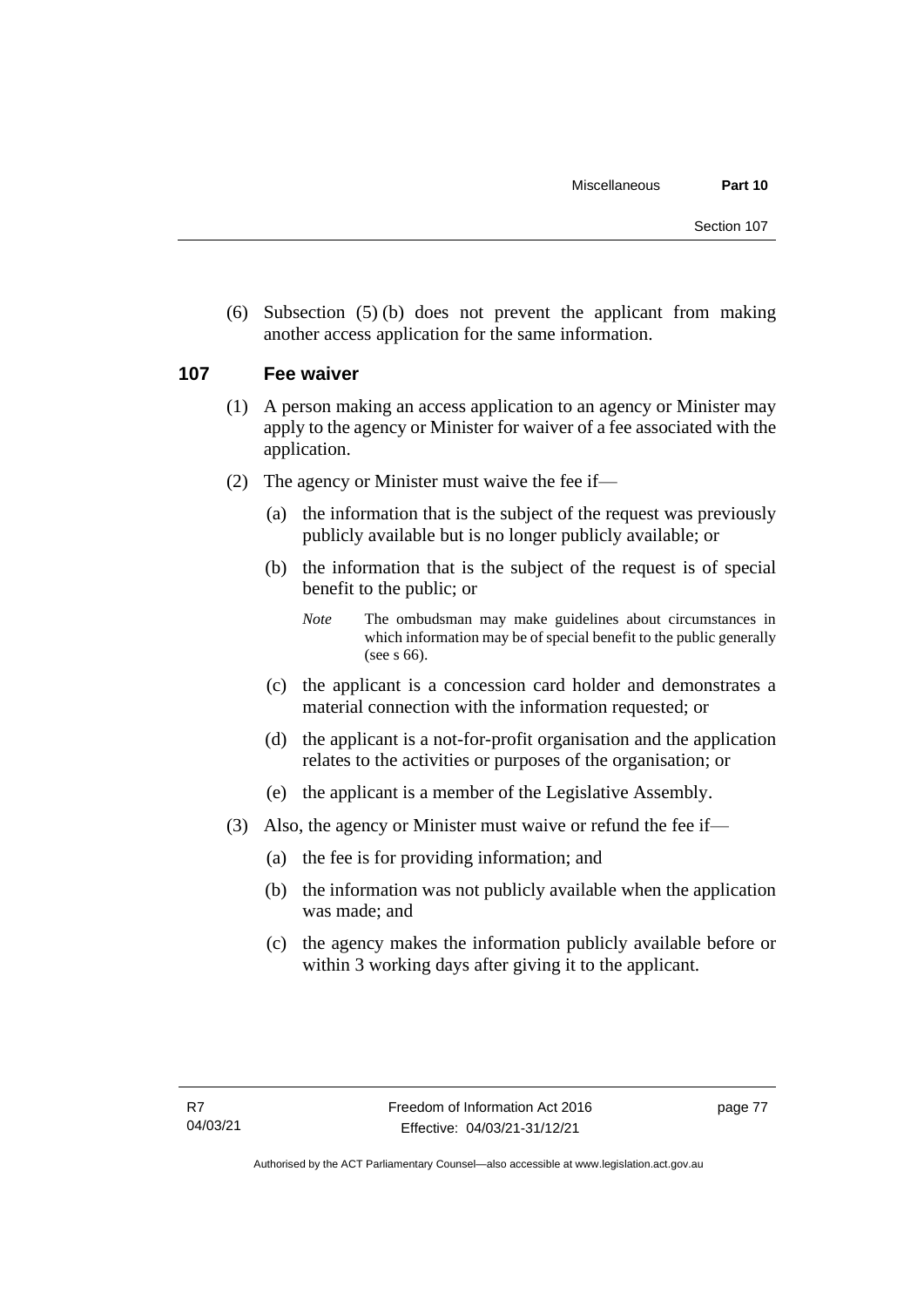#### **Part 10** Miscellaneous

Section 108

(4) In this section:

*concession card* means any of the following cards:

- (a) a current health care card issued under the *[Social Security](http://www.comlaw.gov.au/Details/C2013C00081)  Act [1991](http://www.comlaw.gov.au/Details/C2013C00081)* (Cwlth);
- (b) a current pensioner concession card issued under the *[Social](http://www.comlaw.gov.au/Details/C2013C00081)  [Security Act](http://www.comlaw.gov.au/Details/C2013C00081) 1991* (Cwlth);
- (c) a current pensioner concession card issued in relation to a pension under the *[Veterans' Entitlements Act 1986](https://www.legislation.gov.au/Series/C2004A03268)* (Cwlth) or the *[Military Rehabilitation and Compensation Act 2004](https://www.legislation.gov.au/Series/C2004A01285)* (Cwlth);
- (d) a current gold card;
- (e) a card prescribed by regulation.

*gold card* means a card known as the 'Repatriation Health Card–For All Conditions' that evidences a person's eligibility, under the *[Veterans' Entitlements Act 1986](https://www.legislation.gov.au/Series/C2004A03268)* (Cwlth) or the *[Military](https://www.legislation.gov.au/Series/C2004A01285)  Rehabilitation [and Compensation Act 2004](https://www.legislation.gov.au/Series/C2004A01285)* (Cwlth), to be provided with treatment for all injuries or diseases.

# **108 Approved forms**

- (1) The Minister may approve forms for this Act.
- (2) If the Minister approves a form for a particular purpose, the approved form must be used for the purpose.
	- *Note* For other provisions about forms, see the [Legislation Act,](http://www.legislation.act.gov.au/a/2001-14) s 255.
- (3) An approved form is a notifiable instrument.
	- *Note* A notifiable instrument must be notified under the [Legislation Act.](http://www.legislation.act.gov.au/a/2001-14)

Authorised by the ACT Parliamentary Counsel—also accessible at www.legislation.act.gov.au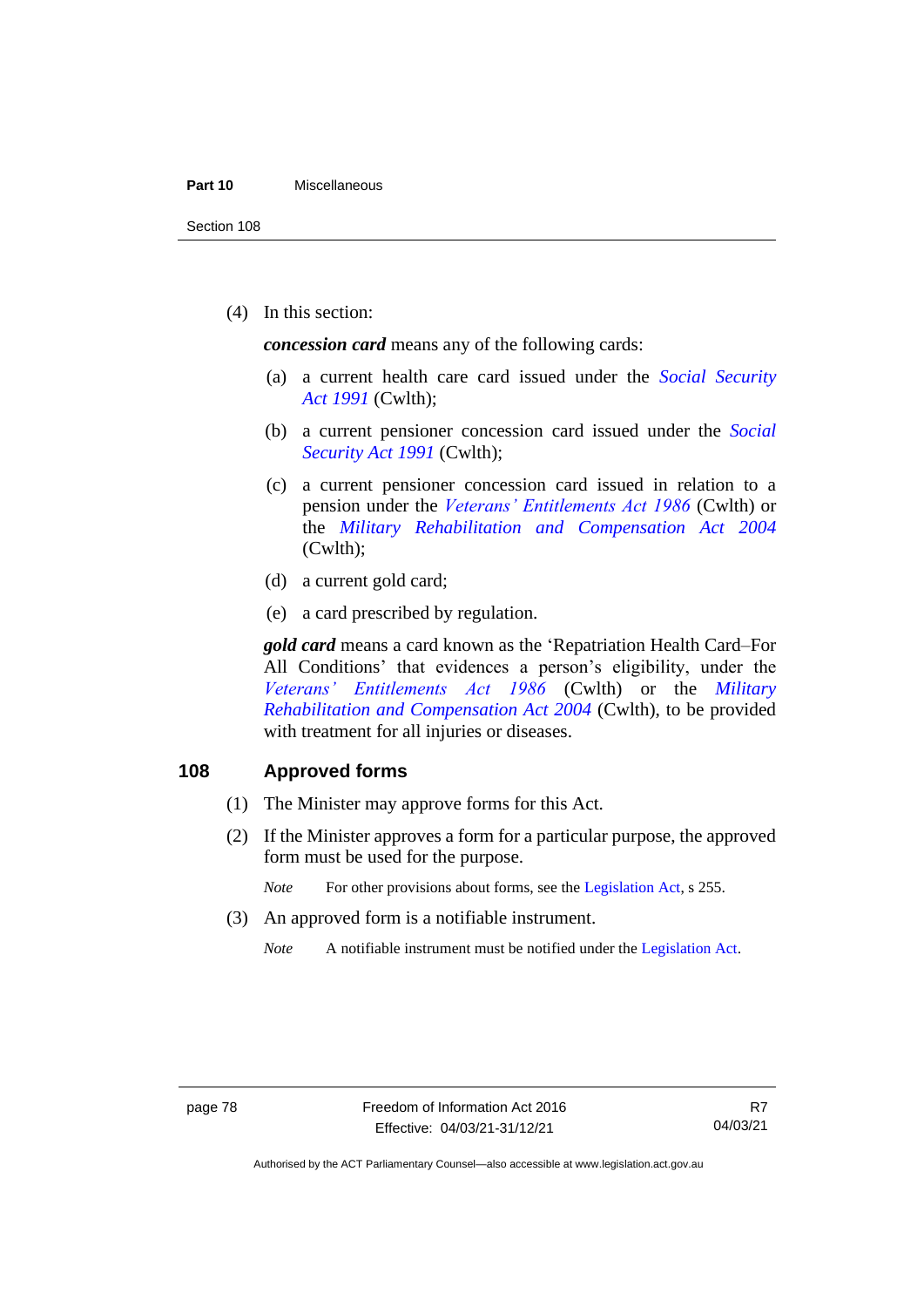# **109 Regulation-making power**

- (1) The Executive may make regulations for this Act.
	- *Note* A regulation must be notified, and presented to the Legislative Assembly, under the [Legislation Act.](http://www.legislation.act.gov.au/a/2001-14)
- (2) The Executive must consult the ombudsman before making a regulation for this Act.

# **110 Review of Act**

- (1) The Minister must arrange for an independent entity to review the operation of this Act as soon as practicable after the end of its 5th year of operation.
- (2) The Minister must present a report of the review to the Legislative Assembly within 6 months after the day the review is started.
- (3) The Minister must consult the ombudsman on the entity to undertake the review.
- (4) This section expires 7 years after the day it commences.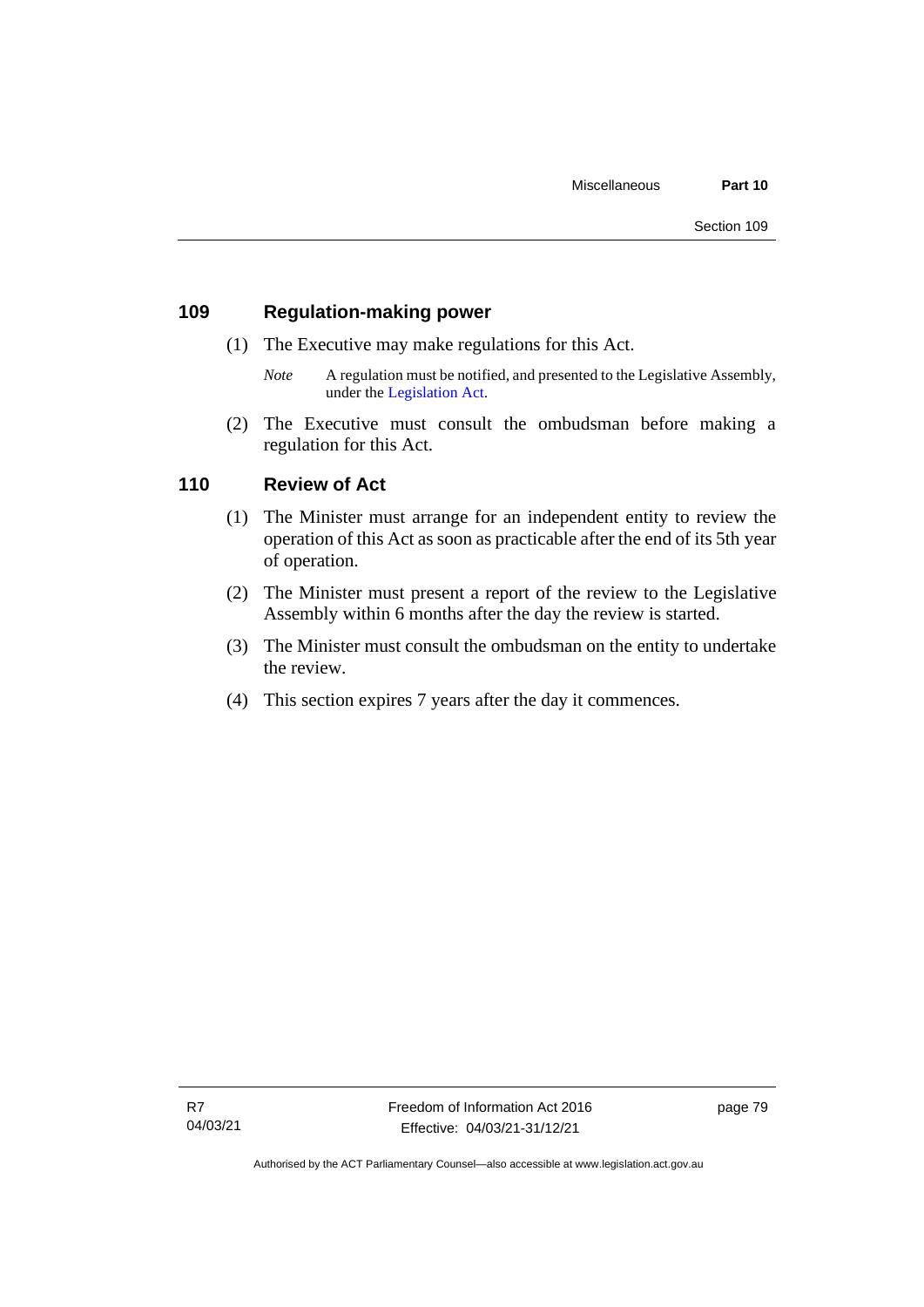Section 1.1

# **Schedule 1 Information disclosure of which is taken to be contrary to the public interest**

(see s 16)

Information mentioned in this schedule is taken to be contrary to the public interest to disclose unless the information identifies corruption or the commission of an offence by a public official or that the scope of a law enforcement investigation has exceeded the limits imposed by law.

# **1.1 Information disclosure of which would be contempt of court or Legislative Assembly etc**

Information the disclosure of which would, apart from this Act and any immunity of the Crown—

- (a) be in contempt of court; or
- (b) be contrary to an order made or direction given by a tribunal or other entity having power to take evidence on oath; or

## **Examples**

- 1 board of inquiry under the *[Inquiries Act 1991](http://www.legislation.act.gov.au/a/1991-2)*
- 2 commission under the *[Judicial Commissions Act 1994](http://www.legislation.act.gov.au/a/1994-9)*
- 3 royal commission under the *[Royal Commissions Act 1991](http://www.legislation.act.gov.au/a/1991-1)*
- (c) infringe the privileges of—
	- (i) the Legislative Assembly; or
	- (ii) a house of the Commonwealth parliament; or
	- (iii) the parliament of a State; or
	- (iv) the Legislative Assembly of the Northern Territory.

Authorised by the ACT Parliamentary Counsel—also accessible at www.legislation.act.gov.au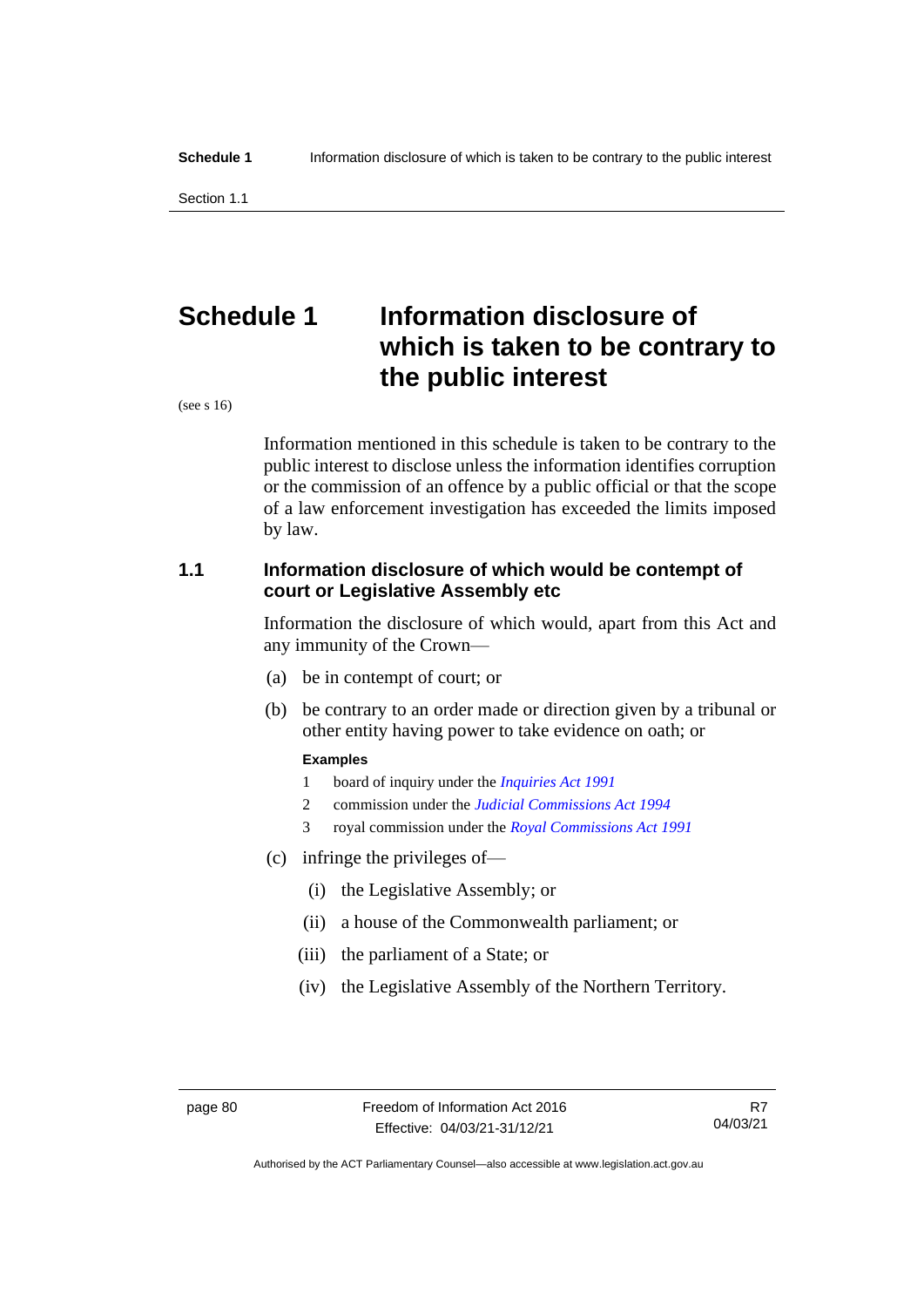# **1.1A Information in possession of a court or tribunal**

- (1) Information in the possession of a court or tribunal unless the information is administrative in nature.
- (2) In this section:

*court* includes—

- (a) a registry or other office of a court or tribunal; and
- (b) the staff of the registry or office.

# **1.1B Information in possession of integrity commission or inspector of the integrity commission**

Information in the possession of the integrity commission, or the integrity commission inspector, unless the information is administrative in nature.

# **1.2 Information subject to legal professional privilege**

Information that would be privileged from production or admission into evidence in a legal proceeding on the ground of legal professional privilege.

# **1.3 Information disclosure of which is prohibited under law**

- (1) Information that is confidential under the *[Adoption Act 1993](http://www.legislation.act.gov.au/a/1993-20)*, section 60.
- (2) Information that is protected information under the *[Children and](http://www.legislation.act.gov.au/a/2008-19)  [Young People Act 2008](http://www.legislation.act.gov.au/a/2008-19)*, section 844, other than information that—
	- (a) is disclosed to a person to whom it relates; and
	- (b) is not sensitive information under that [Act,](https://www.legislation.act.gov.au/a/2008-19) section 845.
- (3) Information that is protected information under the *[Crimes \(Child Sex](http://www.legislation.act.gov.au/a/2005-30)  [Offenders\) Act 2005](http://www.legislation.act.gov.au/a/2005-30)*, section 133A.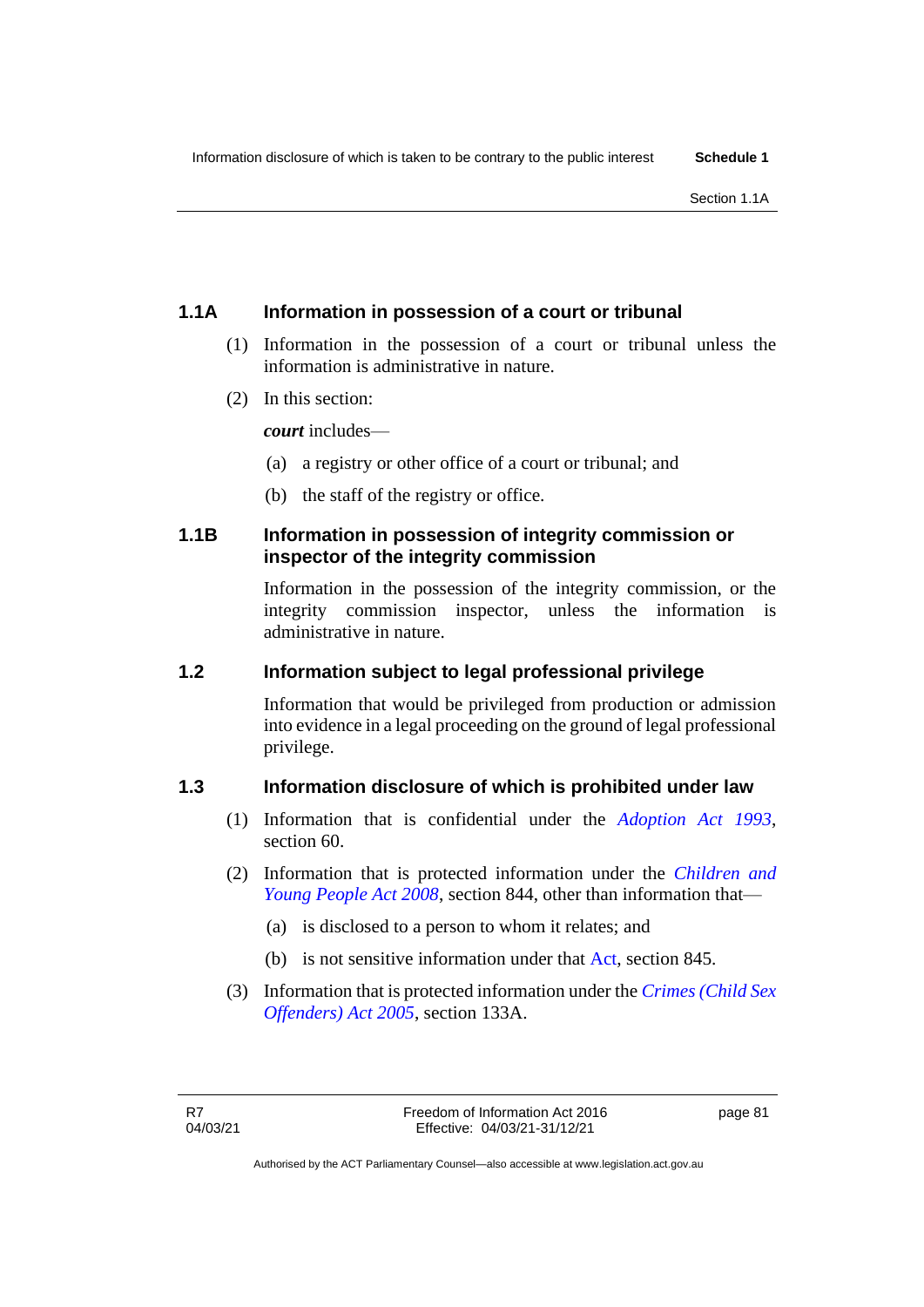Section 1.4

- (4) Information that is protected information under the *[Crimes](http://www.legislation.act.gov.au/a/2004-65)  [\(Restorative Justice\) Act 2004](http://www.legislation.act.gov.au/a/2004-65)*, section 64.
- (5) Information that is protected information under the *[Housing](http://www.legislation.act.gov.au/a/2007-8)  [Assistance Act 2007](http://www.legislation.act.gov.au/a/2007-8)*, section 28 other than information disclosed to a person to whom the information relates.
- (6) Any other information the disclosure of which is prohibited by a secrecy provision of a law.
- (7) In this section:

*secrecy provision*—a provision of a law is a *secrecy provision* if it—

- (a) applies to information obtained in the exercise of a function under the law; and
- (b) prohibits people mentioned in the provision from disclosing the information, whether the prohibition is absolute or subject to stated exceptions or qualifications.

# **1.4 Sensitive information**

Information the disclosure of which would involve the unreasonable disclosure of sensitive information about any individual (including a deceased person).

# **1.5 Information in possession of auditor-general**

Information in the possession of the auditor-general that has been obtained or generated in relation to an audit under the *[Auditor-](http://www.legislation.act.gov.au/a/1996-23)[General Act 1996](http://www.legislation.act.gov.au/a/1996-23)*.

# **1.6 Cabinet information**

### (1) Information—

(a) that has been submitted, or that a Minister proposes to submit, to Cabinet for its consideration and that was brought into existence for that purpose; or

R7 04/03/21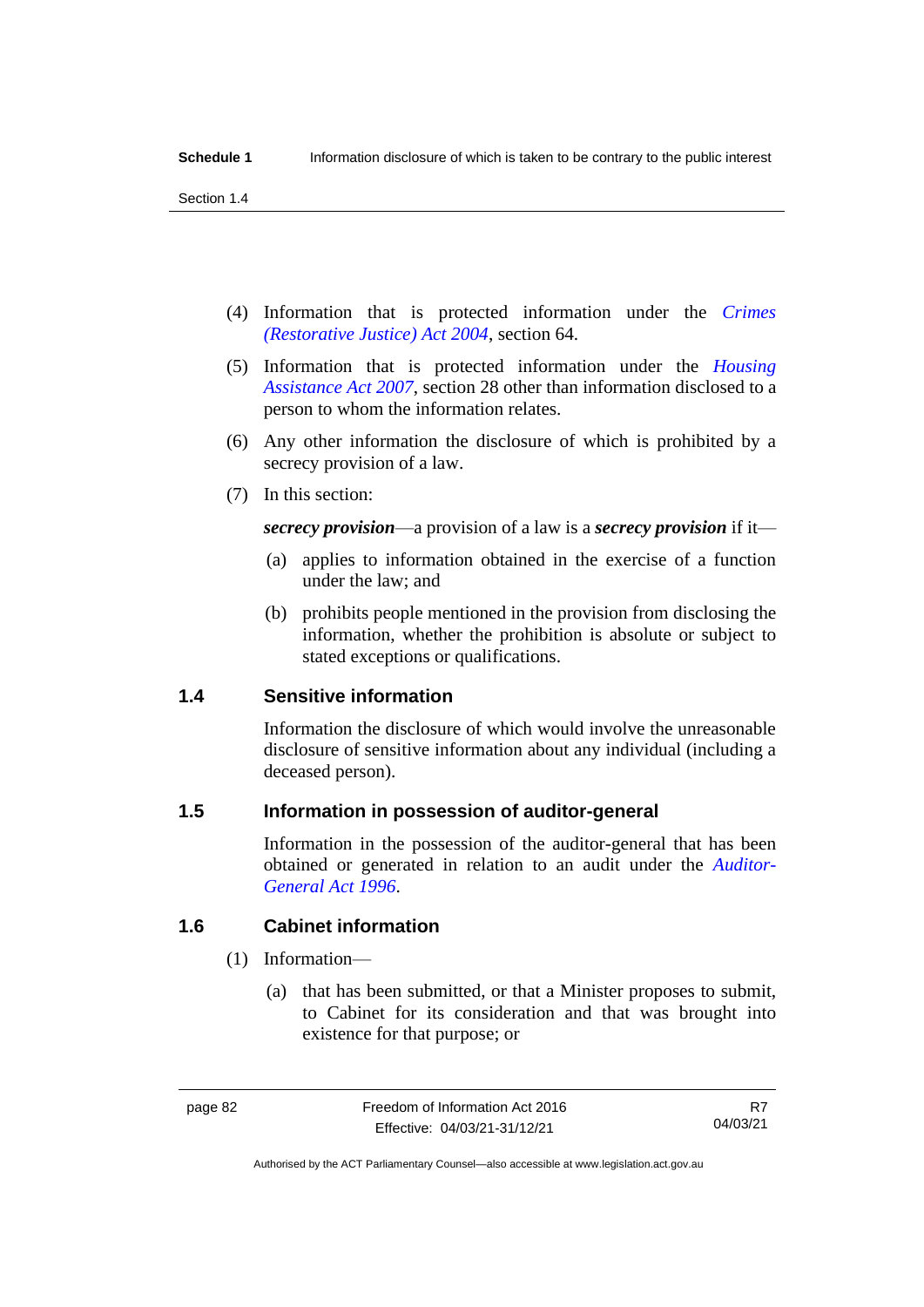- (b) that is an official record of Cabinet; or
- (c) that is a copy of, or part of, or contains an extract from, information mentioned in paragraph (a) or (b); or
- (d) the disclosure of which would reveal any deliberation of Cabinet (other than through the official publication of a Cabinet decision).
- (2) Subsection (1) does not apply to purely factual information that—
	- (a) is mentioned in subsection (1) (a); or
	- (b) is mentioned in subsection (1) (b) or (c) and is a copy of, or part of, or contains an extract from, a document mentioned in subsection (1) (a):

unless the disclosure of the information would involve the disclosure of a deliberation or decision of Cabinet and the fact of the deliberation or decision has not been officially published.

(3) In this section:

*Cabinet* includes a Cabinet committee or subcommittee.

# **1.7 Examinations under Australian Crime Commission (ACT) Act 2003**

Information obtained through an examination conducted under the *[Australian Crime Commission \(ACT\) Act 2003](http://www.legislation.act.gov.au/a/2003-58)*, section 20.

### **1.8 Information in possession of human rights commission**

Information in the possession of the human rights commission that has been obtained or generated in relation to—

- (a) a commission-initiated consideration under the *[Human Rights](http://www.legislation.act.gov.au/a/2005-40)  [Commission Act 2005](http://www.legislation.act.gov.au/a/2005-40)*, section 48; or
- (b) a complaint made under the *[Human Rights Commission](http://www.legislation.act.gov.au/a/2005-40)  Act [2005](http://www.legislation.act.gov.au/a/2005-40)*, part 4.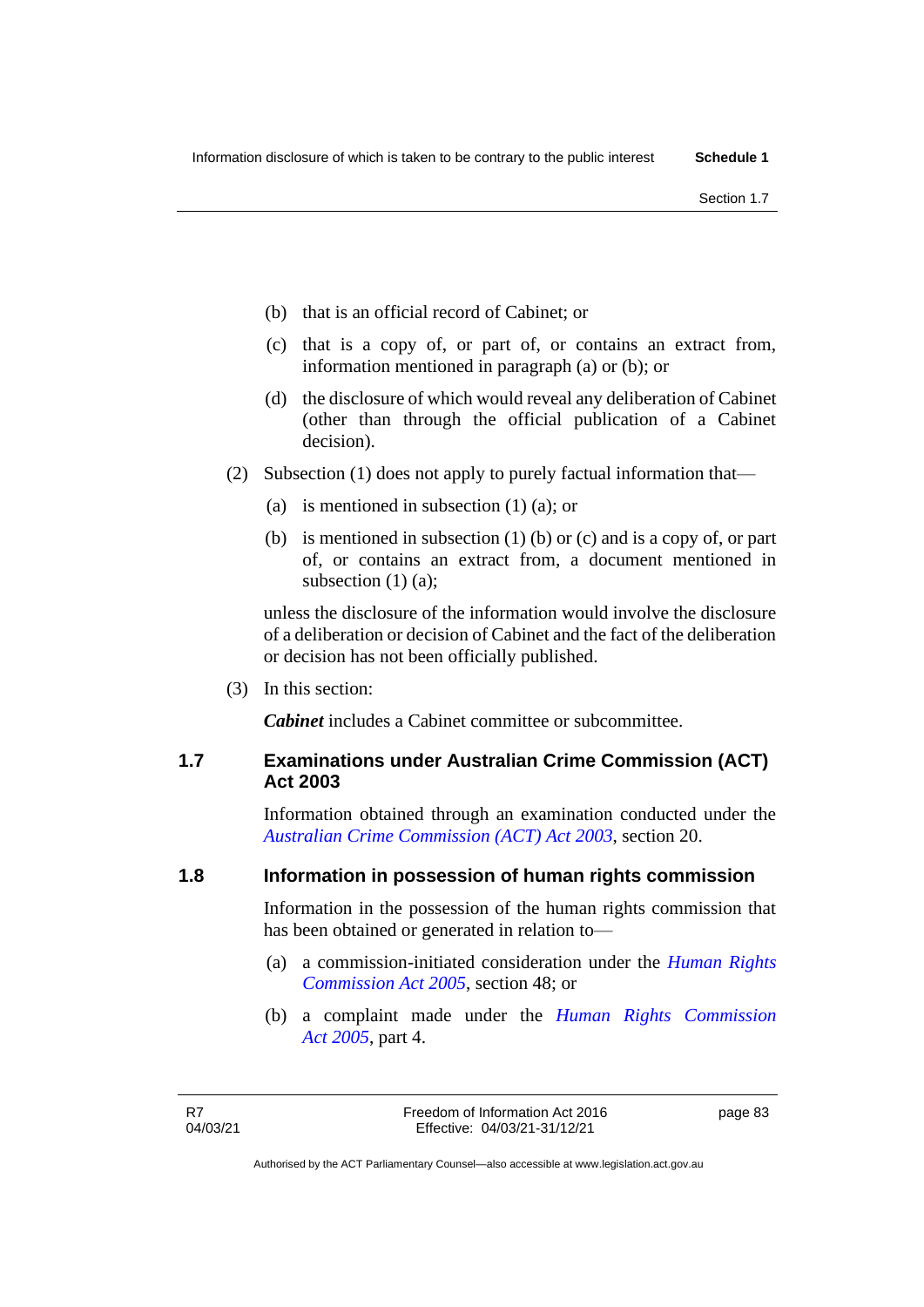Section 1.9

# **1.9 Identities of people making disclosures**

- (1) Information that would, or could reasonably be expected to, disclose the identity of a person who has made—
	- (a) a public interest disclosure under the *[Public Interest Disclosure](http://www.legislation.act.gov.au/a/2012-43)  [Act 2012](http://www.legislation.act.gov.au/a/2012-43)*; or
	- (b) a mandatory or voluntary report under the *[Children and Young](http://www.legislation.act.gov.au/a/2008-19)  [People Act](http://www.legislation.act.gov.au/a/2008-19) 2008*; or
	- (c) a confidential report under the *[Children and Young People](http://www.legislation.act.gov.au/a/2008-19)  Act [2008](http://www.legislation.act.gov.au/a/2008-19)*, section 876.
- (2) Information that would, or could reasonably be expected to, disclose the identity of a person who gives information, produces a document or answers a question in relation to an investigation of a public interest disclosure under the *[Public Interest Disclosure Act](http://www.legislation.act.gov.au/a/2012-43) 2012.*

# **1.10 Information relating to requests to cost election commitments**

Information about requests to cost election commitments under the *[Election Commitments Costing Act 2012](http://www.legislation.act.gov.au/a/2012-47)*, section 5 unless the costing period in which the request was made has ended.

# **1.11 Information in electoral rolls and related documents**

- (1) Information in any of the following documents other than information disclosed to a person to whom it relates:
	- (a) an electoral roll, whether in printed or electronic form or on microfiche or microfilm;
	- (b) a copy of a document mentioned in paragraph (a);
	- (c) a document setting out particulars of only 1 enrolled person that was used in keeping an electoral roll:

R7 04/03/21

Authorised by the ACT Parliamentary Counsel—also accessible at www.legislation.act.gov.au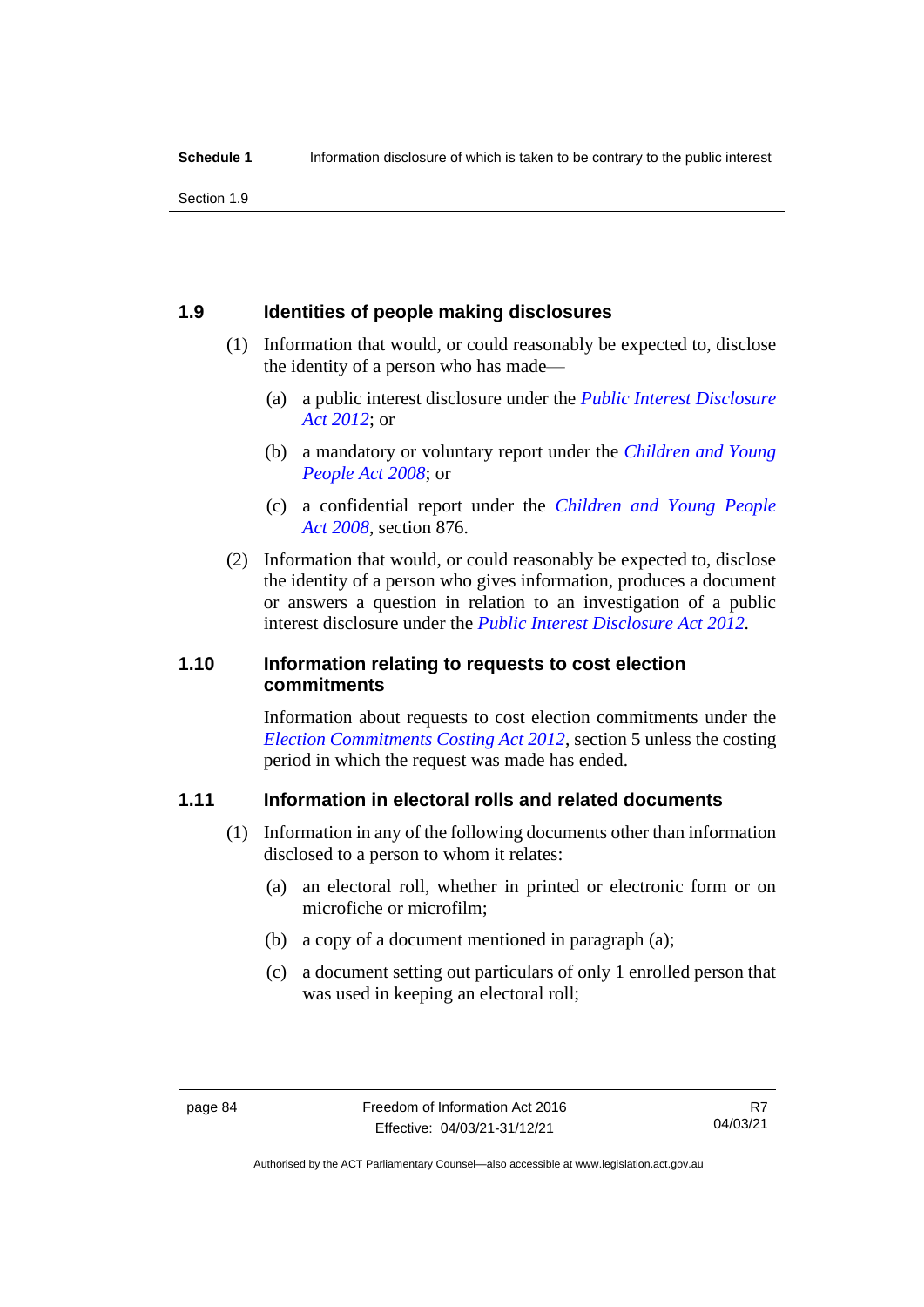- (d) a copy of a document mentioned in paragraph (c);
- (e) a document containing only copies mentioned in paragraph (d);
- (f) a document derived from an electoral roll setting out particulars of enrolled people.
- (2) In this section:

*electoral roll* means—

- (a) a roll of electors kept under the *[Electoral Act 1992](http://www.legislation.act.gov.au/a/1992-71)*; or
- (b) a roll extract within the meaning of the *[Electoral Act 1992](http://www.legislation.act.gov.au/a/1992-71)*.

# **1.12 Information in possession of ombudsman**

Information in the possession of the ombudsman that has been obtained or generated in relation to—

- (a) an ombudsman review; or
- (b) an investigation undertaken by the ombudsman under the *[Ombudsman Act 1989](http://www.legislation.act.gov.au/a/alt_a1989-45co)*, section 9; or
- (c) a function exercised under the *[Ombudsman Act 1989](http://www.legislation.act.gov.au/a/alt_a1989-45co)*, division 2.2A (Reportable conduct).

# **1.13 National, Territory or State security information**

- (1) Information the disclosure of which would, or could reasonably be expected to damage the security of the Commonwealth, the Territory or a State.
- (2) For subsection (1), the security of the Commonwealth includes—
	- (a) matters relating to detecting, preventing or suppressing activities, whether within or outside Australia, that are subversive of, or hostile to, the interests of the Commonwealth or a country allied or associated with the Commonwealth; and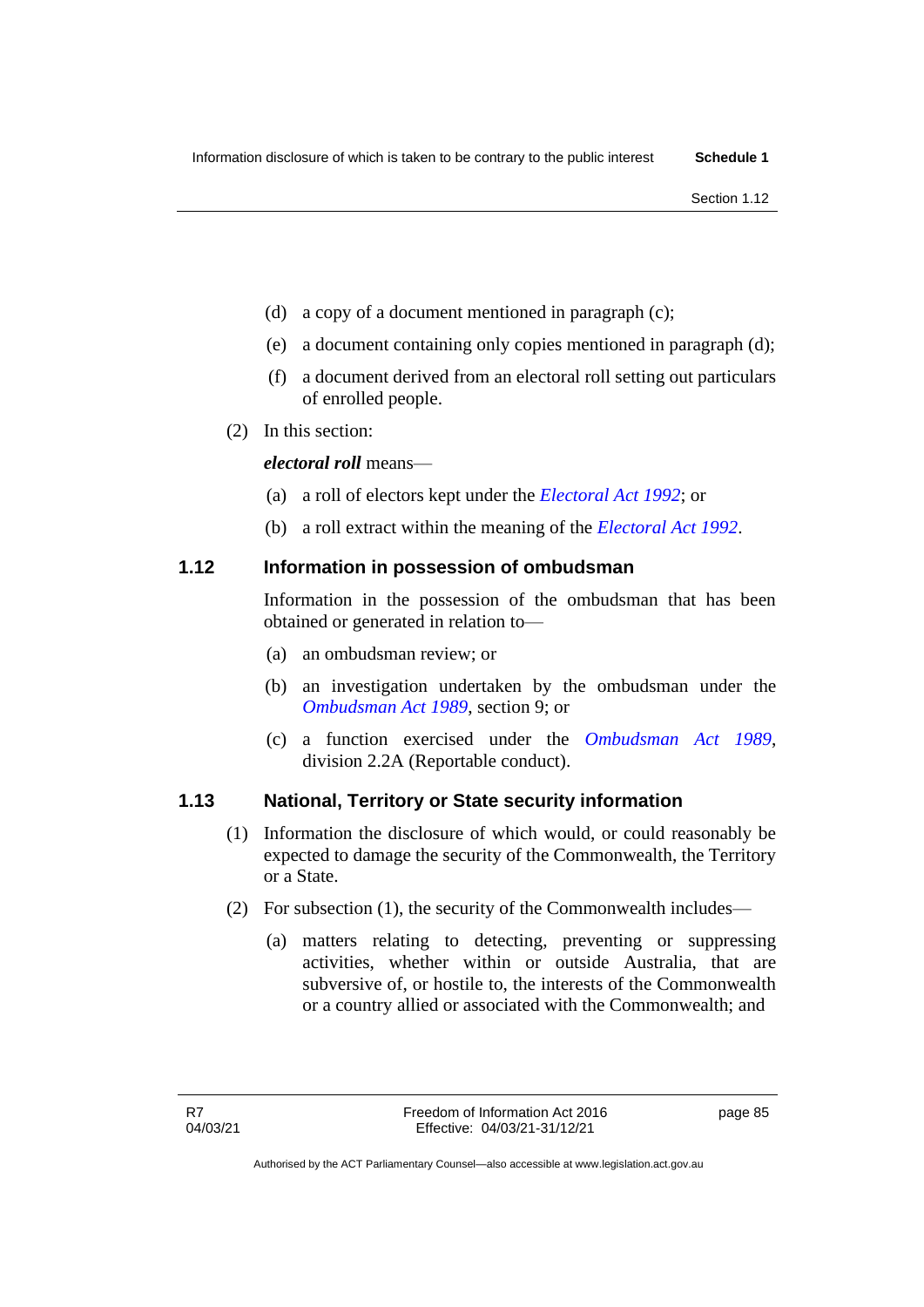Section 1.14

- (b) the security of a communications system or cryptographic system of the Commonwealth or another country used for—
	- (i) the defence of the Commonwealth or a country allied or associated with the Commonwealth; or
	- (ii) the conduct of the international relations of the Commonwealth.
- (3) For subsection (1), the security of the Territory or State includes matters relating to detecting, preventing or suppressing activities within or outside the Territory or State, that are subversive of, or hostile to, the interests of the Territory or a State.

# **1.14 Law enforcement or public safety information**

- (1) Information the disclosure of which would, or could reasonably be expected to—
	- (a) prejudice the investigation of a contravention or possible contravention of the law in a particular case; or
	- (b) identify the existence or identity of a confidential source of information in relation to the enforcement or administration of the law; or
	- (c) endanger a person's life or physical safety; or
	- (d) result in a person being subject to a serious act of harassment or intimidation; or
	- (e) prejudice a person's fair trial or the impartial adjudication of a matter before a court or tribunal; or
	- (f) prejudice the effectiveness of a lawful method or procedure for preventing, detecting, investigating or dealing with a contravention or possible contravention of the law; or

Authorised by the ACT Parliamentary Counsel—also accessible at www.legislation.act.gov.au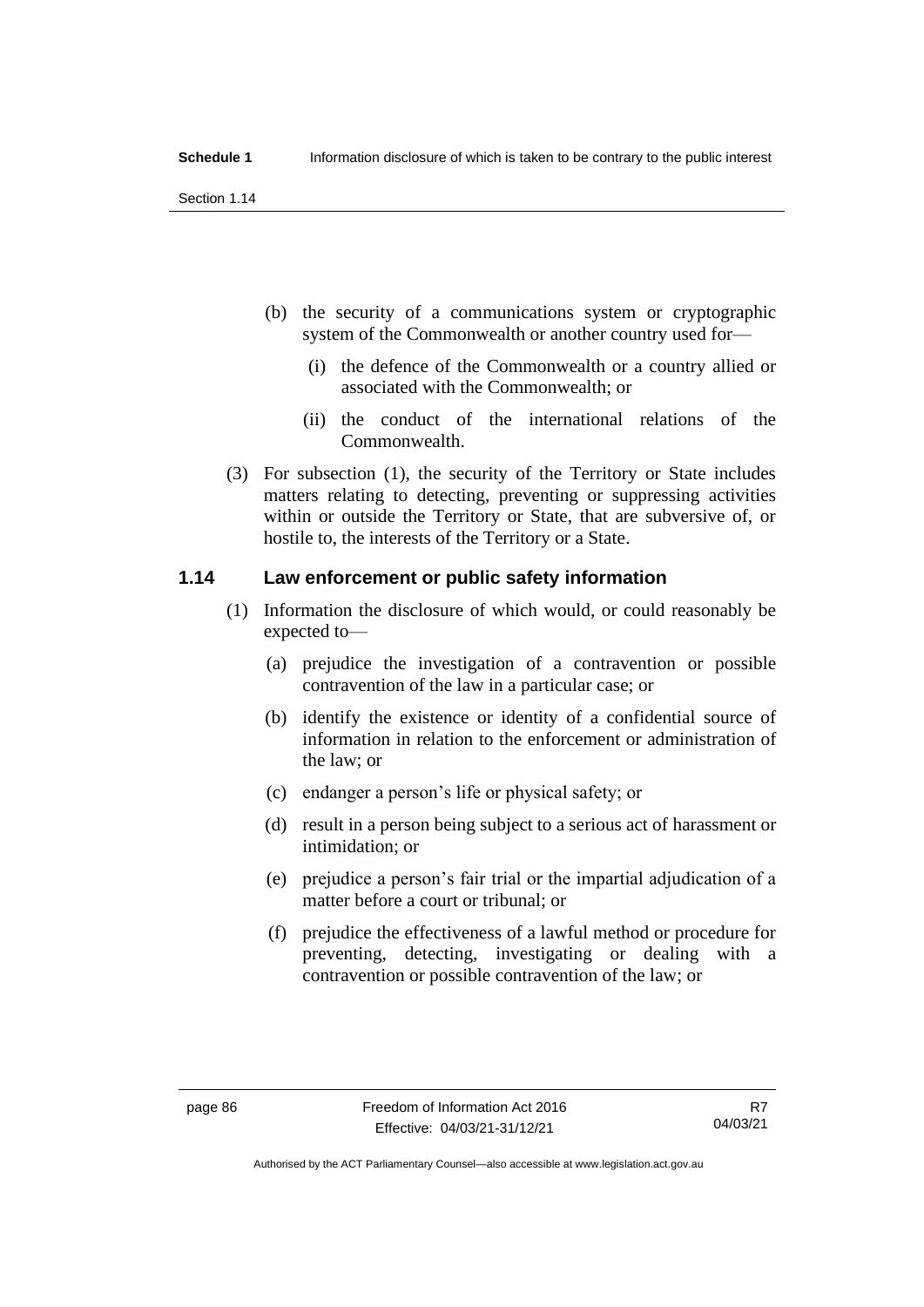- (g) prejudice the maintenance or enforcement of a lawful method or procedure for protecting public safety; or
- (h) endanger the security of a building, structure or vehicle; or
- (i) prejudice a system or procedure for the protection of people, property or the environment; or
- (j) facilitate a person's escape from lawful custody; or
- (k) prejudice the wellbeing of a cultural or natural resource or the habitat of animals or plants.
- (2) Information given in the course of an investigation of a contravention or possible contravention of the law if the information was given under compulsion under an Act that abrogated the privilege against self-incrimination.
- (3) Information obtained, used or prepared for an investigation by an entity prescribed by regulation in the exercise of a function prescribed by regulation.
- (4) However this section does not apply to—
	- (a) information revealing that the scope of a law enforcement investigation has exceeded the limits imposed by law; or
	- (b) information containing a general outline of the structure of a program adopted by an agency for dealing with a contravention or possible contravention of the law; or
	- (c) a report on the degree of success achieved in a program adopted by an agency for dealing with a contravention or possible contravention of the law; or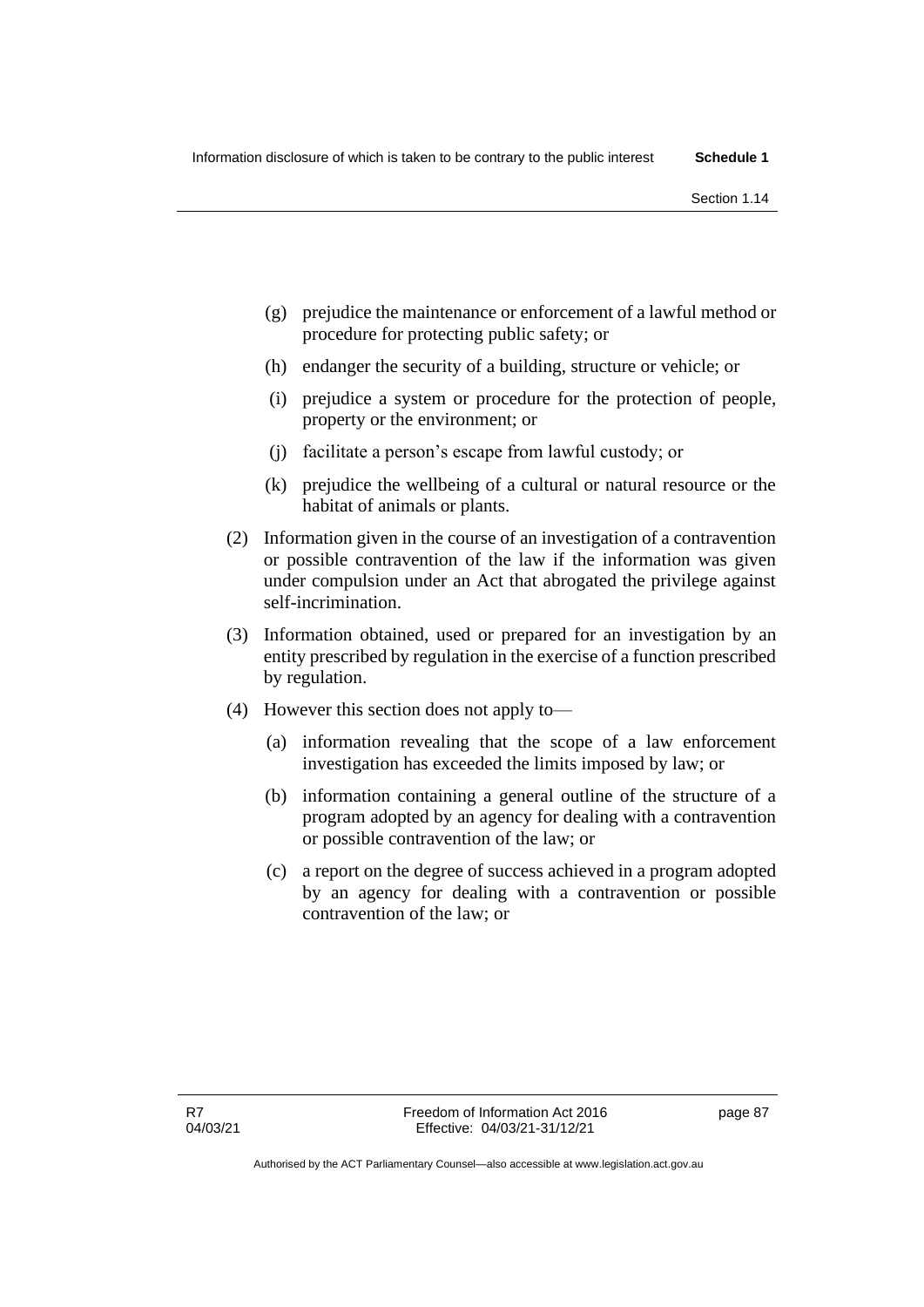Section 1.14

- (d) a report prepared in the course of a routine law enforcement inspection or investigation by an agency whose functions include that of enforcing the law (other than the criminal law or the law relating to corruption); or
- (e) a report on a law enforcement investigation that has already been disclosed to the entity the subject of the investigation.
- (5) In this section:

*law* includes law of the Commonwealth, a State or a foreign country.

page 88 Freedom of Information Act 2016 Effective: 04/03/21-31/12/21

R7 04/03/21

Authorised by the ACT Parliamentary Counsel—also accessible at www.legislation.act.gov.au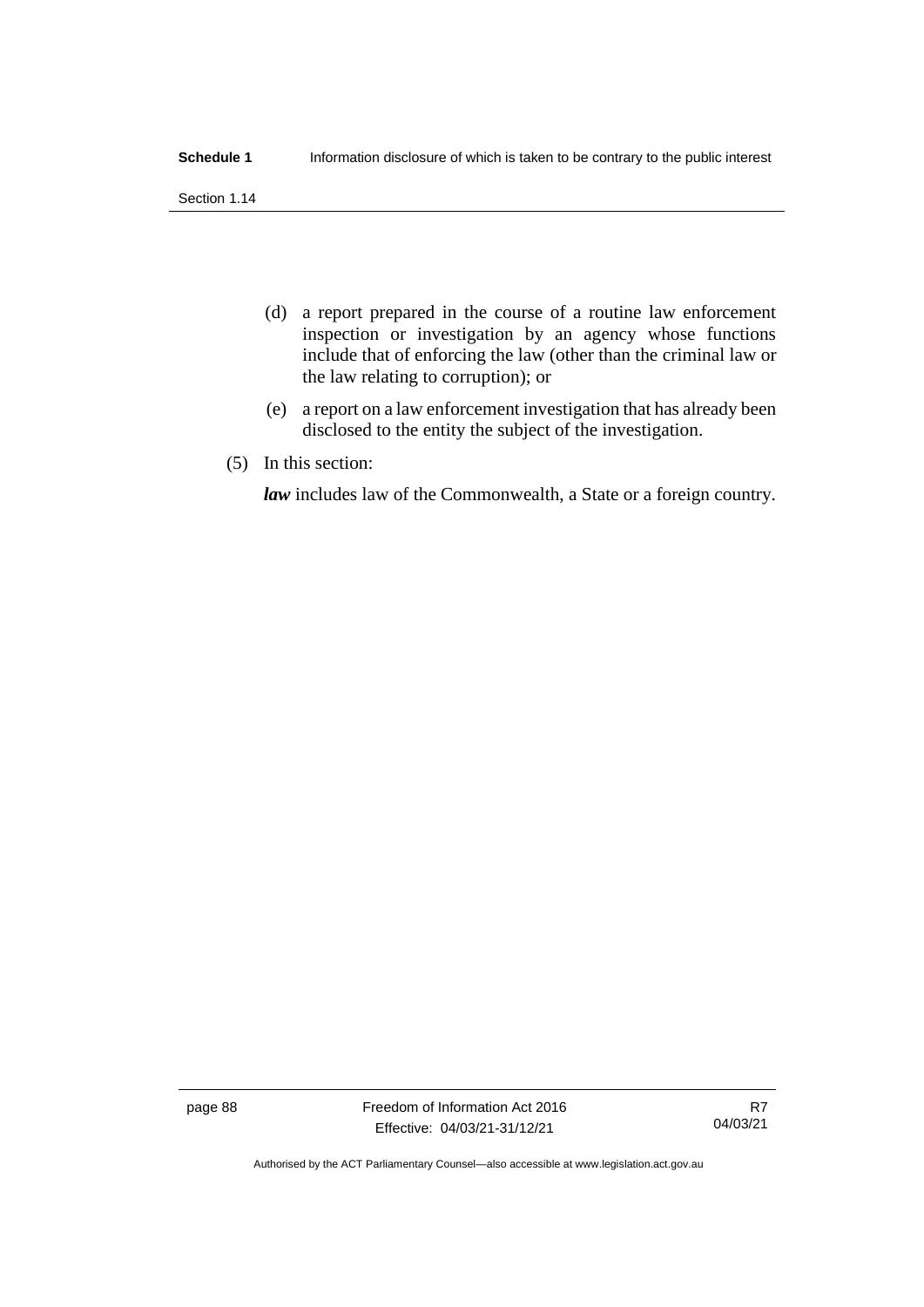Section 2.1

# **Schedule 2 Factors to be considered when deciding the public interest**

(see s 17 (1))

# **2.1 Factors favouring disclosure in the public interest**

The following are factors favouring disclosure in the public interest:

- (a) disclosure of the information could reasonably be expected to do any of the following:
	- (i) promote open discussion of public affairs and enhance the government's accountability;
	- (ii) contribute to positive and informed debate on important issues or matters of public interest;
	- (iii) inform the community of the government's operations, including the policies, guidelines and codes of conduct followed by the government in its dealings with members of the community;
	- (iv) ensure effective oversight of expenditure of public funds;
	- (v) allow or assist inquiry into possible deficiencies in the conduct or administration of an agency or public official;
	- (vi) reveal or substantiate that an agency or public official has engaged in misconduct or negligent, improper or unlawful conduct or has acted maliciously or in bad faith;
	- (vii) advance the fair treatment of individuals and other entities in accordance with the law in their dealings with the government;
	- (viii) reveal the reason for a government decision and any background or contextual information that informed the decision;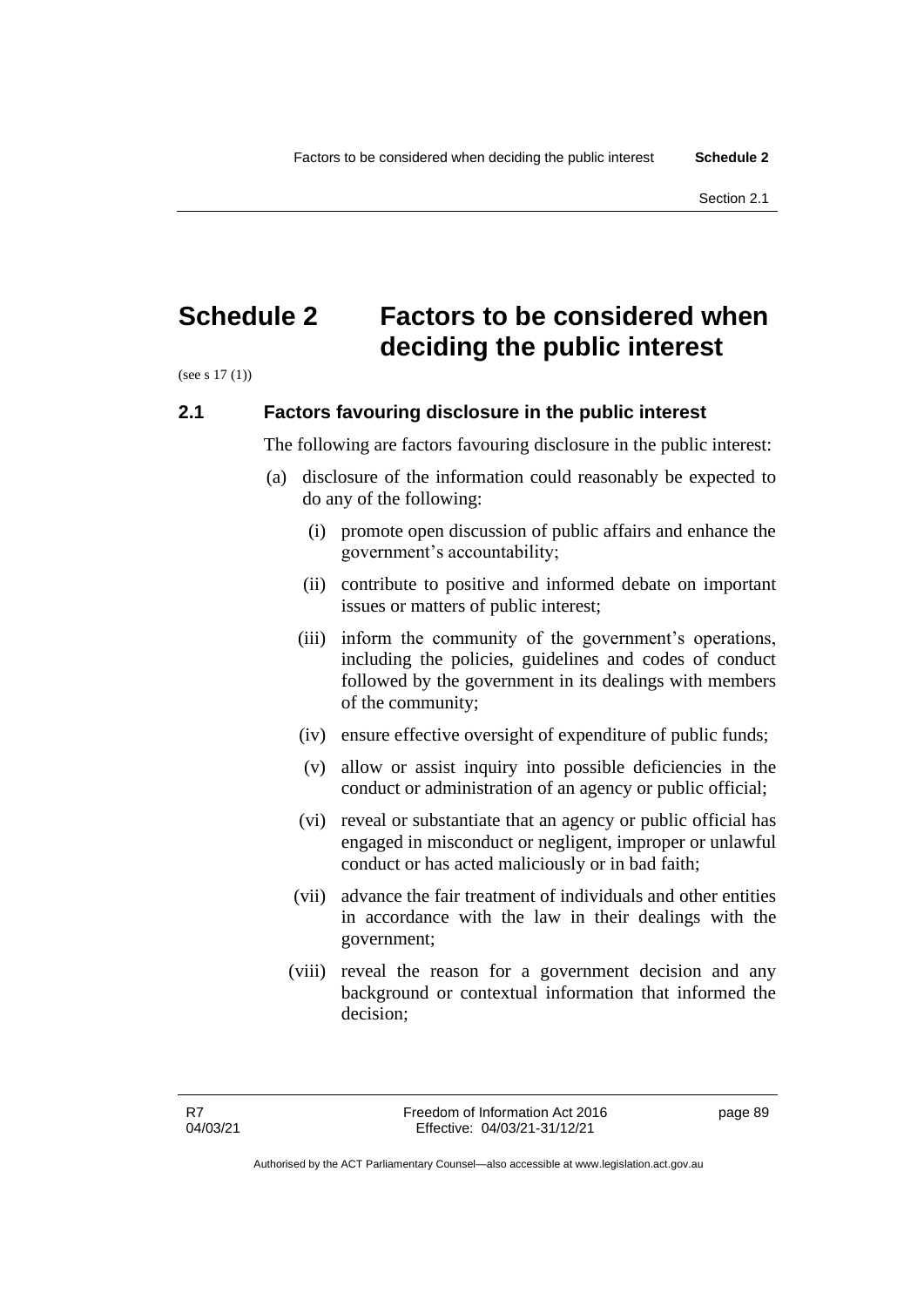Section 2.1

- (ix) reveal that the information was—
	- (A) incorrect; or
	- (B) out-of-date; or
	- (C) misleading; or
	- (D) gratuitous; or
	- (E) unfairly subjective; or
	- (F) irrelevant;
- (x) contribute to the protection of the environment;
- (xi) reveal environmental or health risks or measures relating to public health and safety;
- (xii) contribute to the maintenance of peace and order;
- (xiii) contribute to the administration of justice generally, including procedural fairness;
- (xiv) contribute to the administration of justice for a person;
- (xv) contribute to the enforcement of criminal law;
- (xvi) contribute to innovation and the facilitation of research;
- (b) the information is personal information of—
	- (i) the person making the request; or
	- (ii) a child and the information is to be given to the child's parent or guardian and the disclosure of the information to the child's parent or guardian is reasonably considered to be in the best interests of the child; or
	- (iii) a deceased person and the person making the request for the information is an eligible family member of the deceased person.

R7 04/03/21

Authorised by the ACT Parliamentary Counsel—also accessible at www.legislation.act.gov.au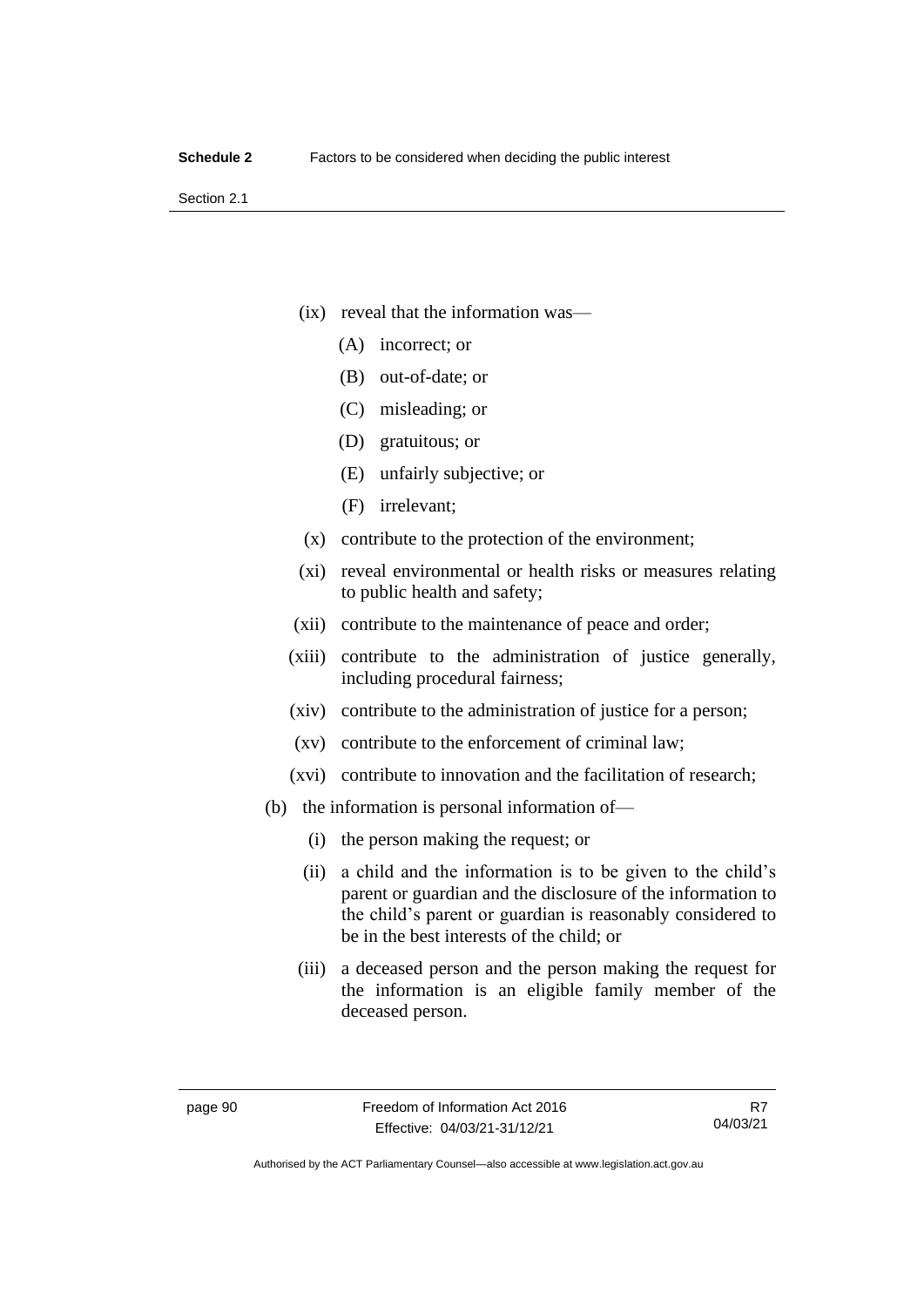# **2.2 Factors favouring nondisclosure in the public interest**

The following are factors favouring nondisclosure in the public interest:

- (a) disclosure of the information could reasonably be expected to do any of the following:
	- (i) prejudice the collective responsibility of Cabinet or the individual responsibility of members to the Assembly;
	- (ii) prejudice the protection of an individual's right to privacy or any other right under the *[Human Rights Act](http://www.legislation.act.gov.au/a/2004-5) 2004*;
	- (iii) prejudice security, law enforcement or public safety;
	- (iv) impede the administration of justice generally, including procedural fairness;
	- (v) impede the administration of justice for a person;
	- (vi) prejudice the security or good order of a correctional centre;
	- (vii) impede the protection of the environment;
	- (viii) prejudice the economy of the Territory;
		- (ix) prejudice the flow of information to the police or another law enforcement or regulatory agency;
		- (x) prejudice intergovernmental relations;
		- (xi) prejudice trade secrets, business affairs or research of an agency or person;
	- (xii) prejudice an agency's ability to obtain confidential information;
	- (xiii) prejudice the competitive commercial activities of an agency;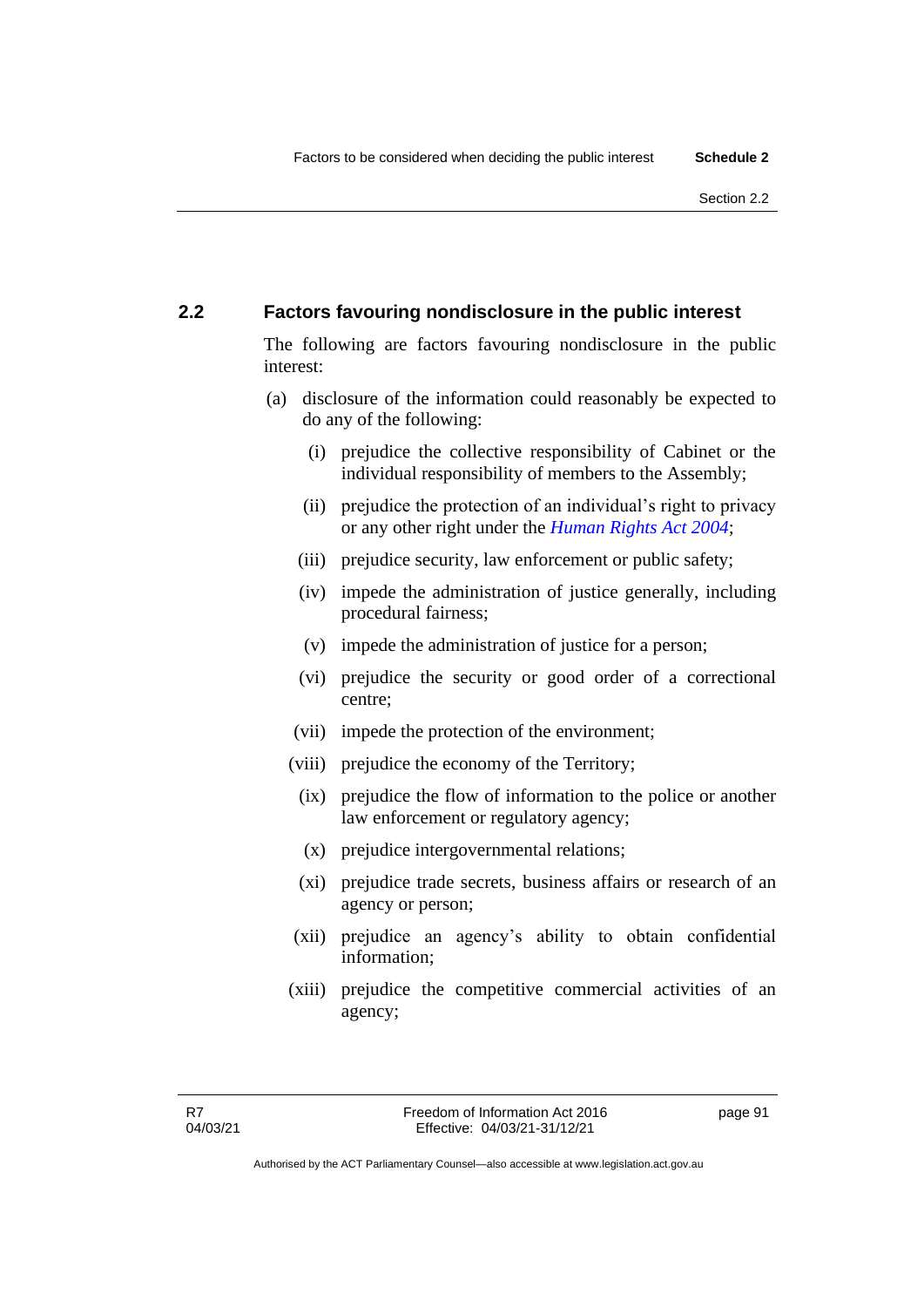Section 2.2

- (xiv) prejudice the conduct of considerations, investigations, audits or reviews by the ombudsman, auditor-general, integrity commission, integrity commission inspector or human rights commission;
- (xv) prejudice the management function of an agency or the conduct of industrial relations by an agency;
- (xvi) prejudice a deliberative process of government;
- (xvii) prejudice the effectiveness of testing or auditing procedures;
- (xviii) prejudice the conservation of any place or object of natural, cultural or heritage value, or reveal any information relating to Aboriginal or Torres Strait Islander traditional knowledge;
- (b) the information—
	- (i) is personal information of a child and the disclosure of the information is reasonably considered not to be in the best interests of the child; or
	- (ii) would be privileged from production in a legal proceeding on the ground of legal professional privilege; or
	- (iii) is personal information of a deceased person and the person making the request is an eligible family member of the deceased person and the disclosure of the information could reasonably be expected to impact on the deceased person's privacy if the deceased person were alive; or
	- (iv) is information disclosure of which is prohibited by an Act of the Territory, a State or the Commonwealth; or
	- (v) is about unsubstantiated allegations of misconduct or unlawful, negligent or improper conduct and disclosure of the information could prejudice the fair treatment of an individual.

R7 04/03/21

Authorised by the ACT Parliamentary Counsel—also accessible at www.legislation.act.gov.au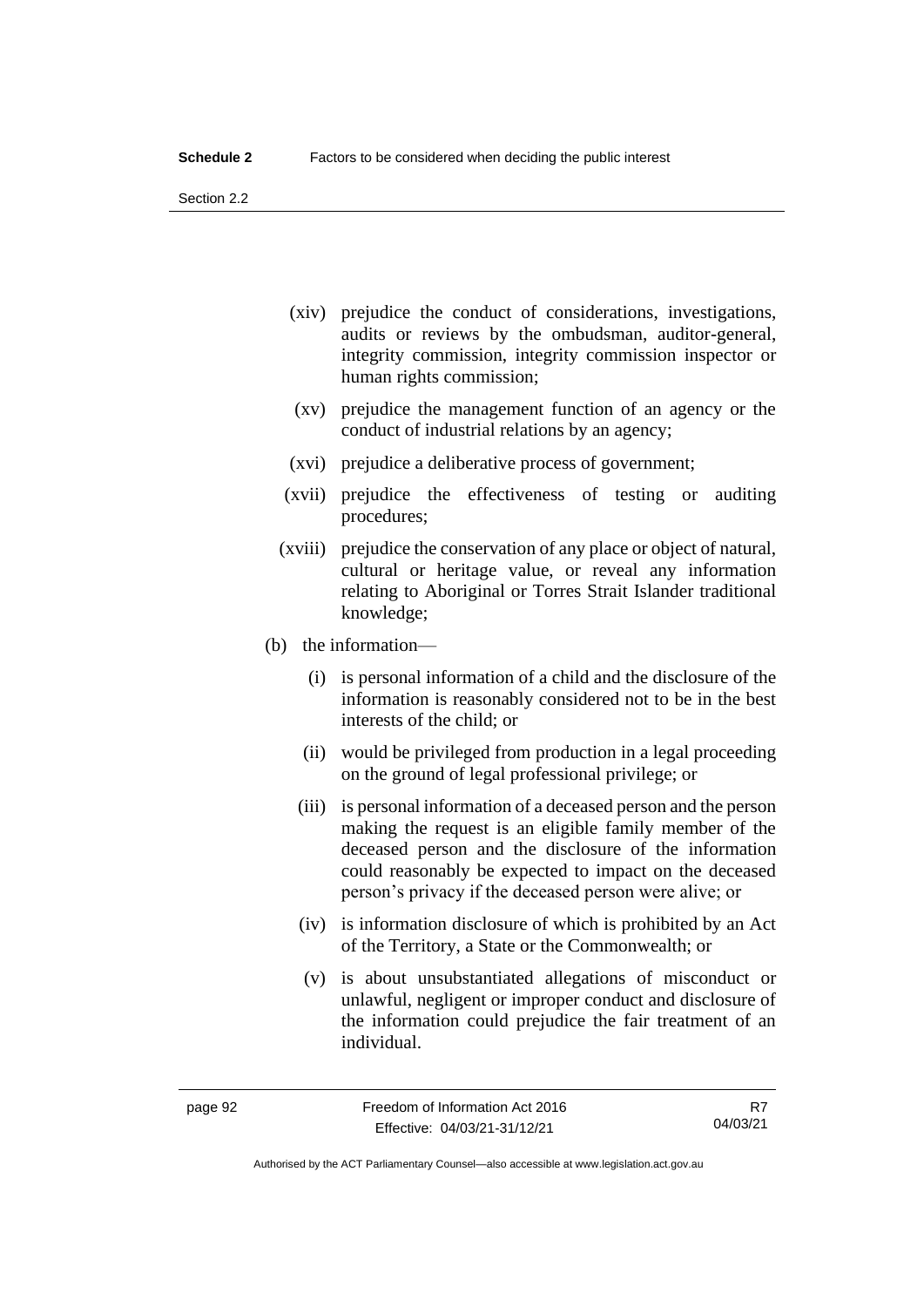# **2.3 Meaning of** *eligible family member***—sch 2**

- (1) For this schedule, *eligible family member*, of a deceased person, means—
	- (a) a domestic partner of the deceased person; or
	- (b) if a domestic partner is not reasonably available—an adult child of the deceased person; or
	- (c) if a domestic partner or adult child is not reasonably available an adult sibling of the deceased person; or
	- (d) if a person mentioned in paragraph (a), (b) or (c) is not reasonably available and the deceased person was not an Aboriginal or Torres Strait Islander person—the next nearest adult relative of the deceased person who is reasonably available; or
	- (e) if a person mentioned in paragraph (a), (b) or (c) is not reasonably available and the deceased person was an Aboriginal or Torres Strait Islander person—a person who is an appropriate person according to the tradition or custom of the Aboriginal or Torres Strait Islander community to which the deceased person belonged and who is reasonably available.
	- *Note Domestic partner*—see the [Legislation Act,](http://www.legislation.act.gov.au/a/2001-14) s 169 (1).
- (2) For this section, a person is not *reasonably available* if a person of that description—
	- (a) does not exist; or
	- (b) cannot reasonably be contacted; or
	- (c) is unable or unwilling to act as the eligible family member of the deceased person for the purposes of this Act.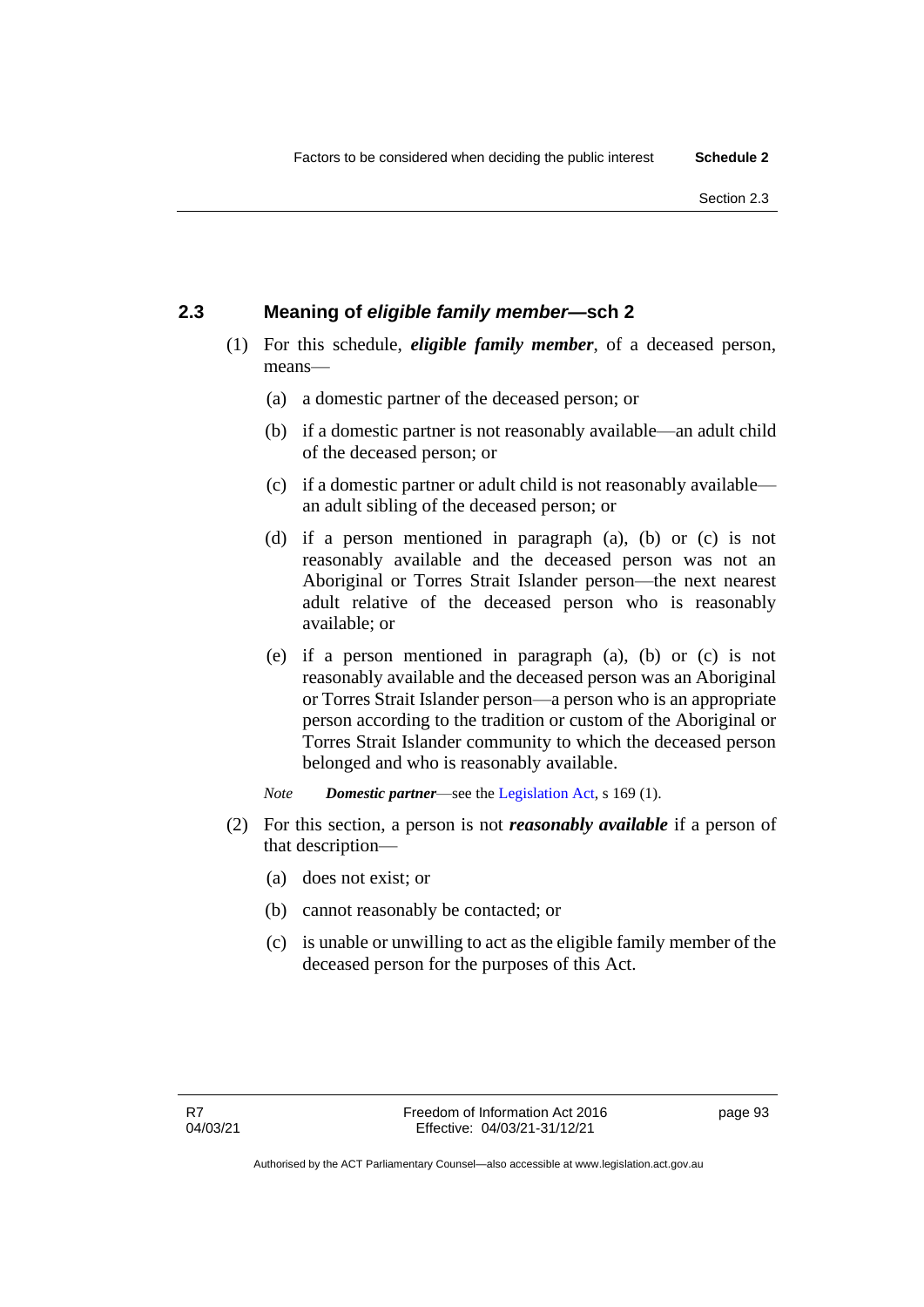# **Schedule 3 Reviewable decisions**

(see pt 8)

| column 1<br>item | column 2<br>section | column 3<br>decision                                        | column 4<br>entity                                |
|------------------|---------------------|-------------------------------------------------------------|---------------------------------------------------|
| 1                | 24(1)               | not make open access<br>information publicly<br>available   | any person                                        |
| $\overline{2}$   | 35(1)(a)            | give access to<br>government<br>information                 | relevant third party                              |
| 3                | 35(1)(b)            | government<br>information not held                          | any person                                        |
| 4                | 35(1)(c)            | refuse to give access to<br>government<br>information       | any person                                        |
| 5                | 35 $(1)$ $(d)$      | refuse to deal with<br>application                          | applicant, person whose<br>interests are affected |
| 6                | 35(1)(e)            | refuse to confirm or<br>deny government<br>information held | any person                                        |
| 7                | 61(1)(b)            | refuse to amend<br>personal information                     | applicant                                         |

page 94 Freedom of Information Act 2016 Effective: 04/03/21-31/12/21

R7 04/03/21

Authorised by the ACT Parliamentary Counsel—also accessible at www.legislation.act.gov.au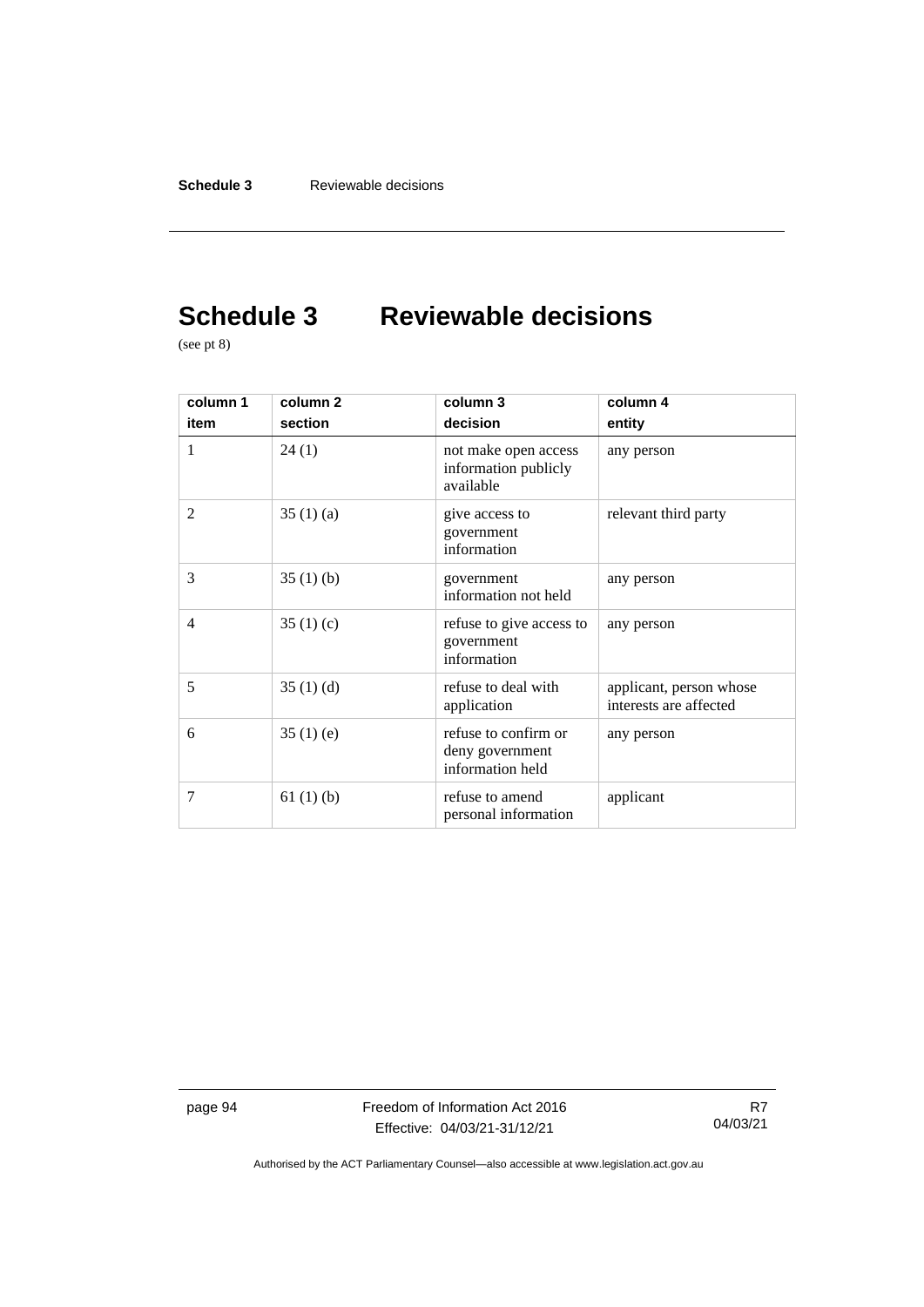# **Dictionary**

(see s 3)

*Note 1* The [Legislation Act](http://www.legislation.act.gov.au/a/2001-14) contains definitions and other provisions relevant to this Act.

*Note 2* For example, the [Legislation Act,](http://www.legislation.act.gov.au/a/2001-14) dict, pt 1, defines the following terms:

- ACAT
- administrative unit
- auditor-general
- document
- human rights commission
- integrity commission
- law
- officer of the Assembly
- ombudsman
- reviewable decision notice
- territory law
- territory-owned corporation
- working day.

*access application* means an application under section 30 for access to government information.

*agency*—see section 15.

*clarification request*—see section 34 (3).

*contrary to the public interest information*—see section 16.

*decision-maker*, for a reviewable decision, for part 8 (Notification and review of decisions)—see section 70.

*decision notice*—see section 51 (1).

*disclosure log*—see section 28.

*eligible family member*, of a deceased person, for schedule 2 (Factors to be considered when deciding the public interest)—see schedule 2, section 2.3.

*government information*—see section 14.

page 95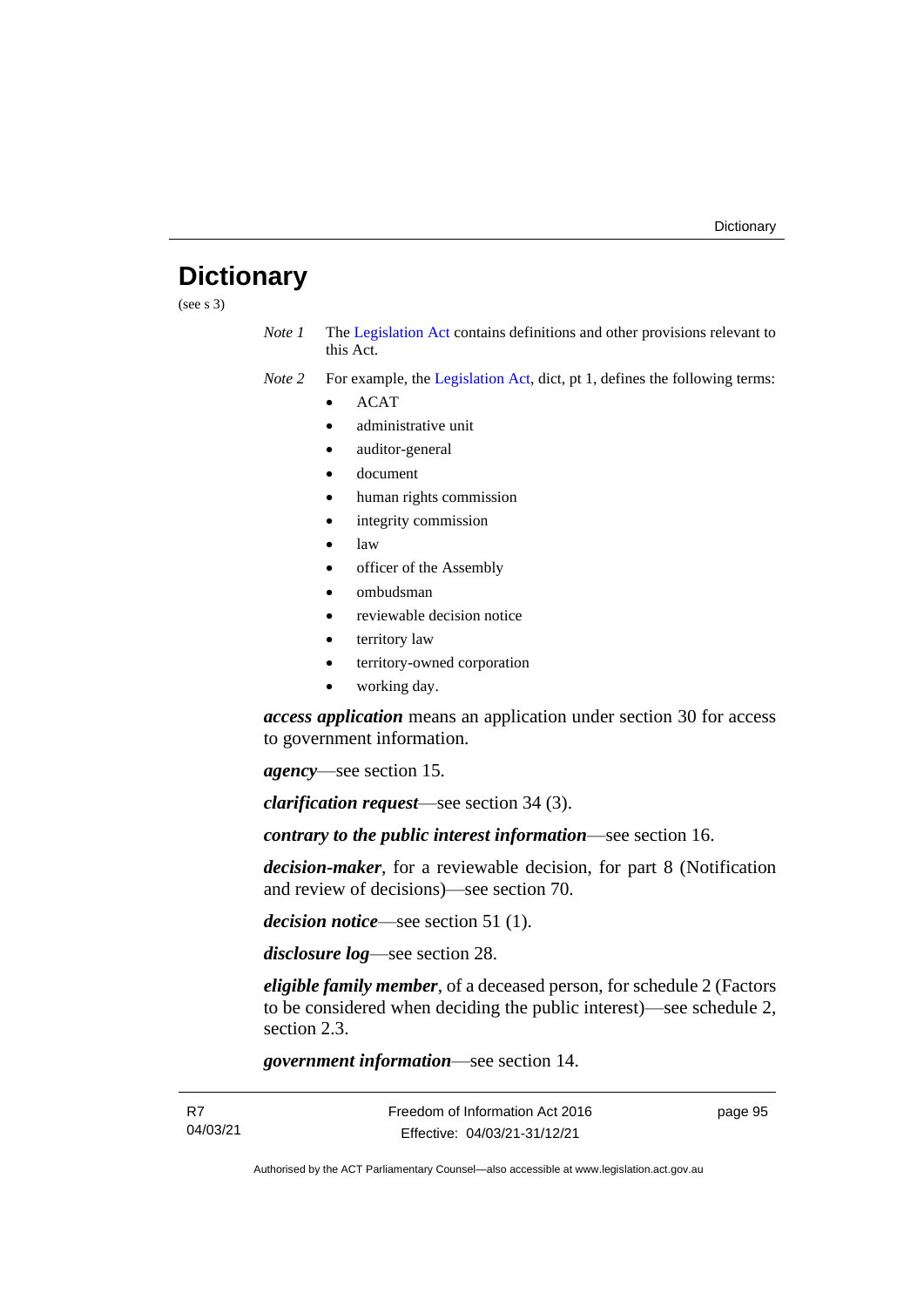*held*, in relation to information—see section 14.

*information officer*, of an agency, means the person appointed as the agency's information officer under section 18.

*integrity commission inspector* means the inspector of the integrity commission under the *[Integrity Commission Act](http://www.legislation.act.gov.au/a/2018-52%20/default.asp) 2018*.

*ombudsman review*—see section 73.

*open access information*, of an agency or a Minister—see section 23.

### *personal information*—

- (a) means information or an opinion (including information forming part of a database), whether true or not, about an individual whose identity is apparent, or can reasonably be ascertained, from the information or opinion; but
- (b) for an individual who is or has been an officer of an agency or staff member of a Minister, does not include information about—
	- (i) the individual's position or functions as an officer or staff member; or
	- (ii) things done by the individual in exercising functions as an officer or staff member.

*principal officer*, of an agency, means—

- (a) for an administrative unit—the director-general of the administrative unit; or
- (b) for the Supreme Court, Magistrates Court, Coroner's Court or ACAT—the principal registrar appointed under the *[Court](http://www.legislation.act.gov.au/a/2004-59)  [Procedures Act 2004](http://www.legislation.act.gov.au/a/2004-59)*, section 11A; or
- (c) for the Office of the Legislative Assembly—the clerk of the Legislative Assembly; or
- (d) for an officer of the Assembly—the officer; or
- (e) for a statutory office-holder and the staff assisting the statutory office-holder—the statutory office-holder; or

Authorised by the ACT Parliamentary Counsel—also accessible at www.legislation.act.gov.au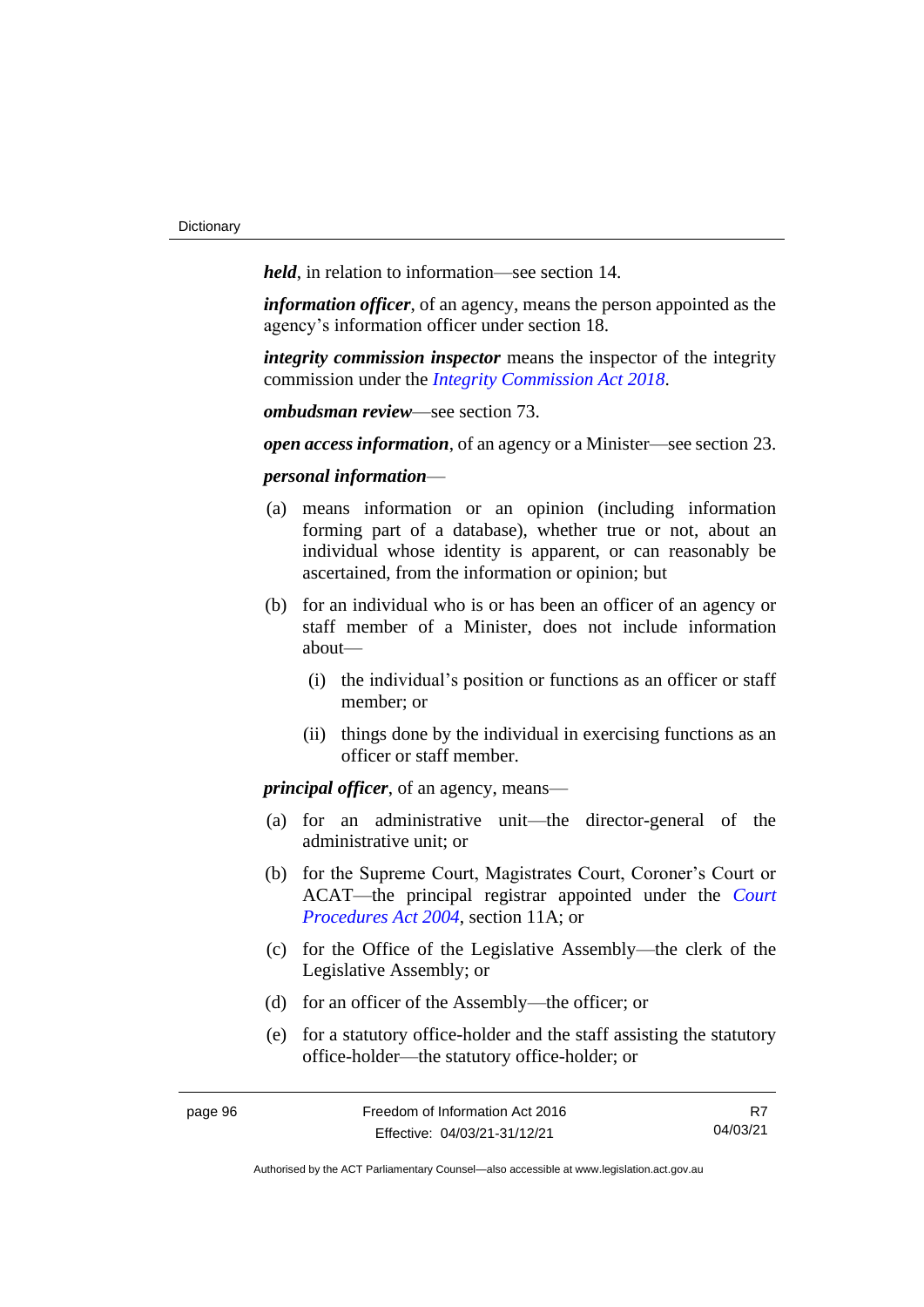- (f) for a territory-owned corporation or a subsidiary of a territory-owned corporation—the chief executive officer of the corporation or subsidiary; or
- (g) for a royal commission, board of inquiry or judicial commission—the director-general of the administrative unit that provides secretariat support to the Executive; or
- (h) for any other agency—the person prescribed by regulation to be the principal officer of the agency.

*publication undertaking*—see section 29.

*public official*—see the [Criminal Code,](http://www.legislation.act.gov.au/a/2002-51) section 300.

# *record*—

- (a) means any document or other source of information compiled, recorded or stored in written form or by electronic process, or in any other manner or by any other means; and
- (b) includes a reference to a copy of the record.

*relevant third party*—see section 38 (1).

*respondent*, in relation to an access application—see section 34 (1).

*reviewable decision*, for part 8 (Notification and review of decisions)—see section 70.

*sensitive information*—see the *[Information Privacy Act 2014](http://www.legislation.act.gov.au/a/2014-24)*, section 14.

*web content accessibility guidelines* means the guidelines recommended by the World Wide Web Consortium on 11 December 2008 for making web content more accessible.

*Note* The guidelines are accessible at [www.w3.org.](http://www.w3.org/)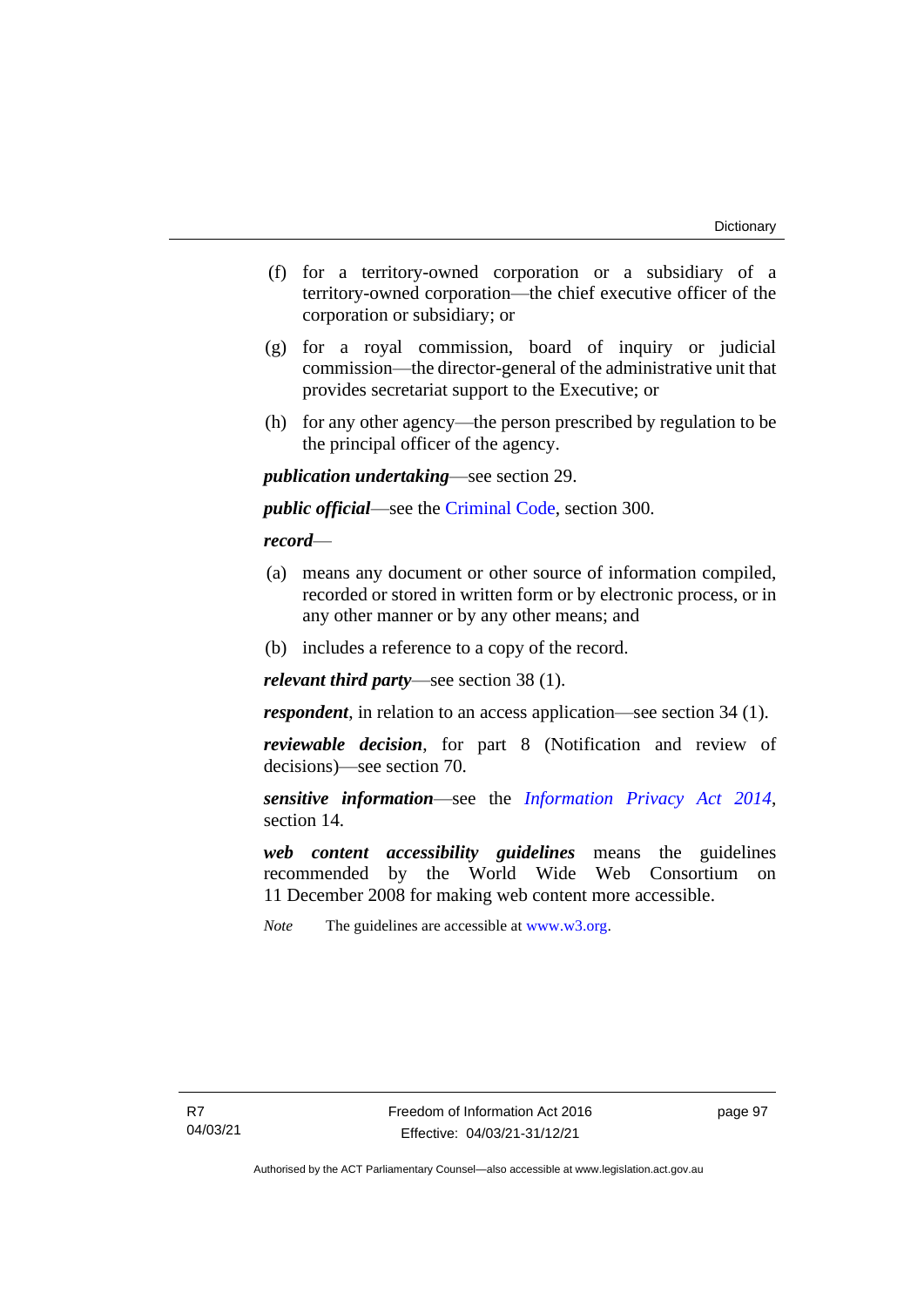#### **Endnotes**

1 About the endnotes

# **Endnotes**

# **1 About the endnotes**

Amending and modifying laws are annotated in the legislation history and the amendment history. Current modifications are not included in the republished law but are set out in the endnotes.

Not all editorial amendments made under the *[Legislation Act 2001](http://www.legislation.act.gov.au/a/2001-14)*, part 11.3 are annotated in the amendment history. Full details of any amendments can be obtained from the Parliamentary Counsel's Office.

Uncommenced amending laws are not included in the republished law. The details of these laws are underlined in the legislation history. Uncommenced expiries are underlined in the legislation history and amendment history.

If all the provisions of the law have been renumbered, a table of renumbered provisions gives details of previous and current numbering.

The endnotes also include a table of earlier republications.

| $A = Act$<br>$AF =$ Approved form<br>$am = amended$<br>$amdt = amendment$ | $NI =$ Notifiable instrument<br>$o = order$<br>$om = omitted/repealed$<br>$ord = ordinance$ |
|---------------------------------------------------------------------------|---------------------------------------------------------------------------------------------|
| $AR = Assembly$ resolution                                                | $orig = original$                                                                           |
| $ch = chapter$                                                            | par = paragraph/subparagraph                                                                |
| $CN =$ Commencement notice                                                | $pres = present$                                                                            |
| $def = definition$                                                        | prev = previous                                                                             |
| $DI = Disallowable instrument$                                            | $(\text{prev}) = \text{previously}$                                                         |
| $dict = dictionary$                                                       | $pt = part$                                                                                 |
| disallowed = disallowed by the Legislative                                | $r = rule/subrule$                                                                          |
| Assembly                                                                  | $reloc = relocated$                                                                         |
| $div = division$                                                          | $remum = renumbered$                                                                        |
| $exp = expires/expired$                                                   | $R[X]$ = Republication No                                                                   |
| $Gaz = gazette$                                                           | $RI =$ reissue                                                                              |
| $hdg =$ heading                                                           | s = section/subsection                                                                      |
| $IA = Interpretation Act 1967$                                            | $sch = schedule$                                                                            |
| $ins = inserted/added$                                                    | $sdiv = subdivision$                                                                        |
| $LA =$ Legislation Act 2001                                               | $SL = Subordinate$ law                                                                      |
| $LR =$ legislation register                                               | $sub =$ substituted                                                                         |
| $LRA =$ Legislation (Republication) Act 1996                              | $underlining = whole or part not commenced$                                                 |
| $mod = modified/modification$                                             | or to be expired                                                                            |

# **2 Abbreviation key**

page 98 Freedom of Information Act 2016 Effective: 04/03/21-31/12/21

R7 04/03/21

Authorised by the ACT Parliamentary Counsel—also accessible at www.legislation.act.gov.au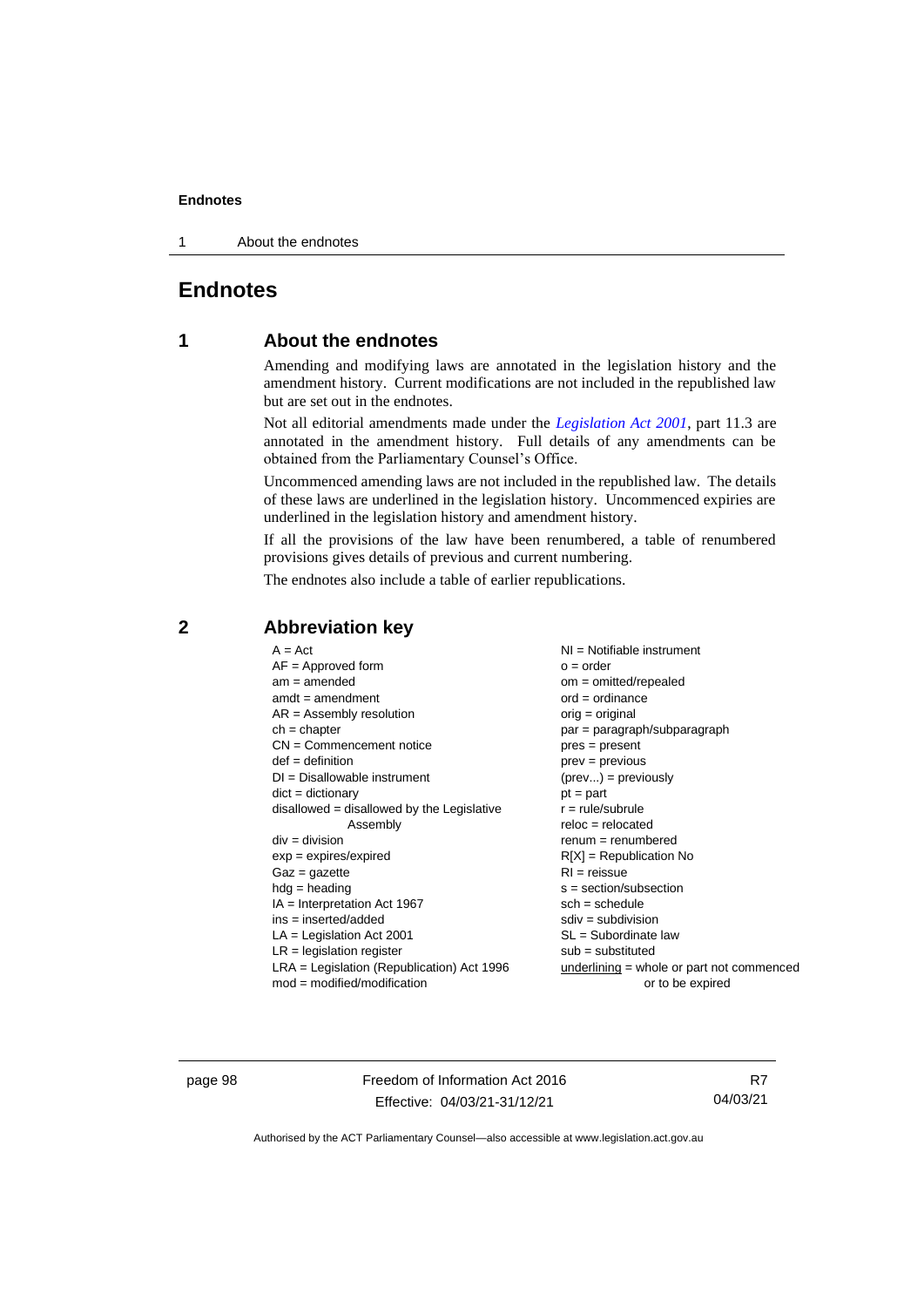## **3 Legislation history**

#### **Freedom of Information Act 2016 A2016-55**

notified LR 26 August 2016

- s 1, s 2 commenced 26 August 2016 (LA s 75 (1))
- remainder commenced 1 January 2018 (s 2 as am by A2017-14 s 19)

as amended by

### **[Justice and Community Safety Legislation Amendment Act](http://www.legislation.act.gov.au/a/2017-14%20/default.asp) 2017 [\(No](http://www.legislation.act.gov.au/a/2017-14%20/default.asp) 2) A2017-14 pt 7**

notified LR 17 May 2017 s 1, s 2 commenced 17 May 2017 (LA s 75 (1)) ss 20-23 commenced 1 January 2018 (s 2 (3) and see A2016-55 s 2 (as am by A2017-14 s 19))

pt 7 remainder commenced 24 May 2017 (s 2 (1))

#### **[Justice and Community Safety Legislation Amendment Act](http://www.legislation.act.gov.au/a/2017-38/default.asp) 2017 [\(No](http://www.legislation.act.gov.au/a/2017-38/default.asp) 3) A2017-38 pt 11**

notified LR 9 November 2017

s 1, s 2 commenced 9 November 2017 (LA s 75 (1))

pt 11 commenced 1 January 2018 (s 2 (3) (a) and see A2016-55 s 2 (as am by A2017-14 s 19))

# **[Statute Law Amendment Act 2018](http://www.legislation.act.gov.au/a/2018-42/default.asp) A2018-42 sch 1 pt 1.1**

notified LR 8 November 2018 s 1, s 2 taken to have commenced 1 July 2018 (LA s 75 (2)) sch 1 pt 1.1 commenced 22 November 2018 (s 2 (1))

**[Justice and Community Safety Legislation Amendment Act](http://www.legislation.act.gov.au/a/2019-19/) 2019 A2019-17 pt 5**

notified LR 14 June 2019 s 1, s 2 commenced 14 June 2019 (LA s 75 (1)) pt 5 commenced 21 June 2019 (s 2)

## **[Integrity Commission Act 2018](http://www.legislation.act.gov.au/a/2018-52/#history) A2018-52 sch 1 pt 1.10 (as am by [A2019-18](https://www.legislation.act.gov.au/a/2019-18/) s 4)**

notified LR 11 December 2018

s 1, s 2 commenced 11 December 2018 (LA s 75 (1))

sch 1 pt 1.10 commenced 1 July 2019 (s 2 (1) as am by [A2019-18](https://www.legislation.act.gov.au/a/2019-18/) s 4)

R7 04/03/21 Freedom of Information Act 2016 Effective: 04/03/21-31/12/21

page 99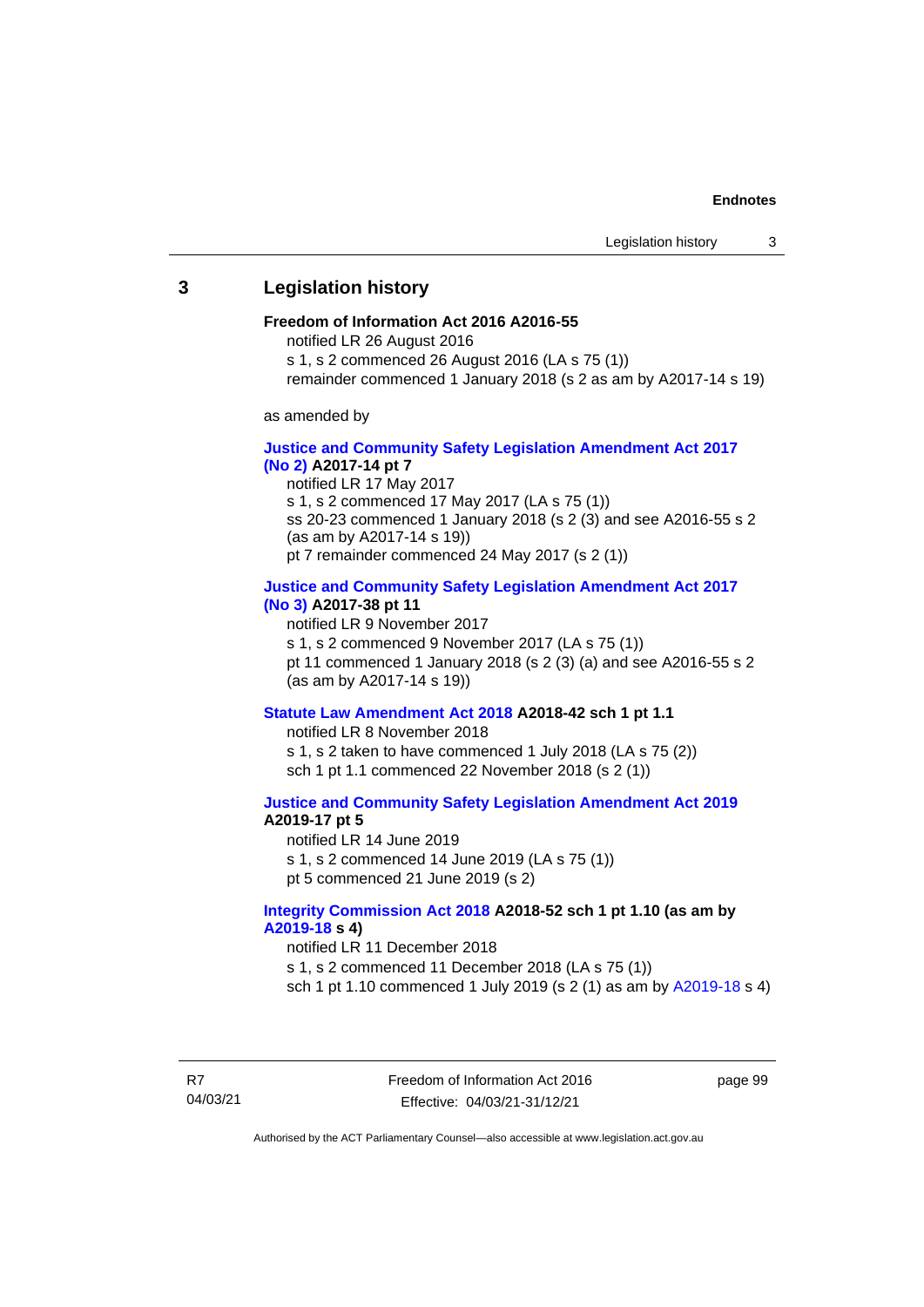3 Legislation history

## **[Integrity Commission Amendment Act 2019](https://www.legislation.act.gov.au/a/2019-18/) A2019-18 s 4**

notified LR 14 June 2019

s 1, s 2 commenced 14 June 2019 (LA s 75 (1))

s 4 commenced 1 July 2019 (s 2 (1))

*Note* This Act only amends th[e Integrity Commission Act 2018](http://www.legislation.act.gov.au/a/2018-52/#history) A2018-52.

#### **[Freedom of Information Amendment Act 2019](http://www.legislation.act.gov.au/a/2019-37/) A2019-37**

notified LR 10 October 2019

s 1, s 2 commenced 10 October 2019 (LA s 75 (1))

remainder commenced 15 October 2019 (s 2 and [CN2019-16\)](https://www.legislation.act.gov.au/cn/2019-16/)

**[Public Interest Disclosure Amendment Act 2020](http://www.legislation.act.gov.au/a/2020-46/) A2020-46 sch 1 pt 1.1**

notified LR 4 September 2020

s 1, s 2 commenced 4 September 2020 (LA s 75 (1))

sch 1 pt 1.1 commenced 4 March 2021 (s 2 and LA s 79)

page 100 Freedom of Information Act 2016 Effective: 04/03/21-31/12/21

R7 04/03/21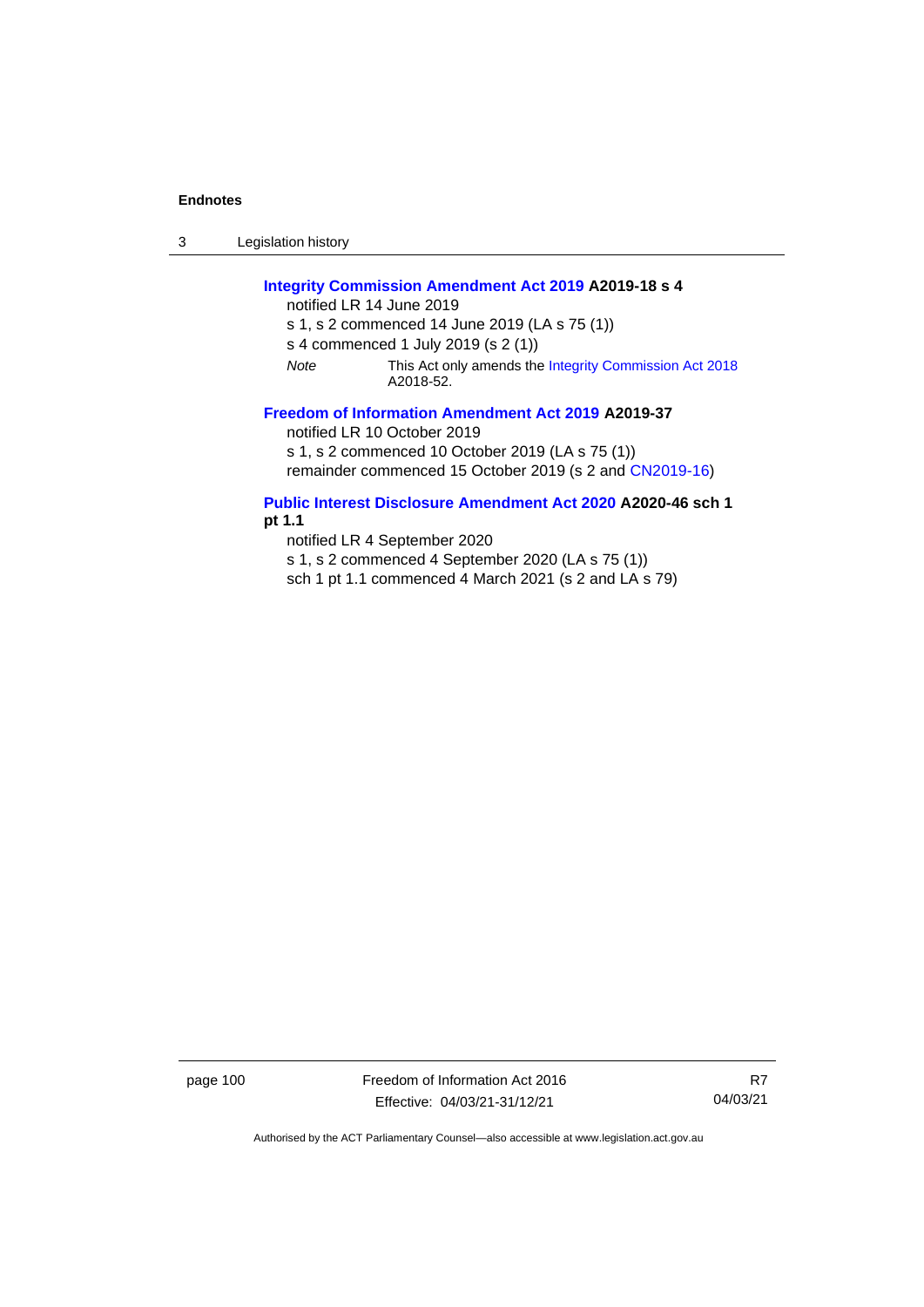## **4 Amendment history**

**Commencement** s 2 am [A2017-14](http://www.legislation.act.gov.au/a/2017-14/default.asp) s 19 om LA s 89 (4) **Meaning of** *agency* s 15 am [A2017-38](http://www.legislation.act.gov.au/a/2017-38/default.asp) s 30 **Information officers—functions** s 19 am [A2017-38](http://www.legislation.act.gov.au/a/2017-38/default.asp) s 31[; A2019-17](http://www.legislation.act.gov.au/a/2019-17/) ss 12-14; pars renum R4 LA **What is** *open access information***?** s 23 am [A2017-14](http://www.legislation.act.gov.au/a/2017-14/default.asp) s 20, s 21[; A2019-37](http://www.legislation.act.gov.au/a/2019-37/) s 4, s 5 **Requirement for disclosure log** s 28 am [A2019-37](http://www.legislation.act.gov.au/a/2019-37/) s 6 **Application not in accordance with requirements** s 31 hdg sub [A2019-37](http://www.legislation.act.gov.au/a/2019-37/) s 7<br>s 31 am A2019-37 s 8 am [A2019-37](http://www.legislation.act.gov.au/a/2019-37/) s 8 **Notice of date application received** s 32 am [A2017-38](http://www.legislation.act.gov.au/a/2017-38/default.asp) s 32 **Deciding access—identifying information within scope of application** s 34 am [A2019-37](http://www.legislation.act.gov.au/a/2019-37/) s 9, s 10 **Deciding access—decision not made in time taken to be refusal to give access** am [A2019-37](http://www.legislation.act.gov.au/a/2019-37/) s 11, s 12; ss renum R6 LA **Deciding access—time to decide** s 40 am [A2019-37](http://www.legislation.act.gov.au/a/2019-37/) s 13 **Deciding access—respondent may ask for additional time to decide** s 41 am [A2019-17](http://www.legislation.act.gov.au/a/2019-17/) s 15, s 16[; A2019-37](http://www.legislation.act.gov.au/a/2019-37/) s 14, s 15 **Deciding access—extension of time given by ombudsman** s 42 sub [A2019-37](http://www.legislation.act.gov.au/a/2019-37/) s 16 **Refusing to deal with application—information already available to applicant** s 45 **am [A2019-37](http://www.legislation.act.gov.au/a/2019-37/) s 17; pars renum R6 LA Giving access—deferral of access** s 49 sub [A2019-37](http://www.legislation.act.gov.au/a/2019-37/) s 18 **Transfer of access applications** s 57 am [A2017-38](http://www.legislation.act.gov.au/a/2017-38/default.asp) s 32 **Access applications if two or more agencies or Ministers hold relevant information** am [A2017-38](http://www.legislation.act.gov.au/a/2017-38/default.asp) s 32[; A2019-37](http://www.legislation.act.gov.au/a/2019-37/) s 19, s 20

Freedom of Information Act 2016 Effective: 04/03/21-31/12/21

page 101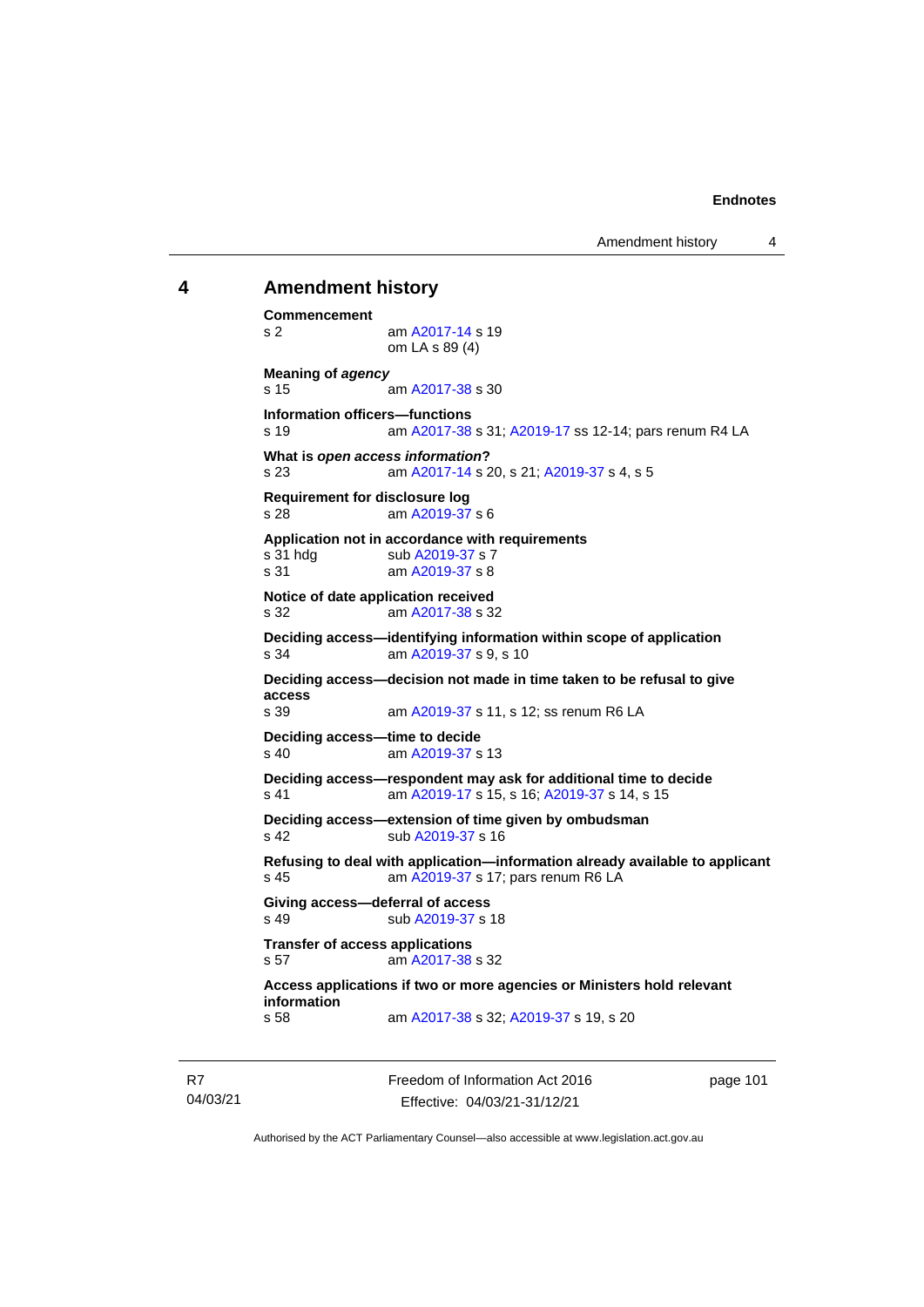| 4 | Amendment history |  |
|---|-------------------|--|
|   |                   |  |

```
page 102 Freedom of Information Act 2016
                       Effective: 04/03/21-31/12/21
                                                                      R7
                                                                 04/03/21
         Ombudsman—functions
         s 64 am A2017-38 s 33; A2018-42 amdt 1.1
         Open access information declarations
         s 65  A2017-14 s 22; ss renum R1 LA
         Applications for ombudsman review
          A2019-37 s 21; pars renum R6 LA
         Ombudsman review—extension of time when decision not made in time
         s 78 am A2019-37 s 22
         Informal resolution
                          A2019-37 s 23
         Mediation for applications
         s 81 am A2017-14 s 23; A2019-37 s 24
         Ombudsman review<br>s 82 a
                          A2019-37 s 25, s 26; ss renum R6 LA
         Review of decisions by ACAT
         s 84 am A2019-37 s 27
         Preventing disclosure of information
         s 91 om A2017-38 s 34
         Fee estimate
                          A2019-37 s 28
         Review of Act
         s 110 exp 1 January 2025 (s 110 (4))
         Repeals and consequential amendments
         pt 11 hdg om LA s 89 (3)
         Legislation repealed
         s 111 om LA s 89 (3)
         Legislation amended—sch 4
         s 112 om LA s 89 (3)
         Transitional
         pt 20 hdg exp 1 January 2019 (s 203)
         Definitions—pt 20
         s 200 exp 1 January 2019 (s 203)
                         def commencement day exp 1 January 2019 (s 203)
                         def repealed FOI Act exp 1 January 2019 (s 203)
         Requests made under repealed FOI Act before commencement day
         s 201 exp 1 January 2019 (s 203)
         Transitional regulations
         s 202 exp 1 January 2019 (s 203)
```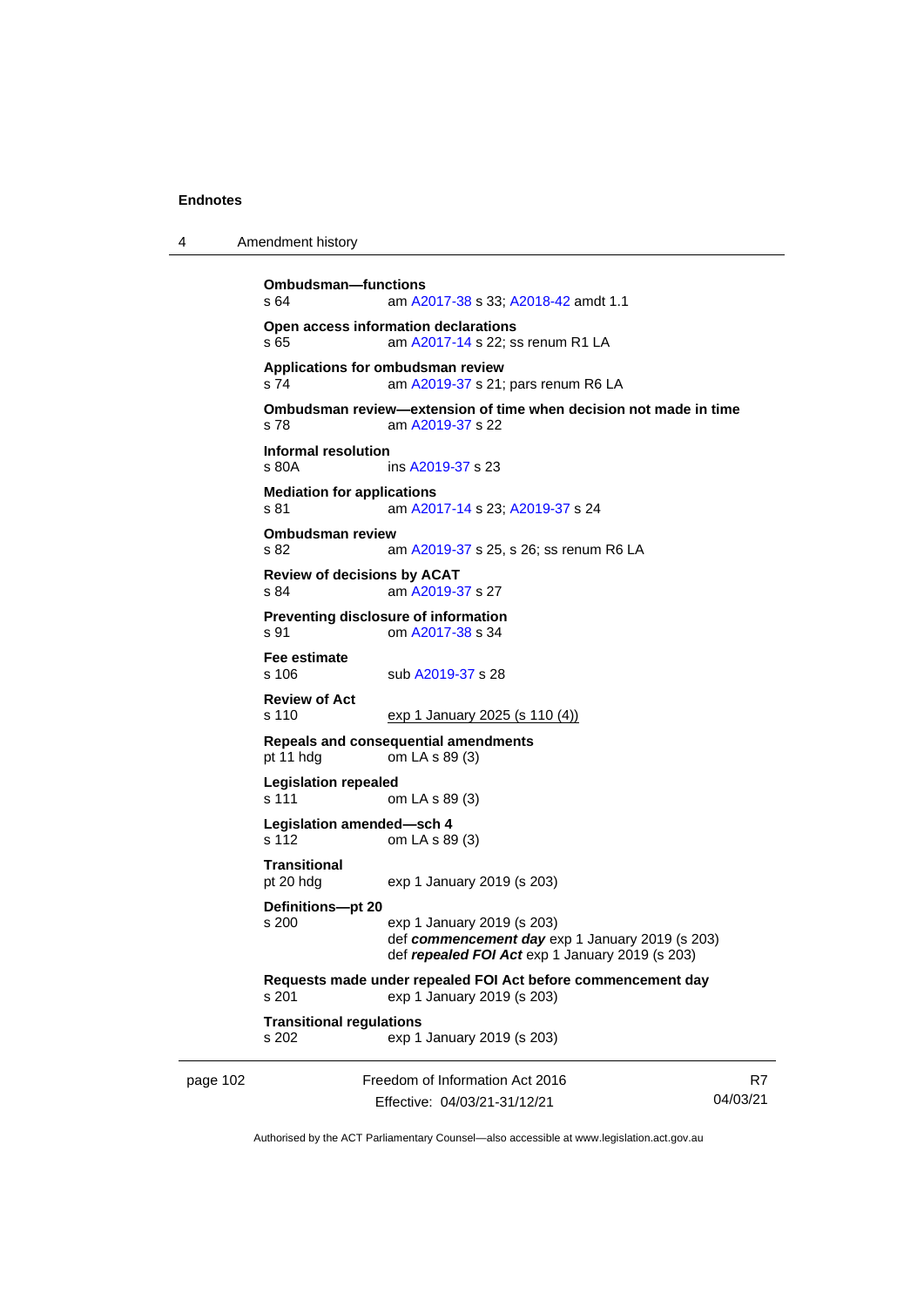```
Expiry—pt 20
                exp 1 January 2019 (s 203)
Information in possession of a court or tribunal
 A2017-38 s 35
Information in possession of integrity commission or inspector of the 
integrity commission
 A2018-52 amdt 1.74
Information disclosure of which is prohibited under law
sch 1 s 1.3 am A2017-38 s 36; A2019-17 s 17
Identities of people making disclosures
sch 1 s 1.9 am A2017-38 s 37; A2020-46 amdt 1.1
Information in possession of ombudsman
sch 1 s 1.12 am A2017-38 s 38
Factors favouring nondisclosure in the public interest
sch 2 s 2.2 am A2018-52 amdt 1.75
Consequential amendments
sch 4 om LA s 89 (3)
Dictionary
dict am A2018-52 amdt 1.76; A2019-37 s 29
                def clarification request ins A2019-37 s 30
                def principal officer am A2017-38 s 39; pars renum R1 LA
                def integrity commission inspector ins A2018-52 amdt 1.77
```
Freedom of Information Act 2016 Effective: 04/03/21-31/12/21

page 103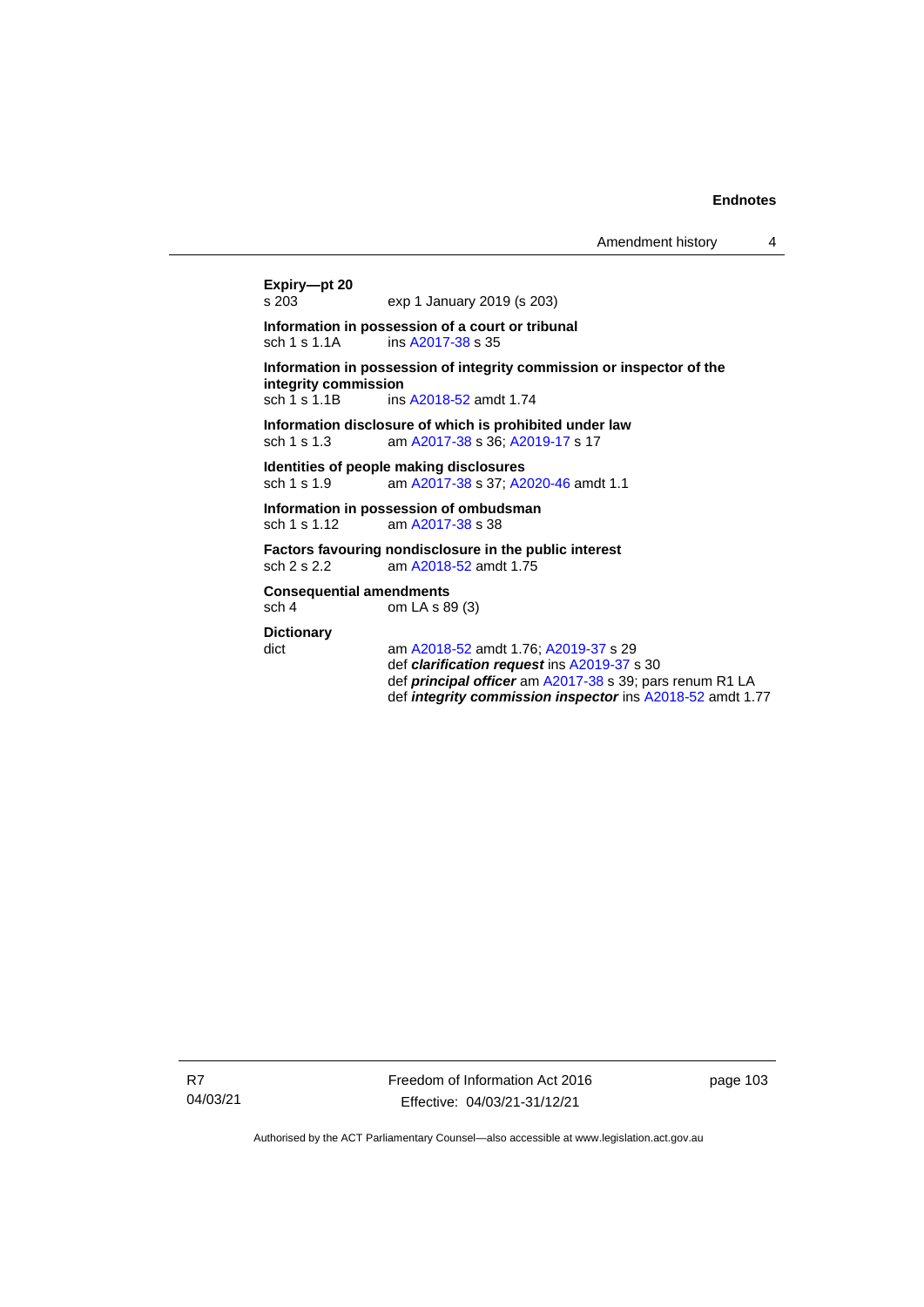5 Earlier republications

# **5 Earlier republications**

Some earlier republications were not numbered. The number in column 1 refers to the publication order.

Since 12 September 2001 every authorised republication has been published in electronic pdf format on the ACT legislation register. A selection of authorised republications have also been published in printed format. These republications are marked with an asterisk (\*) in column 1. Electronic and printed versions of an authorised republication are identical.

| <b>Republication</b><br>No and date | <b>Effective</b>              | Last<br>amendment<br>made by | <b>Republication</b><br>for                              |
|-------------------------------------|-------------------------------|------------------------------|----------------------------------------------------------|
| R <sub>1</sub><br>1 Jan 2018        | 1 Jan 2018–<br>21 Nov 2018    | A2017-38                     | new Act and<br>amendments by<br>A2017-14 and<br>A2017-38 |
| R <sub>2</sub><br>22 Nov 2018       | 22 Nov 2018-<br>1 Jan 2019    | A2018-42                     | amendments by<br>A2018-42                                |
| R3<br>2 Jan 2019                    | 2 Jan 2019-<br>20 June 2019   | A2018-42                     | expiry of<br>transitional<br>provisions (pt 20)          |
| R4<br>21 June 2019                  | 21 June 2019-<br>30 June 2019 | A2019-17                     | amendments by<br>A2019-17                                |
| R5<br>1 July 2019                   | 1 July 2019-<br>14 Oct 2019   | A2019-18                     | amendments by<br>A2018-52 as<br>amended by<br>A2019-18   |
| R <sub>6</sub><br>15 Oct 2019       | 15 Oct 2019-<br>3 Mar 2021    | A2019-37                     | amendments by<br>A2019-37                                |

page 104 Freedom of Information Act 2016 Effective: 04/03/21-31/12/21

R7 04/03/21